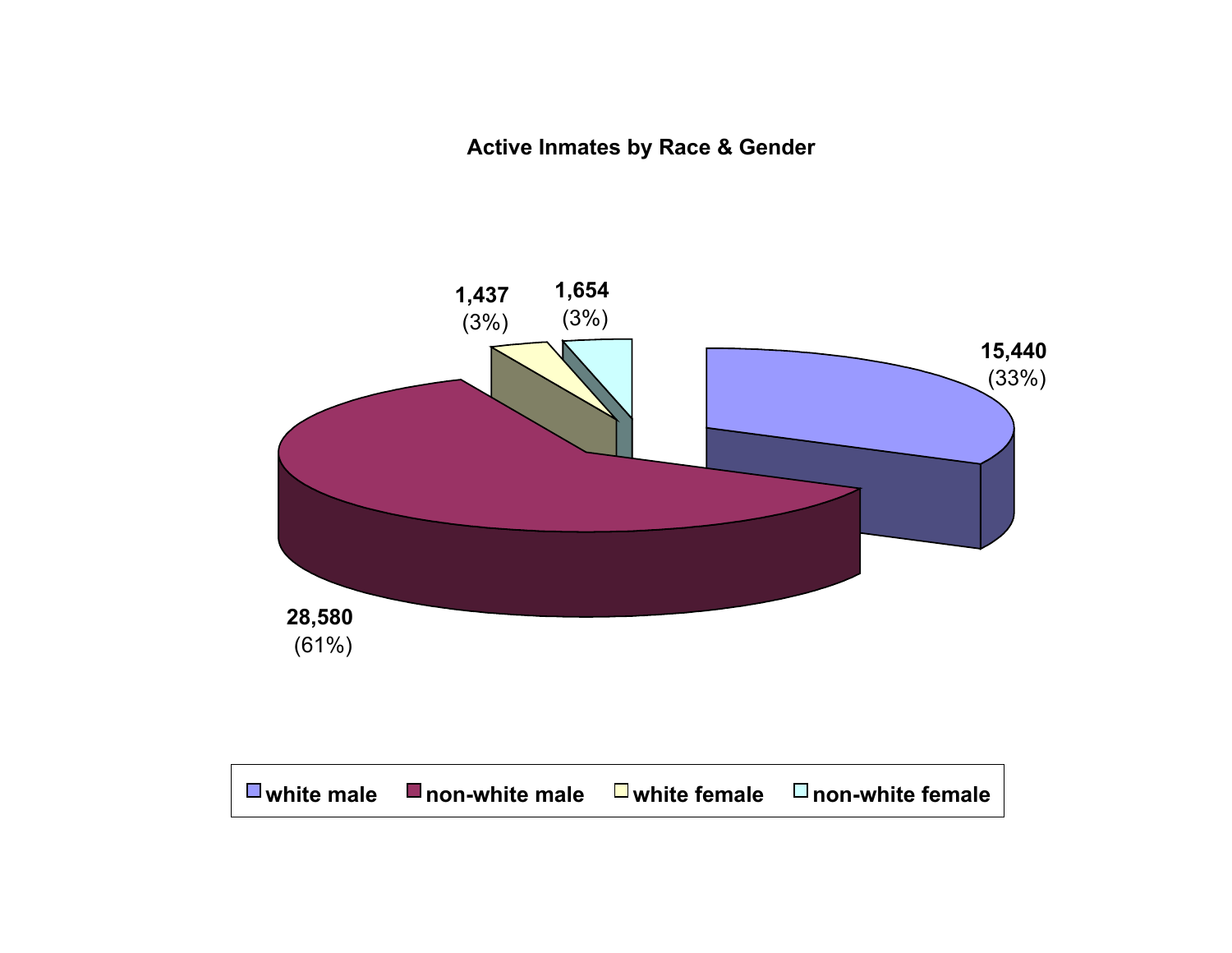**Active Inmates By Security Levels**

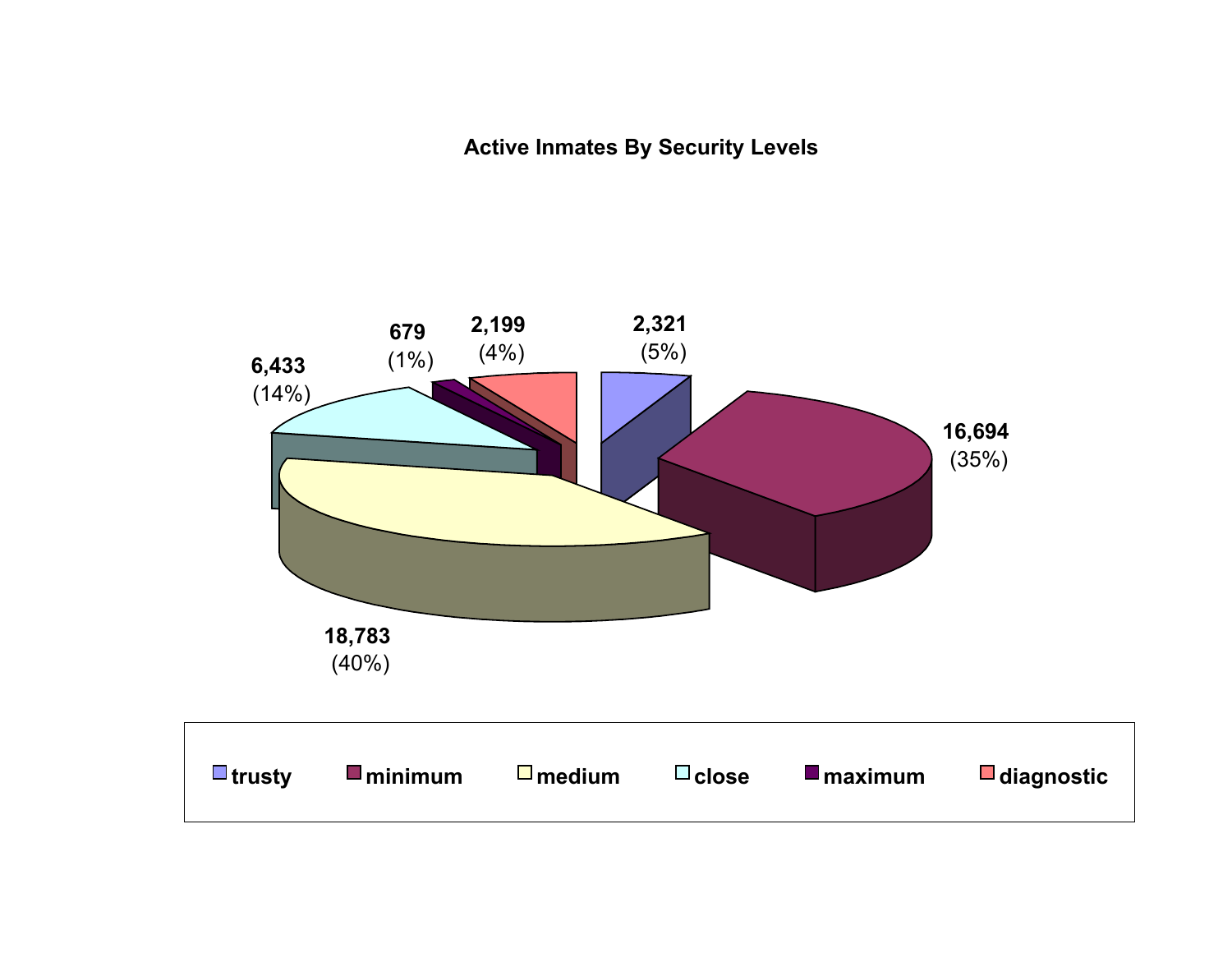### **Active Inmates by Sentence Length**

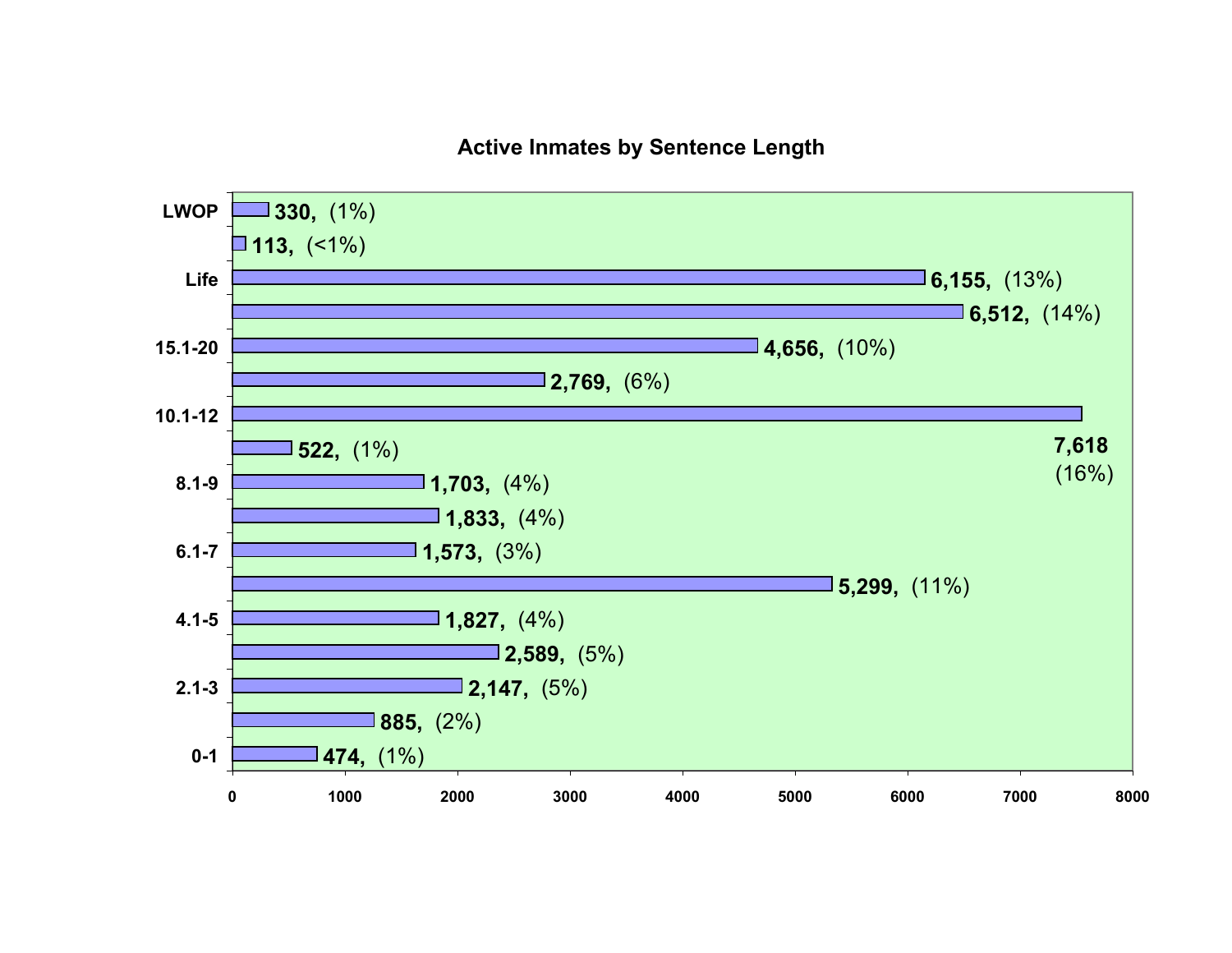**Active Inmates who have Probation to follow Prison**



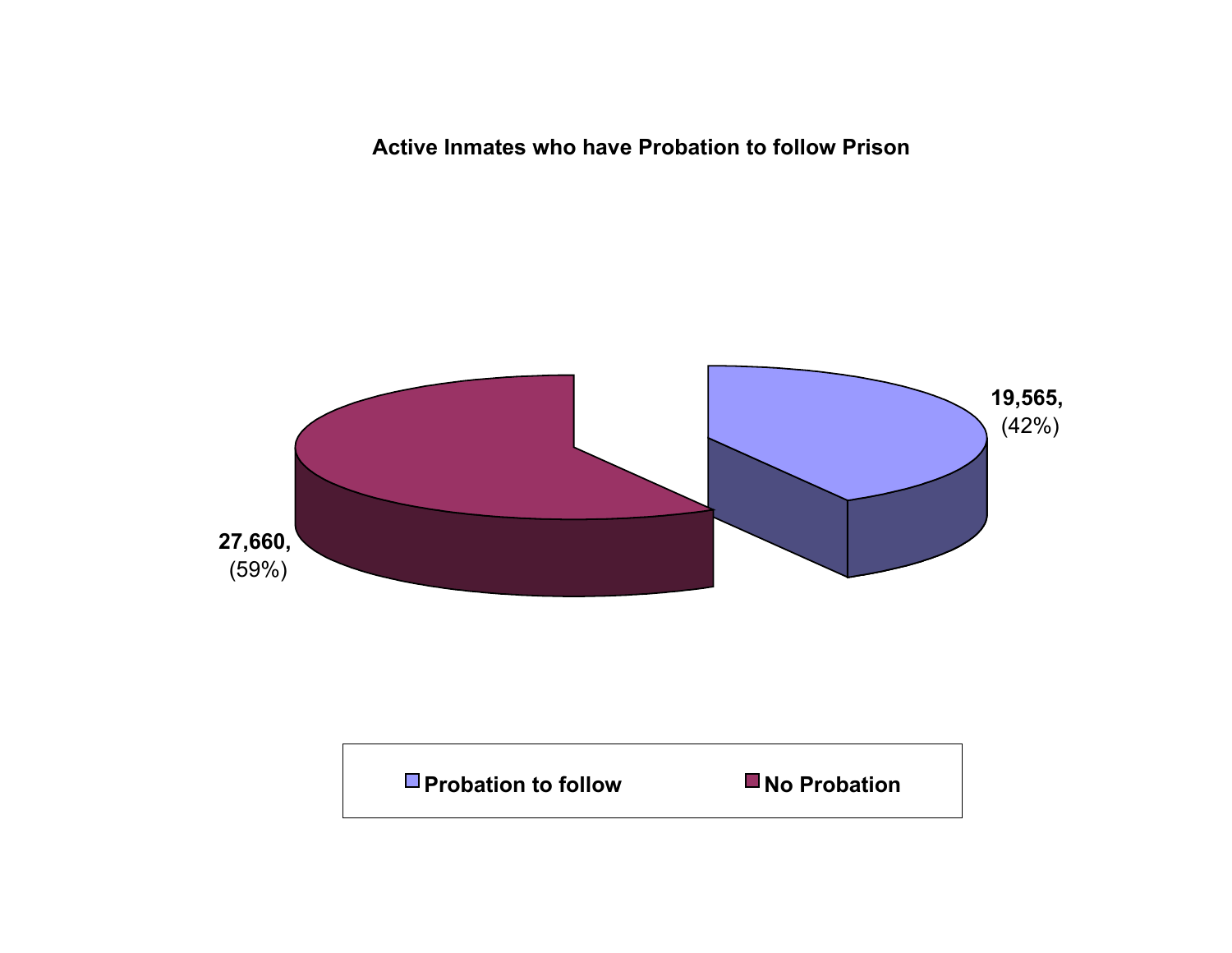### **Active Inmates by Institution**

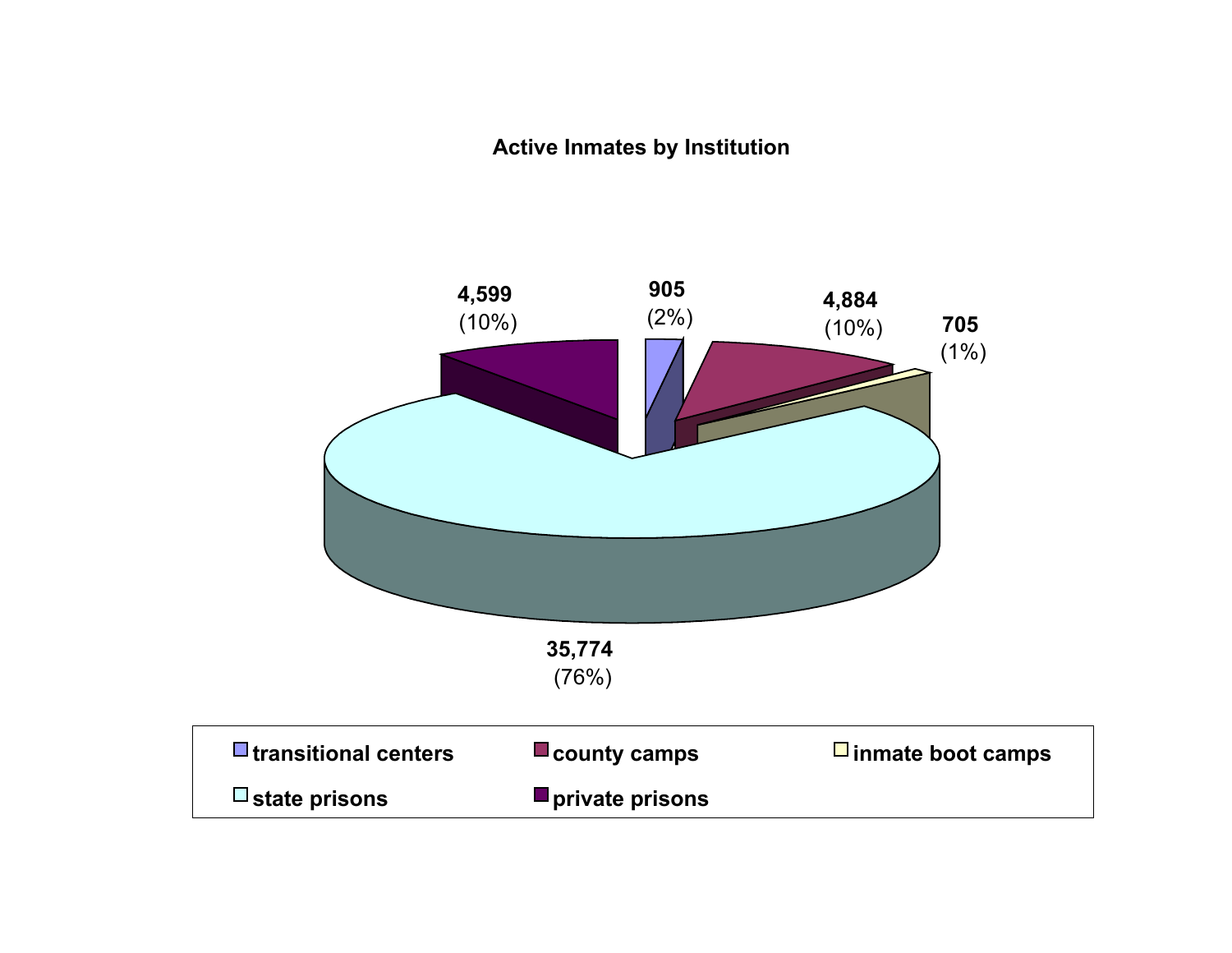### **Active Inmates by Crime Type**

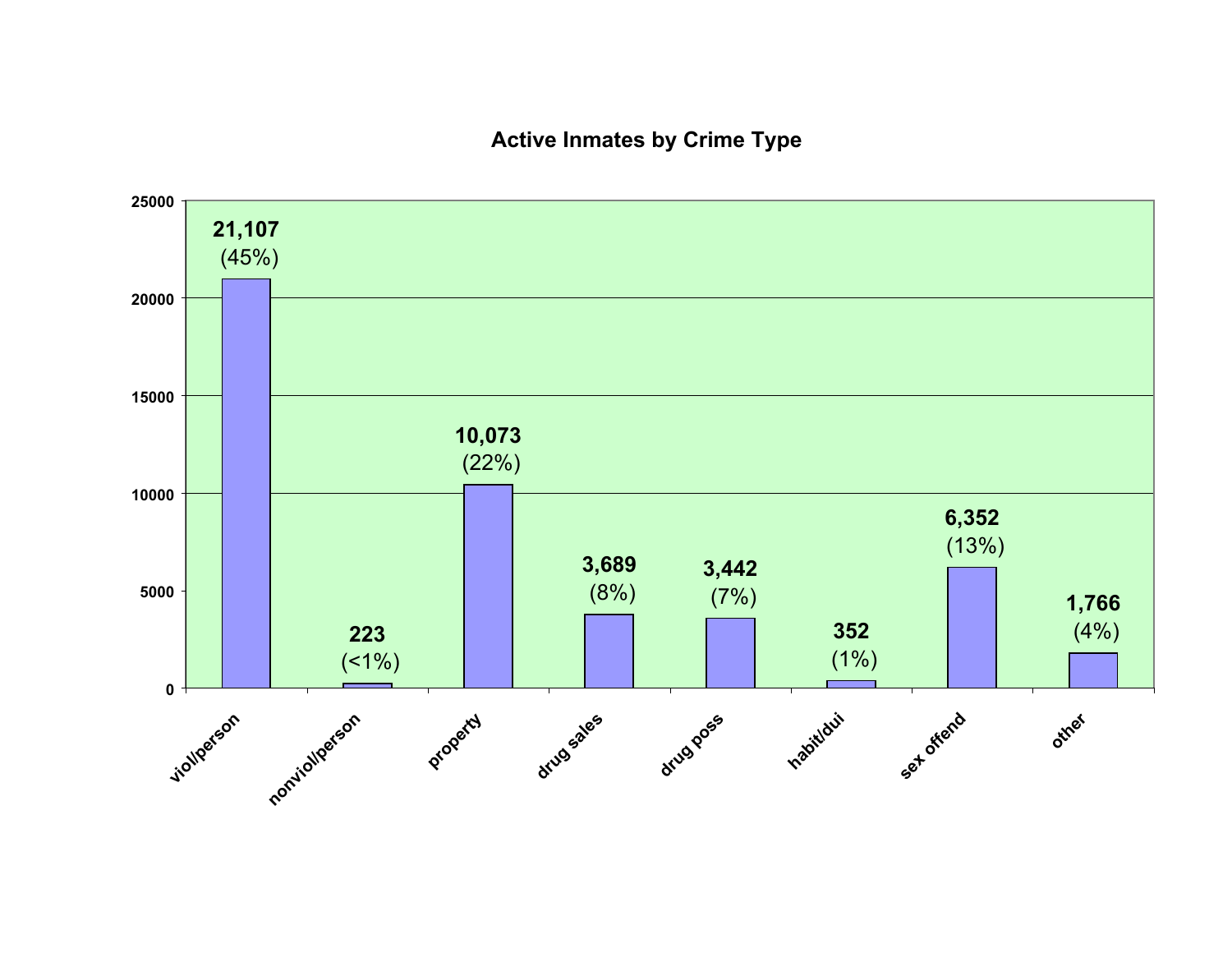Georgia Department of Corrections Page 1 Run 07/22/03 13:44 pm Decision Support

Inmate statistical profile

TABLE OF CONTENTS FOR ACTIVE PRISONERS EXCLUDING JAIL

Title PAGE ----- ---- RACE AND SEX............................ 2 Culture Fair IQ Scores.................. 3 Self-Rpt Socioeconomic Class............ 4 Self-Rpt Environment To Age 16.......... 5 Self-Rpt Education Level................ 6 Functional Reading Level (WRAT Scores).. 7 Functional Math Level (WRAT Scores)..... 8 Functional Spelling Level (WRAT Scores). 9 Self-Rpt Guardian Status To Age 16......10 Self-Rpt Employment Status Before Prison11 Self-Rpt Marital Status At Admission....12 Self-Rpt Number Of Children At Admission13 Self-Rpt Religious Affiliation..........14 Self-Rpt Family Behavior Patterns \*.....15 Inmate Diagnostic Behavior Problem \*....16 Physical Profile (General Condition)....17 Security Status...........................18 Number Of Sentences......................19 Number Of Disciplinaries................20 Number Of Escapes........................21 Number Of Prior Georgia Incarcerations \*22 Number Of Transfers.............................23 County Of Conviction....................24 Circ Of Conviction........................29 Home County...............................31 Prison Sentence In Years................36 Probation To Follow Prison..............37 Admission Type............................38 Release Type...............................39 Inst By Group.............................40 Institution.............................41 Misdemeanors And Felonies...............44 Crimes By Group..........................45 Most Serious Offense....................46 Most Serious Crime Type..................52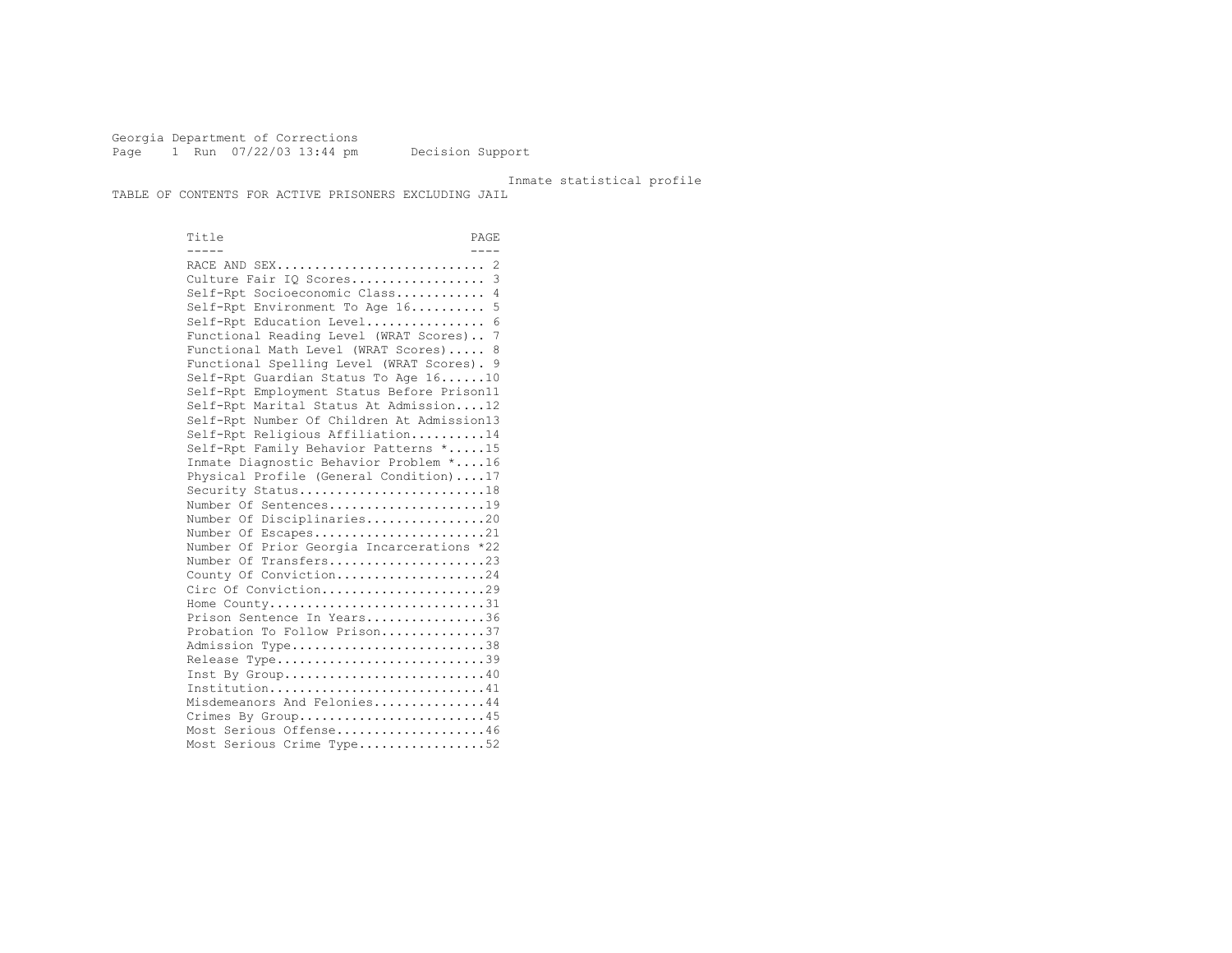Page 2 Run 07/22/03 13:44 pm Decision Support

### Inmate statistical profile

Sample: ACTIVE PRISONERS EXCLUDING JAIL Requestor: DECISION SUPPORT Active inmates 07/22/2003

RACE AND SEX by current age & sex

|                                                    |                   |                                 | M E N                                                 |                                    |                                       |              |                    |                 |                    |                         | <b>WOMEN</b>           |                    |                 |                  |          |                             |                |
|----------------------------------------------------|-------------------|---------------------------------|-------------------------------------------------------|------------------------------------|---------------------------------------|--------------|--------------------|-----------------|--------------------|-------------------------|------------------------|--------------------|-----------------|------------------|----------|-----------------------------|----------------|
| RACE AND SEX                                       | Age<br>$100 - 21$ | Age<br>$8122 - 39$              | Age<br>$8140 - 54$                                    | Age<br>$8155 - 99$                 | Men<br>% Total                        |              | Age<br>$8100 - 21$ |                 | Age<br>$8122 - 39$ | Age<br>$8140 - 54$      |                        | Age<br>$8155 - 99$ |                 | Women<br>% Total |          | Grand<br>%   Total          | - 양            |
| WHITE MALE                                         | 945               | $29$  <br>8511                  | 4818<br>321                                           | 1166<br>401                        | 56115440                              | 35           |                    | 0 <sub>1</sub>  | 0                  | 01                      | $\left( \right)$<br>() |                    | 01              |                  |          | $0$   15440                 | -33            |
| NON WHITE MALE<br>WHITE FEMALE<br>NON WHITE FEMALE | 2361<br>0<br>0    | 71 17943<br>0<br>0 <sup>1</sup> | 681<br>7375<br>$\Omega$<br>0 <sup>1</sup><br>$\Omega$ | 901<br>601<br>01<br>01<br>$\Omega$ | 44128580<br>01<br>0 <sub>1</sub><br>0 | 65<br>0<br>0 | 66<br>97           | 01<br>40<br>601 | 877<br>983         | 47<br>441<br>531<br>537 | $\circ$<br>45<br>551   | 53<br>37           | 01<br>591<br>41 | 1437<br>1654     | 46<br>54 | $0$   28580<br>1437<br>1654 | -61<br>3.<br>4 |
| Total reported                                     |                   |                                 | 3306 100 26454 100 12193 100                          |                                    | 2067 100 44020 100                    |              | 163 1001           |                 | 1860               | 1001<br>978             | 1001                   |                    | 90 100          | 3091 100         |          | 47111 100                   |                |
| Percent reported                                   | 100.0             | 100.0                           | 100.0                                                 | 100.0                              |                                       | $100.0$      |                    | 100.0           | 100.0              |                         | 100.0                  |                    | 100.0           |                  | $100.0$  |                             | 100.0          |
| NOT REPORTED                                       | $\Omega$          |                                 | O                                                     | $\Omega$                           |                                       |              |                    |                 |                    |                         |                        |                    |                 |                  |          |                             |                |
| Total                                              | 3306              | 26454                           | 12193                                                 | 2067                               | 144020                                |              | 163                |                 | 1860               | 978                     |                        | 90                 |                 | 3091             |          | 47111                       |                |
| AVERAGE AGE                                        | 19.91             | 30.02                           | 45.30                                                 | 60.42                              | 34.92                                 |              | 20.07              |                 | 31.05              |                         | 44.78                  | 60.31              |                 | 35.67            |          | 34.97                       |                |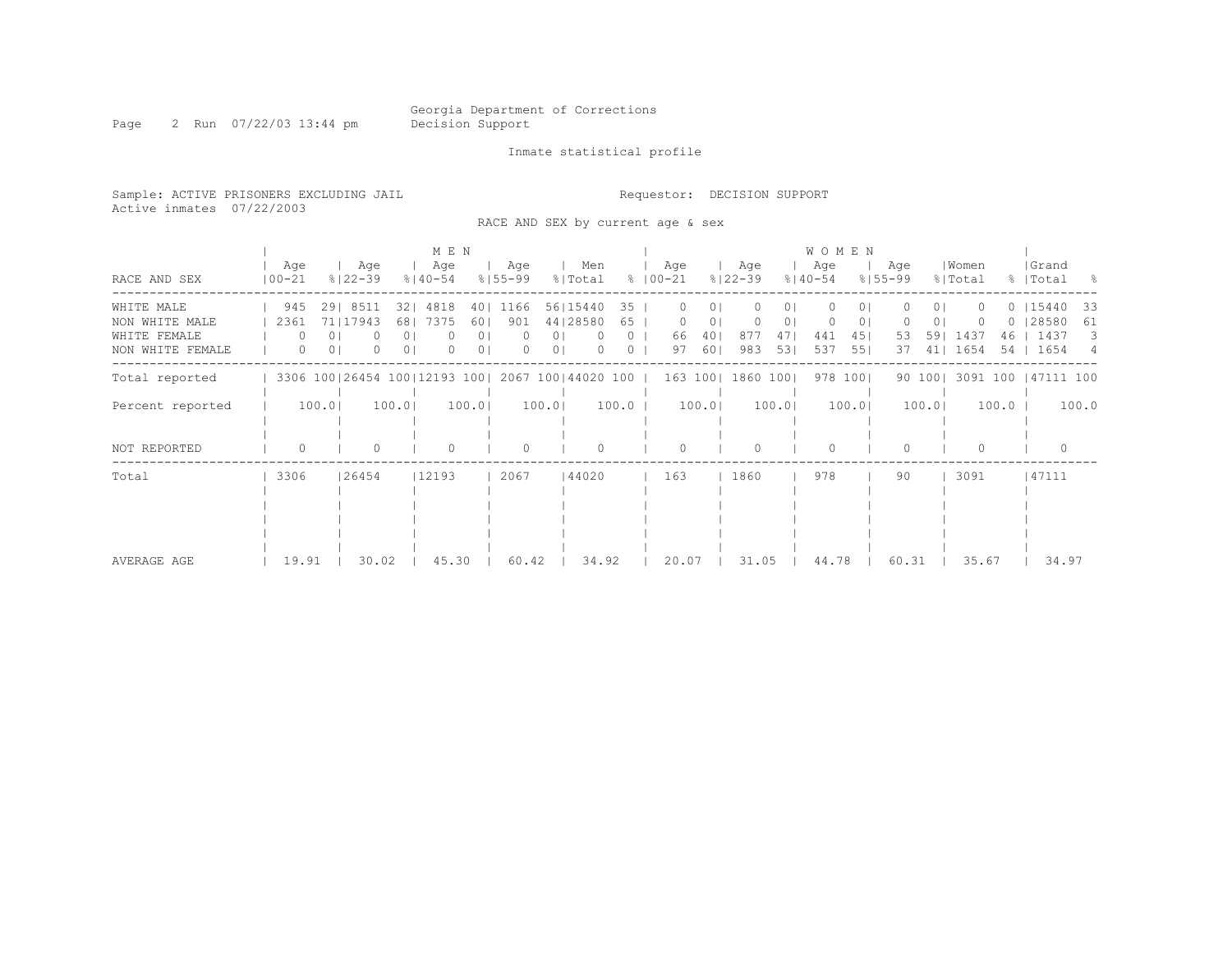# Georgia Department of Corrections<br>Decision Support

Page 3 Run 07/22/03 13:44 pm

Inmate statistical profile

| Sample: ACTIVE PRISONERS EXCLUDING JAIL<br>Active inmates 07/22/2003 |                                                                      |       |                     |      |                             |       |                     |       |                                             |                |               |        |       | Requestor: DECISION SUPPORT |          |                                    |            |                    |       |                  |                   |                              |      |
|----------------------------------------------------------------------|----------------------------------------------------------------------|-------|---------------------|------|-----------------------------|-------|---------------------|-------|---------------------------------------------|----------------|---------------|--------|-------|-----------------------------|----------|------------------------------------|------------|--------------------|-------|------------------|-------------------|------------------------------|------|
|                                                                      |                                                                      |       |                     |      |                             |       |                     |       | Culture Fair IQ Scores by current age & sex |                |               |        |       |                             |          |                                    |            |                    |       |                  |                   |                              |      |
| IQ Score                                                             | Age<br>$100 - 21$                                                    |       | Age<br>$8122 - 39$  |      | M E N<br>  Age<br>$%140-54$ |       | Age<br>$8155 - 99$  |       | Men<br>% Total                              |                | $8   00 - 21$ | Age    |       | Age<br>$8122 - 39$          |          | <b>WOMEN</b><br>Age<br>$8140 - 54$ |            | Age<br>$8155 - 99$ |       | Women<br>% Total |                   | Grand<br>%   Total           | - 왕  |
| LESS THAN 70<br>70 AND UP                                            | 78<br>2860                                                           |       | 3   784<br>97123774 |      | 3 808<br>97110448           |       | 7   116<br>93  1719 |       | 6   1786<br>94   38801                      | 4<br>$96 \mid$ |               | 144    | 991   | 149<br>1564                 | 91<br>91 | 212<br>703                         | 231<br>771 | 27<br>54           | 331   | 389<br>671 2465  |                   | 14   2175<br>86   41266 95   | b.   |
| Total reported                                                       | 2938 100 24558 100 11256 100  1835 100 40587 100   145 100  1713 100 |       |                     |      |                             |       |                     |       |                                             |                |               |        |       |                             |          |                                    | 915 100    |                    |       |                  |                   | 81 100  2854 100   43441 100 |      |
| Percent reported                                                     |                                                                      | 88.91 |                     | 92.8 |                             | 92.31 |                     | 88.81 |                                             | $92.2$         |               |        | 89.01 |                             | 92.1     |                                    | 93.6       |                    | 90.01 |                  | $92.3 \text{ }  $ |                              | 92.2 |
| NOT REPORTED                                                         | 368                                                                  |       | 1896                |      | 937                         |       | 232                 |       | 3433                                        |                |               | 18     |       | 147                         |          | 63                                 |            | 9                  |       | 237              |                   | 3670                         |      |
| Total                                                                | 3306                                                                 |       | 126454              |      | 12193                       |       | 2067                |       | 144020                                      |                |               | 163    |       | 1860                        |          | 978                                |            | 90                 |       | 3091             |                   | 47111                        |      |
| AVERAGE IO                                                           | 99.01                                                                |       | 100.13              |      | 96.35                       |       | 94.66               |       | 98.76                                       |                |               | 101.31 |       | 95.80                       |          | 86.39                              |            | 80.16              |       | 92.62            |                   | 98.35                        |      |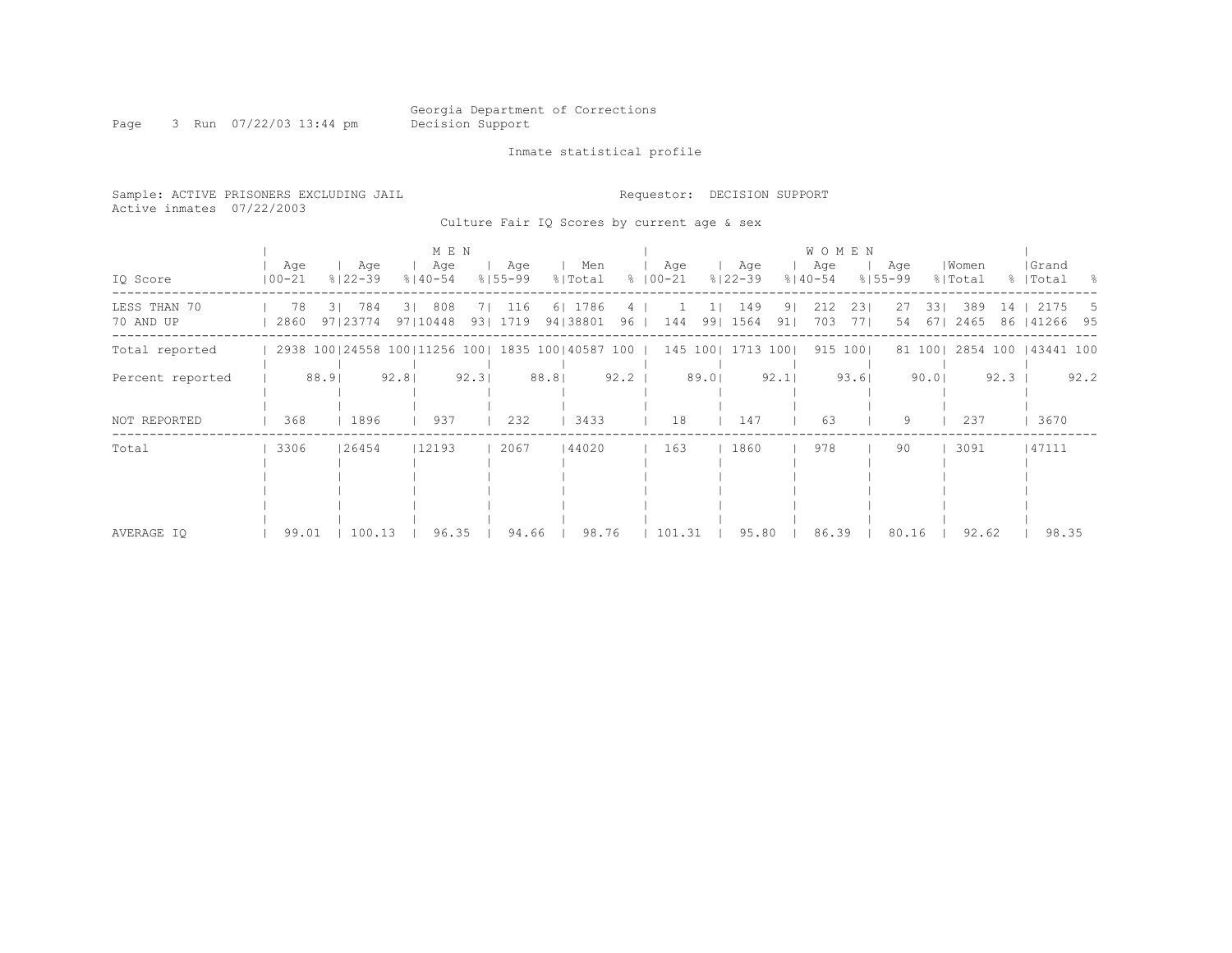Page 4 Run 07/22/03 13:44 pm Decision Support

#### Inmate statistical profile

Sample: ACTIVE PRISONERS EXCLUDING JAIL Requestor: DECISION SUPPORT Active inmates 07/22/2003 Self-Rpt Socioeconomic Class by current age & sex

 | M E N | W O M E N | | Age | Age | Age | Age | Men | Age | Age | Age | Age |Women |Grand Socioeconomic Class |00-21 %|22-39 %|40-54 %|55-99 %|Total % |00-21 %|22-39 %|40-54 %|55-99 %|Total % |Total % ------------------------------------------------------------------------------------------------------------------------------------ WELFARE | 338 11| 2030 8| 837 7| 107 5| 3312 8 | 14 9| 259 14| 98 10| 0 0| 371 12 | 3683 8 OCC EMPLOY | 254 8| 1857 7| 531 5| 55 3| 2697 6 | 1 1| 7 0| 6 1| 1 1| 15 0 | 2712 6 MINIMUM STD | 1421 46|11113 43| 5128 43| 949 48|18611 44 | 45 28| 529 29| 352 36| 43 50| 969 32 |19580 43 MIDDLE | 1051 34|10396 41| 5192 44| 854 43|17493 41 | 96 60| 1006 55| 492 51| 38 44| 1632 54 |19125 42 OTHER | 54 2| 254 1| 102 1| 16 1| 426 1 | 5 3| 36 2| 17 2| 4 5| 62 2 | 488 1 ------------------------------------------------------------------------------------------------------------------------------------ Total reported | 3118 100|25650 100|11790 100| 1981 100|42539 100 | 161 100| 1837 100| 965 100| 86 100| 3049 100 |45588 100 | | | | | | | | | | | Percent reported | 94.3| 97.0| 96.7| 95.8| 96.6 | 98.8| 98.8| 98.7| 95.6| 98.6 | 96.8 | | | | | | | | | | | | | | | | | | | | | | NOT RPTD | 188 | 804 | 403 | 86 | 1481 | 2 | 23 | 13 | 4 | 42 | 1523 ------------------------------------------------------------------------------------------------------------------------------------ Total | 3306 |26454 |12193 | 2067 |44020 | 163 | 1860 | 978 | 90 | 3091 |47111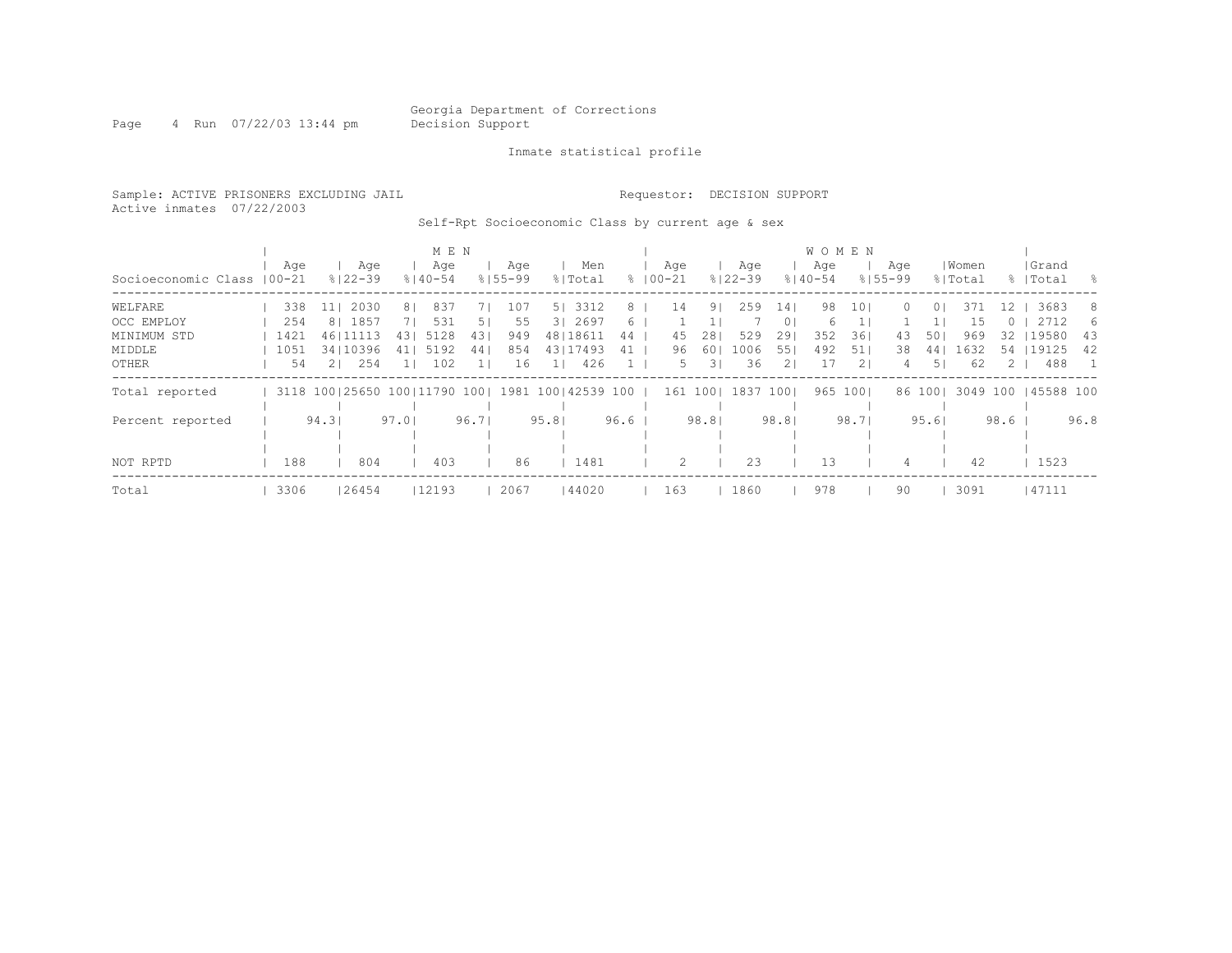Page 5 Run 07/22/03 13:44 pm Decision Support

### Inmate statistical profile

Sample: ACTIVE PRISONERS EXCLUDING JAIL Requestor: DECISION SUPPORT Active inmates 07/22/2003

Self-Rpt Environment To Age 16 by current age & sex

|                  |                   |                |                              |       | M E N              |      |                    |                |                    |      |             |         |       |                    |                  | <b>WOMEN</b>       |                |                    |        |                  |      |                    |      |
|------------------|-------------------|----------------|------------------------------|-------|--------------------|------|--------------------|----------------|--------------------|------|-------------|---------|-------|--------------------|------------------|--------------------|----------------|--------------------|--------|------------------|------|--------------------|------|
| Environment      | Age<br>$100 - 21$ |                | Aqe<br>$8122 - 39$           |       | Age<br>$8140 - 54$ |      | Aqe<br>$8155 - 99$ |                | Men<br>% Total     |      | $8100 - 21$ | Aqe     |       | Age<br>$8122 - 39$ |                  | Age<br>$8140 - 54$ |                | Age<br>$8155 - 99$ |        | Women<br>% Total |      | Grand<br>%   Total | - 옹  |
| RURAL/FARM       | 35                |                | 545                          | 21    | 657                | 61   | 318                | 161            | 1555               | 4    |             |         |       | 43                 | 21               | 34                 | 4              | 17                 | 201    | 95               | 3.   | 1650               | 4    |
| RURAL/NFARM      | 78                | 21             | 1274                         | 51    | 783                |      | 159                | 8 <sup>1</sup> | 2294               | 5.   |             | 31      | 19    | 277                | 151              | 131                | 141            | 6.                 |        | 445              | 15   | 2739               | 6    |
| S.M.S.A          | 973               | 31 I           | 8759                         | 341   | 3867               | 33   | 556                | 281            | 14155              | 33   |             | 23      | 14    | 240                | 131              | 144                | 151            | 16                 | 19     | 423              | 14   | 14578              | -32  |
| URBAN            | 818               | 261            | 5366                         |       | 2205               | 19'  | 259                | 131            | 8648               | 20   |             | 68      | 431   | 700                | 381              | 379                | 391            | 23                 |        | 1170             | 38   | 9818               | -21  |
| SMALL TOWN       | 1270              | 401            | 9824                         | 381   | 4306               | 361  | 704                |                | 35   16104         | 37   |             | 36      | 231   | 568                | 31               | 275                | 281            | 23                 | 271    | 902              | 30   | 117006             | -37  |
| OTHER            | 14                | 0 <sup>1</sup> | 143                          |       | 71                 |      | 10                 | 0 <sub>1</sub> | 238                |      |             |         |       | 10                 |                  |                    | 1 <sup>1</sup> |                    |        | 17               |      | 255                |      |
| Total reported   |                   |                | 3188 100 25911 100 11889 100 |       |                    |      |                    |                | 2006 100 42994 100 |      |             | 160 100 |       | 1838               | 100 <sub>1</sub> | 968                | $100$          |                    | 86 100 | 3052 100         |      | 146046 100         |      |
| Percent reported |                   | 96.4           |                              | 97.91 |                    | 97.5 |                    | 97.01          |                    | 97.7 |             |         | 98.21 |                    | 98.8             |                    | 99.01          |                    | 95.61  |                  | 98.7 |                    | 97.7 |
| NOT RPTD         | 118               |                | 543                          |       | 304                |      | 61                 |                | 1026               |      |             |         |       | 22                 |                  | 10                 |                |                    |        | 39               |      | 1065               |      |
| Total            | 3306              |                | 26454                        |       | 12193              |      | 2067               |                | 44020              |      |             | 163     |       | 1860               |                  | 978                |                | 90                 |        | 3091             |      | 47111              |      |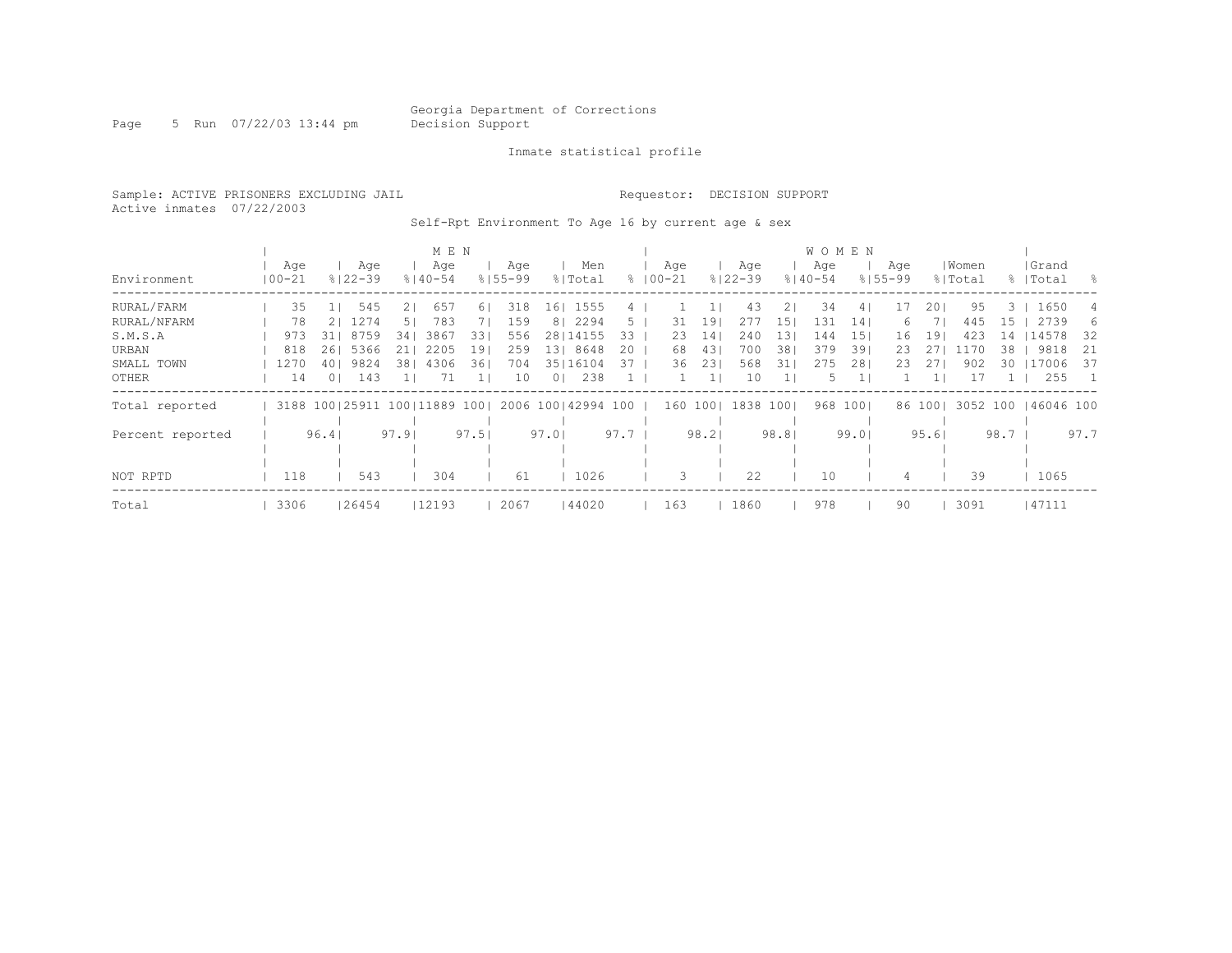Page 6 Run 07/22/03 13:44 pm Decision Support

### Inmate statistical profile

Sample: ACTIVE PRISONERS EXCLUDING JAIL **Requestor: DECISION SUPPORT** Active inmates 07/22/2003

Self-Rpt Education Level by current age & sex

|                       |                   |                 |                                                         |                | M E N              |                 |                    |                 |                |        |                      |      |                    |                 | <b>WOMEN</b>       |          |                    |                 |                  |        |                     |      |
|-----------------------|-------------------|-----------------|---------------------------------------------------------|----------------|--------------------|-----------------|--------------------|-----------------|----------------|--------|----------------------|------|--------------------|-----------------|--------------------|----------|--------------------|-----------------|------------------|--------|---------------------|------|
| Education Level       | Aqe<br>$100 - 21$ |                 | Age<br>$8122 - 39$                                      |                | Age<br>$8140 - 54$ |                 | Age<br>$8155 - 99$ |                 | Men<br>% Total |        | Age<br>$8   00 - 21$ |      | Aqe<br>$8122 - 39$ |                 | Age<br>$8140 - 54$ |          | Age<br>$8155 - 99$ |                 | Women<br>% Total |        | Grand<br>%   Total  | - 옹  |
| LESS THAN GRADE       | 56                | 21              | 568                                                     | 21             | 444                | 4               | 346                | 17 <sup>1</sup> | 1414           | З.     |                      |      | 24                 |                 | 23                 | 21       | 12                 | 14 <sub>1</sub> | 60               |        | 1474                | 3.   |
| GRADE 7               | 92                | 31              | 586                                                     | 21             | 350                | 31              | 147                | 71              | 1175           |        |                      |      | 45                 | 31              | 28                 | 31       |                    | 61              | 80               |        | 1255                | 3.   |
| GRADE 8               | 451               | 14 <sub>1</sub> | 2271                                                    | 9 <sub>1</sub> | 1054               | 91              | 223                | 11 <sub>1</sub> | 3999           | 9      | 18                   | 11   | 160                | 9 <sub>1</sub>  | 70                 | 71       | 6                  |                 | 254              | 9.     | 4253                | 9    |
| GRADE 9               | 831               | 261             | 4246                                                    | 161            | 1566               | 131             | 190                | 9 <sub>1</sub>  | 6833           | 16     | 33                   | 21   | 255                | 14 <sub>1</sub> | 91                 | 101      |                    | 51              | 383              | 13     | 7216                | 16   |
| GRADE 10              | 884               | 281             | 5846                                                    | 231            | 1982               | 171             | 202                | 10 <sub>1</sub> | 8914           | 21     | 38                   | 241  | 287                | 161             | 131                | 14       | 11                 | 131             | 467              | 16     | 9381                | 20   |
| GRADE 11              | 643               |                 | 20   5324                                               | 211            | 1615               | 14 <sub>1</sub> | 162                | 8 <sub>1</sub>  | 7744           | 18     | 46                   | 291  | 306                | 171             | 104                | 11       | 6                  |                 | 462              | 15     | 8206                | 18   |
| GRADE 12              | 191               |                 | 6   4765                                                | 181            | 2940               | 25              | 405                | 201             | 8301           | 19     | 8                    | 51   | 274                | 15 <sup>1</sup> | 211                | 22       | 23                 | 27              | 516              |        | 8817                | 19   |
| MORE THAN GRADE<br>12 | 34                | 11              | 2311                                                    | 9 <sub>1</sub> | 1953               | 161             | 335                | 171             | 4633           |        | 13                   | 81   | 443                | 25              | 287                | 301      | 19                 | 22              | 762              | 26     | 5395                | 12   |
| Total reported        |                   |                 | 3182 100   25917 100   11904 100   2010 100   43013 100 |                |                    |                 |                    |                 |                |        |                      |      | 159 100  1794 100  |                 |                    | 945 1001 |                    | 86 100          |                  |        | 2984 100 145997 100 |      |
| Percent reported      | 96.2              |                 |                                                         | 98.01          |                    | 97.6            |                    | 97.2            |                | $97.7$ |                      | 97.5 |                    | 96.5            |                    | 96.61    |                    | 95.61           |                  | $96.5$ |                     | 97.6 |
| NOT REPORTED          | 124               |                 | 537                                                     |                | 289                |                 | 57                 |                 | 1007           |        | 4                    |      | 66                 |                 | 33                 |          |                    |                 | 107              |        | 1114                |      |
| Total                 | 3306              |                 | 126454                                                  |                | 12193              |                 | 2067               |                 | 144020         |        | 163                  |      | 1860               |                 | 978                |          | 90                 |                 | 3091             |        | 47111               |      |
|                       |                   |                 |                                                         |                |                    |                 |                    |                 |                |        |                      |      |                    |                 |                    |          |                    |                 |                  |        |                     |      |
|                       |                   |                 |                                                         |                |                    |                 |                    |                 |                |        |                      |      |                    |                 |                    |          |                    |                 |                  |        |                     |      |
|                       |                   |                 |                                                         |                |                    |                 |                    |                 |                |        |                      |      |                    |                 |                    |          |                    |                 |                  |        |                     |      |
| AVG EDUCATION LEVEL   | 9.71              |                 | 10.83                                                   |                | 11.51              |                 | 10.31              |                 | 10.91          |        | 11.35                |      | 13.20              |                 | 13.91              |          | 11.70              |                 | 13.28            |        | 11.07               |      |

\* NOTE: THE FIELD LABLED "LESS THAN GRADE 7" WAS CORRECTED IN MARCH 1989: MISSING DATA FOR INMATES STILL IN DIAGNOSTICS NOW HAS BEEN REMOVED FROM THIS FIELD AND IDENTIFIED AS "NOT REPORTED" INFORMATION.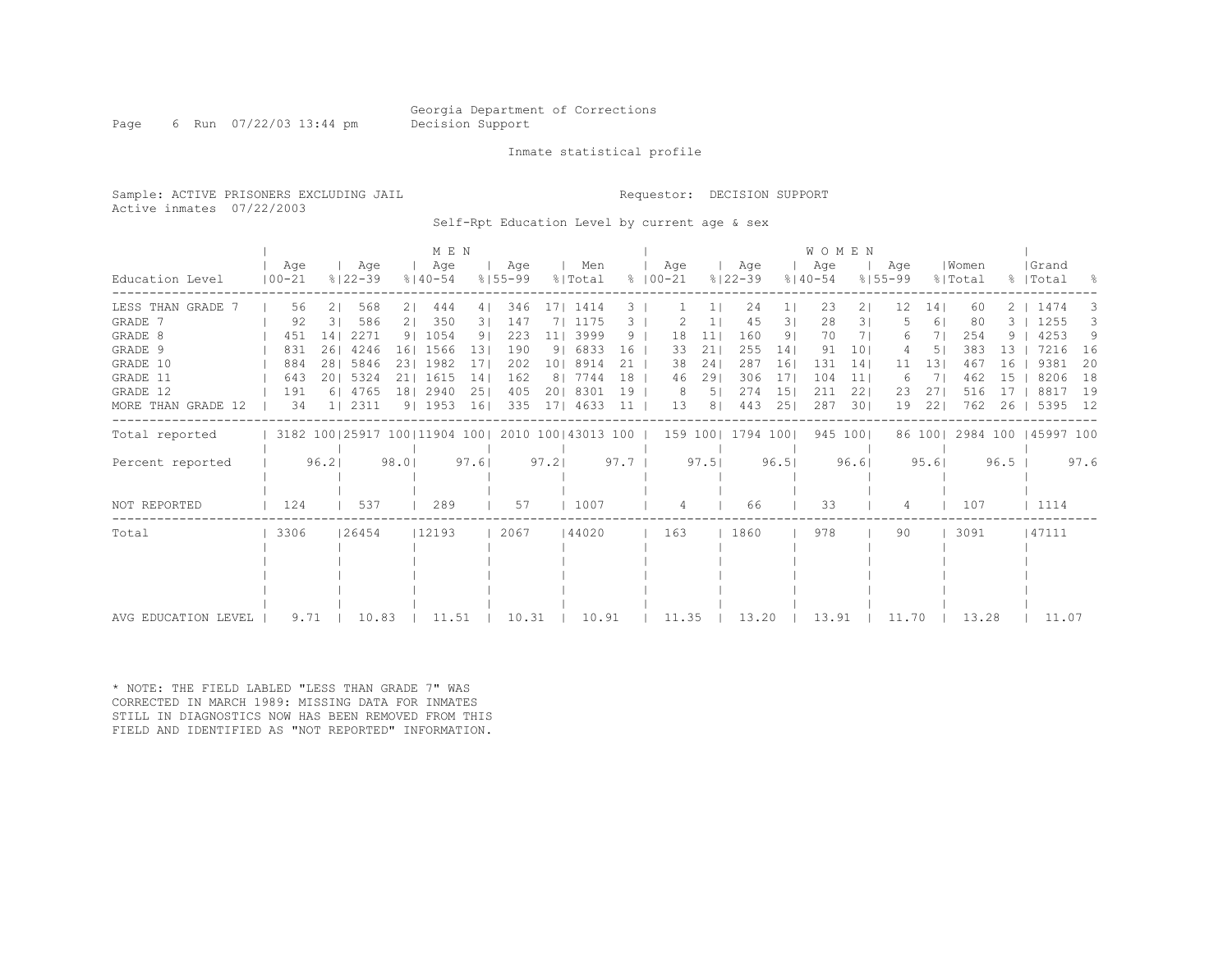Page 7 Run 07/22/03 13:44 pm Decision Support

Inmate statistical profile

Active inmates 07/22/2003

Sample: ACTIVE PRISONERS EXCLUDING JAIL Requestor: DECISION SUPPORT

Functional Reading Level (WRAT Scores) by current age & sex

|                                  |                   |                 |                                                         |           | M E N              |           |                    |          |                      |         |                      |                      |                    |          | WOMEN              |          |                    |           |                  |      |                    |           |
|----------------------------------|-------------------|-----------------|---------------------------------------------------------|-----------|--------------------|-----------|--------------------|----------|----------------------|---------|----------------------|----------------------|--------------------|----------|--------------------|----------|--------------------|-----------|------------------|------|--------------------|-----------|
| WRAT Reading Score               | Age<br>$100 - 21$ |                 | Age<br>$8122 - 39$                                      |           | Age<br>$8140 - 54$ |           | Age<br>$8155 - 99$ |          | Men<br>% Total       |         | Aqe<br>$8   00 - 21$ |                      | Age<br>$8122 - 39$ |          | Age<br>$8140 - 54$ |          | Age<br>$8155 - 99$ |           | Women<br>% Total |      | Grand<br>%   Total | - 옹       |
| LESS THAN GRADE 6                | 1157              | 391             | 8750                                                    | 361       | 4838               | 431       | 855                |          | 46 15600             | 38      | 34                   | 23                   | 411                | 24       | 261                | 291      | 27                 | 331       | 733              | 26   | 16333              | 37        |
| 8TH GRADE<br>6TH THRU<br>GRADE 9 | 675<br>240        | 231             | 5524<br>8   2254                                        | 221<br>91 | 2424<br>839        | 22        | 340<br>137         |          | 18 8963<br>7  3470   | 22<br>9 | 40<br>12             | 28<br>8 <sup>1</sup> | 319<br>145         | 19<br>8  | 172<br>62          | 191      | 15                 | 191<br>91 | 546<br>226       | 19   | 9509<br>3696       | 22<br>8   |
| GRADE 10<br>GRADE 11             | 128<br>142        |                 | 4   1144<br>5   1107                                    | 51<br>4   | 418<br>423         | 4 I<br>41 | 72<br>65           |          | 4   1762<br>3   1737 |         | 6                    | 4                    | 70<br>79           | 4  <br>5 | 35<br>35           | 4<br>4   | 3                  | 4<br>5    | 114<br>120       |      | 1876<br>1857       | 4         |
| GRADE 12<br>MORE THAN GRADE 12   | 400<br>204        | 14 <sub>1</sub> | 3811<br>7  2046                                         | 151<br>81 | 1783<br>545        | 161<br>51 | 326<br>66          | 181<br>4 | 6320<br>2861         | 16      | 9<br>42              | 6<br>29              | 154<br>536         | 91<br>31 | 70<br>279          | 8<br>31  | 8<br>17            | 101<br>21 | 241<br>874       | 31   | 6561<br>3735       | 15<br>- 9 |
| Total reported                   |                   |                 | 2946 100   24636 100   11270 100   1861 100   40713 100 |           |                    |           |                    |          |                      |         | 145 100              |                      | 1714 100           |          |                    | 914 1001 |                    | 81 100    | 2854 100         |      | 43567 100          |           |
| Percent reported                 |                   | 89.1            |                                                         | 93.1      |                    | 92.4      |                    | 90.01    |                      | 92.5    |                      | 89.01                |                    | 92.2     |                    | 93.51    |                    | 90.01     |                  | 92.3 |                    | 92.5      |
| NOT REPORTED                     | 360               |                 | 1818                                                    |           | 923                |           | 206                |          | 3307                 |         | 18                   |                      | 146                |          | 64                 |          | 9                  |           | 237              |      | 3544               |           |
| Total                            | 3306              |                 | 26454                                                   |           | 12193              |           | 2067               |          | 44020                |         | 163                  |                      | 1860               |          | 978                |          | 90                 |           | 3091             |      | 47111              |           |
|                                  |                   |                 |                                                         |           |                    |           |                    |          |                      |         |                      |                      |                    |          |                    |          |                    |           |                  |      |                    |           |
|                                  |                   |                 |                                                         |           |                    |           |                    |          |                      |         |                      |                      |                    |          |                    |          |                    |           |                  |      |                    |           |
| AVG READING SCORE                | 7.64              |                 | 7.94                                                    |           | 7.24               |           | 6.99               |          | 7.68                 |         | 9.06                 |                      | 9.27               |          | 8.89               |          | 8.17               |           | 9.11             |      | 7.77               |           |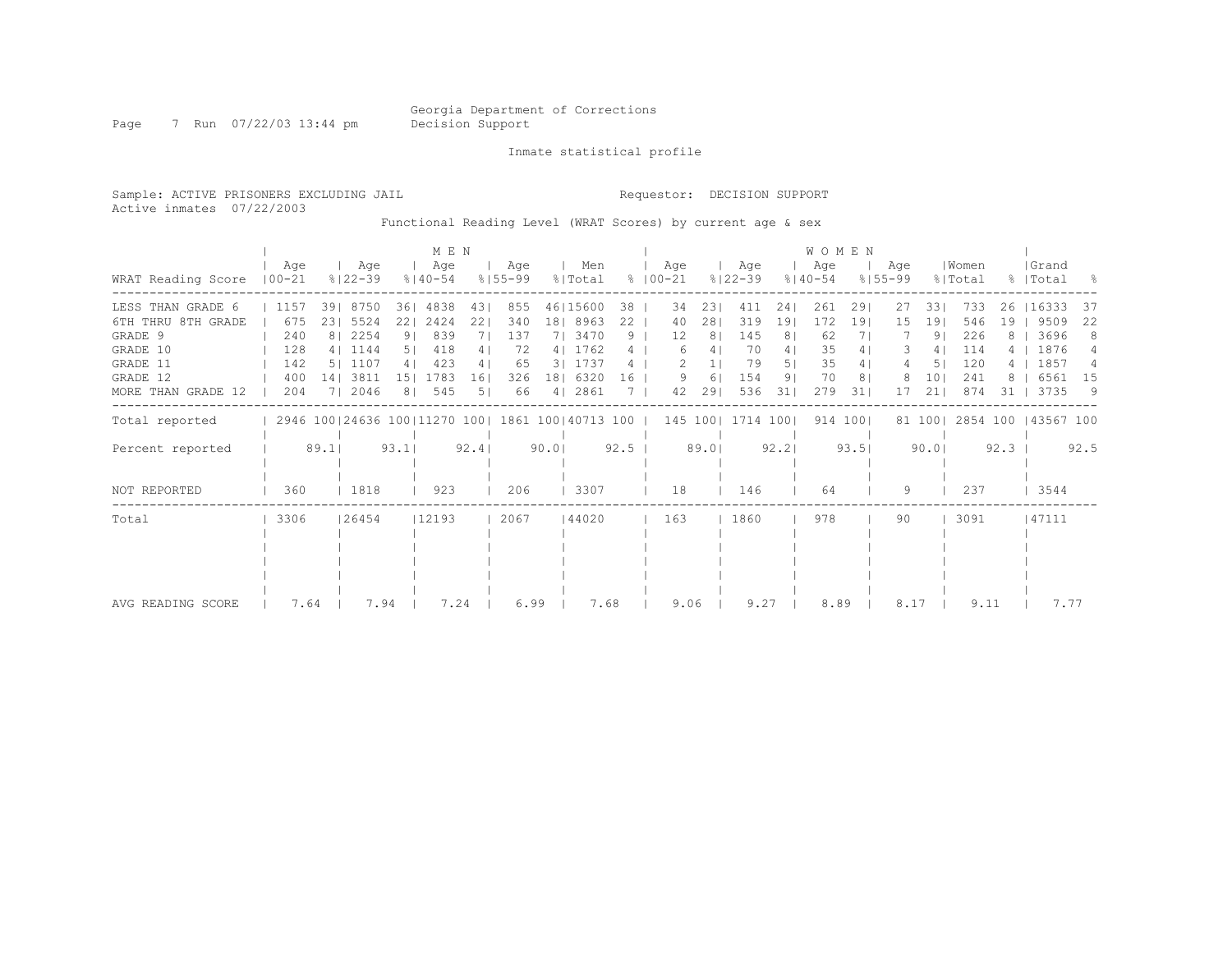Page 8 Run 07/22/03 13:44 pm Decision Support

Inmate statistical profile

Sample: ACTIVE PRISONERS EXCLUDING JAIL Requestor: DECISION SUPPORT Active inmates 07/22/2003

Functional Math Level (WRAT Scores) by current age & sex

|                    |                   |      |                              |                | M E N              |       |                    |                |                    |      |                      |                |                    |                | WOMEN              |          |                    |        |                  |      |                    |      |
|--------------------|-------------------|------|------------------------------|----------------|--------------------|-------|--------------------|----------------|--------------------|------|----------------------|----------------|--------------------|----------------|--------------------|----------|--------------------|--------|------------------|------|--------------------|------|
| WRAT Math Score    | Age<br>$100 - 21$ |      | Age<br>$8122 - 39$           |                | Age<br>$8140 - 54$ |       | Aqe<br>$8155 - 99$ |                | Men<br>% Total     |      | Aqe<br>$8   00 - 21$ |                | Aqe<br>$8122 - 39$ |                | Age<br>$8140 - 54$ |          | Age<br>$8155 - 99$ |        | Women<br>% Total |      | Grand<br>%   Total | - 양  |
| LESS THAN GRADE 6  | 1033              |      | 35   7195                    | 291            | 4435               | 391   | 868                |                | 47   13531         | 33   | 32                   | 22             | 368                | 21             | 334                | 371      | 36                 | 441    | 770              | 27   | 14301              | 33   |
| 6TH THRU 8TH GRADE | 1434              |      | 49   12238                   | 501            | 4653               | 41    | 558                |                | 30   18883         | 46   | 72                   | 50             | 818                | 48             | 364                | 40       | 23                 | 281    | 1277             | 45   | 20160              | 46   |
| GRADE 9            | 230               |      | 8   2336                     | 91             | 841                |       | 138                |                | 7  3545            | 9    | 11                   | 8              | 218                | 131            | 75                 | 81       | 6                  |        | 310              | 11   | 3855               | 9    |
| GRADE 10           | 122               |      | 4   1383                     | 6              | 593                | 5     | 119                | 6 <sup>1</sup> | 2217               | 5.   | 14                   | 10             | 137                | 8 <sup>1</sup> | 67                 |          | 6                  |        | 224              |      | 2441               | 6    |
| GRADE 11           | 65                |      | 812                          | 3 <sup>1</sup> | 375                | 31    | 83                 | 41             | 1335               | 3.   | 6                    | 4 <sub>1</sub> | 93                 | 5 <sub>1</sub> | 31                 | 31       | 6                  |        | 136              |      | 1471               | 3    |
| GRADE 12           | 38                |      | 462                          | 21             | 313                | 31    | 76                 | 41             | 889                |      | 6                    | 4              | 28                 | 2 <sub>1</sub> | 19                 | 21       | 0                  | 01     | 53               |      | 942                | 2    |
| MORE THAN GRADE 12 | 24                |      | 212                          |                | 71                 |       | 20                 |                | 327                |      |                      | 31             | 52                 | 31             | 25                 | 31       | 4                  | 51     | 85               | 3.   | 412                |      |
| Total reported     |                   |      | 2946 100 24638 100 11281 100 |                |                    |       |                    |                | 1862 100 40727 100 |      | 145 100              |                | 1714 100           |                |                    | 915 1001 |                    | 81 100 | 2855 100         |      | 43582 100          |      |
| Percent reported   |                   | 89.1 |                              | 93.1           |                    | 92.51 |                    | 90.1           |                    | 92.5 |                      | 89.01          |                    | 92.21          |                    | 93.61    |                    | 90.01  |                  | 92.4 |                    | 92.5 |
| NOT REPORTED       | 360               |      | 1816                         |                | 912                |       | 205                |                | 3293               |      | 18                   |                | 146                |                | 63                 |          | 9                  |        | 236              |      | 3529               |      |
| Total              | 3306              |      | 26454                        |                | 12193              |       | 2067               |                | 144020             |      | 163                  |                | 1860               |                | 978                |          | 90                 |        | 3091             |      | 47111              |      |
|                    |                   |      |                              |                |                    |       |                    |                |                    |      |                      |                |                    |                |                    |          |                    |        |                  |      |                    |      |
|                    |                   |      |                              |                |                    |       |                    |                |                    |      |                      |                |                    |                |                    |          |                    |        |                  |      |                    |      |
|                    |                   |      |                              |                |                    |       |                    |                |                    |      |                      |                |                    |                |                    |          |                    |        |                  |      |                    |      |
|                    |                   |      |                              |                |                    |       |                    |                |                    |      |                      |                |                    |                |                    |          |                    |        |                  |      |                    |      |
| AVG MATH SCORE     | 6.80              |      | 7.13                         |                | 6.73               |       | 6.45               |                |                    | 6.96 | 7.75                 |                | 7.69               |                | 7.06               |          | 6.59               |        | 7.46             |      | 7.00               |      |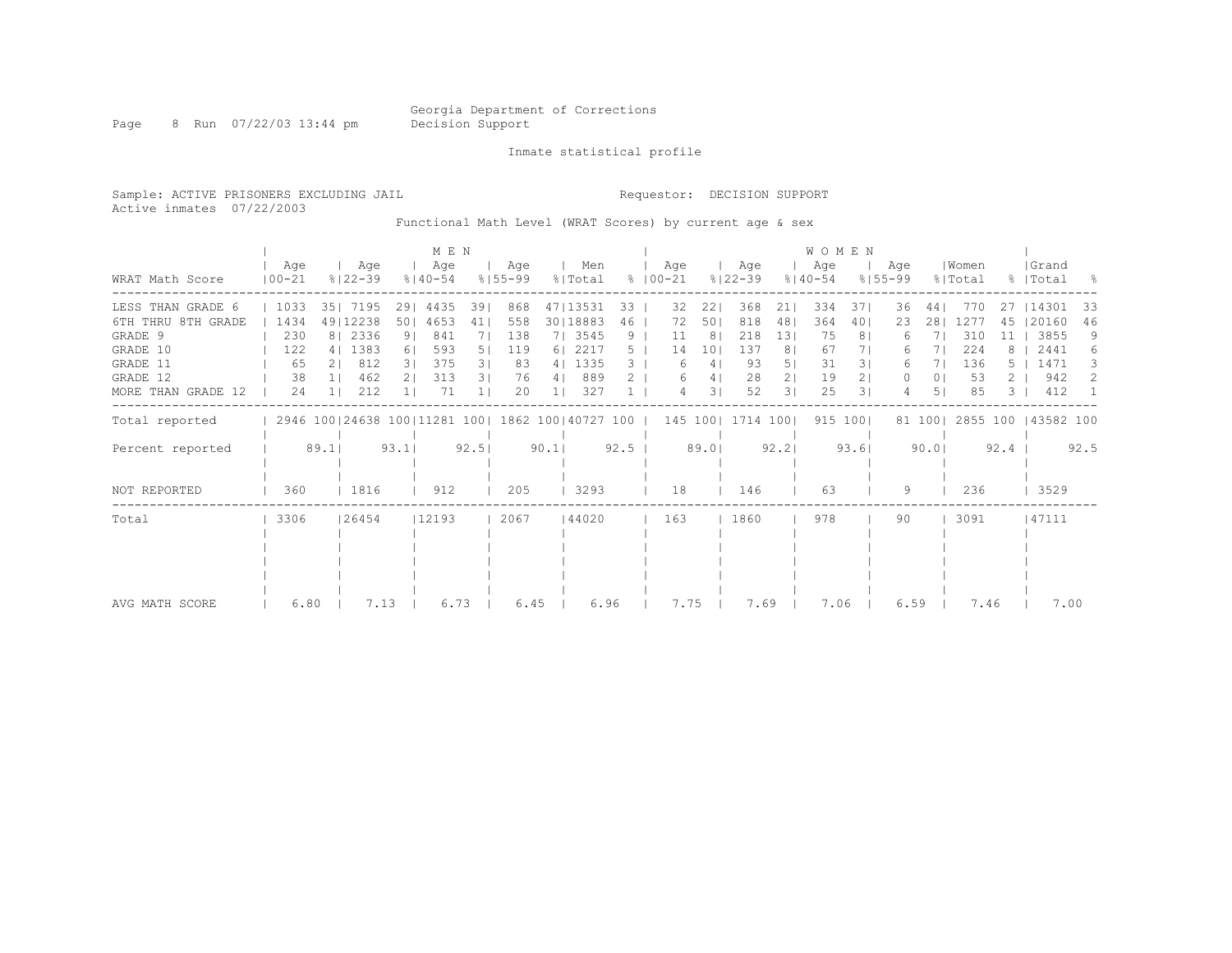Page 9 Run 07/22/03 13:44 pm Decision Support

Inmate statistical profile

Sample: ACTIVE PRISONERS EXCLUDING JAIL Requestor: DECISION SUPPORT Active inmates 07/22/2003

Functional Spelling Level (WRAT Scores) by current age & sex

|                             |      |      |                              |                | M E N              |                |                    |      |                |           |            |          |                 |                    |                 | <b>WOMEN</b>       |                |                    |                 |                  |      |                    |      |
|-----------------------------|------|------|------------------------------|----------------|--------------------|----------------|--------------------|------|----------------|-----------|------------|----------|-----------------|--------------------|-----------------|--------------------|----------------|--------------------|-----------------|------------------|------|--------------------|------|
| WRAT Spelling Score   00-21 | Aqe  |      | Age<br>$8122 - 39$           |                | Age<br>$8140 - 54$ |                | Age<br>$8155 - 99$ |      | Men<br>% Total | $\approx$ | $100 - 21$ | Aqe      |                 | Age<br>$8122 - 39$ |                 | Age<br>$8140 - 54$ |                | Age<br>$8155 - 99$ |                 | Women<br>% Total |      | Grand<br>%   Total | - 옹  |
| LESS THAN GRADE 6           | 1285 | 44   | 9982                         | 41             | 6110               | 541            | 1069               |      | 57118446       | 45        |            | 27       | 19              | 349                | 20              | 270                | 30             | 31                 | 381             | 677              | 24   | 19123              | 44   |
| 8TH GRADE<br>6TH THRU       | 911  | 311  | 7484                         | 30             | 2650               | 241            | 416                |      | 22   11461     | 28        |            | 46       | 32              | 545                | 32              | 283                | 31             | 20                 | 251             | 894              | 31   | 12355              | 28   |
| GRADE 9                     | 233  |      | 8   1905                     | 8 <sub>1</sub> | 594                | 51             | 76                 |      | 4   2808       |           |            | 14       | 10              | 183                | 11              | 81                 | 9 <sub>1</sub> | 6                  |                 | 284              | 10   | 3092               |      |
| GRADE 10                    | 214  |      | 7  1829                      | 71             | 559                | 5 <sub>1</sub> | 67                 |      | 4   2669       |           |            | 15       | 10 <sub>1</sub> | 202                | 12 <sub>1</sub> | 61                 |                | 6                  |                 | 284              | 10   | 2953               |      |
| GRADE 11                    | 87   | .3 L | 946                          | 4 <sub>1</sub> | 289                | 3 <sub>1</sub> | 48                 |      | 3   1370       | 3.        |            | 8        | 6               | 104                | 61              | 37                 | 4              | 5                  | 61              | 154              |      | 1524               | 3    |
| GRADE 12                    | 152  |      | 1710                         | 71             | 808                | 7 <sub>1</sub> | 153                |      | 8   2823       |           |            | 11       | 8               | 86                 | 5               | 43                 | 5              |                    |                 | 141              |      | 2964               | 7    |
| MORE THAN GRADE 12          | 64   |      | 778                          | 31             | 263                | 2 <sub>1</sub> | 33                 |      | 2  1138        | 3         |            | 24       | 17              | 245                | 14              | 140                | 15             | 12                 | 15 <sub>1</sub> | 421              | 1.5  | 1559               | 4    |
| Total reported              |      |      | 2946 100 24634 100 11273 100 |                |                    |                | 1862 100 40715 100 |      |                |           |            | 145 1001 |                 | 1714 100           |                 |                    | 915 100        |                    | 81 100          | 2855 100         |      | 143570 100         |      |
| Percent reported            |      | 89.1 |                              | 93.1           |                    | 92.51          |                    | 90.1 |                | 92.5      |            |          | 89.01           |                    | 92.2            |                    | 93.61          |                    | 90.01           |                  | 92.4 |                    | 92.5 |
| NOT REPORTED                | 360  |      | 1820                         |                | 920                |                | 205                |      | 3305           |           |            | 18       |                 | 146                |                 | 63                 |                | 9                  |                 | 236              |      | 3541               |      |
| Total                       | 3306 |      | 26454                        |                | 12193              |                | 2067               |      | 144020         |           |            | 163      |                 | 1860               |                 | 978                |                | 90                 |                 | 3091             |      | 47111              |      |
|                             |      |      |                              |                |                    |                |                    |      |                |           |            |          |                 |                    |                 |                    |                |                    |                 |                  |      |                    |      |
|                             |      |      |                              |                |                    |                |                    |      |                |           |            |          |                 |                    |                 |                    |                |                    |                 |                  |      |                    |      |
|                             |      |      |                              |                |                    |                |                    |      |                |           |            |          |                 |                    |                 |                    |                |                    |                 |                  |      |                    |      |
|                             |      |      |                              |                |                    |                |                    |      |                |           |            |          |                 |                    |                 |                    |                |                    |                 |                  |      |                    |      |
| AVG SPELLING SCORE          | 6.79 |      | 7.03                         |                | 6.12               |                | 5.77               |      | 6.70           |           |            | 9.06     |                 | 8.65               |                 | 8.07               |                | 7.25               |                 | 8.44             |      | 6.81               |      |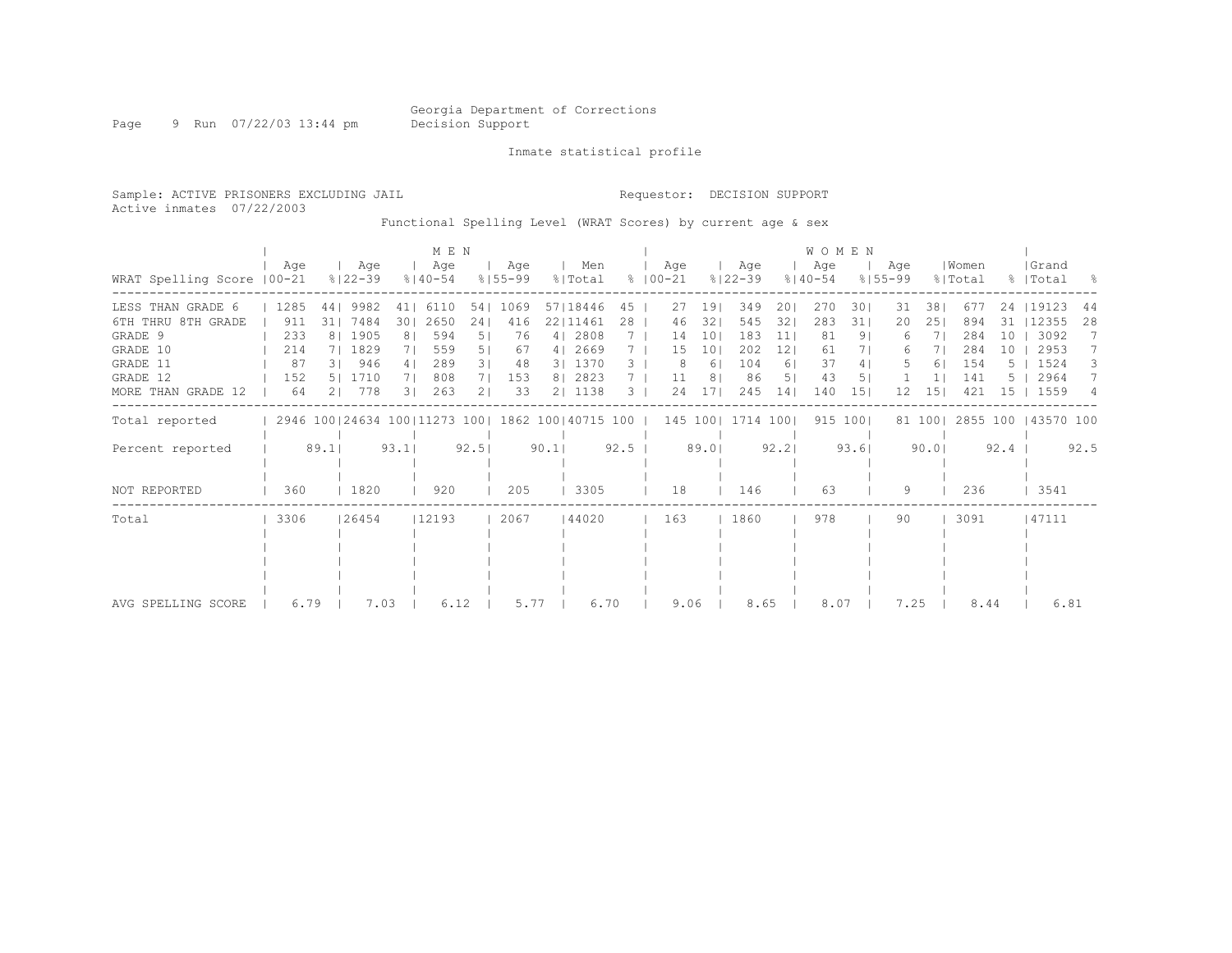Page 10 Run 07/22/03 13:44 pm Decision Support

### Inmate statistical profile

Sample: ACTIVE PRISONERS EXCLUDING JAIL Requestor: DECISION SUPPORT Active inmates 07/22/2003

Self-Rpt Guardian Status To Age 16 by current age & sex

|                  |            |                          |                | M E N                |                    |      |            |      |             |                |             |      | <b>WOMEN</b> |                |             |                |          |      |           |               |
|------------------|------------|--------------------------|----------------|----------------------|--------------------|------|------------|------|-------------|----------------|-------------|------|--------------|----------------|-------------|----------------|----------|------|-----------|---------------|
|                  | Age        | Age                      |                | Age                  | Age                |      | Men        |      | Age         |                | Age         |      | Age          |                | Age         |                | Women    |      | Grand     |               |
| Guardian Status  | $100 - 21$ | $8122 - 39$              | $8140 - 54$    |                      | $8155 - 99$        |      | % Total    |      | $8100 - 21$ |                | $8122 - 39$ |      | $8140 - 54$  |                | $8155 - 99$ |                | % Total  |      | %   Total | $\approx$     |
| ORPHANAGE        | 2          | 25<br>0                  | 0 <sup>1</sup> | 28<br>01             | 11                 |      | 66         |      |             | 0              |             | 0.   |              |                |             | 0 <sub>1</sub> |          |      | 67        |               |
| FATHER ONLY      | 134        | 742<br>4                 | 31             | 323<br>31            | 39                 | 21   | 1238       | 3.   | 6           |                | 51          | 31   | 32           | 31             |             | 31             | 92       |      | 1330      | 3             |
| FTR MTR HD       | 220        | 7  1588                  | 61             | 746<br>61            | 111                | 61   | 2665       | 6.   | 12          |                | 113         | 61   | 64           |                |             | $\circ$        | 189      | 6    | 2854      | 6             |
| MOTHER ONLY      | 1629       | 51 11794                 | 451            | 3915<br>33           | 471                |      | 23117809   | 41   | 55          | 34             | 659         | 361  | 261          | 27             | 22          | 251            | 997      | 33   | 18806     | 41            |
| MTR FTR HD       | 682        | 7695<br>211              | 301            | 5235<br>44           | 1114               |      | 55   14726 | 34   | 49          | 30             | 679         | 371  | 496          | 51             | 50          | 571            | 1274     | 42   | 16000     | 35            |
| OTH FEMALE       | 70         | 570<br>21                | 21             | 271<br>2.            | 54                 | 31   | 965        | 2.   | 5           | 31             | 44          | 21   | 20           | $\overline{2}$ |             | 31             | 72       |      | 1037      | $\mathcal{L}$ |
| OTH MALE         | 22         | 105                      | 0 <sub>1</sub> | 49<br>0 <sub>1</sub> | 8                  | 0    | 184        | 0    |             | $\circ$        | 6           | 01   | 2            | 0              |             |                | 9        | 0.   | 193       | $\Omega$      |
| STEP-PARNTS      | 29         | 408                      | 21             | 156                  | 26                 |      | 619        |      |             | 0              | 3           | 01   | 6            |                |             | $\circ$        | 9        |      | 628       |               |
| FOSTER HOME      | 33         | 269                      | 1 <sub>1</sub> | 131                  | 22                 |      | 455        |      |             | 3              | 48          | 31   | 10           |                |             |                | 64       |      | 519       |               |
| GRAND PRNTS      | 305        | 2181<br>101              | 8 <sup>1</sup> | 789                  | 122                | 6    | 3397       | 8    | 25          | 16             | 229         | 12   | 68           |                | 6           | 7 <sub>1</sub> | 328      |      | 3725      |               |
| OTHER            | 67         | 588                      | 21             | 273<br>2             | 35                 | 2    | 963        |      |             | $\overline{2}$ | 11          |      | 6            |                |             | 2 <sub>1</sub> | 23       |      | 986       | $\mathcal{L}$ |
| Total reported   |            | 3193 100 25965 100 11916 |                | 1001                 | 2013 100 43087 100 |      |            |      |             | 161 100        | 1843 100    |      |              | 966 1001       |             | 88 100         | 3058 100 |      | 46145 100 |               |
| Percent reported |            | 96.6                     | 98.2           | 97.7                 |                    | 97.4 |            | 97.9 |             | 98.81          |             | 99.1 |              | 98.8           |             | 97.8           |          | 98.9 |           | 97.9          |
|                  |            |                          |                |                      |                    |      |            |      |             |                |             |      |              |                |             |                |          |      |           |               |
| NOT RPTD         | 113        | 489                      |                | 277                  | 54                 |      | 933        |      | 2           |                | 17          |      | 12           |                | 2           |                | 33       |      | 966       |               |
| Total            | 3306       | 26454                    | 12193          |                      | 2067               |      | 44020      |      | 163         |                | 1860        |      | 978          |                | 90          |                | 3091     |      | 47111     |               |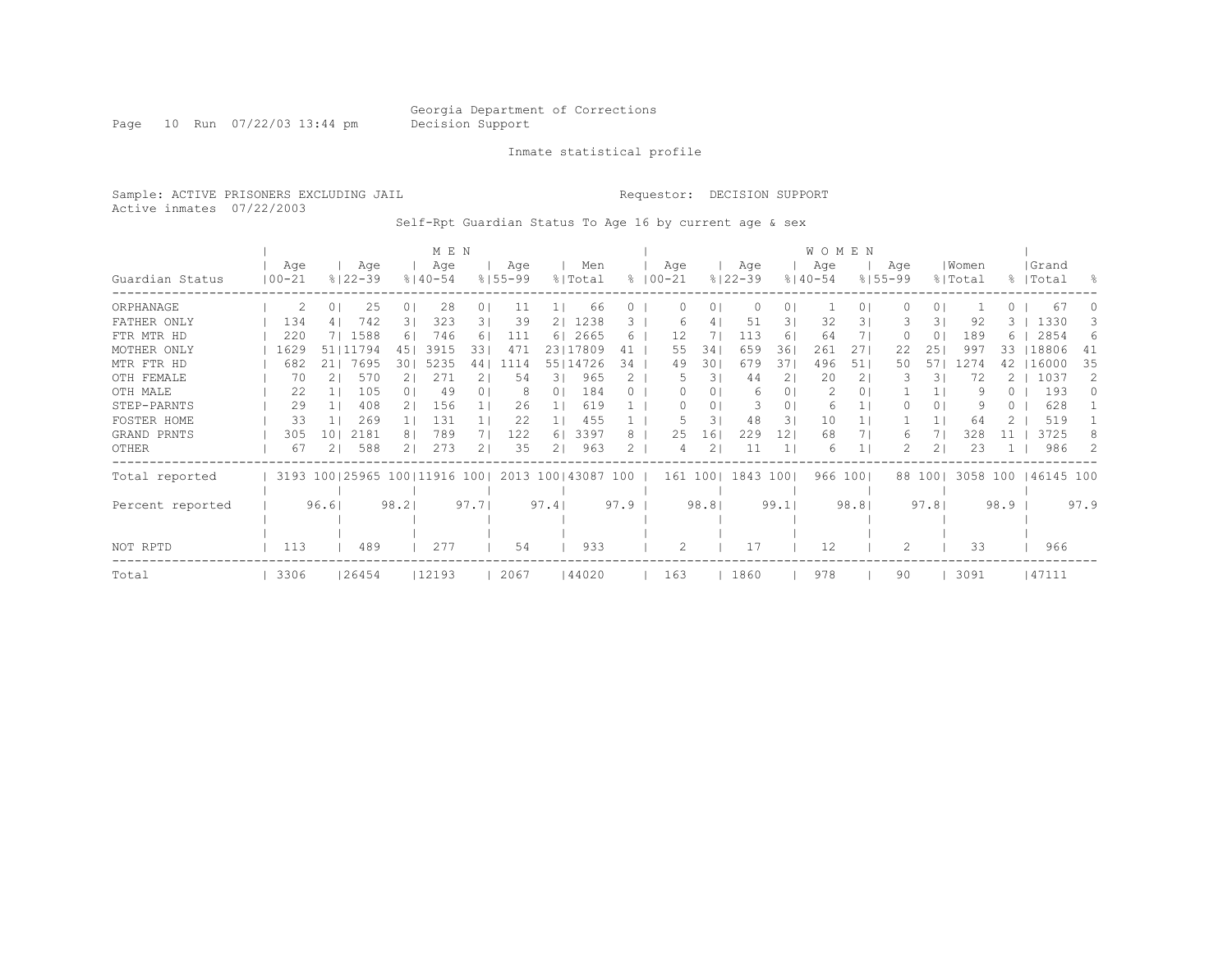Page 11 Run 07/22/03 13:44 pm Decision Support

Inmate statistical profile

Sample: ACTIVE PRISONERS EXCLUDING JAIL Requestor: DECISION SUPPORT Active inmates 07/22/2003

Self-Rpt Employment Status Before Prison by current age & sex

|                  |                   |                |                              |                | M E N              |      |                    |       |                |      |             |     |                |                    |                | <b>WOMEN</b>       |                |                    |                |                  |      |                    |          |
|------------------|-------------------|----------------|------------------------------|----------------|--------------------|------|--------------------|-------|----------------|------|-------------|-----|----------------|--------------------|----------------|--------------------|----------------|--------------------|----------------|------------------|------|--------------------|----------|
| Employment       | Age<br>$100 - 21$ |                | Age<br>$8122 - 39$           |                | Age<br>$8140 - 54$ |      | Aqe<br>$8155 - 99$ |       | Men<br>% Total |      | $8100 - 21$ | Aqe |                | Age<br>$8122 - 39$ |                | Age<br>$8140 - 54$ |                | Age<br>$8155 - 99$ |                | Women<br>% Total |      | Grand<br>%   Total | - 옹      |
| FULL TIME        | 848               |                | 28   12855                   | 521            | 6472               | 57   | 846                | 461   | 21021          | 52   |             | 44  | 37             | 648                | 47             | 320                | 41             | 22                 | 291            | 1034             | 44   | 22055              | -51      |
| PART TIME        | 482               | 161            | 2468                         | 101            | 719                | 61   | 103                | 61    | 3772           | 9    |             | 8   |                | 71                 | 51             | 37                 | 5              |                    |                | 117              | b.   | 3889               | 9        |
| UNEMPL < 6M      | 260               | 9 <sub>1</sub> | 2963                         |                | 1189               | 10   | 204                | 11    | 4616           |      |             | 14  | 12             | 151                | 11             | 86                 | 11             | 11                 | 15             | 2.62             |      | 4878               | -11      |
| UNEMPL > 6M      | 371               | 121            | 3674                         | 15 I           | 2057               | 18   | 371                | 20    | 6473           | 16   |             | 9   | 8              | 239                | 17             | 161                | 21             | 17                 | 231            | 426              | 18   | 6899               | 16       |
| NEVER WORKD      | 942               | 31 I           | 1871                         | 81             | 188                |      | 13                 |       | 3014           |      |             | 29  | 24             | 148                | 11             | 30                 | 4              |                    | .5             | 211              | 9.   | 3225               |          |
| STUDENT          | 97                | 31             | 243                          |                | 15                 |      | 3                  | 0     | 358            |      |             | 11  | 9              | 17                 |                |                    | 0 <sub>1</sub> |                    | 01             | 30               |      | 388                |          |
| INCAPABLE        | 18                |                | 468                          |                | 706                | 6    | 317                |       | 1509           |      |             |     |                | 109                |                | 138                | 181            | 20                 |                |                  |      | .780               |          |
| OTHER            | $\Omega$          | 0 <sub>1</sub> |                              | 0 <sub>1</sub> | O                  | 0    | $\Omega$           | 0     | $\Omega$       | 0    |             | 0   | 0 <sup>1</sup> | $\Omega$           | 0 <sub>1</sub> |                    | 0 <sub>1</sub> |                    | 0 <sub>1</sub> |                  | 0    | $\Omega$           | $\Omega$ |
| Total reported   |                   |                | 3018 100 24542 100 11346 100 |                |                    |      | 1857               |       | 100140763 100  |      |             | 119 | 1001           | 1383               | 1001           | 774                | $100$          |                    | 75 100         | 2351 100         |      | 43114 100          |          |
| Percent reported |                   | 91.3           |                              | 92.81          |                    | 93.1 |                    | 89.81 |                | 92.6 |             |     | 73.01          |                    | 74.4           |                    | 79.1           |                    | 83.3           |                  | 76.1 |                    | 91.5     |
|                  |                   |                |                              |                |                    |      |                    |       |                |      |             |     |                |                    |                |                    |                |                    |                |                  |      |                    |          |
| NOT RPTD         | 288               |                | 1912                         |                | 847                |      | 210                |       | 3257           |      |             | 44  |                | 477                |                | 204                |                | 15                 |                | 740              |      | 3997               |          |
| Total            | 3306              |                | 26454                        |                | 12193              |      | 2067               |       | 44020          |      |             | 163 |                | 1860               |                | 978                |                | 90                 |                | 3091             |      | 47111              |          |

\* NOTE: THE FIELD LABELD "OTHER" WAS CORRECTED IN APRIL 1989; INMATES CODED "PRE-OTIS NOT REPORTED" NOW HAVE BEEN REMOVED FROM THIS FIELD AND IDENTIFIED AS "NOT REPORTED".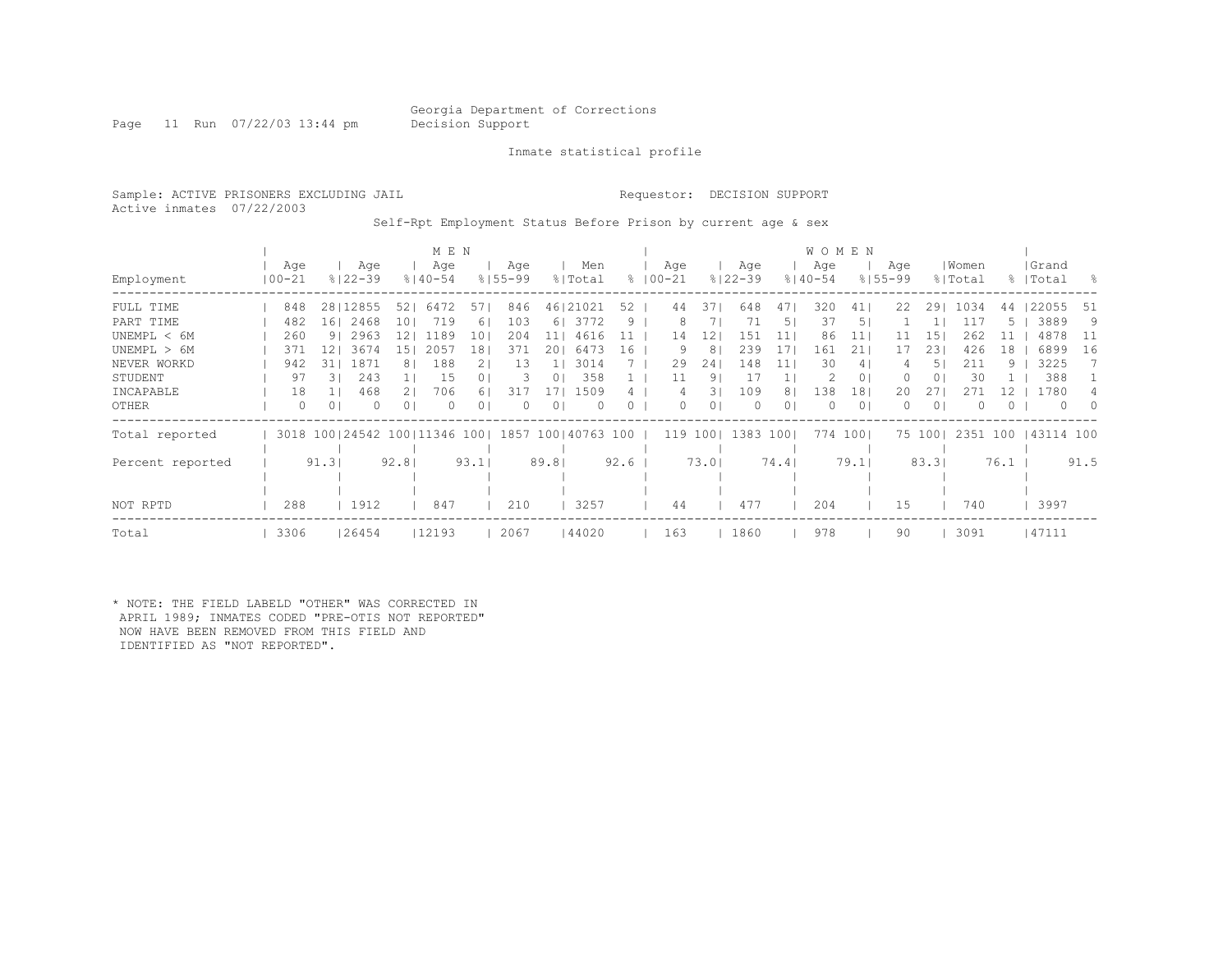Page 12 Run 07/22/03 13:44 pm Decision Support

Inmate statistical profile

Sample: ACTIVE PRISONERS EXCLUDING JAIL Requestor: DECISION SUPPORT Active inmates 07/22/2003

Self-Rpt Marital Status At Admission by current age & sex

|                  |            |                |             |                | M E N       |       |             |                |           |          |             |         |             |                 | WOMEN       |       |             |                 |         |      |           |          |
|------------------|------------|----------------|-------------|----------------|-------------|-------|-------------|----------------|-----------|----------|-------------|---------|-------------|-----------------|-------------|-------|-------------|-----------------|---------|------|-----------|----------|
|                  | Age        |                | Age         |                | Age         |       | Aqe         |                | Men       |          | Age         |         | Age         |                 | Age         |       | Age         |                 | Women   |      | Grand     |          |
| Marital Status   | $100 - 21$ |                | $8122 - 39$ |                | $8140 - 54$ |       | $8155 - 99$ |                | % Total   |          | $8100 - 21$ |         | $8122 - 39$ |                 | $8140 - 54$ |       | $8155 - 99$ |                 | % Total |      | %   Total | - 옹      |
| SINGLE           | 3051       | 96   17931     |             | 69             | 4624        | 39    | 352         | 17             | 25958     | 60       | 147         | 91.     | 105         | 60.             | 365         | 38    | 12          | 14 I            | 1629    | 53   | 27587     | 60       |
| MARRIED          | 54         |                | 2   2733    |                | 2100        | 18    | 554         | 27             | 5441      | 3        |             |         | 253         | 14              | 165         | 17    | 16          | 18 <sup>1</sup> | 438     | 14   | 5879      | 13       |
| SEPARATED        | 9          | 0 <sup>1</sup> | 1013        | 41             | 1032        | 9     | 207         | 10             | 2261      | h        | 6           | 4       | 198         |                 | 133         | 14    |             | 8               | 344     |      | 2605      | 6        |
| DIVORCED         | 8          | 0 <sup>1</sup> | 1698        |                | 2633        | 22    | 588         | 29             | 4927      |          |             |         | 188         | 10 <sup>1</sup> | 185         | 19    | 21          | 24              | 396     | 13   | 5323      | 12       |
| WIDOWED          | 3          |                | 88          | 01             | 243         |       | 147         |                | 481       |          |             | 0       | 34          | 2.              | 68          |       | 31          | 35              | 133     |      | 614       |          |
| COMMON LAW       | 67         |                | 2520        | 10             | 1300        |       | 170         | 8              | 4057      | 9.       |             |         | 65          | 4               | 52          | 5.    |             |                 | 120     |      | 4177      | 9        |
| OTHER            | $\Omega$   | 01             | 14          | 0 <sup>1</sup> | 4           |       | 4           | 0 <sub>1</sub> | 22        | $\Omega$ | 0           | $\circ$ |             | 0 <sub>1</sub>  | $\Omega$    | 0     |             | 01              |         | ()   | 23        | $\Omega$ |
| Total reported   |            | 3192 100 25997 |             | 100111936      |             | 1001  | 2022        |                | 100143147 | 100      | 161         | 1001    | 1844        | 1001            | 968         | 1001  |             | 88 100          | 3061    | 100  | 46208 100 |          |
|                  |            |                |             |                |             |       |             |                |           |          |             |         |             |                 |             |       |             |                 |         |      |           |          |
| Percent reported |            | 96.61          |             | 98.31          |             | 97.91 |             | 97.81          |           | 98.0     |             | 98.81   |             | 99.1            |             | 99.01 |             | 97.81           |         | 99.0 |           | 98.1     |
|                  |            |                |             |                |             |       |             |                |           |          |             |         |             |                 |             |       |             |                 |         |      |           |          |
| NOT RPTD         | 114        |                | 457         |                | 257         |       | 45          |                | 873       |          | 2           |         | 16          |                 | 10          |       |             |                 | 30      |      | 903       |          |
| Total            | 3306       |                | 26454       |                | 12193       |       | 2067        |                | 44020     |          | 163         |         | 1860        |                 | 978         |       | 90          |                 | 3091    |      | 47111     |          |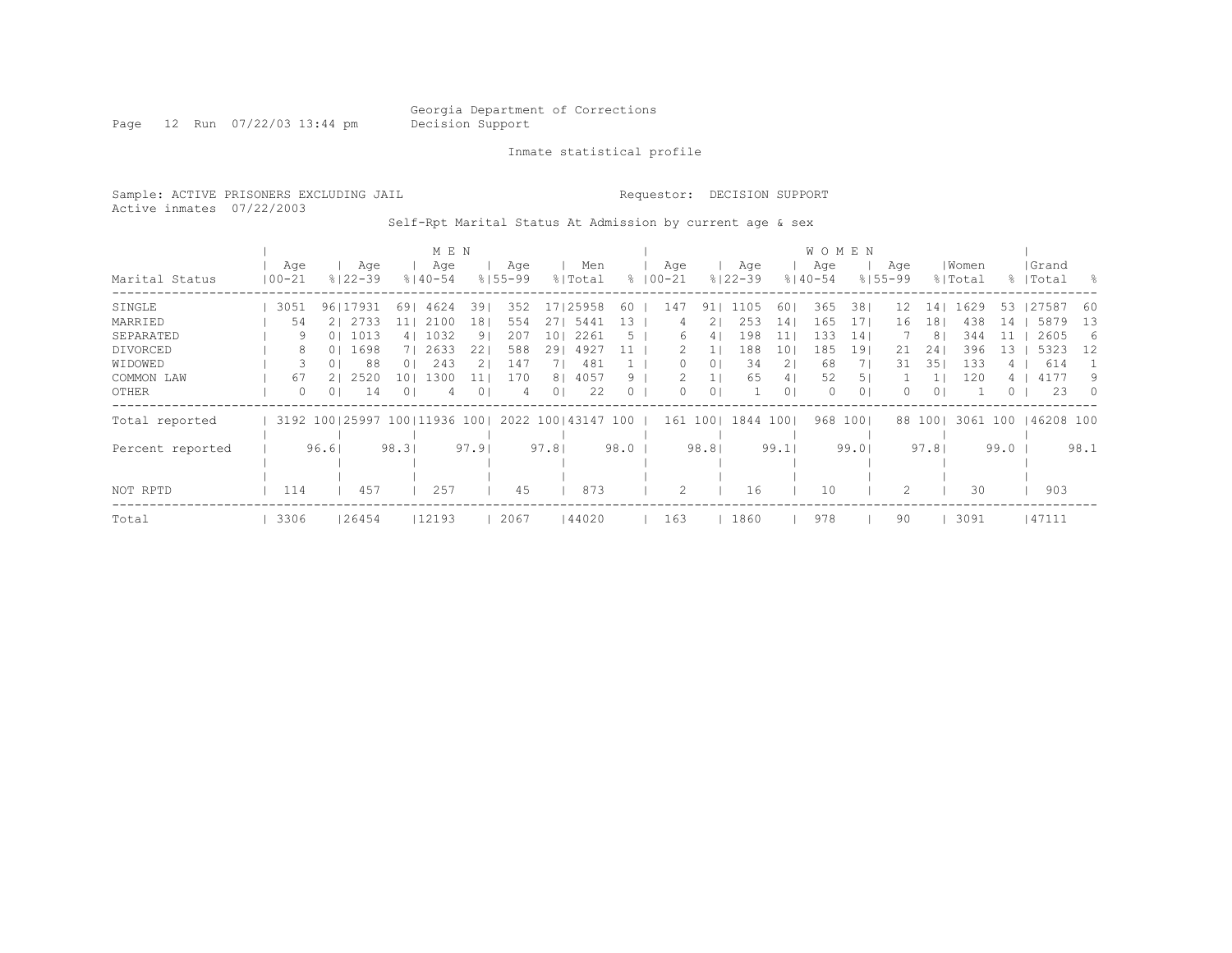Page 13 Run 07/22/03 13:44 pm Decision Support

Inmate statistical profile

Active inmates 07/22/2003

#### Sample: ACTIVE PRISONERS EXCLUDING JAIL Requestor: DECISION SUPPORT

Self-Rpt Number Of Children At Admission by current age & sex

|                      |                   |                |                                                       |                | MEN                |                |                    |                 |                |      |                      |        |                |                    |                 | <b>WOMEN</b>       |                 |                    |                 |                  |      |                     |      |
|----------------------|-------------------|----------------|-------------------------------------------------------|----------------|--------------------|----------------|--------------------|-----------------|----------------|------|----------------------|--------|----------------|--------------------|-----------------|--------------------|-----------------|--------------------|-----------------|------------------|------|---------------------|------|
| Number Of Children   | Age<br>$100 - 21$ |                | Age<br>$8122 - 39$                                    |                | Age<br>$8140 - 54$ |                | Aqe<br>$8155 - 99$ |                 | Men<br>% Total |      | Age<br>$8   00 - 21$ |        |                | Age<br>$8122 - 39$ |                 | Age<br>$8140 - 54$ |                 | Aqe<br>$8155 - 99$ |                 | Women<br>% Total |      | Grand<br>%   Total  | - 양  |
| NO CHILDREN          | $\Omega$          | $\cap$         | 541                                                   | 4 <sub>1</sub> | 488                | 61             | -77                |                 | 5   1106       | 4    |                      |        | 0              | 4                  |                 |                    |                 |                    |                 | 12               |      | 1118                |      |
| ONE CHILD            | 570               | 741            | 6488                                                  | 421            | 2658               | 301            | 324                |                 | 19 10040       | 38   |                      | 38     | 60             | 378                | 26              | 165                | 19              | 13                 | 17              | 594              | 24   | 10634               | 37   |
| TWO CHILDREN         | 163               | 211            | 4233                                                  | 281            | 2446               | 281            | 416                |                 | 24   7258      | 27   |                      | 18     | 291            | 448                | 301             | 270                | 32              | 18                 | 24              | 754              | 31   | 8012                | 28   |
| THREE CHILDREN       | 27                | 4              | 2264                                                  | 151            | 1559               | 181            | 359                | 211             | 4209           | 16   |                      | 5      | 8              | 341                | 231             | 225                | 261             | 19                 | 251             | 590              | 24   | 4799                | 16   |
| FOUR CHILDREN        | 6                 |                | 1030                                                  | 71             | 808                | 91             | 208                | 12 <sub>1</sub> | 2052           | 8    |                      |        | 21             | 173                | 12 <sub>2</sub> | 103                | 12 <sub>1</sub> | 11                 | 15 <sub>1</sub> | 288              |      | 2340                | 8    |
| FIVE CHILDREN        | $\left( \right)$  | 0 <sub>1</sub> | 481                                                   | 31             | 456                | 5 <sub>1</sub> | 138                |                 | 8   1075       | 4    |                      | 0      | 01             | 81                 | 51              | 35                 | 4               |                    | 31              | 118              |      | 1193                | 4    |
| MORE THAN 5 CHILDREN | 2                 | 0 <sub>1</sub> | 343                                                   | 21             | 365                | 4 <sub>1</sub> | 182                | 11 <sub>1</sub> | 892            | 3    |                      |        | 2 <sub>1</sub> | 52                 | 4               | 45                 | 51              | 11                 | 151             | 109              |      | 1001                | - 3  |
| Total reported       |                   |                | 768 100   15380 100   8780 100   1704 100   26632 100 |                |                    |                |                    |                 |                |      |                      | 63 100 |                | 1477 100           |                 |                    | 850 1001        |                    | 75 1001         |                  |      | 2465 100 129097 100 |      |
| Percent reported     |                   | 23.2           |                                                       | 58.1           |                    | $72.0$         |                    | $82.4$          |                | 60.5 |                      |        | 38.7           |                    | 79.4            |                    | 86.9            |                    | 83.3            |                  | 79.7 |                     | 61.8 |
| NOT REPORTED         | 2538              |                | 11074                                                 |                | 3413               |                | 363                |                 | 17388          |      | 100                  |        |                | 383                |                 | 128                |                 | 15                 |                 | 626              |      | 18014               |      |
| Total                | 3306              |                | 26454                                                 |                | 12193              |                | 2067               |                 | 144020         |      | 163                  |        |                | 1860               |                 | 978                |                 | 90                 |                 | 3091             |      | 47111               |      |
|                      |                   |                |                                                       |                |                    |                |                    |                 |                |      |                      |        |                |                    |                 |                    |                 |                    |                 |                  |      |                     |      |
|                      |                   |                |                                                       |                |                    |                |                    |                 |                |      |                      |        |                |                    |                 |                    |                 |                    |                 |                  |      |                     |      |
|                      |                   |                |                                                       |                |                    |                |                    |                 |                |      |                      |        |                |                    |                 |                    |                 |                    |                 |                  |      |                     |      |
|                      |                   |                |                                                       |                |                    |                |                    |                 |                |      |                      |        |                |                    |                 |                    |                 |                    |                 |                  |      |                     |      |
| AVG NUM CHILDREN     | 1.32              |                | 2.01                                                  |                | 2.32               |                | 3.04               |                 | 2.16           |      |                      | 1.57   |                | 2.53               |                 | 2.67               |                 | 3.19               |                 | 2.58             |      | 2.19                |      |

\* NOTE: THE FIELD LABLED "NO CHILDREN" WAS CORRECTED IN MARCH 1989: MISSING DATA FOR INMATES STILL IN DIAGNOSTICS NOW HAS BEEN REMOVED FROM THIS FIELD AND IDENTIFIED AS "NOT REPORTED" INFORMATION.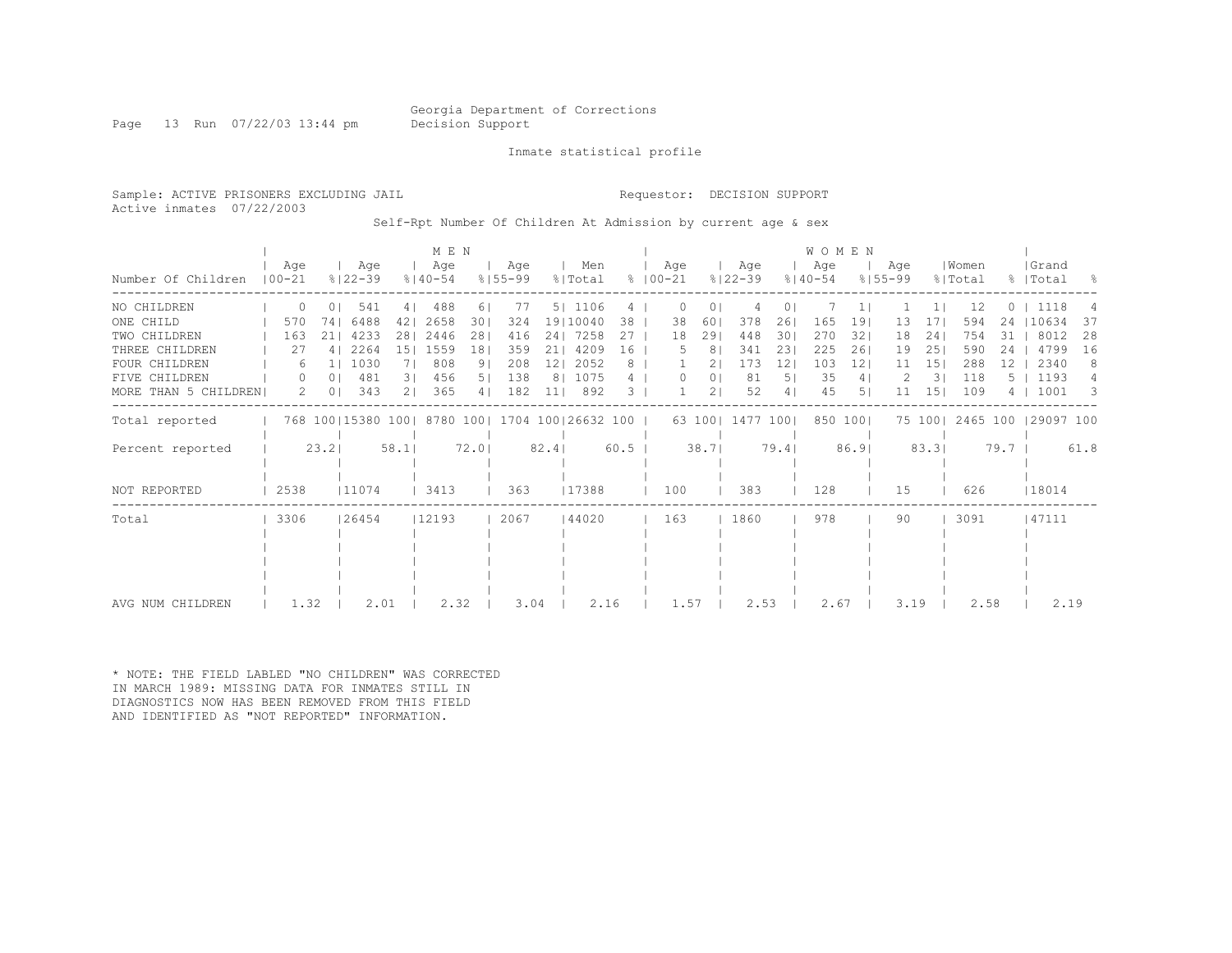Page 14 Run 07/22/03 13:44 pm Decision Support

### Inmate statistical profile

Sample: ACTIVE PRISONERS EXCLUDING JAIL Requestor: DECISION SUPPORT Active inmates 07/22/2003

Self-Rpt Religious Affiliation by current age & sex

|                  |            |                |                                                         |                   | M E N       |                |             |                |          |          |             |                |                   |                 | <b>WOMEN</b> |                 |             |                |          |                |                     |          |
|------------------|------------|----------------|---------------------------------------------------------|-------------------|-------------|----------------|-------------|----------------|----------|----------|-------------|----------------|-------------------|-----------------|--------------|-----------------|-------------|----------------|----------|----------------|---------------------|----------|
|                  | Age        |                | Age                                                     |                   | Age         |                | Age         |                | Men      |          | Age         |                | Age               |                 | Age          |                 | Age         |                | Women    |                | Grand               |          |
| Religion         | $100 - 21$ |                | $8122 - 39$                                             |                   | $8140 - 54$ |                | $8155 - 99$ |                | % Total  |          | $8100 - 21$ |                | $8122 - 39$       |                 | $8140 - 54$  |                 | $8155 - 99$ |                | % Total  |                | %   Total           | ႜ        |
| ISLAM            | 67         | 21             | 914                                                     | 4                 | 361         | 31             | 37          |                | 2   1379 | 3        |             | 1 <sup>1</sup> | 16                | 11              | 5            | $\mathbf{1}$    | 0           | 0 I            | 23       | 1 <sup>1</sup> | 1402                | 3        |
| CATHOLIC         | 139        |                | 4   1140                                                | 4                 | 407         | 3 <sup>1</sup> | 84          |                | 4   1770 | 4        | 6           | 4              | 86                | 5.              | 43           | 4               | 4           | 51             | 139      | 5              | 1909                | 4        |
| BAPTIST          | 1174       |                | 37111439                                                | 451               | 6648        | 571            | 1129        |                | 57120390 | 48       | 91          | 57             | 1092              | 601             | 598          | 62              | 57          | 671            | 1838     | 61             | 22228               | 49       |
| METHODIST        | 39         | 1 <sup>1</sup> | 433                                                     | 21                | 402         | 31             | 117         | 61             | 991      | 2        | 3           | 2 <sub>1</sub> | 58                | 3 <sup>1</sup>  | 51           | 5 <sub>1</sub>  | 5           | 61             | 117      | 4              | 1108                | 2        |
| EPISCOPLN        | 3          | 0 <sub>1</sub> | 39                                                      | 0 <sub>1</sub>    | 26          | 0 <sub>1</sub> | 11          | 1 <sup>1</sup> | 79       | 0        |             | 1 <sup>1</sup> | 3                 | 0 <sub>1</sub>  | 5            | $1\vert$        | 0           | 0 <sup>1</sup> | 9        | 0              | 88                  | 0        |
| PRESBYTRN        | 6          | 0 <sub>1</sub> | 46                                                      | 0 <sub>1</sub>    | 43          | 0 <sub>1</sub> | 15          | 1 <sup>1</sup> | 110      | 0        | 0           | 0              | 0                 | 01              | -1           | 0               | 2           | 2 <sub>1</sub> | 3        | $\Omega$       | 113                 | $\Omega$ |
| CHC OF GOD       | 31         | 11             | 251                                                     | 1 <sup>1</sup>    | 155         | 1 <sub>1</sub> | 38          | $\overline{2}$ | 475      |          |             | 1 <sup>1</sup> | 28                | 2 <sub>1</sub>  | 17           | 2               | 3           | 4 <sub>1</sub> | 49       | 2              | 524                 |          |
| HOLINESS         | 47         | 1 <sub>1</sub> | 807                                                     | 31                | 544         | 51             | 103         | 5 I            | 1501     | 4        | 4           | 21             | 156               | 91              | 99           | 10 <sub>1</sub> | 5           | 61             | 264      | 9              | 1765                | 4        |
| <b>JEWISH</b>    | 2          | 0              | 14                                                      | 0 <sub>1</sub>    | 14          | 0 <sub>1</sub> | 3           | 0              | 33       | 0        | O           | 0              | $\overline{c}$    | 01              | -1           | $\circ$         | 0           | 0 <sup>1</sup> | 3        | 0              | 36                  | 0        |
| ANGLICAN         | $\Omega$   | 0              | 3                                                       | 0 <sub>1</sub>    | 3           | 0 <sub>1</sub> | $\Omega$    | 0              | 6        | 0        | O           | $\circ$        | $\overline{c}$    | 01              | 0            | $\circ$         | 0           | 0 <sup>1</sup> | 2        | 0              | 8                   | 0        |
| GRK ORTHDX       |            | 0              | 2                                                       | 0 <sub>1</sub>    | 2           | 0 <sub>1</sub> | $\Omega$    | 0              |          | 0        | O           | $\Omega$       | 0                 | 01              | 0            | $\circ$         | 0           | 0 <sup>1</sup> | 0        | 0              |                     | 0        |
| HINDU            | $\Omega$   | 0 <sup>1</sup> | 3                                                       | 0 <sub>1</sub>    |             | 0 <sub>1</sub> |             | 0              | 5        | $\Omega$ | O           | $\circ$        | $\circ$           | 0 <sub>1</sub>  | 0            | $\circ$         | 0           | 0 <sup>1</sup> | O        | 0              | 5                   | 0        |
| <b>BUDDHIST</b>  | 6          | 0 <sub>1</sub> | 26                                                      | 0 <sub>1</sub>    | 8           | 0 <sub>1</sub> | $\Omega$    | 0 <sub>1</sub> | 40       | 0        | 0           | $\circ$        | $\mathbf{1}$      | 01              | $\circ$      | $\circ$         | 0           | 0 <sup>1</sup> |          | 0              | 41                  | O        |
| TAOIST           | 0          | $\Omega$       | 0                                                       | 0 <sub>1</sub>    |             | 0 <sub>1</sub> | $\Omega$    | 0 <sub>1</sub> |          | $\Omega$ | O           | $\Omega$       | 0                 | 01              | 0            | $\circ$         | 0           | 0 <sup>1</sup> | $\Omega$ | 0              |                     | 0        |
| SHINTOIST        |            | 0              | 4                                                       | 0 <sub>1</sub>    | 5           | 0 <sub>1</sub> | $\Omega$    | 0              | 10       | 0        | n           | $\Omega$       | 0                 | 01              | 0            | 0               | $\Omega$    | 0 <sup>1</sup> | $\Omega$ | $\Omega$       | 10                  | 0        |
| SEVEN D AD       | 8          | 0              | 53                                                      | 0 <sup>1</sup>    | 41          | 0 <sub>1</sub> | 10          | 1 <sup>1</sup> | 112      | 0        | O           | 0              | 9                 | 0 <sub>1</sub>  | 4            | 0               | 0           | 0 <sup>1</sup> | 13       | 0              | 125                 | 0        |
| JEHOVAH WT       | 20         |                | 215                                                     | 1 <sup>1</sup>    | 102         | 1 <sub>1</sub> | 10          | 1 <sup>1</sup> | 347      |          | 4           | $\overline{2}$ | 10                | 11              | 7            | $\mathbf{1}$    | 0           | 0 <sup>1</sup> | 21       |                | 368                 |          |
| LATR DAY S       | .5         | 0              | 23                                                      | 0 <sub>1</sub>    | 14          | 0 <sub>1</sub> | 4           | 0              | 46       | 0        | O           | 0              | 2                 | $\circ$         | -1           | 0               | 0           | 0 <sup>1</sup> | 3        | 0              | 49                  | 0        |
| OUAKER           | $\Omega$   | 0              | 0                                                       | 0 <sup>1</sup>    | $\Omega$    | 0 <sub>1</sub> | 0           | 0              | $\Omega$ | $\Omega$ | $\Omega$    | $\Omega$       | 0                 | $\circ$         | $\circ$      | $\circ$         | 0           | 0 <sup>1</sup> | 0        | $\Omega$       | $\Omega$            | $\Omega$ |
| OTHER PROD       | 542        | 17             | 3019                                                    | $12 \overline{ }$ | 747         | 61             | 120         | 6              | 4428     | 10       | 41          | 25             | 267               | 15 <sub>1</sub> | 96           | 101             | 6           | 71             | 410      | 13             | 4838                | 11       |
| <b>NONE</b>      | 656        | 21             | 4483                                                    | 181               | 1298        | 11             | 158         | 8              | 6595     | 16       | 6           | 4              | 51                | 31              | 11           | $1\vert$        | 0           | 0 <sup>1</sup> | 68       | $\mathcal{D}$  | 6663                | 15       |
| OTHER            | 404        |                | 13   2633                                               | 101               | 839         |                | 127         | 61             | 4003     | 9        | 2           | $\mathbf{1}$   | 47                | 31              | 23           | $\overline{2}$  | 3           | 41             | 75       | 2              | 4078                | 9        |
| Total reported   |            |                | 3151 100   25547 100   11661 100   1967 100   42326 100 |                   |             |                |             |                |          |          |             |                | 161 100  1830 100 |                 |              | 962 100         |             | 85 100         |          |                | 3038 100 145364 100 |          |
|                  |            |                |                                                         |                   |             |                |             |                |          |          |             |                |                   |                 |              |                 |             |                |          |                |                     |          |
| Percent reported |            | 95.31          |                                                         | 96.6              |             | 95.6           |             | 95.2           |          | 96.2     |             | 98.8           |                   | 98.4            |              | 98.4            |             | 94.4           |          | 98.3           |                     | 96.3     |
|                  |            |                |                                                         |                   |             |                |             |                |          |          |             |                |                   |                 |              |                 |             |                |          |                |                     |          |
| NOT RPTD         | 155        |                | 907                                                     |                   | 532         |                | 100         |                | 1694     |          | 2           |                | 30                |                 | 16           |                 | 5           |                | 53       |                | 1747                |          |
| Total            | 3306       |                | 26454                                                   |                   | 12193       |                | 2067        |                | 44020    |          | 163         |                | 1860              |                 | 978          |                 | 90          |                | 3091     |                | 47111               |          |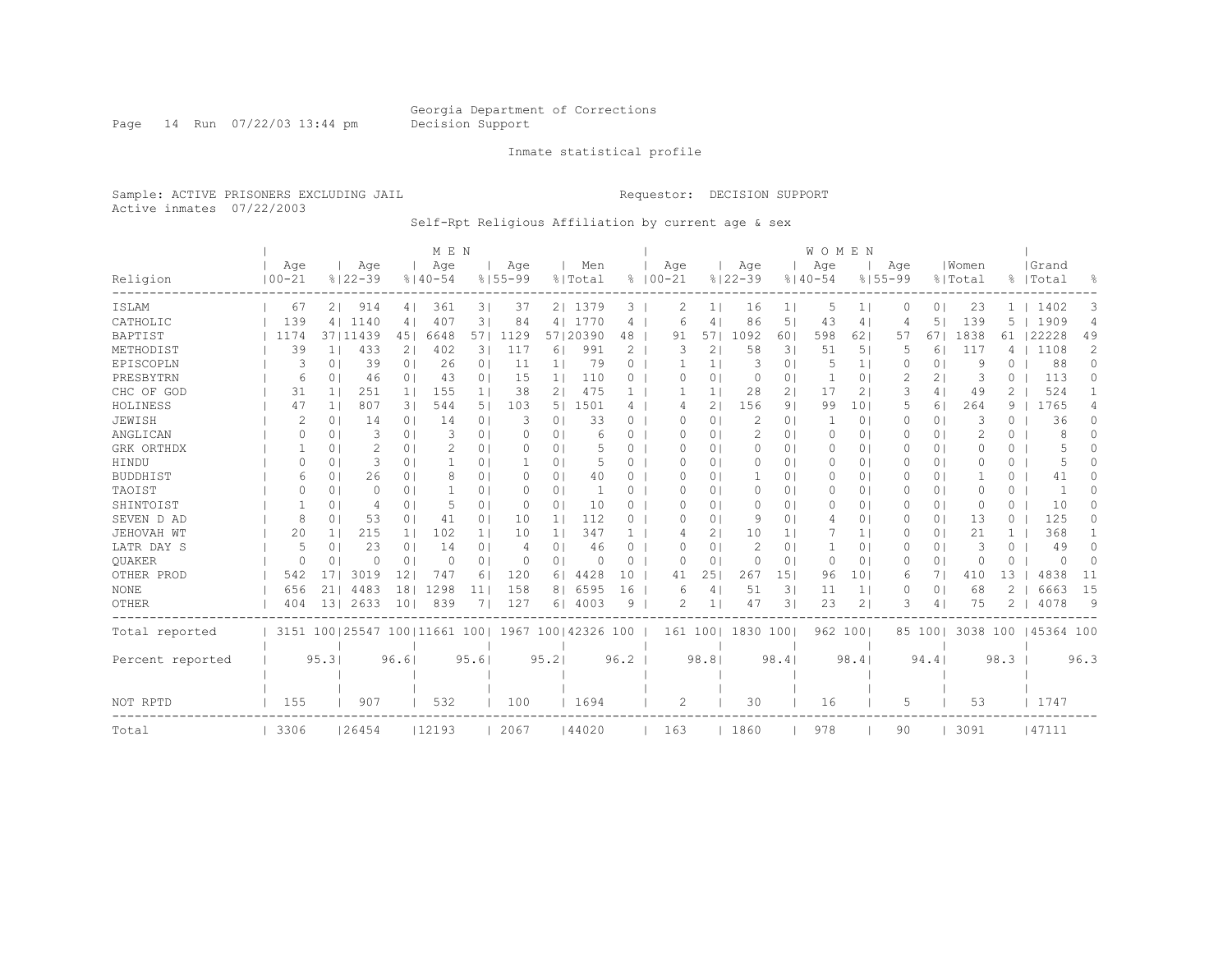Page 15 Run 07/22/03 13:44 pm Decision Support

Inmate statistical profile

Sample: ACTIVE PRISONERS EXCLUDING JAIL **Requestor: DECISION SUPPORT** Active inmates 07/22/2003

Self-Rpt Family Behavior Patterns \* by current age & sex

|                  |            |                              |             |                | M E N       |                |                      |                 |          |      |             |          |                |             |       | <b>WOMEN</b> |                 |             |                 |          |      |           |      |
|------------------|------------|------------------------------|-------------|----------------|-------------|----------------|----------------------|-----------------|----------|------|-------------|----------|----------------|-------------|-------|--------------|-----------------|-------------|-----------------|----------|------|-----------|------|
|                  | Age        |                              | Age         |                | Age         |                | Age                  |                 | Men      |      |             | Age      |                | Age         |       | Age          |                 | Age         |                 | Women    |      | Grand     |      |
| Family Behavior  | $100 - 21$ |                              | $8122 - 39$ |                | $8140 - 54$ |                | $8155 - 99$          |                 | % Total  |      | $8100 - 21$ |          |                | $8122 - 39$ |       | $8140 - 54$  |                 | $8155 - 99$ |                 | % Total  |      | %   Total | - 8  |
| CRIMINLTY        | 1011       | 21                           | 7631        | 221            | 3392        | 241            | 442                  |                 | 24 12476 | 23   |             | 65       | 191            | 651         | 181   | 360          | 21              | 21          | 151             | 1097     | 19   | 13573     | 22   |
| ALCOHOLISM       | 499        | 11                           | 4280        | 12             | 2387        | 17             | 340                  | 18 <sub>1</sub> | 7506     | 14   |             | 44       | 131            | 481         | 131   | 270          | 16              | 24          | 181             | 819      | 14   | 8325      | 14   |
| DRUG ABUSE       | 436        | 91                           | 2650        | 8 <sup>1</sup> | 940         |                | 90                   | 51              | 4116     | 8    |             | 41       | 12             | 374         | 10    | 168          | 10 <sup>°</sup> | 11          | 8               | 594      | 10   | 4710      | 8    |
| DOMINERING       |            | 0                            | 72          | 0 <sup>1</sup> | 58          | 0 <sub>1</sub> | 4                    | 01              | 141      | 0    |             | 15       | 41             | 298         | 81    | 188          | 11              | 21          | 15 <sub>1</sub> | 522      | 9.   | 663       |      |
| MIGRANT          | 21         |                              | 197         |                | 125         |                | 15                   |                 | 358      |      |             |          |                | 10          |       |              | 0               |             | 0 <sub>1</sub>  | 16       |      | 374       |      |
| INFL BTGS        | 68         |                              | 891         | 31             | 610         | 4              | 120                  | 61              | 1689     | 3    |             | 26       | 8 <sub>1</sub> | 269         |       | 157          | 91              | 12          | 91              | 464      |      | 2153      | 4    |
| PERMISSIVE       | 6          |                              | 49          | 0 <sup>1</sup> | 32          | 0              |                      | 01              | 94       | 0    |             | 17       | 5              | 193         | 51    | 70           | 4               | 3           | 2 <sub>1</sub>  | 283      |      | 377       |      |
| FATH ABSNT       | 2104       |                              | 44   14530  |                | 4812        | 35             | 599                  | 321             | 22045    | 40   |             |          |                | 826         | 23    | 284          | 16              | 24          | . 8 I           | .205     |      | 23250     | 38   |
| MOTH ABSNT       | 569        | 12                           | 3686        |                | 1396        | 10             | 202                  | 11              | 5853     |      |             | 34       | 10             | 254         |       | 85           | 5.              | 12          | 91              | 385      |      | 6238      | 10   |
| NONE             | 18         |                              | 370         |                | 175         |                | 37                   | 21              | 600      |      |             | 27       | 8 <sup>1</sup> | 295         | 81    | 149          | 9               | 9           |                 | 480      |      | 1080      | -2   |
| Total reported   |            | 4739 100 34356 100 13927 100 |             |                |             |                | 1856 100 54878 100 1 |                 |          |      |             | 342 1001 |                | 3651 1001   |       | 1735         | 1001            | 137         | 1001            | 5865 100 |      | 60743 100 |      |
|                  |            |                              |             |                |             |                |                      |                 |          |      |             |          |                |             |       |              |                 |             |                 |          |      |           |      |
| Percent reported |            | 77.91                        |             | 74.21          |             | 66.1           |                      | 56.51           |          | 71.4 |             |          | 79.81          |             | 79.71 |              | 76.8            |             | 63.3            |          | 78.3 |           | 71.8 |
|                  |            |                              |             |                |             |                |                      |                 |          |      |             |          |                |             |       |              |                 |             |                 |          |      |           |      |
| OTHER            | 729        |                              | 6838        |                | 4137        |                | 899                  |                 | 12603    |      |             | 33       |                | 377         |       | 227          |                 | 33          |                 | 670      |      | 13273     |      |
| Total            | 3306       |                              | 26454       |                | 12193       |                | 2067                 |                 | 144020   |      |             | 163      |                | 1860        |       | 978          |                 | 90          |                 | 3091     |      | 47111     |      |

\* NOTE: SINCE THERE CAN BE UP TO FIVE BEHAVIOR CODES PER INMATE, THE NUMBER OF CASES REPORTED IN THE DETAIL LINES AND THE TOTAL REPORTED LINE MAY EXCEED THE TOTAL NUMBER OF CASES. IN SHORT, THIS TABLE COUNTS THE NUMBER OF BEHAVIOR PROBLEMS, NOT INMATES.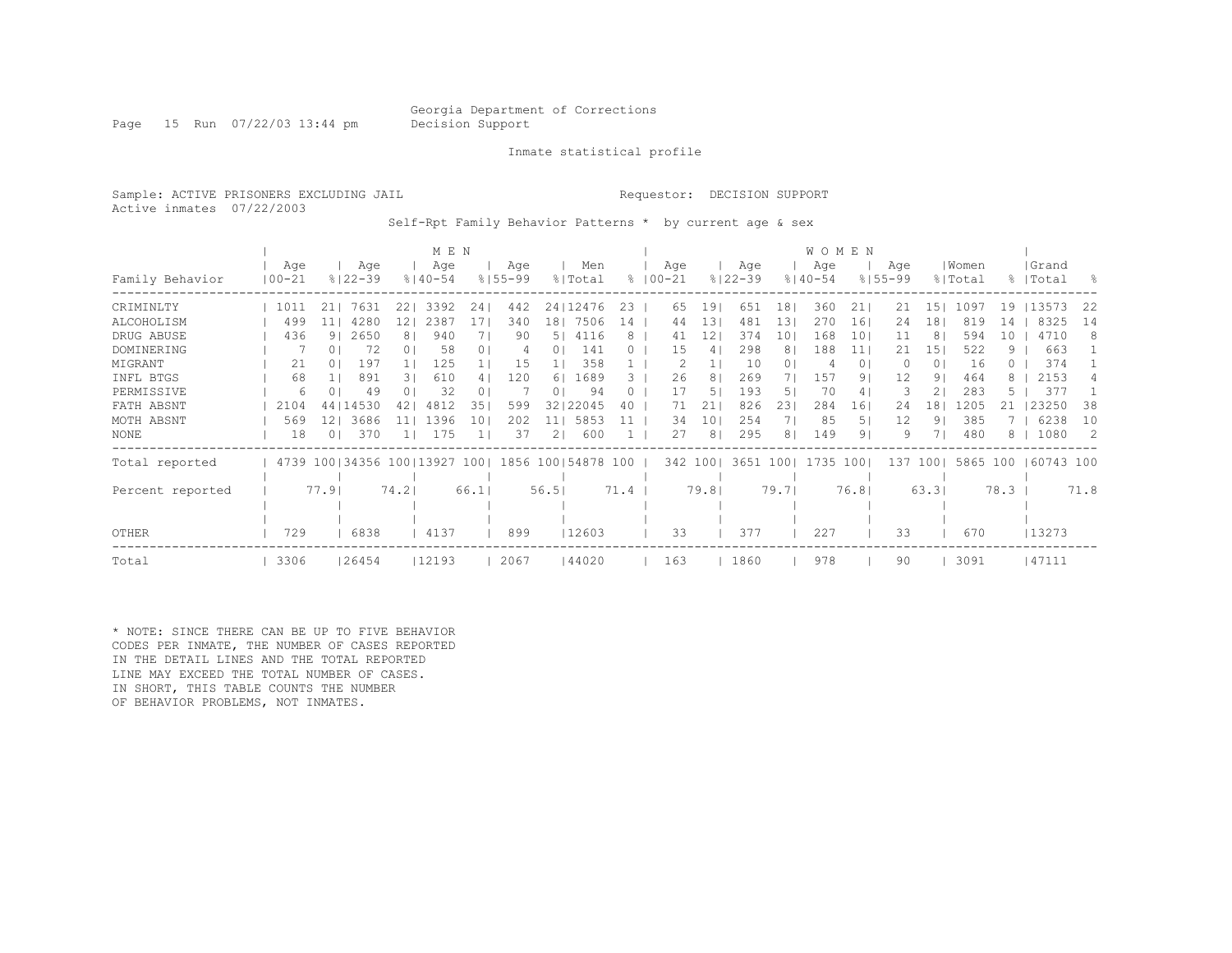Page 16 Run 07/22/03 13:44 pm Decision Support

#### Inmate statistical profile

Sample: ACTIVE PRISONERS EXCLUDING JAIL Requestor: DECISION SUPPORT Active inmates 07/22/2003

Inmate Diagnostic Behavior Problem \* by current age & sex

|                    |                   |                |                     |                | M E N              |                |                    |                |                    |               |                    |                     |                    |                | WOMEN              |                |                    |                |                  |       |                 |                |
|--------------------|-------------------|----------------|---------------------|----------------|--------------------|----------------|--------------------|----------------|--------------------|---------------|--------------------|---------------------|--------------------|----------------|--------------------|----------------|--------------------|----------------|------------------|-------|-----------------|----------------|
| Diagnostic Problem | Aqe<br>$100 - 21$ |                | Age<br>$8122 - 39$  |                | Age<br>$8140 - 54$ |                | Age<br>$8155 - 99$ |                | Men<br>% Total     |               | Aqe<br>$8100 - 21$ |                     | Age<br>$8122 - 39$ |                | Age<br>$8140 - 54$ |                | Age<br>$8155 - 99$ |                | Women<br>% Total | ⊱     | Grand<br> Total | $\frac{6}{10}$ |
| ALCOHOLIC          | 112               | 2 <sub>1</sub> | 1224                | 2 <sub>1</sub> | 1029               | 4              | 214                | 61             | 2579               | 3             |                    | 8<br>31             | 146                | 51             | 125                | 71             | 11                 | 8 <sub>1</sub> | 290              | 6.    | 2869            | 3              |
| ALCOH ABSE         | 721               | 121            | 6396                | 131            | 3687               | 15             | 530                |                | 16111334           | 14            |                    | $\mathbf{1}$        | 168                | 51             | 131                | 8              |                    |                | 310              |       | 6 111644        | 13             |
| DRUG EXP           | 953               | 151            | 8493                | 171            | 3354               | 14             | 296                |                | 9113096            | 16            | 22                 | 9                   | 274                | 9 <sub>1</sub> | 153                | 9              |                    | 51             | 456              | 9.    | 13552           | 15             |
| DRUG ABSE          | 1303              | 211            | 9418                | 191            | 4571               | 19             | 295                |                | 9115587            | 19            | 62                 | 25                  | 857                | 281            | 490                | 28             | 13                 | 101            | 1422             |       | 117009          | 19             |
| NARC ADDCT         | 49                | 11             | 659                 |                | 490                | 21             | 36                 |                | 1  1234            |               |                    | 2<br>$\mathbf{1}$   | 51                 | $\overline{2}$ | 53                 | 31             |                    | 21             | 109              |       | 1343            | 2              |
| EPILEPTIC          | 18                | $\Omega$       | 258                 |                | 207                |                | 32                 | 1 <sub>1</sub> | 515                |               |                    | 31                  | 78                 | 31             | 60                 | 31             |                    | 21             | 148              |       | 663             |                |
| MANIPULTVE         | 1065              | 17             | 6616                | 13             | 2322               | 10             | 256                |                | 8   10259          | 12            |                    | 0                   | 47                 | 2 <sub>1</sub> | 22                 | $\mathbf{1}$   | 3                  | 2              | 72               |       | 10331           | 12             |
| ASSAULTIVE         | 1371              |                | 22111100            | 22             | 4838               | 20             | 862                |                | 26 18171           | 22            | 72                 | 29                  | 613                | 201            | 299                | 17             | 23                 | 181            | 1007             | 19    | 19178           | 22             |
| ESCPE TEND         | 75                |                | 1  1051             | 2              | 734                | 3              | 146                | 41             | 2006               | 2             |                    | $\overline{2}$<br>4 | 80                 | 31             | 37                 | 2              |                    | $\mathbf{1}$   | 122              |       | 2128            | 2              |
| SUICIDAL           | 101               | 21             | 1039                | 21             | 549                | 2 <sub>1</sub> | 77                 | 2.             | 1766               | $\mathcal{L}$ | 11                 | 4                   | 174                | 61             | 92                 | 5              |                    | 5              | 284              | 5     | 2050            | 2              |
| WITHDRAWN          | 17                | 0 <sup>1</sup> | 179                 | $\Omega$       | 109                | 0 <sup>1</sup> | 29                 | 1 <sub>1</sub> | 334                | $\Omega$      |                    | 31                  | 97                 | 31             | 41                 | $\overline{2}$ | 4                  | 31             | 149              | 3     | 483             |                |
| PR RLTY CT         | 69                | 11             | 425                 | 1 <sup>1</sup> | 285                | 1 <sub>1</sub> | 51                 | 2              | 830                |               |                    | 8<br>31             | 75                 | 21             | 33                 | $\overline{2}$ | 6                  | 5 <sub>1</sub> | 122              | 2     | 952             |                |
| HOMOSEXUAL         | 8                 | 0 <sub>1</sub> | 138                 | 0 <sub>1</sub> | 84                 | 0 <sup>1</sup> | 24                 | 1 <sub>1</sub> | 254                | $\Omega$      | 17                 | 71                  | 118                | 41             | 37                 | $\overline{2}$ | 3                  | 21             | 175              | 3     | 429             | $\Omega$       |
| <b>NONE</b>        | 89                |                | 1071                | 21             | 661                | 31             | 218                | 6              | 2039               | $\mathcal{L}$ |                    | O<br>$\Omega$       | 16                 | 1 <sub>1</sub> | 22                 | $\mathbf{1}$   | 9                  |                | 47               |       | 2086            | $\overline{2}$ |
| OTHER              | 36                |                | 505                 | 1 <sub>1</sub> | 353                |                | 95                 | 31             | 989                |               |                    | 0<br>O              | 12                 | 0 <sub>1</sub> | 9                  | $\mathbf{1}$   |                    | $\overline{4}$ | 26               |       | 1015            |                |
| NOT RPTD           | 214               | $\overline{3}$ | 1682                | 31             | 590                | 2.             | 194                | 6              | 2680               | ς             | 30                 | 12                  | 272                | 9              | 118                |                | 23                 | 18             | 443              | 9     | 3123            | 4              |
| Total reported     | 6207              |                | 100150333 100123882 |                |                    | 1001           |                    |                | 3359 100183781 100 |               |                    | 252 100             | 3078               | 1001           | 1723               | 100            | 130                | 1001           | 5183 100         |       | 188964 100      |                |
|                    |                   |                |                     |                |                    |                |                    |                |                    |               |                    |                     |                    |                |                    |                |                    |                |                  |       |                 |                |
| Percent reported   |                   | 99.8           |                     | 99.71          |                    | 99.8           |                    | 99.8           |                    | 99.8          |                    | 100.0               |                    | 100.01         |                    | 99.9           |                    | 100.01         |                  | 100.0 |                 | 99.8           |
|                    |                   |                |                     |                |                    |                |                    |                |                    |               |                    |                     |                    |                |                    |                |                    |                |                  |       |                 |                |
| UNKNOWN            | 6                 |                | 79                  |                | 19                 |                | $\overline{4}$     |                | 108                |               |                    | $\Omega$            | $\Omega$           |                |                    |                | $\Omega$           |                |                  |       | 109             |                |
| Total              | 3306              |                | 26454               |                | 12193              |                | 2067               |                | 144020             |               | 163                |                     | 1860               |                | 978                |                | 90                 |                | 3091             |       | 47111           |                |

\* NOTE: SINCE THERE CAN BE UP TO FIVE BEHAVIOR CODES PER INMATE, THE NUMBER OF CASES REPORTED IN THE DETAIL LINES AND THE TOTAL REPORTED LINE MAY EXCEED THE TOTAL NUMBER OF CASES. IN SHORT, THIS TABLE COUNTS THE NUMBER OF BEHAVIOR PROBLEMS, NOT INMATES.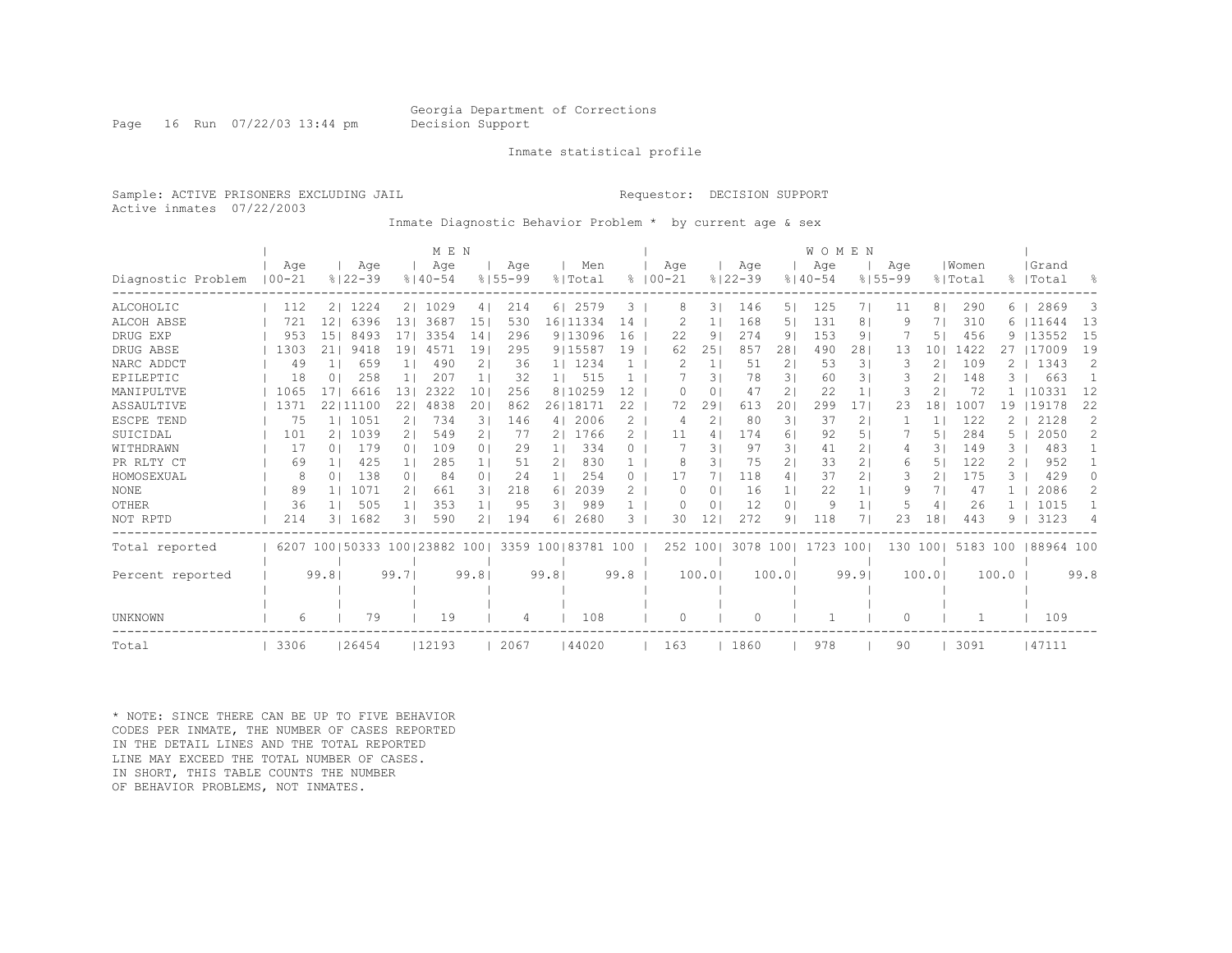Page 17 Run 07/22/03 13:44 pm Decision Support

Inmate statistical profile

Sample: ACTIVE PRISONERS EXCLUDING JAIL Requestor: DECISION SUPPORT Active inmates 07/22/2003 Physical Profile (General Condition) by current age & sex

| Physical Profile                                                                  | Aqe<br>$100 - 21$      | Aqe<br>$8122 - 39$                                       | M E N<br>Aqe<br>$8140 - 54$                                   | Aqe<br>$8155 - 99$                                        | Men<br>% Total                                              |                | Age<br>$8100 - 21$ | Aqe<br>$8122 - 39$                                                     | Age<br>$8140 - 54$                                          | <b>WOMEN</b><br>Aqe<br>$8155 - 99$ | % Total                                       | Women                                | Grand<br>%  Total<br>- 옹                           |
|-----------------------------------------------------------------------------------|------------------------|----------------------------------------------------------|---------------------------------------------------------------|-----------------------------------------------------------|-------------------------------------------------------------|----------------|--------------------|------------------------------------------------------------------------|-------------------------------------------------------------|------------------------------------|-----------------------------------------------|--------------------------------------|----------------------------------------------------|
| NO LIMITATION<br>DEFECT NO MAJOR LIMT <br>DEFECT MAJOR LIMIT<br>VERY MAJOR DEFECT | 2937<br>184<br>67<br>2 | 92120451<br>6 3131<br>2287<br>21<br>35<br>0 <sub>1</sub> | 791<br>6456<br>12 I<br>2910<br>9 2477<br>96<br>0 <sup>1</sup> | 452<br>54 <sub>1</sub><br>596<br>241<br>818<br>211<br>165 | 22130296<br>29 6821<br>401<br>5649<br>298<br>8 <sub>1</sub> | 70<br>16<br>13 | 130<br>22<br>0     | 1265<br>85<br>420<br>141<br>81<br>$\mathbf{1}$<br>0 <sup>1</sup><br>-5 | 436<br>71<br>408<br>241<br>5 <sub>1</sub><br>98<br>01<br>6. | 461<br>431<br>101                  | 101<br>9<br>41<br>47<br>33<br>381<br>61<br>5. | 1840<br>62<br>891<br>30<br>213<br>16 | 32136<br>70<br>7712<br>- 17<br>5862<br>- 13<br>314 |
| Total reported                                                                    |                        |                                                          | 3190 100 25904 100 11939 100                                  |                                                           | 2031 100 43064 100                                          |                | 153                | 1001<br>1771                                                           | 1001                                                        | 948 1001                           | 88 1001                                       | 2960 100                             | 146024 100                                         |
| Percent reported                                                                  |                        | 96.51                                                    | 97.91                                                         | 97.91                                                     | 98.31                                                       | 97.8           |                    | 93.91                                                                  | 95.21                                                       | 96.91                              | 97.81                                         | 95.8                                 | 97.7                                               |
| NOT REPORTED                                                                      | 116                    | 550                                                      | 254                                                           | 36                                                        | 956                                                         |                | 10                 | 89                                                                     | 30                                                          |                                    |                                               | 131                                  | 1087                                               |
| Total                                                                             | 3306                   | 26454                                                    | 12193                                                         | 2067                                                      | 144020                                                      |                | 163                | 1860                                                                   | 978                                                         |                                    | 90                                            | 3091                                 | 47111                                              |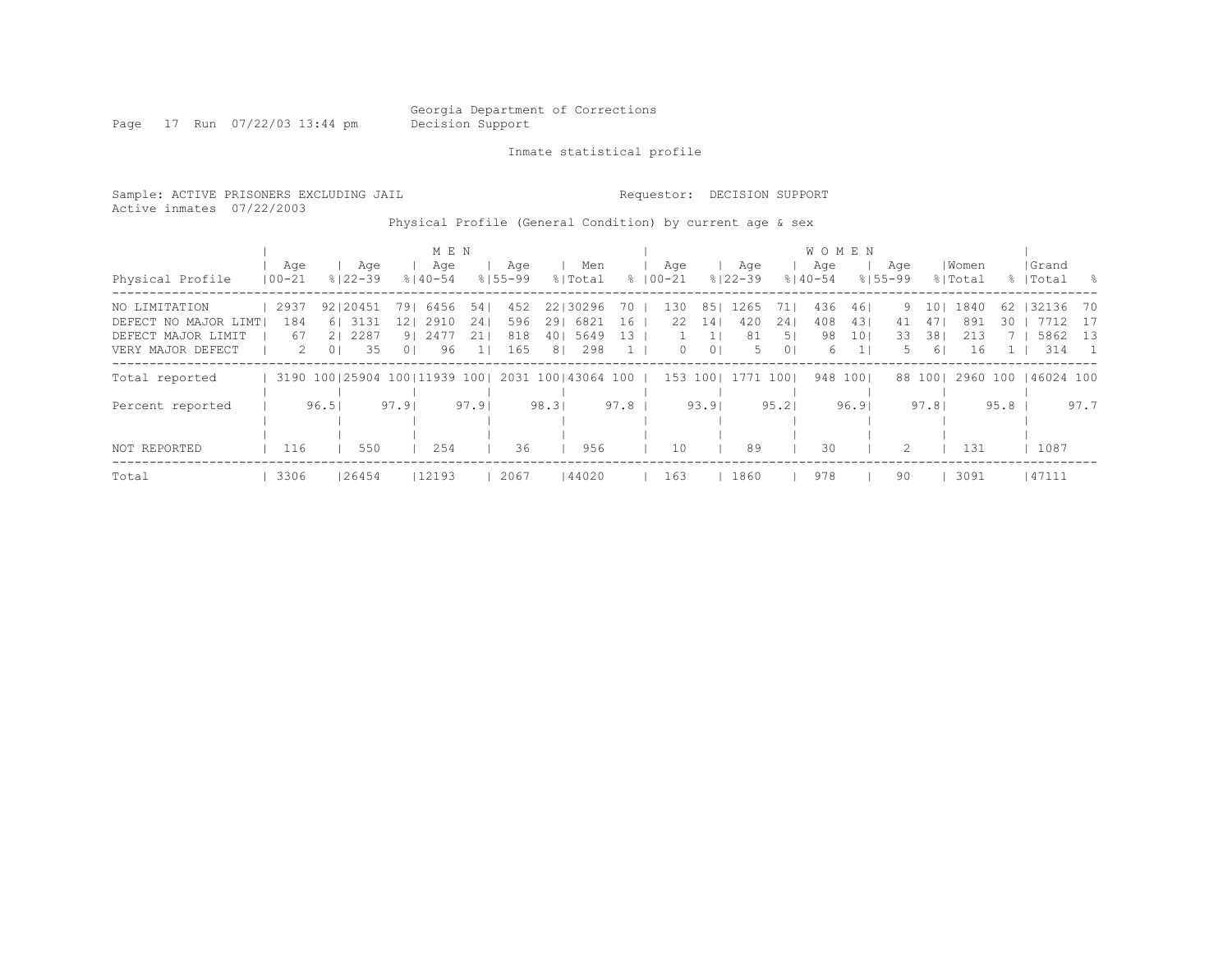Page 18 Run 07/22/03 13:44 pm Decision Support

#### Inmate statistical profile

Sample: ACTIVE PRISONERS EXCLUDING JAIL Requestor: DECISION SUPPORT Active inmates 07/22/2003

Security Status by current age & sex

|                  |            |                |                              |          | M E N       |       |             |       |               |       |             |        |             |        | <b>WOMEN</b> |       |             |                |          |       |           |           |
|------------------|------------|----------------|------------------------------|----------|-------------|-------|-------------|-------|---------------|-------|-------------|--------|-------------|--------|--------------|-------|-------------|----------------|----------|-------|-----------|-----------|
|                  | Age        |                | Age                          |          | Age         |       | Age         |       | Men           |       | Age         |        | Age         |        | Age          |       | Age         |                | Women    |       | Grand     |           |
| Security         | $100 - 21$ |                | $8122 - 39$                  |          | $8140 - 54$ |       | $8155 - 99$ |       | % Total       |       | $8100 - 21$ |        | $8122 - 39$ |        | $8140 - 54$  |       | $8155 - 99$ |                | % Total  |       | %   Total | $\approx$ |
| DIAG INCOM       | 0          | 0              |                              | $\cup$ 1 |             |       |             |       |               |       |             | 0      |             | 01     |              | 01    |             | 01             |          |       |           |           |
| WRK RELEAS       |            | 0              |                              | 01       |             |       |             | 0     |               |       |             | 0      |             | 01     |              | 01    |             | 01             |          |       |           |           |
| TRUSTY           | 38         |                | 1231                         | 51       | 851         |       | 72          | 31    | 2192          | 5.    |             |        | 58          | 31     | 63           | 6     | 6.          |                | 129      |       | 2321      | .5        |
| MINIMUM          | 915        | 281            | 8705                         | 331      | 4461        | 37    | 760         | 371   | 14841         | 34    | 70          | 43     | 1099        | 59     | 623          | 64    | 61          | 68             | 1853     | 60    | 16694     | 35        |
| MEDIUM           | 1431       |                | 43110714                     |          | 4906        | 40    | 971         | 471   | 18022         | 41    | 54          | 331    | 477         | 261    | 210          | 211   | 20          | 22             | 761      | 25    | 18783     | 40        |
| CLOSE            | 608        | 181            | 4137                         | . 6 1    | 1311        | 11    | 186         | 91    | 6242          | 14    | 21          | 13     | 131         |        | 38           | 4     |             |                | 191      | 6     | 6433      | 14        |
| MAXIMUM          | 26         | 1 <sub>1</sub> | 465                          |          | 162         |       | 20          |       | 673           |       | 0           | 0      | .5          | 01     |              | 01    |             | 0 <sub>1</sub> | 6        |       | 679       |           |
| DIAGNOSTIC       | 288        |                | 9   1201                     | 51       | 501         | 4     | 58          | 31    | 2048          | 5     | 16          | 10     | 90          | 51     | 43           | 41    |             |                | 151      |       | 2199      | 5         |
| Total reported   |            |                | 3306 100 26453 100 12193 100 |          |             |       | 2067        |       | 100144019 100 |       | 163 100     |        | 1860        | 1001   | 978          | $100$ |             | 90 100         | 3091 100 |       | 47110 100 |           |
|                  |            |                |                              |          |             |       |             |       |               |       |             |        |             |        |              |       |             |                |          |       |           |           |
| Percent reported |            | 100.01         |                              | 100.01   |             | 100.0 |             | 100.0 |               | 100.0 |             | 100.01 |             | 100.01 |              | 100.0 |             | 100.01         |          | 100.0 |           | 100.0     |
|                  |            |                |                              |          |             |       |             |       |               |       |             |        |             |        |              |       |             |                |          |       |           |           |
|                  |            |                |                              |          |             |       |             |       |               |       |             |        |             |        |              |       |             |                |          |       |           |           |
| NOT RPTD         |            |                |                              |          | 0           |       | 0           |       |               |       |             |        |             |        |              |       |             |                |          |       |           |           |
| Total            | 3306       |                | 26454                        |          | 12193       |       | 2067        |       | 44020         |       | 163         |        | 1860        |        | 978          |       | 90          |                | 3091     |       | 47111     |           |

\* NOTE: BEGINNING IN JULY 1987, THE FACILITIES DIVISION NO LONGER CODED INMATES AS BEING WORK RELEASE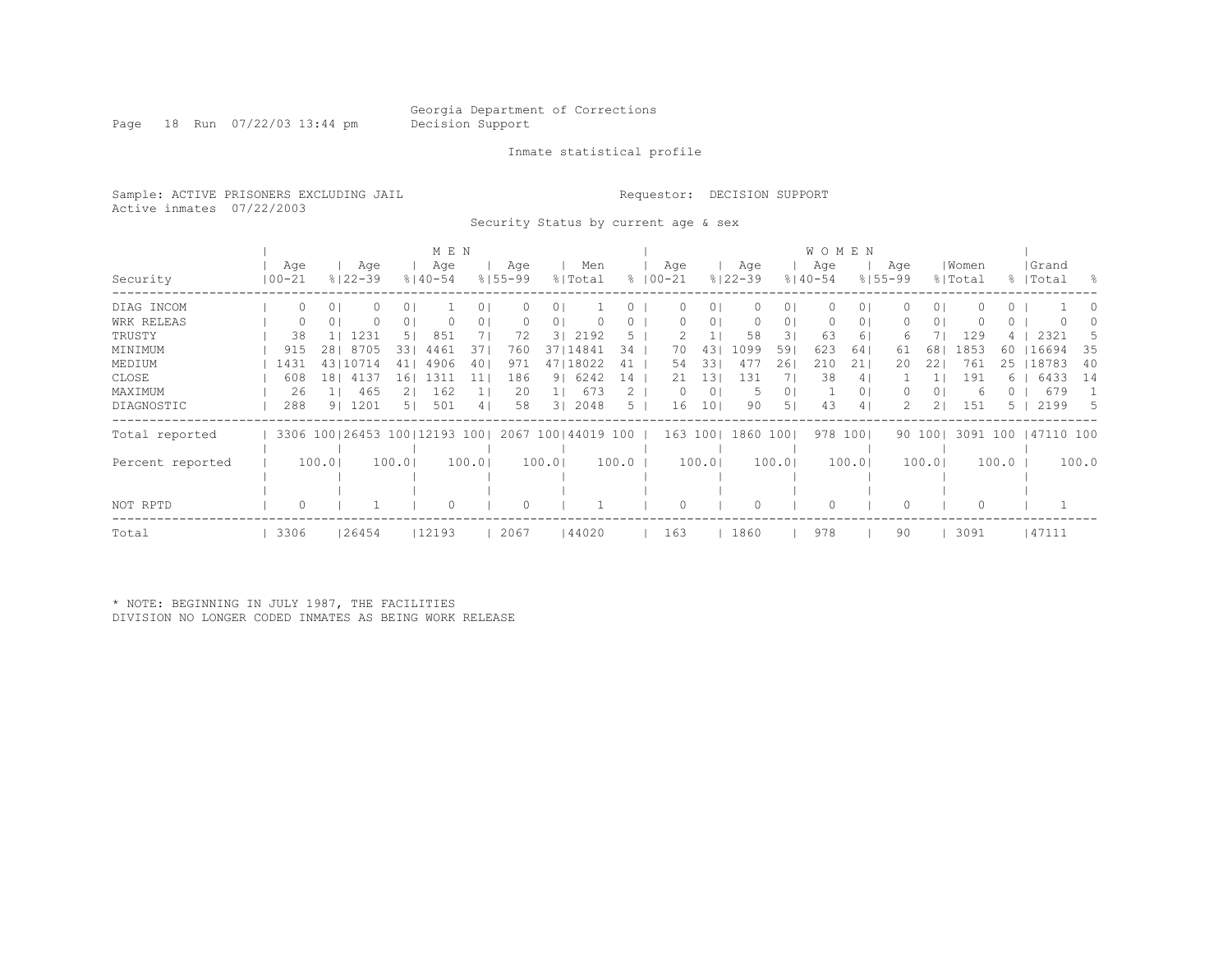Page 19 Run 07/22/03 13:44 pm Decision Support

### Inmate statistical profile

Sample: ACTIVE PRISONERS EXCLUDING JAIL Requestor: DECISION SUPPORT Active inmates 07/22/2003

Number Of Sentences by current age & sex

|                             | M E N |      |                              |       |                    |                 |                    |      |                    |      |                      |                |                    |      | <b>WOMEN</b>       |         |                    |        |                  |      |                    |      |
|-----------------------------|-------|------|------------------------------|-------|--------------------|-----------------|--------------------|------|--------------------|------|----------------------|----------------|--------------------|------|--------------------|---------|--------------------|--------|------------------|------|--------------------|------|
| Number Of Sentences   00-21 | Age   |      | Age<br>$8122 - 39$           |       | Age<br>$8140 - 54$ |                 | Age<br>$8155 - 99$ |      | Men<br>% Total     |      | Age<br>$8   00 - 21$ |                | Aqe<br>$8122 - 39$ |      | Age<br>$8140 - 54$ |         | Age<br>$8155 - 99$ |        | Women<br>% Total |      | Grand<br>%   Total | - 옹  |
| ONE                         | 1463  |      | 44   844 8                   |       | 32   3935          | 321             | 829                |      | 40114675           | 33   | 82                   | 52             | 752                |      | 395                | 41      | 46                 | 521    | 1275             | 42   | 115950             | 34   |
| TWO                         | 884   | 27   | 6347                         |       | 24   2943          | 24 <sub>1</sub> | 492                |      | 24 10666           | 24   | 42                   | 261            | 469                | 26   | 251                | 261     | 21                 | 241    | 783              | 26   | 11449              | 24   |
| THREE                       | 455   | 141  | 4183                         | 1.61  | 1896               | 161             | 305                |      | 15  6839           | 16   | 22                   | 14             | 253                | 14   | 136                | 14      | 13                 | 151    | 424              | 14   | 7263               | 15   |
| FOUR                        | 237   |      | 2618                         | 1 O I | 1171               | 101             | 158                |      | 8   4184           | 10   | 3.                   | 2 <sub>1</sub> | 145                | 8    |                    | 8       | 6                  |        | 231              |      | 4415               | 9    |
| FIVE                        | 93    |      | 31 1719                      |       | 730                | 61              | 92                 |      | 412634             | 6    |                      | 31             | 83                 | 5    | 34                 | 4       |                    |        | 123              |      | 2757               | 6    |
| MORE THAN FIVE              | 162   |      | 5   3102                     | 121   | 1504               | 12 <sup>°</sup> | 189                |      | 9   4957           |      | 6                    | 4              | 130                |      | 76                 | 8       |                    |        | 213              |      | 5170               | - 11 |
| Total reported              |       |      | 3294 100 26417 100 12179 100 |       |                    |                 |                    |      | 2065 100 43955 100 |      | 159 1001             |                | 1832 1001          |      |                    | 969 100 |                    | 89 100 | 3049 100         |      | 147004 100         |      |
| Percent reported            |       | 99.6 |                              | 99.9  |                    | 99.9            |                    | 99.9 |                    | 99.9 |                      | 97.51          |                    | 98.5 |                    | 99.1    |                    | 98.91  |                  | 98.6 |                    | 99.8 |
| NOT REPORTED                | 12    |      | 37                           |       | 14                 |                 |                    |      | 65                 |      |                      |                | 28                 |      | 9                  |         |                    |        | 42               |      | 107                |      |
| Total                       | 3306  |      | 26454                        |       | 12193              |                 | 2067               |      | 44020              |      | 163                  |                | 1860               |      | 978                |         | 90                 |        | 3091             |      | 47111              |      |
|                             |       |      |                              |       |                    |                 |                    |      |                    |      |                      |                |                    |      |                    |         |                    |        |                  |      |                    |      |
|                             |       |      |                              |       |                    |                 |                    |      |                    |      |                      |                |                    |      |                    |         |                    |        |                  |      |                    |      |
|                             |       |      |                              |       |                    |                 |                    |      |                    |      |                      |                |                    |      |                    |         |                    |        |                  |      |                    |      |
|                             |       |      |                              |       |                    |                 |                    |      |                    |      |                      |                |                    |      |                    |         |                    |        |                  |      |                    |      |
|                             |       |      |                              |       |                    |                 |                    |      |                    |      |                      |                |                    |      |                    |         |                    |        |                  |      |                    |      |
| AVG NUM SENTENCES           | 2.21  |      | 2.95                         |       | 2.99               |                 | 2.63               |      | 2.89               |      | 1.99                 |                | 2.46               |      | 2.50               |         | 1.88               |        | 2.43             |      |                    | 2.86 |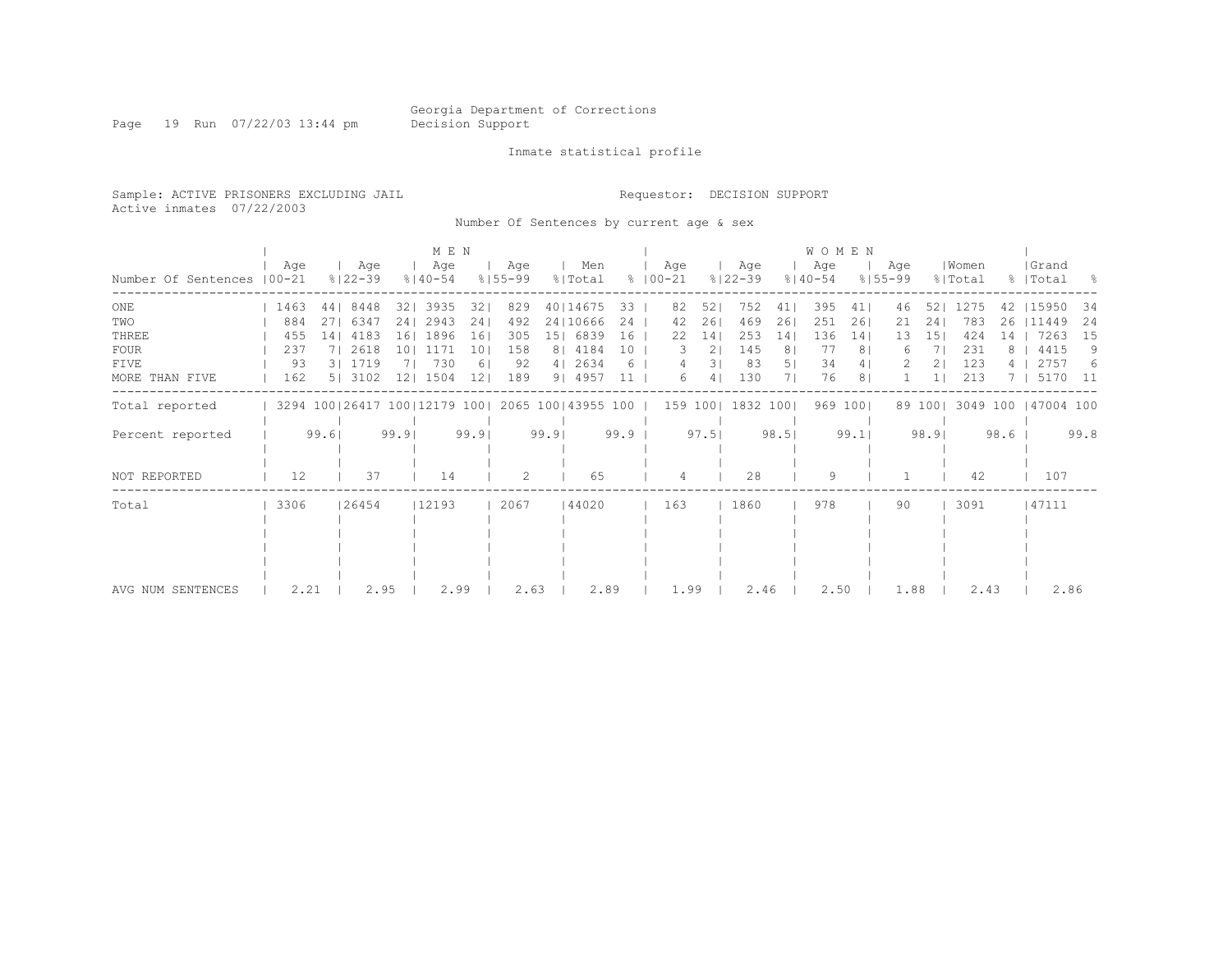Page 20 Run 07/22/03 13:44 pm Decision Support

Inmate statistical profile

Sample: ACTIVE PRISONERS EXCLUDING JAIL Requestor: DECISION SUPPORT Active inmates 07/22/2003

Number Of Disciplinaries by current age & sex

|                  |                   | M E N           |                              |                |                    |                |                    |                |                    |       |               |      |                |                    |                | <b>WOMEN</b>       |          |                    |                |                  |       |                    |       |
|------------------|-------------------|-----------------|------------------------------|----------------|--------------------|----------------|--------------------|----------------|--------------------|-------|---------------|------|----------------|--------------------|----------------|--------------------|----------|--------------------|----------------|------------------|-------|--------------------|-------|
| Disciplinaries   | Age<br>$100 - 21$ |                 | Age<br>$8122 - 39$           |                | Age<br>$8140 - 54$ |                | Age<br>$8155 - 99$ |                | Men<br>% Total     |       | $8   00 - 21$ | Age  |                | Age<br>$8122 - 39$ |                | Age<br>$8140 - 54$ |          | Age<br>$8155 - 99$ |                | Women<br>% Total |       | Grand<br>%   Total | - 양   |
| ZERO             | 1150              | 351             | 8327                         | 311            | 4958               | 41             | 964                |                | 47   15399         | 35    |               | 86   | 531            | 891                | 481            | 533                | 54       | 61                 | 681            | 1571             | 51    | 16970              | 36    |
| ONE              | 422               | 131             | 3512                         | 131            | 1819               | 151            | 357                | 171            | 6110               | 14    |               | 19   | 12.            | 277                | 151            | 172                | 181      | 12                 | 131            | 480              | 16    | 6590               | 14    |
| TWO              | 324               | 10 <sub>1</sub> | 2278                         | 91             | 1025               | 8 <sub>1</sub> | 190                | 9 <sub>1</sub> | 3817               | 9     |               | 12   |                | 147                | 8 <sub>1</sub> | 65                 |          |                    |                | 230              |       | 4047               | 9     |
| THREE            | 192               |                 | 6 1550                       | 61             | 708                | 61             | 127                | 61             | 2577               | 6.    |               | 11   | 71             | 109                | 61             | 54                 | 61       |                    | 31             | 177              | 6     | 2754               | 6     |
| <b>FOUR</b>      | 140               |                 | 4   1228                     | 5 <sub>1</sub> | 535                | 4              | 76                 |                | 4   1979           |       |               | 6    | 4              | 86                 | 5              | 33                 | 31       |                    |                | 127              |       | 2106               | 4     |
| FIVE             | 138               |                 | 4   1031                     | 4              | 392                | 31             | 49                 |                | 2   1610           |       |               |      | 2 <sub>1</sub> | 45                 | 21             | 18                 | 21       | O                  | 0 <sub>1</sub> | 66               |       | 1676               | 4     |
| MORE THAN FIVE   | 940               |                 | 28   8528                    | 321            | 2756               | 231            | 304                |                | 15   12528         | 28    |               | 26   | 161            | 305                | 161            | 103                | 11       | 6                  |                | 440              | 14    | 12968              | 28    |
| Total reported   |                   |                 | 3306 100 26454 100 12193 100 |                |                    |                |                    |                | 2067 100 44020 100 |       |               |      | 163 100        | 1860               | 1001           |                    | 978 1001 |                    | 90 100         | 3091 100         |       | 47111 100          |       |
| Percent reported |                   | 100.0           |                              | 100.01         |                    | 100.0          |                    | 100.01         |                    | 100.0 |               |      | 100.0          |                    | 100.0          |                    | 100.0    |                    | 100.01         |                  | 100.0 |                    | 100.0 |
| NOT REPORTED     | $\Omega$          |                 | 0                            |                | $\Omega$           |                | $\Omega$           |                | $\Omega$           |       |               | U    |                |                    |                | $\bigcap$          |          | ∩                  |                | $\Omega$         |       | $\bigcap$          |       |
| Total            | 3306              |                 | 126454                       |                | 12193              |                | 2067               |                | 144020             |       |               | 163  |                | 1860               |                | 978                |          | 90                 |                | 3091             |       | 47111              |       |
|                  |                   |                 |                              |                |                    |                |                    |                |                    |       |               |      |                |                    |                |                    |          |                    |                |                  |       |                    |       |
|                  |                   |                 |                              |                |                    |                |                    |                |                    |       |               |      |                |                    |                |                    |          |                    |                |                  |       |                    |       |
|                  |                   |                 |                              |                |                    |                |                    |                |                    |       |               |      |                |                    |                |                    |          |                    |                |                  |       |                    |       |
|                  |                   |                 |                              |                |                    |                |                    |                |                    |       |               |      |                |                    |                |                    |          |                    |                |                  |       |                    |       |
| AVG NUM DISCIP   | 5.01              |                 | 6.93                         |                | 5.05               |                | 3.22               |                | 6.09               |       |               | 2.59 |                | 3.52               |                | 2.56               |          | 1.28               |                | 3.10             |       | 5.89               |       |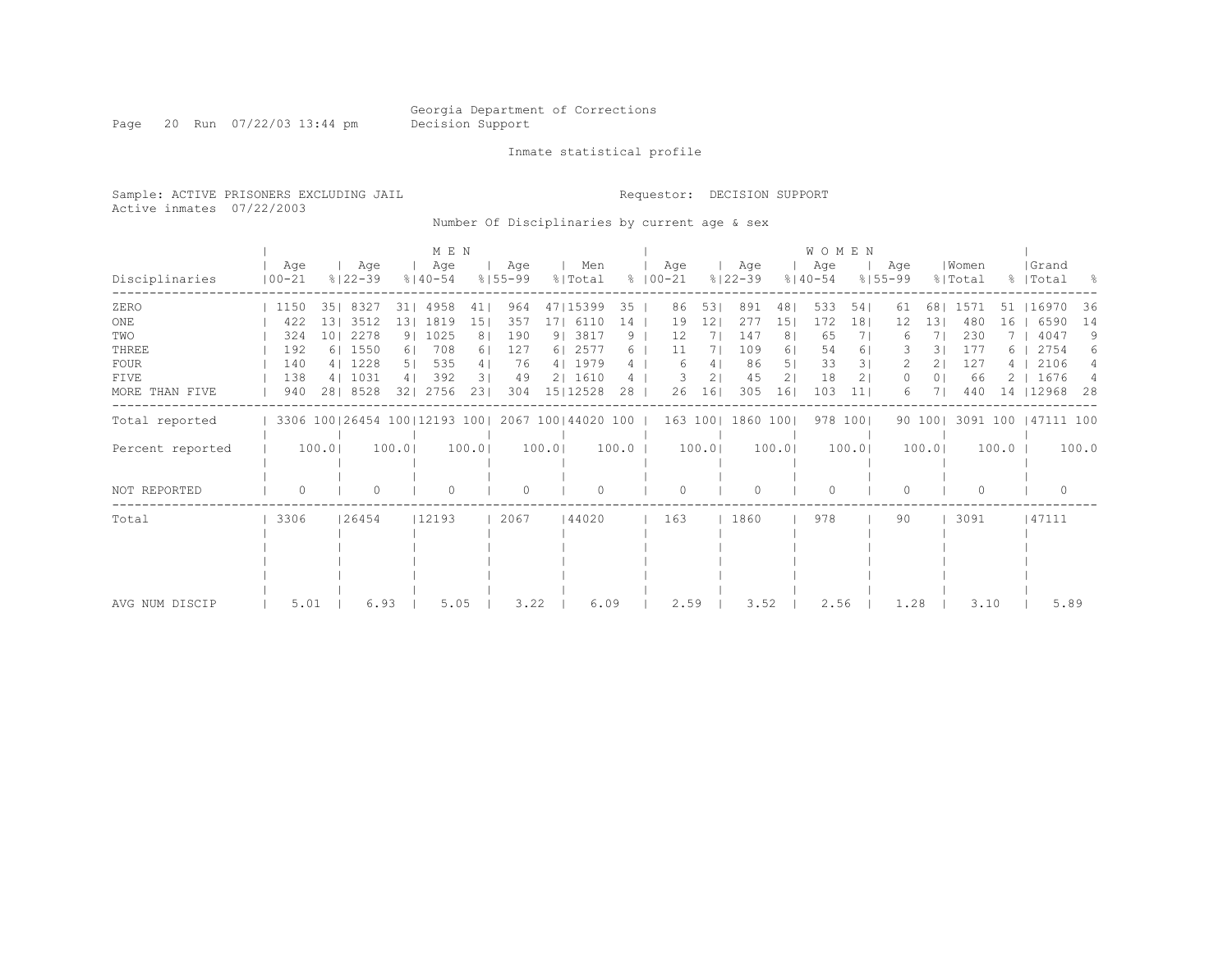Page 21 Run 07/22/03 13:44 pm Decision Support

Inmate statistical profile

Sample: ACTIVE PRISONERS EXCLUDING JAIL Requestor: DECISION SUPPORT Active inmates 07/22/2003

Number Of Escapes by current age & sex

|                  | M E N             |                |                              |                |                    |                |                    |                |                    |          |                      |                |                    |                | W O M E N          |         |                    |                |                  |          |                    |          |          |
|------------------|-------------------|----------------|------------------------------|----------------|--------------------|----------------|--------------------|----------------|--------------------|----------|----------------------|----------------|--------------------|----------------|--------------------|---------|--------------------|----------------|------------------|----------|--------------------|----------|----------|
| Escapes          | Age<br>$100 - 21$ |                | Age<br>$8122 - 39$           |                | Age<br>$8140 - 54$ |                | Age<br>$8155 - 99$ |                | Men<br>% Total     |          | Age<br>$8   00 - 21$ |                | Age<br>$8122 - 39$ |                | Age<br>$8140 - 54$ |         | Age<br>$8155 - 99$ |                | Women<br>% Total |          | Grand<br>%   Total |          | - 8      |
| ZERO             |                   |                | 3301 100 26289               |                | 99112049           | 991            | 2034               |                | 98   43673         | 99       | 163                  | 1001           | 1855               | 1001           | 975                | 1001    |                    | 90 100         | 3083             | 100      | 46756              |          | 99       |
| ONE              |                   | 0 <sub>1</sub> | 163                          | 11             | 126                |                | 24                 | 11             | 318                |          |                      | Ü              | 5                  | 0              |                    | $\circ$ |                    | 0 <sub>1</sub> |                  | 0        |                    | 326      |          |
| TWO              |                   |                | 2                            | 0 <sub>1</sub> | 14                 | 0 <sub>1</sub> | 6                  | 0 <sub>1</sub> | 22                 | 0        |                      | ΟI             | 0                  | $\cup$         | 0                  | $\circ$ |                    | $\circ$        |                  | Ü        |                    | 22       | $\Omega$ |
| THREE            | 0                 |                |                              | 0 <sub>1</sub> |                    | 01             |                    | O.             | h                  |          |                      | 0              |                    | 0              | $\circ$            | ΟI      |                    | 0 <sub>1</sub> |                  | 0        |                    |          |          |
| FOUR             | 0                 | 0 <sub>1</sub> | 0.                           | 0 <sub>1</sub> | O                  | 0 <sup>1</sup> |                    | $\Omega$       |                    | 0.       |                      | 0 <sub>1</sub> | $\Omega$           | 0 <sub>1</sub> | $\Omega$           | $\circ$ | 0                  | 0 <sub>1</sub> |                  | 0        |                    |          |          |
| <b>FIVE</b>      | 0                 | 0 <sub>1</sub> | 0.                           | 0 <sub>1</sub> | 0                  | 01             | $\Omega$           | 0              |                    | 0        |                      | 0 <sub>1</sub> | 0                  | 0 <sub>1</sub> | $\circ$            | 01      | 0                  | 0 <sub>1</sub> |                  | 0        |                    |          |          |
| MORE THAN FIVE   | $\Omega$          | 0 <sub>1</sub> | 0                            | 0 <sub>1</sub> | $\Omega$           | 0 <sub>1</sub> | $\Omega$           | 01             |                    | $\Omega$ |                      | $\circ$        | $\Omega$           | 01             | $\Omega$           | $\circ$ |                    | 0 <sup>1</sup> |                  | $\Omega$ |                    |          |          |
| Total reported   |                   |                | 3306 100 26454 100 12193 100 |                |                    |                |                    |                | 2067 100 44020 100 |          | 163 100              |                | 1860 100           |                |                    | 978 100 |                    | 90 100         | 3091 100         |          | 47111 100          |          |          |
| Percent reported |                   | 100.0          |                              | 100.0          |                    | 100.0          |                    | 100.0          |                    | 100.0    |                      | 100.0          |                    | 100.01         |                    | 100.0   |                    | 100.0          |                  | 100.0    |                    |          | 100.0    |
| NOT REPORTED     | $\circ$           |                | Ω                            |                | $\Omega$           |                | $\circ$            |                | $\cap$             |          | $\cap$               |                | $\Omega$           |                | $\Omega$           |         | $\Omega$           |                | $\Omega$         |          |                    | $\Omega$ |          |
| Total            | 3306              |                | 126454                       |                | 12193              |                | 2067               |                | 44020              |          | 163                  |                | 1860               |                | 978                |         | 90                 |                | 3091             |          | 47111              |          |          |
|                  |                   |                |                              |                |                    |                |                    |                |                    |          |                      |                |                    |                |                    |         |                    |                |                  |          |                    |          |          |
|                  |                   |                |                              |                |                    |                |                    |                |                    |          |                      |                |                    |                |                    |         |                    |                |                  |          |                    |          |          |
|                  |                   |                |                              |                |                    |                |                    |                |                    |          |                      |                |                    |                |                    |         |                    |                |                  |          |                    |          |          |
|                  |                   |                |                              |                |                    |                |                    |                |                    |          |                      |                |                    |                |                    |         |                    |                |                  |          |                    |          |          |
| AVG NUM ESCAPES  |                   | .00            |                              | .01            | .01                |                | .02                |                | .01                |          | .00                  |                | .00                |                |                    | .00     | .00                |                | .00              |          |                    | .01      |          |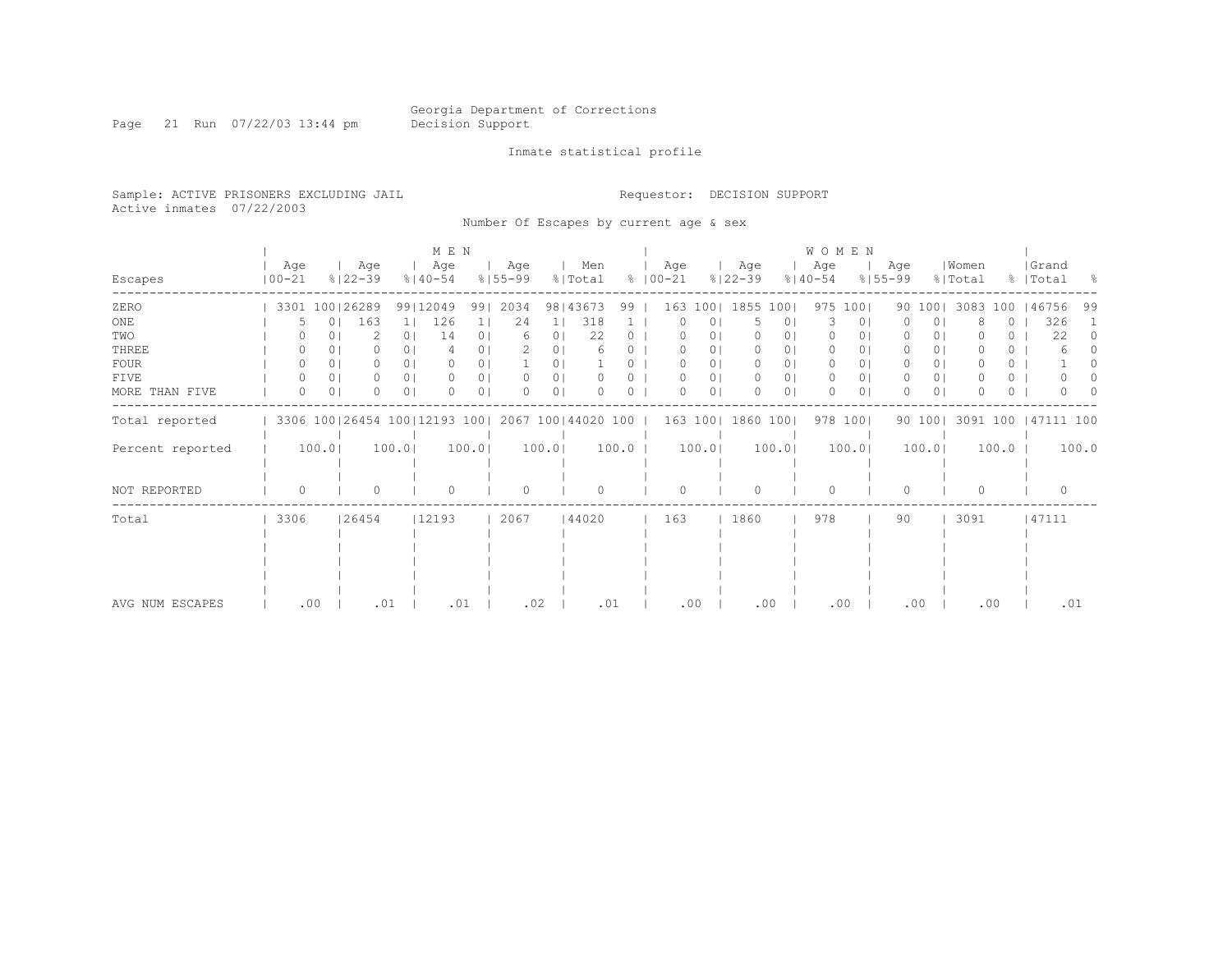Page 22 Run 07/22/03 13:44 pm Decision Support

Inmate statistical profile

| Sample: ACTIVE PRISONERS EXCLUDING JAIL<br>Active inmates 07/22/2003 |  |  |                                                               | Requestor: DECISION SUPPORT |  |
|----------------------------------------------------------------------|--|--|---------------------------------------------------------------|-----------------------------|--|
|                                                                      |  |  | Number Of Prior Georgia Incarcerations * by current age & sex |                             |  |

|                              |                  |                |             | M E N          |                                                         |                 |             |                 |            |                |               |          |                |                   | <b>WOMEN</b>   |             |          |             |                |           |       |           |       |
|------------------------------|------------------|----------------|-------------|----------------|---------------------------------------------------------|-----------------|-------------|-----------------|------------|----------------|---------------|----------|----------------|-------------------|----------------|-------------|----------|-------------|----------------|-----------|-------|-----------|-------|
|                              | Age              |                | Age         |                | Age                                                     |                 | Aqe         |                 | Men        |                |               | Age      |                | Age               |                | Aqe         |          | Age         |                | Women     |       | Grand     |       |
| Prior Incarcerations   00-21 |                  |                | $8122 - 39$ |                | $8140 - 54$                                             |                 | $8155 - 99$ |                 | % Total    |                | $8   00 - 21$ |          |                | $8122 - 39$       |                | $8140 - 54$ |          | $8155 - 99$ |                | % Total   |       | %   Total | - 응   |
| ZERO                         | 3110             |                | 94   15793  | 60             | 4848                                                    |                 | 40   1151   |                 | 56   24902 | 57             |               | 154      | 94             | 1289              | 69             | 549         | 561      | 72          | 801            | 2064      | 67    | 126966    | 57    |
| ONE                          | 190              |                | 6 5059      | 191            | 2199                                                    | 18 <sub>1</sub> | 370         | 18 <sub>1</sub> | 7818       | 18             |               | 9        | 61             | 290               | 16             | 149         | 15       | 11          | 12             | 459       | 15    | 8277      | 18    |
| TWO                          | 6                |                | 0 2695      |                | 10  1581                                                | 13 <sub>1</sub> | 222         | 111             | 4504       | 10             |               | $\Omega$ | 0 <sup>1</sup> | 147               | 81             | 105         | 11       |             | 31             | 255       |       | 4759      | 10    |
| THREE                        | $\left( \right)$ | 0 <sup>1</sup> | 1481        |                | 6   1204                                                | 101             | 144         |                 | 7  2829    | $6-1$          |               | $\Box$   | 0 <sup>1</sup> | 75                | 41             | 57          | 61       |             |                | 133       |       | 2962      | 6     |
| <b>FOUR</b>                  | 0                | $\Omega$       | 790         | 3 <sup>1</sup> | 926                                                     | 8 <sub>1</sub>  | 88          |                 | 4   1804   | 4 <sup>1</sup> |               | $\Omega$ | 0 <sub>1</sub> | 30                | 21             | 43          | 4        | 0           | 0 <sub>1</sub> | 73        |       | 1877      | 4     |
| <b>FIVE</b>                  | 0                | 0 <sup>1</sup> | 397         | 21             | 602                                                     | 5 <sub>1</sub>  | 34          |                 | 2   1033   | 2 <sup>1</sup> |               | $\Omega$ | 0 <sub>1</sub> | 15                | 1 <sup>1</sup> | 26          | 31       |             | 1 <sub>1</sub> | 42        |       | 1075      | 2     |
| MORE THAN FIVE               | $\Omega$         | $\Omega$       | 239         | 1 <sub>1</sub> | 833                                                     | 7 <sub>1</sub>  | 58          |                 | 3   1130   | $\mathcal{B}$  |               | ∩        | 0 <sub>1</sub> | 14                |                | 49          | 51       | 2           | 2 <sub>1</sub> | 65        |       | 1195      | - 3   |
| Total reported               |                  |                |             |                | 3306 100   26454 100   12193 100   2067 100   44020 100 |                 |             |                 |            |                |               |          |                | 163 100  1860 100 |                |             | 978 1001 |             | 90 100         | 3091 100  |       | 47111 100 |       |
| Percent reported             |                  | 100.0          |             | 100.0          |                                                         | 100.0           |             | 100.0           |            | $100.0$        |               |          | 100.0          |                   | 100.0          |             | 100.0    |             | 100.01         |           | 100.0 |           | 100.0 |
| NOT REPORTED                 | $\Omega$         |                | $\Omega$    |                |                                                         |                 | $\Omega$    |                 | $\Omega$   |                |               |          |                |                   |                | $\cap$      |          | U           |                | $\bigcap$ |       | $\bigcap$ |       |
| Total                        | 3306             |                | 26454       |                | 12193                                                   |                 | 2067        |                 | 44020      |                |               | 163      |                | 1860              |                | 978         |          | 90          |                | 3091      |       | 47111     |       |
|                              |                  |                |             |                |                                                         |                 |             |                 |            |                |               |          |                |                   |                |             |          |             |                |           |       |           |       |
|                              |                  |                |             |                |                                                         |                 |             |                 |            |                |               |          |                |                   |                |             |          |             |                |           |       |           |       |
|                              |                  |                |             |                |                                                         |                 |             |                 |            |                |               |          |                |                   |                |             |          |             |                |           |       |           |       |
|                              |                  |                |             |                |                                                         |                 |             |                 |            |                |               |          |                |                   |                |             |          |             |                |           |       |           |       |
|                              |                  |                |             |                |                                                         |                 |             |                 |            |                |               |          |                |                   |                |             |          |             |                |           |       |           |       |
| AVG # INCARCERATIONS         |                  | .06            |             | .82            | 1.76                                                    |                 | 1.06        |                 | 1.03       |                |               | .06      |                | .59               |                | 1.21        |          |             | .42            | .75       |       | 1.01      |       |

\* This data counts a parole revocation on an existing sentenCE AS A prior incarceration. Also, this data counts, for any cohort of inmates, the total number of Georgia incarcerations the inmate has had during his entire criminal career. For example, if an inmate was admitted to prison first in FY72, and then re-admitted in FY79 and FY85, he had two prior incarcerations before the FY85 admission. This inmate's records show two prior incarcerations in all three of his records since he has had two prior incarcerations in his criminal career. If the cohort of FY72 admissions is selected for analysis, two prior incarcerations will be listed for this inmate even though in FY72, he had no prior incarcerations.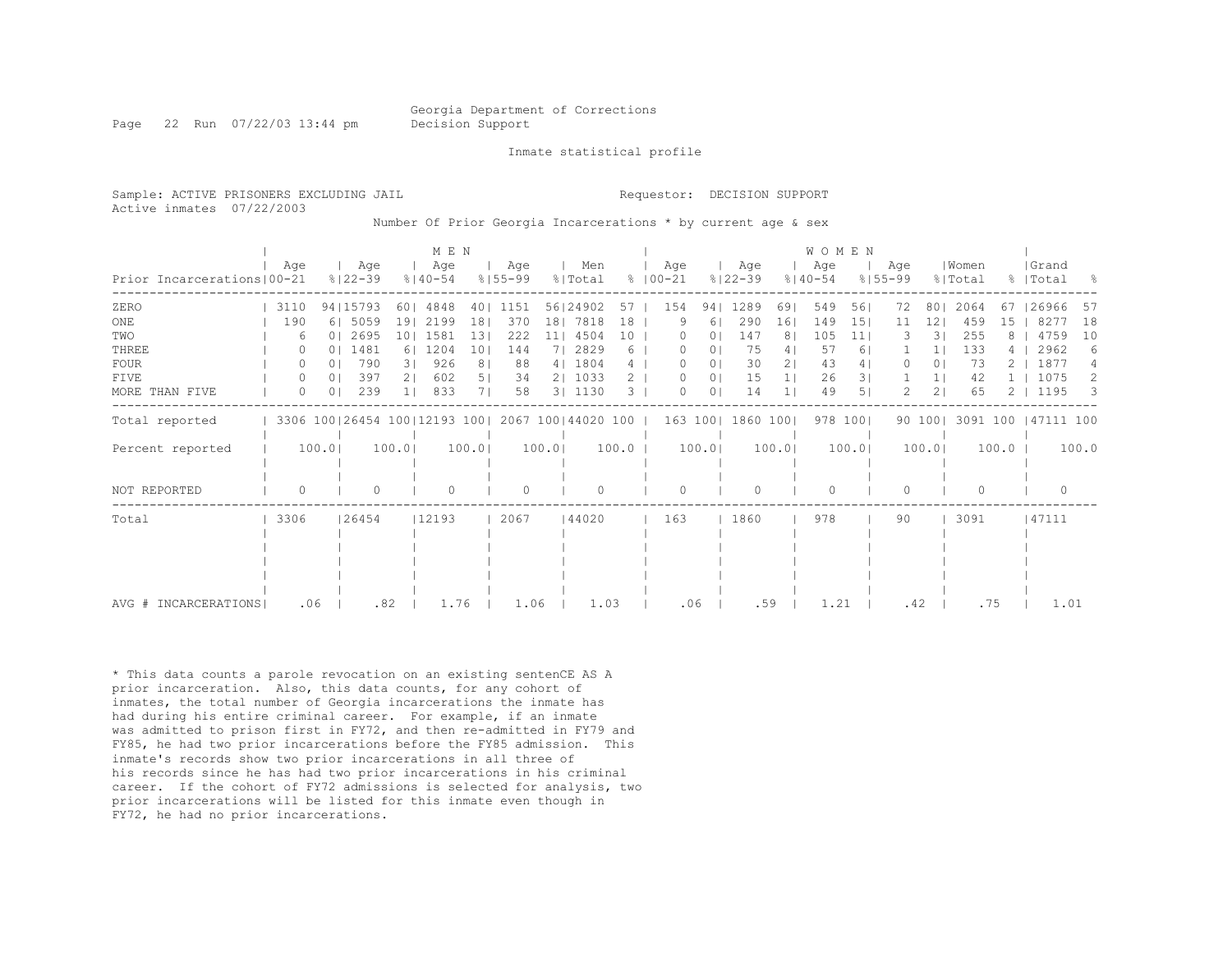Page 23 Run 07/22/03 13:44 pm Decision Support

### Inmate statistical profile

Sample: ACTIVE PRISONERS EXCLUDING JAIL Requestor: DECISION SUPPORT Active inmates 07/22/2003

Number Of Transfers by current age & sex

|                   |                   | M E N |                    |                |                    |                 |                    |                 |                                                 |       |                      |         |                |                    |       | <b>WOMEN</b>       |                |                    |                 |                  |         |                    |       |
|-------------------|-------------------|-------|--------------------|----------------|--------------------|-----------------|--------------------|-----------------|-------------------------------------------------|-------|----------------------|---------|----------------|--------------------|-------|--------------------|----------------|--------------------|-----------------|------------------|---------|--------------------|-------|
| Transfers         | Aqe<br>$100 - 21$ |       | Age<br>$8122 - 39$ |                | Age<br>$8140 - 54$ |                 | Age<br>$8155 - 99$ |                 | Men<br>% Total                                  |       | Age<br>$8   00 - 21$ |         |                | Age<br>$8122 - 39$ |       | Age<br>$8140 - 54$ |                | Age<br>$8155 - 99$ |                 | Women<br>% Total |         | Grand<br>%   Total | - 8   |
| ZERO              | 772               |       | 23   2376          |                | 9   1051           | 91              | 129                |                 | 6   4328                                        | 10    | 42                   | 261     |                | 357                | 191   | 186                | 191            | 13                 | 14 <sub>1</sub> | 598              | 19      | 4926               | 10    |
| ONE               | 1621              |       | 49   10102         | 381            | 4324               | 351             | 765                |                 | 37   16812                                      | 38    | 99                   | 61      |                | 1027               | 551   | 495                | 51             | 41                 | 461             | 1662             | 54      | 18474              | 39    |
| TWO               | 609               |       | 18   5888          | 221            | 2315               | 191             | 392                | 191             | 9204                                            | 21    | 17                   | 10      |                | 263                | 14    | 132                | 131            | 16                 | 181             | 428              | 14      | 9632               | 20    |
| THREE             | 186               |       | 6 3270             | 121            | 1428               | 12 <sub>1</sub> | 231                | 11              | 5115                                            | 12    |                      | 5       | 31             | 119                | 61    | 77                 | 8 <sub>1</sub> | 10                 | 11              | 211              |         | 5326               | 11    |
| <b>FOUR</b>       | 63                |       | 2   1897           | 71             | 907                |                 | 171                | 8 <sup>1</sup>  | 3038                                            |       |                      | 0       | $\overline{0}$ | 53                 | 31    | 47                 | 5              |                    | 31              | 103              | 3       | 3141               | 7     |
| FIVE              | 26                |       | 1  1092            | 4 <sub>1</sub> | 650                |                 | 105                |                 | 5   1873                                        | 4     |                      | 0       | 0 <sub>1</sub> | 22                 | 11    | 11                 | 11             |                    | 61              | 38               |         | 1911               | 4     |
| MORE THAN FIVE    | 29                |       | 1  1829            |                | 7  1518            | 12 <sub>1</sub> | 274                | 13 <sub>1</sub> | 3650                                            | 8     |                      | 0       | $\Omega$ I     | 19                 |       | 30                 | 31             | 2                  | 2 <sub>1</sub>  | 51               |         | 3701               | - 8   |
| Total reported    |                   |       |                    |                |                    |                 |                    |                 | 3306 100 26454 100 12193 100 2067 100 44020 100 |       |                      | 163 100 |                | 1860 100           |       | 978 1001           |                |                    | 90 100          | 3091 100         |         | 47111 100          |       |
| Percent reported  |                   | 100.0 |                    | 100.01         |                    | 100.0           |                    | 100.0           |                                                 | 100.0 |                      | 100.0   |                |                    | 100.0 |                    | 100.0          |                    | 100.0           |                  | $100.0$ |                    | 100.0 |
| NOT REPORTED      | $\Omega$          |       |                    |                | $\Omega$           |                 | $\Omega$           |                 | $\Omega$                                        |       |                      | 0       |                |                    |       | $\bigcap$          |                |                    |                 | $\Omega$         |         | $\bigcap$          |       |
| Total             | 3306              |       | 26454              |                | 12193              |                 | 2067               |                 | 44020                                           |       | 163                  |         |                | 1860               |       | 978                |                | 90                 |                 | 3091             |         | 47111              |       |
|                   |                   |       |                    |                |                    |                 |                    |                 |                                                 |       |                      |         |                |                    |       |                    |                |                    |                 |                  |         |                    |       |
|                   |                   |       |                    |                |                    |                 |                    |                 |                                                 |       |                      |         |                |                    |       |                    |                |                    |                 |                  |         |                    |       |
|                   |                   |       |                    |                |                    |                 |                    |                 |                                                 |       |                      |         |                |                    |       |                    |                |                    |                 |                  |         |                    |       |
|                   |                   |       |                    |                |                    |                 |                    |                 |                                                 |       |                      |         |                |                    |       |                    |                |                    |                 |                  |         |                    |       |
|                   |                   |       |                    |                |                    |                 |                    |                 |                                                 |       |                      |         |                |                    |       |                    |                |                    |                 |                  |         |                    |       |
| AVG NUM TRANSFERS | 1.21              |       | 2.25               |                | 2.74               |                 | 2.84               |                 | 2.34                                            |       |                      | .91     |                | 1.27               |       | 1.49               |                | 1.71               |                 | 1.33             |         | 2.27               |       |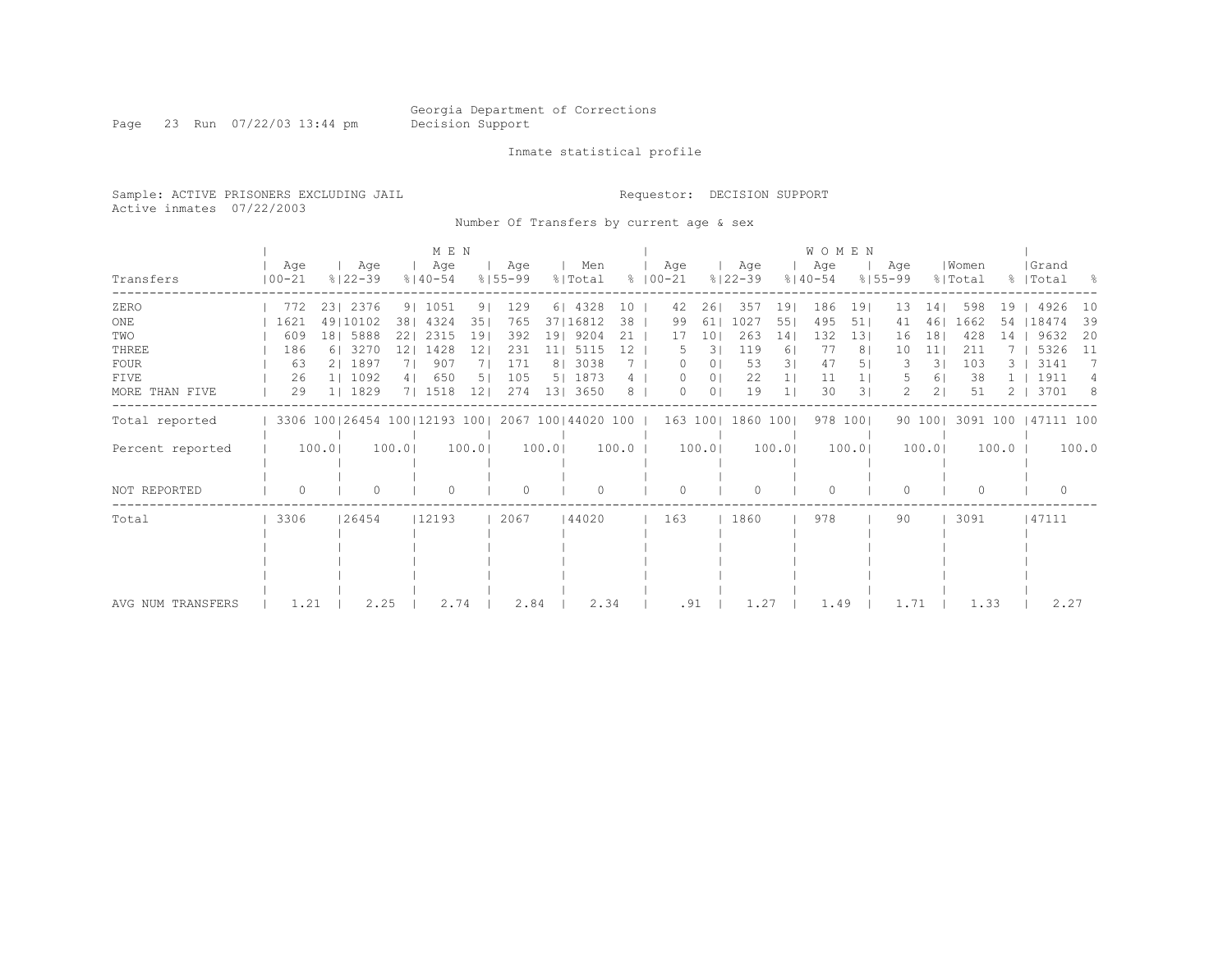Page 24 Run 07/22/03 13:44 pm Decision Support

#### Inmate statistical profile

Sample: ACTIVE PRISONERS EXCLUDING JAIL Requestor: DECISION SUPPORT Active inmates 07/22/2003

County Of Conviction by current age & sex

|                              |                |                |                    | M E N          |                    |                |                    |                |                |                |                    |                |                    | WOMEN          |                    |                |                |                |                  |              |                    |              |
|------------------------------|----------------|----------------|--------------------|----------------|--------------------|----------------|--------------------|----------------|----------------|----------------|--------------------|----------------|--------------------|----------------|--------------------|----------------|----------------|----------------|------------------|--------------|--------------------|--------------|
| County Of Conviction   00-21 | Age            |                | Age<br>$8122 - 39$ |                | Age<br>$8140 - 54$ |                | Aqe<br>$8155 - 99$ |                | Men<br>% Total |                | Age<br>$8100 - 21$ |                | Age<br>$8122 - 39$ |                | Age<br>$8140 - 54$ | $8155 - 99$    | Age            |                | Women<br>% Total |              | Grand<br>%   Total | 昙            |
| Appling                      | 1              | 0 <sub>1</sub> | 56                 | 0 <sub>1</sub> | 26                 | 0 <sub>1</sub> | 7                  | 0 <sub>1</sub> | 90             | $\circ$        | $\circ$            | 0 <sub>1</sub> | $\overline{c}$     | 0 <sub>1</sub> | 1                  | 0 <sub>1</sub> | 0              | 0 <sub>1</sub> | 3                | 0            | 93                 | $\circ$      |
| Atkinson                     | $\mathbf{2}$   | 0 <sub>1</sub> | 21                 | 0 <sup>1</sup> | 14                 | 0 <sup>1</sup> | 5                  | 0 <sub>1</sub> | 42             | 0              | $\circ$            | 0 <sub>1</sub> | $\mathbf{1}$       | 0 <sup>1</sup> | $\overline{c}$     | 0 <sub>1</sub> | 0              | 0 <sub>1</sub> | 3                | $\circ$      | 45                 | 0            |
| Bacon                        | 5              | 0 <sub>1</sub> | 34                 | 0 <sub>1</sub> | 21                 | 0 <sub>1</sub> | 0                  | 0 <sub>1</sub> | 60             | $0-1$          | $\Omega$           | 0 <sub>1</sub> | $\circ$            | 0 <sup>1</sup> | 2                  | 0 <sub>1</sub> | 0              | 0 <sub>1</sub> | $\overline{c}$   | 0            | 62                 | 0            |
| Baker                        | $\Omega$       | 0 <sup>1</sup> | 11                 | 0 <sub>1</sub> | 7                  | 0 <sup>1</sup> | $\Omega$           | 0 <sub>1</sub> | 18             | $\circ$        | $\Omega$           | 0 <sup>1</sup> | 3                  | 0 <sup>1</sup> | $\Omega$           | 0 <sub>1</sub> | $\Omega$       | 0 <sub>1</sub> | 3                | 0            | 21                 | 0            |
| Baldwin                      | 29             | 1 <sub>1</sub> | 211                | 1 <sup>1</sup> | 98                 | 1              | 8                  | 0              | 346            | $\mathbf{1}$   | 1                  | $\mathbf{1}$   | 14                 | 1 <sub>1</sub> | 4                  | $\circ$        | $\mathbf{1}$   | 1              | 20               | $\mathbf{1}$ | 366                | $\mathbf{1}$ |
| Banks                        | 9              | 0 <sub>1</sub> | 34                 | 0 <sub>1</sub> | 17                 | 0 <sub>1</sub> | 9                  | 0 <sub>1</sub> | 69             | 0              | $\circ$            | 0 <sub>1</sub> | 5                  | 0 <sub>1</sub> | $\overline{c}$     | 0 <sub>1</sub> | $\mathbf{0}$   | 0 <sub>1</sub> | 7                | 0            | 76                 | 0            |
| Barrow                       | 7              | 0 <sub>1</sub> | 114                | 0 <sub>1</sub> | 63                 | 1 <sub>1</sub> | 13                 | 1 <sub>1</sub> | 197            | $\overline{0}$ | 0                  | 0 <sub>1</sub> | 12                 | 1 <sub>1</sub> | 6                  | 1 <sub>1</sub> | 2              | 21             | 20               | $\mathbf{1}$ | 217                | 0            |
| Bartow                       | 19             | 1 <sub>1</sub> | 229                | 11             | 113                | 11             | 38                 | 2 <sub>1</sub> | 399            | 1              | $\overline{2}$     | 1 <sup>1</sup> | 26                 | 1 <sub>1</sub> | 8                  | 11             | $\mathbf{0}$   | 0 <sub>1</sub> | 36               | $\mathbf{1}$ | 435                | $\mathbf{1}$ |
| Ben Hill                     | 16             | 0 <sub>1</sub> | 114                | 0 <sub>1</sub> | 60                 | 0 <sub>1</sub> | 10                 | 0 <sub>1</sub> | 200            | $\circ$        | $\mathbf{1}$       | 1 <sup>1</sup> | 9                  | 0 <sub>1</sub> | 5                  | 11             | 0              | 0 <sub>1</sub> | 15               | 0            | 215                | $\circ$      |
| Berrien                      | 5              | 0 <sub>1</sub> | 48                 | 0 <sub>1</sub> | 24                 | 0 <sub>1</sub> | 3                  | 0              | 80             | 0              | 1                  | 1 <sub>1</sub> | $\overline{4}$     | 0 <sub>1</sub> | $\Omega$           | 0 <sub>1</sub> | $\Omega$       | 0 <sub>1</sub> | 5                | $\circ$      | 85                 | 0            |
| <b>Bibb</b>                  | 59             | 2 <sub>1</sub> | 566                | 2 <sub>1</sub> | 314                | 31             | 50                 | $\overline{2}$ | 989            | 2              | 5                  | 31             | 21                 | 1 <sub>1</sub> | 19                 | 2 <sub>1</sub> | $\overline{2}$ | 21             | 47               | 2            | 1036               | 2            |
| Bleckley                     | 8              | 0 <sub>1</sub> | 87                 | 0 <sub>1</sub> | 22                 | 0 <sub>1</sub> | 5                  | 0 <sub>1</sub> | 122            | $\circ$        | $\Omega$           | $\Omega$       | 5                  | 0 <sub>1</sub> | 3                  | 0 <sub>1</sub> | $\Omega$       | 0 <sub>1</sub> | 8                | 0            | 130                | 0            |
| Brantley                     | 3              | 0 <sub>1</sub> | 17                 | 0 <sub>1</sub> | 11                 | 0 <sub>1</sub> | 5                  | 0 <sub>1</sub> | 36             | $\mathbf{0}$   | $\circ$            | 0 <sub>1</sub> | $\circ$            | 0 <sub>1</sub> | $\mathbf{1}$       | 0 <sub>1</sub> | 1              | 1 <sub>1</sub> | $\overline{c}$   | 0            | 38                 | 0            |
| <b>Brooks</b>                | $\overline{c}$ | 0 <sub>1</sub> | 55                 | 0 <sub>1</sub> | 18                 | 0 <sub>1</sub> | 5                  | 0 <sub>1</sub> | 80             | 0 <sub>1</sub> | $\Omega$           | $\Omega$       | $\mathbf{1}$       | 0 <sub>1</sub> | $\mathbf{1}$       | 0 <sub>1</sub> | $\mathbf{0}$   | 0 <sub>1</sub> | $\overline{c}$   | 0            | 82                 | $\circ$      |
| Bryan                        | 3              | 0 <sub>1</sub> | 40                 | 0 <sub>1</sub> | 27                 | 0 <sub>1</sub> | 4                  | 0 <sub>1</sub> | 74             | 0              | $\circ$            | 0 <sub>1</sub> | 3                  | 0 <sup>1</sup> | $\mathbf{1}$       | 0 <sub>1</sub> | 1              | 11             | 5                | 0            | 79                 | $\circ$      |
| Bulloch                      | 36             | 1 <sub>1</sub> | 245                | 1              | 81                 | 1 <sub>1</sub> | 15                 | 1 <sub>1</sub> | 377            | $\mathbf{1}$   | $\overline{c}$     | 1 <sub>1</sub> | 18                 | 1 <sub>1</sub> | 8                  | 1 <sub>1</sub> | $\overline{c}$ | 2 <sub>1</sub> | 30               | $\mathbf{1}$ | 407                | 1            |
| Burke                        | 15             | 0 <sub>1</sub> | 137                | 1 <sup>1</sup> | 54                 | 0 <sup>1</sup> | 8                  | 0              | 214            | $\circ$        | $\mathbf{1}$       | 1 <sup>1</sup> | $\overline{4}$     | $\Omega$       | 5                  | 11             | $\Omega$       | 0 <sub>1</sub> | 10               | 0            | 224                | 0            |
| <b>Butts</b>                 | 11             | 0 <sub>1</sub> | 81                 | 0 <sub>1</sub> | 35                 | 0 <sub>1</sub> | 9                  | 0 <sup>1</sup> | 136            | $\mathbf{0}$   | 1                  | 1 <sup>1</sup> | 3                  | 0 <sup>1</sup> | 3                  | 0 <sub>1</sub> | $\Omega$       | 0 <sub>1</sub> | 7                | 0            | 143                | 0            |
| Calhoun                      | 1              | 0 <sub>1</sub> | 24                 | 0 <sub>1</sub> | 11                 | 0 <sub>1</sub> | $\overline{c}$     | 0 <sub>1</sub> | 38             | $\overline{0}$ | $\circ$            | 0 <sub>1</sub> | 3                  | 0 <sub>1</sub> | 1                  | 0 <sub>1</sub> | $\Omega$       | 0 <sub>1</sub> | 4                | 0            | 42                 | 0            |
| Camden                       | 4              | 0 <sub>1</sub> | 60                 | 0 <sub>1</sub> | 29                 | 0 <sub>1</sub> | $\overline{c}$     | 0 <sub>1</sub> | 95             | $\circ$        | $\Omega$           | 0 <sub>1</sub> | $\overline{4}$     | 0 <sup>1</sup> | $\overline{c}$     | 0 <sub>1</sub> | 1              | 1              | 7                | $\circ$      | 102                | 0            |
| Candler                      | 6              | 0 <sub>1</sub> | 49                 | 0 <sub>1</sub> | 22                 | 0 <sub>1</sub> | $\Omega$           | 0 <sub>1</sub> | 77             | 0 <sub>1</sub> | $\Omega$           | $\Omega$       | 3                  | $\Omega$       | $\mathbf{1}$       | 0 <sub>1</sub> | $\mathbf{0}$   | 0 <sub>1</sub> | 4                | $\Omega$     | 81                 | 0            |
| Carroll                      | 37             | 1 <sub>1</sub> | 316                | 1 <sub>1</sub> | 131                | 1 <sub>1</sub> | 38                 | 2 <sub>1</sub> | 522            | 1              |                    | 1 <sub>1</sub> | 42                 | 2 <sub>1</sub> | 16                 | 2 <sub>1</sub> | 0              | 0 <sub>1</sub> | 59               | 2            | 581                | $\mathbf{1}$ |
| Catoosa                      | 13             | 0 <sub>1</sub> | 117                | 0 <sub>1</sub> | 63                 | 1 <sub>1</sub> | 17                 | 1 <sub>1</sub> | 210            | 0              | $\Omega$           | 0 <sup>1</sup> | 12                 | 1 <sub>1</sub> | 9                  | 1 <sub>1</sub> | 1              | 1              | 22               | $\mathbf{1}$ | 232                | 0            |
| Charlton                     | 2              | 0 <sup>1</sup> | 31                 | 0 <sup>1</sup> | 15                 | 0 <sub>1</sub> | 3                  | 0              | 51             | 0              | $\circ$            | 0 <sup>1</sup> | 3                  | 0 <sup>1</sup> | $\circ$            | 0 <sub>1</sub> | $\Omega$       | 0 <sub>1</sub> | 3                | $\circ$      | 54                 | 0            |
| Chatham                      | 205            | 61             | 1340               | 51             | 525                | 4              | 78                 | 4              | 2148           | $5-1$          | 9                  | 61             | 93                 | 51             | 37                 | 4              | 1              | 1 <sub>1</sub> | 140              | 5            | 2288               | 5            |
| Chattahoochee                | 5              | 0 <sub>1</sub> | 16                 | 0 <sub>1</sub> | 7                  | 0 <sub>1</sub> | $\circ$            | 0 <sub>1</sub> | 28             | $\overline{0}$ | $\circ$            | 0 <sup>1</sup> | $\circ$            | 0 <sup>1</sup> | $\circ$            | 0 <sub>1</sub> | $\Omega$       | 0 <sub>1</sub> | $\mathbb O$      | 0            | 28                 | 0            |
| Chattooga                    | 6              | 0 <sup>1</sup> | 108                | 0 <sub>1</sub> | 71                 | 1 <sup>1</sup> | 8                  | 0 <sub>1</sub> | 193            | $0-1$          | 1                  | 1 <sup>1</sup> | 8                  | 0 <sub>1</sub> | $\overline{4}$     | 0 <sub>1</sub> | $\mathbf{1}$   | 1 <sup>1</sup> | 14               | $\circ$      | 207                | 0            |
| Cherokee                     | 27             | 1 <sub>1</sub> | 260                | 1 <sup>1</sup> | 171                | 1 <sup>1</sup> | 27                 | 1 <sub>1</sub> | 485            | 1              | 5                  | 31             | 35                 | 2 <sub>1</sub> | 19                 | 2 <sub>1</sub> | $\overline{c}$ | 21             | 61               | 2            | 546                | $\mathbf{1}$ |
| Clarke                       | 26             | 1 <sub>1</sub> | 291                | 1 <sup>1</sup> | 129                | 1 <sub>1</sub> | 19                 | 1 <sub>1</sub> | 465            | $\mathbf{1}$   | 1                  | 1 <sup>1</sup> | 19                 | 1 <sub>1</sub> | 7                  | 1 <sub>1</sub> | 3              | 3 <sup>1</sup> | 30               | $\mathbf{1}$ | 495                | $\mathbf{1}$ |
| Clay                         | 3              | 0 <sub>1</sub> | 19                 | 0 <sub>1</sub> | $\overline{4}$     | 0 <sup>1</sup> | $\mathbf{1}$       | 0              | 27             | $\circ$        | $\mathbf{0}$       | 0 <sup>1</sup> | $\circ$            | 0 <sup>1</sup> | $\circ$            | 0 <sub>1</sub> | $\mathbf{0}$   | 0 <sub>1</sub> | $\circ$          | 0            | 27                 | 0            |
| Clayton                      | 201            | 61             | 1055               | 4              | 415                | 3 <sup>1</sup> | 52                 | 3 <sub>1</sub> | 1723           | 4              | 14                 | 9 <sub>1</sub> | 99                 | 5 <sub>1</sub> | 55                 | 6              | 4              | 4              | 172              | 6            | 1895               | 4            |
| Clinch                       | 3              | 0 <sub>1</sub> | 35                 | 0 <sup>1</sup> | 13                 | 0 <sub>1</sub> | $\mathbf{1}$       | $\circ$        | 52             | $\overline{0}$ | $\mathbf{0}$       | 0 <sup>1</sup> | $\mathbf{1}$       | 0 <sup>1</sup> | $\circ$            | 0 <sub>1</sub> | $\Omega$       | 0 <sub>1</sub> | $\mathbf{1}$     | $\Omega$     | 53                 | 0            |
| Cobb                         | 174            | 5              | 1220               | 51             | 624                | 5 <sub>1</sub> | 86                 | 4 <sub>1</sub> | 2104           | $5-1$          | 10                 | 61             | 107                | 61             | 62                 | 61             | $\overline{c}$ | 21             | 181              | 6            | 2285               | 5            |
| Coffee                       | 19             | 1 <sub>1</sub> | 153                | 1              | 62                 | 1 <sub>1</sub> | 4                  | 0 <sub>1</sub> | 238            | 1 <sup>1</sup> | $\circ$            | 0 <sub>1</sub> | 12                 | 1 <sub>1</sub> | 5                  | 1 <sub>1</sub> | 1              | 1 <sub>1</sub> | 18               | $\mathbf{1}$ | 256                | $\mathbf{1}$ |
| Colquit                      | 30             | 1 <sub>1</sub> | 174                | 1 <sub>1</sub> | 76                 | 1 <sub>1</sub> | 22                 | 1 <sub>1</sub> | 302            | 1              | $\Omega$           | 0              | 8                  | 0 <sub>1</sub> | $\overline{c}$     | 0 <sub>1</sub> | 1              | 1 <sub>1</sub> | 11               | 0            | 313                | $\mathbf{1}$ |
| Columbia                     | 17             | 1 <sub>1</sub> | 139                | 1 <sup>1</sup> | 64                 | 1 <sup>1</sup> | 11                 | 1 <sub>1</sub> | 231            | 1 <sup>1</sup> | 1                  | $\mathbf{1}$   | 13                 | 1 <sub>1</sub> | 12                 | 1 <sub>1</sub> | $\Omega$       | 0 <sub>1</sub> | 26               | $\mathbf{1}$ | 257                | $\mathbf{1}$ |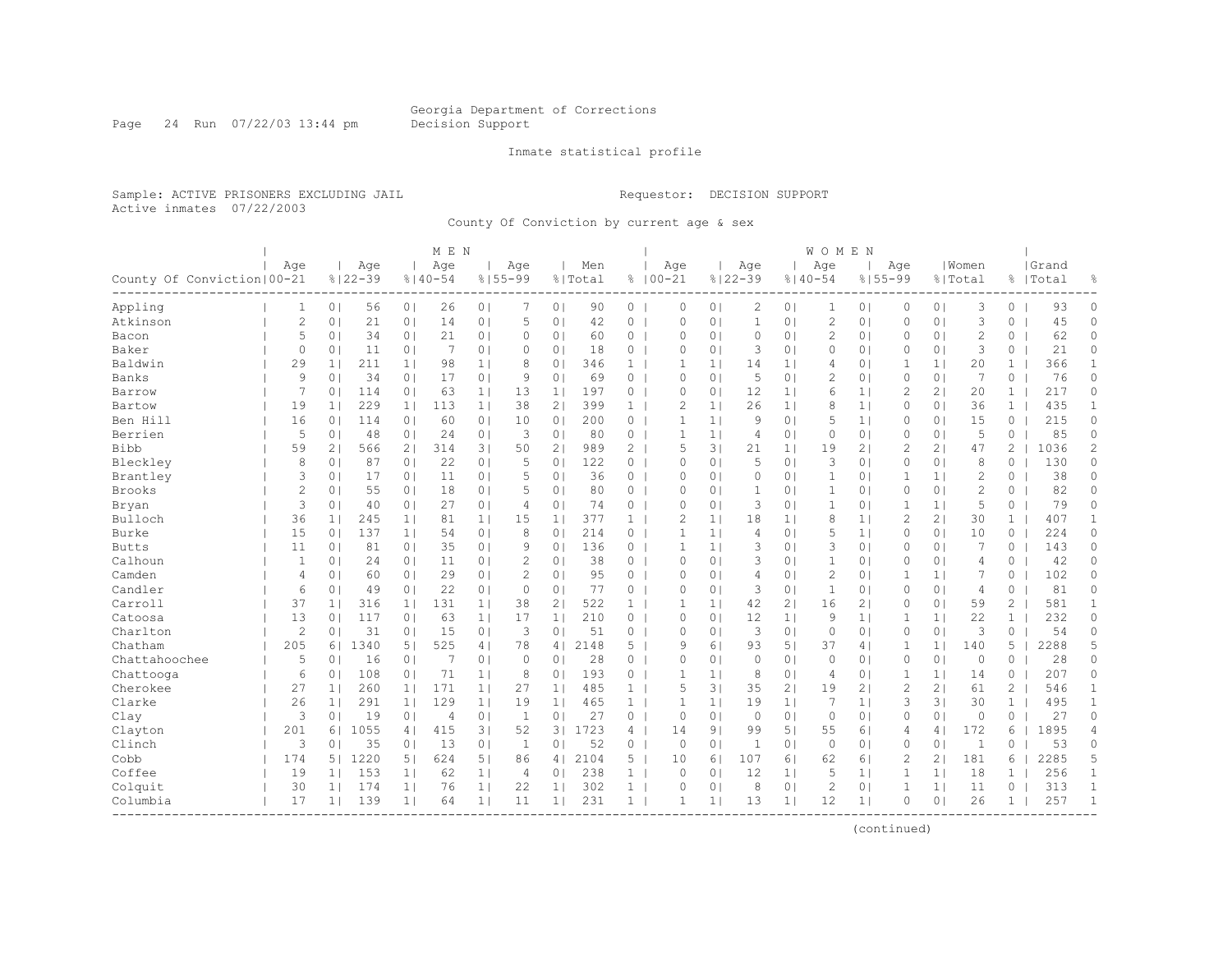Page 25 Run 07/22/03 13:44 pm Decision Support

Inmate statistical profile

Active inmates 07/22/2003

Sample: ACTIVE PRISONERS EXCLUDING JAIL Requestor: DECISION SUPPORT

County Of Conviction by current age & sex (continued)

|                              |                |                |                |                | M E N          |                |                |                |         |                |                |                |                |                | <b>WOMEN</b>   |                |                |                |                |                       |           |                |
|------------------------------|----------------|----------------|----------------|----------------|----------------|----------------|----------------|----------------|---------|----------------|----------------|----------------|----------------|----------------|----------------|----------------|----------------|----------------|----------------|-----------------------|-----------|----------------|
|                              | Age            |                | Age            |                | Age            |                | Age            |                | Men     |                | Age            |                | Age            |                | Age            |                | Age            |                | l Women        |                       | Grand     |                |
| County Of Conviction   00-21 |                |                | $8122 - 39$    |                | $8140 - 54$    |                | $8155 - 99$    |                | % Total |                | $8100 - 21$    |                | $8122 - 39$    |                | $8140 - 54$    |                | $8155 - 99$    |                | % Total        |                       | %   Total | 욲              |
| Cook                         | 9              | 0 <sub>1</sub> | 74             | 0 <sub>1</sub> | 42             | 0 <sub>1</sub> | 6              | 0 <sub>1</sub> | 131     | 0              | 0              | 0 <sub>1</sub> | 7              | 0              | 7              | 1 <sub>1</sub> | $\Omega$       | 0 <sub>1</sub> | 14             | $\circ$               | 145       | 0              |
| Coweta                       | 36             | 1 <sup>1</sup> | 258            | 1 <sub>1</sub> | 113            | 1 <sub>1</sub> | 17             | $\mathbf{1}$   | 424     | $\mathbf{1}$   | $\Omega$       | 0 <sub>1</sub> | 17             | 1 <sub>1</sub> | 6              | 1 <sup>1</sup> | $\Omega$       | 0 <sub>1</sub> | 23             | $\mathbf{1}$          | 447       | $\mathbf{1}$   |
| Crawford                     | $\circ$        | 0 <sup>1</sup> | 15             | 0 <sub>1</sub> | 5              | 0 <sub>1</sub> | $\circ$        | 0 <sub>1</sub> | 20      | 0              | 1              | 1              | 1              | 0 <sub>1</sub> | $\mathbf 1$    | 0 <sub>1</sub> | 0              | 0 <sub>1</sub> | 3              | 0                     | 23        | 0              |
| Crisp                        | 24             | $1\vert$       | 157            | 1 <sub>1</sub> | 67             | 1 <sub>1</sub> | 8              | 0              | 256     | $\mathbf{1}$   | $\mathbf{1}$   | 1 <sup>1</sup> | 15             | 1              | 3              | 0 <sub>1</sub> |                | 1 <sub>1</sub> | 20             | $\mathbf{1}$          | 276       | $\mathbf{1}$   |
| Dade                         | 3              | 0 <sup>1</sup> | 58             | 0 <sub>1</sub> | 43             | 0 <sub>1</sub> | 9              | 0              | 113     | $\circ$        | $\Omega$       | 0 <sub>1</sub> | 3              | $\Omega$       | $\Omega$       | 0 <sub>1</sub> | $\Omega$       | 0 <sub>1</sub> | 3              | $\Omega$              | 116       | 0              |
| Dawson                       | 4              | 0 <sup>1</sup> | 41             | 0 <sub>1</sub> | 26             | 0 <sub>1</sub> |                | 0 <sup>1</sup> | 78      | 0              | $\Omega$       | 0 <sub>1</sub> | $\overline{c}$ | 0 <sub>1</sub> | 2              | 0 <sub>1</sub> | $\Omega$       | 0 <sub>1</sub> | 4              | 0                     | 82        | 0              |
| Decatur                      | 25             | 1 <sub>1</sub> | 189            | 1 <sub>1</sub> | 69             | 1 <sub>1</sub> | 9              | 0              | 292     | $\mathbf{1}$   | 1              | 1 <sup>1</sup> | 19             | 1 <sub>1</sub> | 5              | 1 <sub>1</sub> | $\Omega$       | 0 <sub>1</sub> | 25             | 1                     | 317       | $\mathbf{1}$   |
| DeKalb                       | 259            | 8 <sub>1</sub> | 1728           | 7 <sub>1</sub> | 717            | 6              | 99             | 5 <sub>1</sub> | 2803    | 6              | 15             | 91             | 83             | 5              | 45             | 5 <sub>1</sub> |                | 8 <sub>1</sub> | 150            | 5                     | 2953      | 6              |
| Dodge                        | 13             | $\Omega$       | 114            | 0 <sub>1</sub> | 64             | 1 <sub>1</sub> | 5              | 0              | 196     | 0              | $\Omega$       | 0 <sub>1</sub> | 11             | 1 <sup>1</sup> | 5              | 1 <sub>1</sub> | $\Omega$       | 0 <sub>1</sub> | 16             |                       | 212       | 0              |
| Dooly                        | 5              | $\Omega$       | 79             | 0 <sub>1</sub> | 35             | 0 <sub>1</sub> | $\mathbf{1}$   | 0              | 120     | 0              | $\Omega$       | 0 <sub>1</sub> | 3              | $\Omega$       | $\overline{2}$ | $\circ$        | $\Omega$       | 0 <sub>1</sub> | 5              | 0                     | 125       | 0              |
| Dougherty                    | 45             | 1 <sup>1</sup> | 599            | 2 <sub>1</sub> | 239            | 2 <sub>1</sub> | 38             | 2              | 921     | 2              | 2              | 1 <sup>1</sup> | 36             | 2 <sub>1</sub> | 22             | 2 <sub>1</sub> | $\overline{c}$ | 21             | 62             | 2                     | 983       | $\overline{c}$ |
| Douglas                      | 46             | 1 <sup>1</sup> | 479            | 2 <sub>1</sub> | 197            | 2 <sub>1</sub> | 32             | 2 <sub>1</sub> | 754     | $\overline{2}$ | 3              | 2 <sub>1</sub> | 36             | 21             | 31             | 31             | $\overline{2}$ | 21             | 72             | $\overline{2}$        | 826       | $\overline{c}$ |
| Early                        | 6              | 0 <sup>1</sup> | 46             | 0 <sub>1</sub> | 14             | 0 <sub>1</sub> | 5              | 0              | 71      | 0              | $\mathbf 0$    | 0 <sub>1</sub> | $\mathbf{2}$   | 0 <sub>1</sub> | $\mathbf{1}$   | 0 <sub>1</sub> | $\Omega$       | 0 <sub>1</sub> | 3              | $\Omega$              | 74        | $\circ$        |
| Echols                       | $\mathbf{1}$   | 0 <sup>1</sup> | 7              | 0 <sub>1</sub> | $\overline{2}$ | 0 <sub>1</sub> | $\overline{2}$ | 0 <sup>1</sup> | 12      | $\circ$        | $\Omega$       | 0 <sub>1</sub> | $\circ$        | $\Omega$ I     | $\Omega$       | 0 <sub>1</sub> | 0              | 0 <sub>1</sub> | $\Omega$       | $\Omega$              | 12        | $\circ$        |
| Effingham                    | 23             | 1 <sup>1</sup> | 84             | 0 <sub>1</sub> | 36             | 0 <sub>1</sub> | 5              | 0 <sub>1</sub> | 148     | $0-1$          | 2              | 1 <sup>1</sup> | 5              | 0 <sub>1</sub> | 5              | 1 <sub>1</sub> | $\mathbf{1}$   | 1 <sup>1</sup> | 13             | 0                     | 161       | 0              |
| Elbert                       | 6              | 0 <sup>1</sup> | 100            | 0 <sub>1</sub> | 51             | 0 <sub>1</sub> | 9              | 0 <sup>1</sup> | 166     | $\circ$        | $\bigcap$      | 0 <sub>1</sub> | 7              | 0 <sub>1</sub> | 5              | 1 <sub>1</sub> | $\Omega$       | 0 <sub>1</sub> | 12             | 0                     | 178       | 0              |
| Emanuel                      | 17             | 1 <sup>1</sup> | 98             | 0 <sub>1</sub> | 40             | 0 <sub>1</sub> |                | 0              | 162     | 0              | $\bigcap$      | 0 <sub>1</sub> | 5              | 0 <sup>1</sup> | 1              | $\circ$        | $\Omega$       | 0 <sub>1</sub> | 6              | 0                     | 168       | 0              |
| Evans                        | 3              | 0              | 59             | 0 <sub>1</sub> | 12             | 0 <sub>1</sub> | 2              | 0              | 76      | 0              | $\Omega$       | 0 <sub>1</sub> | $\mathbf{2}$   | $\Omega$       | 1              | $\circ$        | $\Omega$       | 0 <sub>1</sub> | 3              | $\Omega$              | 79        | $\Omega$       |
| Fannin                       | 5              | 0 <sup>1</sup> | 69             | 0 <sub>1</sub> | 43             | 0 <sup>1</sup> | 10             | 0              | 127     | $\overline{0}$ | $\circ$        | 0 <sub>1</sub> | 5              | 0 <sub>1</sub> | $\overline{4}$ | 0 <sub>1</sub> | 1              | 1 <sup>1</sup> | 10             | 0                     | 137       | 0              |
| Fayette                      | 16             | 0 <sup>1</sup> | 135            | 1 <sub>1</sub> | 74             | 1 <sub>1</sub> | 18             | 1 <sup>1</sup> | 243     | 1              | 1              | 1 <sup>1</sup> | 10             | 1 <sup>1</sup> | 11             | 1 <sub>1</sub> | 1              | 1 <sub>1</sub> | 23             | 1                     | 266       | $\mathbf{1}$   |
| Floyd                        | 50             | 2 <sub>1</sub> | 441            | 2 <sub>1</sub> | 194            | 2 <sub>1</sub> | 40             | 2              | 725     | $\overline{2}$ | 6              | 4              | 47             | 3 <sup>1</sup> | 28             | 3 <sub>1</sub> | 3              | 3 <sup>1</sup> | 84             | 3                     | 809       | $\overline{c}$ |
| Forsyth                      | 8              | 0 <sup>1</sup> | 104            | 0 <sub>1</sub> | 57             | 0 <sup>1</sup> | 17             | 1 <sub>1</sub> | 186     | $\circ$        | $\circ$        | 0 <sub>1</sub> | 9              | 0 <sub>1</sub> | 6              | 1 <sub>1</sub> | 1              | 1              | 16             | $\mathbf{1}$          | 202       | $\circ$        |
| Franklin                     | 7              | 0              | 67             | 0 <sub>1</sub> | 40             | 0 <sup>1</sup> | 8              | 0              | 122     | $\overline{0}$ | $\Omega$       | 0 <sub>1</sub> | 1              | 0 <sub>1</sub> | 5              | 1 <sub>1</sub> | 0              | 0 <sub>1</sub> | 6              | 0                     | 128       | 0              |
| Fulton                       | 240            | 71             | 2299           | 9 <sub>1</sub> | 1179           | 101            | 207            | 101            | 3925    | 9              | 6              | 4              | 81             | 4              | 65             | 71             | 9              | 101            | 161            | 5                     | 4086      | 9              |
| Gilmer                       | 7              | 0              | 94             | 0 <sub>1</sub> | 48             | 0 <sub>1</sub> | 20             | $1\vert$       | 169     | 0              | $\bigcap$      | 0 <sub>1</sub> | 5              | 0 <sub>1</sub> | 5              | 1 <sub>1</sub> | 1              | 1 <sub>1</sub> | 11             | 0                     | 180       | 0              |
| Glascock                     | $\mathbf{1}$   | 0              | $\overline{4}$ | 0 <sub>1</sub> | $\overline{c}$ | 0 <sub>1</sub> | $\mathbf{1}$   | 0              | 8       | 0              | $\Omega$       | 0 <sub>1</sub> | $\mathbf{1}$   | 0 <sup>1</sup> | $\Omega$       | $\circ$        | 0              | 0 <sub>1</sub> | 1              | 0                     | 9         | 0              |
| Glynn                        | 24             | 1 <sup>1</sup> | 297            | 1 <sup>1</sup> | 144            | 1 <sub>1</sub> | 26             | $\mathbf{1}$   | 491     | $\mathbf{1}$   | $\Omega$       | 0 <sub>1</sub> | 16             | 1              | 5              | 1 <sub>1</sub> | $\mathbf{1}$   | 1              | 22             | 1                     | 513       | $\mathbf{1}$   |
| Gordon                       | 13             | 0 <sup>1</sup> | 161            | 1 <sub>1</sub> | 73             | 1 <sub>1</sub> | 20             | 1 <sub>1</sub> | 267     | 1 <sup>1</sup> | 3              | $\overline{2}$ | 17             | 1 <sup>1</sup> | 7              | 1 <sub>1</sub> | 1              | 1              | 28             | $\mathbf{1}$          | 295       | $\mathbf{1}$   |
| Grady                        | 22             | 1 <sup>1</sup> | 153            | 1 <sub>1</sub> | 59             | 0 <sub>1</sub> | 10             | 0 <sub>1</sub> | 244     | 1              | 1              | 1 <sup>1</sup> | 15             | 1              | $\overline{c}$ | 0 <sub>1</sub> | 1              | 1 <sub>1</sub> | 19             | $\mathbf{1}$          | 263       | $\mathbf{1}$   |
| Greene                       | 14             | 0 <sup>1</sup> | 90             | 0 <sub>1</sub> | 21             | 0 <sub>1</sub> | 5              | 0 <sub>1</sub> | 130     | 0              | $\mathbf 0$    | 0 <sub>1</sub> | 2              | 0 <sub>1</sub> | $\overline{c}$ | 0 <sub>1</sub> | $\mathbf{1}$   | 11             | 5              | $\circ$               | 135       | $\circ$        |
| Gwinnett                     | 119            | 4 <sup>1</sup> | 792            | 3 <sub>1</sub> | 329            | 3 <sub>1</sub> | 73             | 4 <sub>1</sub> | 1313    | $3-1$          | 6              | 4              | 63             | 31             | 42             | 4              | 3              | 31             | 114            | 4                     | 1427      | 3              |
| Habersham                    | 7              | 0              | 52             | 0 <sub>1</sub> | 34             | 0 <sub>1</sub> | $\mathbf{1}$   | 0              | 94      | $\overline{0}$ | $\mathbf 0$    | 0 <sub>1</sub> | 3              | 0 <sub>1</sub> | 3              | 0 <sub>1</sub> | $\circ$        | 0 <sub>1</sub> | 6              | 0                     | 100       | $\circ$        |
| Hall                         | 46             | 1 <sup>1</sup> | 351            | 1 <sub>1</sub> | 226            | 2 <sub>1</sub> | 41             | 2 <sub>1</sub> | 664     | $2^{\circ}$    | $\overline{2}$ | 1 <sub>1</sub> | 37             | 2 <sub>1</sub> | 16             | 21             | 3              | 3 <sup>1</sup> | 58             | $\mathbf{2}^{\prime}$ | 722       | 2              |
| Hancock                      | $\overline{c}$ | 0              | 13             | 0 <sub>1</sub> | 13             | 0 <sub>1</sub> | $\overline{2}$ | 0              | 30      | 0              | $\circ$        | 0 <sub>1</sub> | 1              | 0 <sub>1</sub> | $\mathbf{1}$   | $\circ$        | $\Omega$       | 0 <sub>1</sub> | $\overline{c}$ | 0                     | 32        | 0              |
| Haralson                     | 8              | 0 <sup>1</sup> | 58             | 0 <sub>1</sub> | 28             | 0 <sub>1</sub> | 5              | 0 <sup>1</sup> | 99      | 0              | $\Omega$       | 0 <sub>1</sub> | $\overline{1}$ | 0 <sub>1</sub> | $\mathbf{1}$   | 0 <sub>1</sub> | $\Omega$       | 0 <sub>1</sub> | $\overline{2}$ | $\Omega$              | 101       | $\Omega$       |
| --------------               |                |                |                |                |                |                |                |                |         |                |                |                |                |                |                |                |                |                |                |                       |           |                |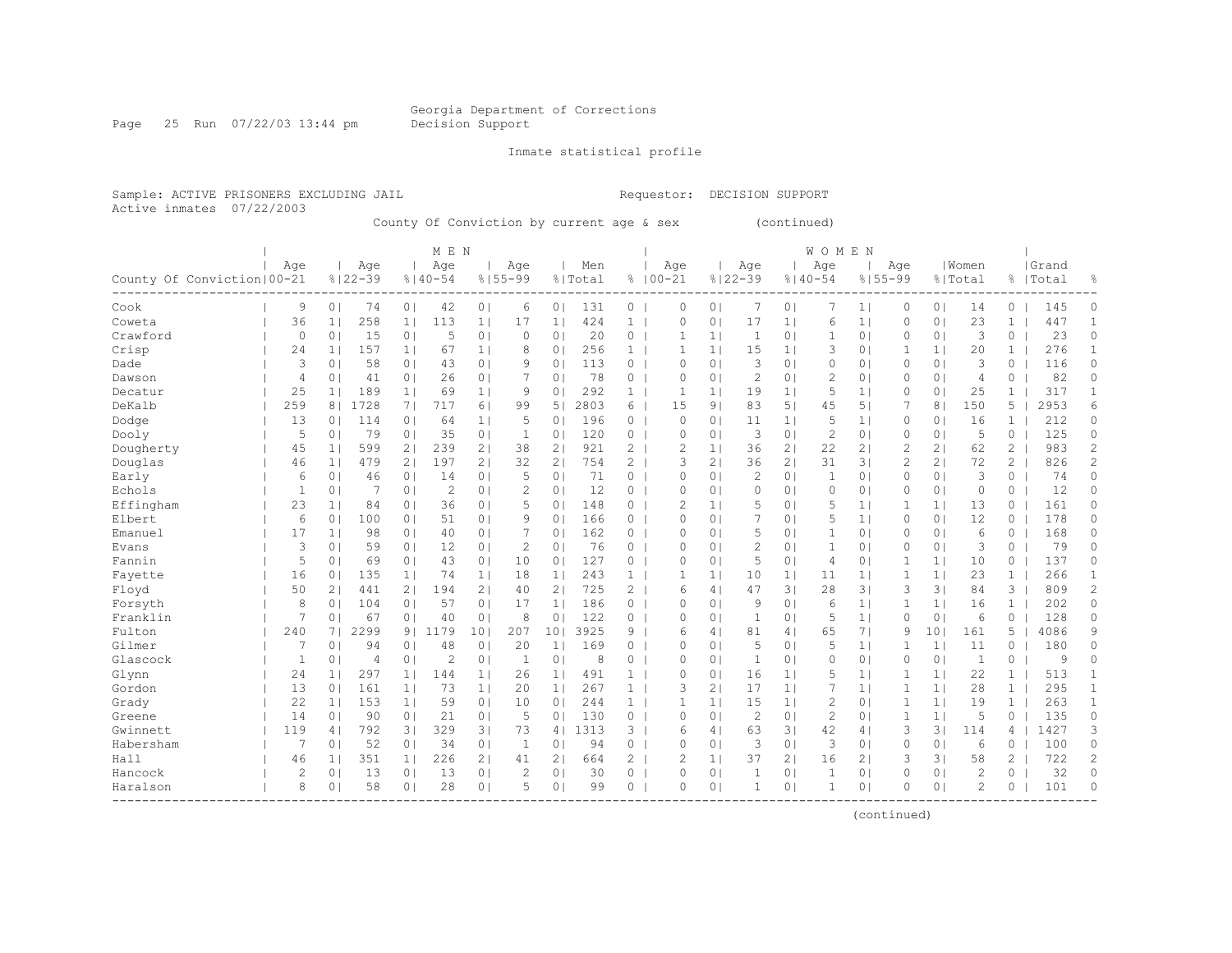Page 26 Run 07/22/03 13:44 pm Decision Support

Inmate statistical profile

Active inmates 07/22/2003

Sample: ACTIVE PRISONERS EXCLUDING JAIL Requestor: DECISION SUPPORT

County Of Conviction by current age & sex (continued)

|                              |                |                |             |                | M E N       |                |                |                |         |                |                |                |                |                | <b>WOMEN</b>   |                |              |                |                |              |           |              |
|------------------------------|----------------|----------------|-------------|----------------|-------------|----------------|----------------|----------------|---------|----------------|----------------|----------------|----------------|----------------|----------------|----------------|--------------|----------------|----------------|--------------|-----------|--------------|
|                              | Age            |                | Age         |                | Age         |                | Aqe            |                | Men     |                | Age            |                | Age            |                | Age            |                | Age          |                | Women          |              | Grand     |              |
| County Of Conviction   00-21 |                |                | $8122 - 39$ |                | $8140 - 54$ |                | $8155 - 99$    |                | % Total |                | $8100 - 21$    |                | $8122 - 39$    |                | $8140 - 54$    | $8155 - 99$    |              |                | % Total        |              | %   Total | 욲            |
| Harris                       | 8              | 0 <sub>1</sub> | 66          | 0 <sub>1</sub> | 28          | 0 <sub>1</sub> | 3              | 0 <sub>1</sub> | 105     | $\circ$        | 0              | 0 <sup>1</sup> | 3              | 01             | 0              | 0 <sub>1</sub> | 0            | 0 <sub>1</sub> | 3              | $\circ$      | 108       | 0            |
| Hart                         | 7              | 0 <sub>1</sub> | 58          | 0 <sub>1</sub> | 23          | 0 <sup>1</sup> | 5              | 0 <sub>1</sub> | 93      | 0              | $\Omega$       | 0 <sup>1</sup> | $\overline{4}$ | 0 <sup>1</sup> | 1              | 0 <sub>1</sub> | $\Omega$     | 0 <sub>1</sub> | 5              | 0            | 98        | $\circ$      |
| Heard                        | $\mathbf 1$    | 0 <sub>1</sub> | 24          | 0 <sub>1</sub> | 13          | 0 <sub>1</sub> | 10             | 0 <sub>1</sub> | 48      | 0              | $\mathbf 0$    | 0 <sub>1</sub> | 3              | 0 <sup>1</sup> | $\Omega$       | 0 <sub>1</sub> | $\Omega$     | 0 <sub>1</sub> | 3              | $\Omega$     | 51        | 0            |
| Henry                        | 17             | 1              | 228         | 1 <sub>1</sub> | 105         | 1 <sub>1</sub> | 17             | 1 <sub>1</sub> | 367     | $\mathbf{1}$   | $\overline{c}$ | 1 <sup>1</sup> | 18             | 1 <sub>1</sub> | 6              | 1 <sub>1</sub> | 1            | 1              | 27             | $\mathbf{1}$ | 394       | $\mathbf{1}$ |
| Houston                      | 35             | 1 <sub>1</sub> | 277         | 1 <sup>1</sup> | 144         | 1 <sub>1</sub> | 7              | 0 <sub>1</sub> | 463     | $\mathbf{1}$   | 3              | 2 <sub>1</sub> | 18             | 1 <sub>1</sub> | 12             | 1 <sub>1</sub> | 1            | 1 <sub>1</sub> | 34             | $\mathbf{1}$ | 497       | $\mathbf{1}$ |
| Irwin                        | 6              | 0 <sub>1</sub> | 48          | 0 <sub>1</sub> | 22          | 0 <sub>1</sub> | 4              | 0 <sub>1</sub> | 80      | 0              | -1             | 1 <sup>1</sup> | $\circ$        | 0 <sub>1</sub> | $\mathbf{1}$   | 0 <sub>1</sub> | 0            | 0 <sub>1</sub> | $\overline{2}$ | 0            | 82        | 0            |
| Jackson                      | 7              | 0 <sub>1</sub> | 111         | 0 <sub>1</sub> | 78          | 1 <sub>1</sub> | 12             | 1 <sub>1</sub> | 208     | 0              | $\Omega$       | 0 <sub>1</sub> | 8              | 0 <sub>1</sub> | 1              | 0 <sub>1</sub> | 1            | 1 <sup>1</sup> | 10             | 0            | 218       | 0            |
| Jasper                       | 3              | 0 <sub>1</sub> | 37          | 0 <sub>1</sub> | 10          | 0 <sub>1</sub> | $\overline{c}$ | 0              | 52      | 0              | $\Omega$       | 0 <sup>1</sup> | 0              | 01             | $\overline{2}$ | $\circ$        | $\Omega$     | 0 <sub>1</sub> | $\overline{2}$ | 0            | 54        | 0            |
| Jeff Davis                   | 6              | 0 <sub>1</sub> | 29          | 0 <sub>1</sub> | 23          | 0 <sup>1</sup> | 2              | 0              | 60      | 0              | $\Omega$       | 0 <sup>1</sup> | $\circ$        | $\circ$        | $\overline{2}$ | 0 <sub>1</sub> | 0            | 0 <sub>1</sub> | $\overline{2}$ | 0            | 62        | 0            |
| Jefferson                    | 8              | 0 <sub>1</sub> | 70          | 0 <sub>1</sub> | 25          | 0 <sub>1</sub> | 6              | 0 <sub>1</sub> | 109     | $\overline{0}$ | $\Omega$       | 0 <sub>1</sub> | $\overline{2}$ | 0 <sup>1</sup> | 1              | 0 <sub>1</sub> | $\Omega$     | 0 <sub>1</sub> | 3              | 0            | 112       | 0            |
| Jenkins                      | 9              | 0 <sup>1</sup> | 71          | 0 <sub>1</sub> | 23          | 0 <sub>1</sub> | 5              | 0 <sub>1</sub> | 108     | $\circ$        | $\circ$        | 0 <sub>1</sub> | $\mathbf{1}$   | 0 <sub>1</sub> | 2              | 0 <sub>1</sub> | 0            | 0 <sub>1</sub> | 3              | 0            | 111       | 0            |
| Johnson                      | $\overline{c}$ | 0 <sub>1</sub> | 33          | 0 <sub>1</sub> | 13          | 0 <sub>1</sub> | 3              | 0 <sup>1</sup> | 51      | $\overline{0}$ | $\Omega$       | 0 <sub>1</sub> | $\overline{c}$ | 0 <sup>1</sup> | 0              | 0 <sub>1</sub> | 0            | 0 <sub>1</sub> | $\overline{c}$ | 0            | 53        | 0            |
| Jones                        | 7              | 0 <sub>1</sub> | 78          | 0 <sub>1</sub> | 26          | 0 <sub>1</sub> | 5              | 0 <sub>1</sub> | 116     | 0              | $\overline{c}$ | 1 <sup>1</sup> | 5              | 0 <sup>1</sup> | 0              | 0 <sub>1</sub> | 0            | 0 <sub>1</sub> | $\overline{7}$ | 0            | 123       | $\circ$      |
| Lamar                        | 3              | 0 <sub>1</sub> | 49          | 0 <sub>1</sub> | 36          | 0 <sub>1</sub> | 6              | 0 <sub>1</sub> | 94      | $\overline{0}$ | $\Omega$       | 0 <sub>1</sub> | $\overline{2}$ | 0 <sup>1</sup> | 4              | 0 <sub>1</sub> | 0            | 0 <sub>1</sub> | 6              | 0            | 100       | $\circ$      |
| Lanier                       | 5              | 0 <sub>1</sub> | 32          | 0 <sub>1</sub> | 5           | 0 <sub>1</sub> | 5              | 0 <sub>1</sub> | 47      | $\circ$        | $\Omega$       | 0 <sub>1</sub> | $\circ$        | 0 <sub>1</sub> | 1              | 0 <sub>1</sub> | 0            | 0 <sub>1</sub> | 1              | 0            | 48        | $\circ$      |
| Laurens                      | 8              | 0 <sub>1</sub> | 152         | 1 <sub>1</sub> | 65          | 1 <sub>1</sub> | 8              | 0 <sub>1</sub> | 233     | $\mathbf{1}$   | $\Omega$       | 0 <sub>1</sub> | 8              | 0 <sup>1</sup> | 5              | 1 <sub>1</sub> | 0            | 0 <sub>1</sub> | 13             | 0            | 246       | $\mathbf{1}$ |
| Lee                          | $\overline{c}$ | 0 <sub>1</sub> | 33          | 0 <sub>1</sub> | 17          | 0 <sub>1</sub> | 3              | 0              | 55      | 0              | $\Omega$       | 0 <sup>1</sup> | $\mathbf{1}$   | $\circ$        | 1              | 0 <sub>1</sub> | $\Omega$     | 0 <sub>1</sub> | $\overline{2}$ | 0            | 57        | 0            |
| Liberty                      | 19             | 1 <sub>1</sub> | 175         | 1 <sub>1</sub> | 47          | 0 <sup>1</sup> | 10             | 0              | 251     | $\mathbf{1}$   | $\overline{c}$ | $\mathbf{1}$   | 8              | 0 <sup>1</sup> | 5              | 1 <sub>1</sub> | 1            | 1 <sub>1</sub> | 16             | $\mathbf{1}$ | 267       | 1            |
| Lincoln                      | 3              | 0 <sub>1</sub> | 22          | 0 <sub>1</sub> | 15          | 0 <sub>1</sub> | $\overline{c}$ | 0 <sub>1</sub> | 42      | 0              | $\circ$        | 0 <sub>1</sub> | $\circ$        | 0 <sup>1</sup> | 1              | 0 <sub>1</sub> | $\Omega$     | 0 <sub>1</sub> | $\mathbf{1}$   | 0            | 43        | 0            |
| Long                         | 10             | 0 <sub>1</sub> | 42          | 0 <sub>1</sub> | 16          | 0 <sub>1</sub> | $\overline{c}$ | 0 <sub>1</sub> | 70      | 0              | $\circ$        | 0 <sub>1</sub> | 3              | 0 <sub>1</sub> | 1              | 0 <sub>1</sub> | 0            | 0 <sub>1</sub> | 4              | 0            | 74        | 0            |
| Lowndes                      | 39             | 1 <sub>1</sub> | 336         | 1 <sub>1</sub> | 161         | 1 <sub>1</sub> | 21             | 1 <sub>1</sub> | 557     | $\mathbf{1}$   | $\Omega$       | 0 <sub>1</sub> | 17             | 1 <sub>1</sub> | 12             | 1 <sub>1</sub> | 1            | 1              | 30             | $\mathbf{1}$ | 587       | $\mathbf{1}$ |
| Lumpkin                      | 3              | 0 <sub>1</sub> | 37          | 0 <sub>1</sub> | 17          | 0 <sup>1</sup> | 8              | 0 <sub>1</sub> | 65      | 0              | $\Omega$       | 0 <sub>1</sub> | $\mathbf{2}$   | 0 <sup>1</sup> | $\mathbf{1}$   | 0 <sub>1</sub> | $\mathbf{0}$ | 0 <sub>1</sub> | 3              | $\circ$      | 68        | $\circ$      |
| Macon                        | $\overline{c}$ | 0 <sub>1</sub> | 43          | 0 <sub>1</sub> | 18          | 0 <sub>1</sub> | 4              | 0 <sub>1</sub> | 67      | 0              | $\Omega$       | 0 <sub>1</sub> | $\circ$        | 0 <sup>1</sup> | $\overline{c}$ | 0 <sub>1</sub> | 0            | 0 <sub>1</sub> | $\overline{c}$ | 0            | 69        | $\circ$      |
| Madison                      | 7              | 0 <sub>1</sub> | 66          | 0 <sub>1</sub> | 25          | 0 <sub>1</sub> | 10             | 0 <sub>1</sub> | 108     | 0              | $\Omega$       | 0 <sub>1</sub> | 5              | 0 <sub>1</sub> | $\overline{c}$ | 0 <sub>1</sub> | 0            | 0 <sub>1</sub> | 7              | 0            | 115       | 0            |
| Marion                       | $\overline{4}$ | 0 <sub>1</sub> | 21          | 0 <sub>1</sub> | 12          | 0 <sup>1</sup> | 3              | 0              | 40      | 0              | $\Omega$       | 0 <sup>1</sup> | $\circ$        | $\circ$        | 1              | 0 <sub>1</sub> |              | 1 <sub>1</sub> | 2              | 0            | 42        | 0            |
| McDuffie                     | 11             | 0 <sub>1</sub> | 119         | 0 <sub>1</sub> | 48          | 0 <sup>1</sup> | 14             | 1 <sub>1</sub> | 192     | 0              | $\Omega$       | 0 <sup>1</sup> | 5              | 0 <sup>1</sup> | 0              | 0 <sub>1</sub> | $\Omega$     | 0 <sub>1</sub> | 5              | 0            | 197       | 0            |
| McIntosh                     | 3              | 0 <sup>1</sup> | 41          | 0 <sup>1</sup> | 27          | 0 <sup>1</sup> | 3              | $\circ$        | 74      | 0              | $\circ$        | 0 <sup>1</sup> | $\circ$        | $\circ$        | 1              | 0 <sub>1</sub> | $\Omega$     | 0 <sub>1</sub> | $\mathbf{1}$   | 0            | 75        | 0            |
| Meriwether                   | 13             | 0 <sub>1</sub> | 122         | 0 <sub>1</sub> | 55          | 0 <sub>1</sub> | 15             | 1 <sub>1</sub> | 205     | 0              | $\overline{2}$ | 1 <sub>1</sub> | 10             | 1 <sub>1</sub> | 4              | 0 <sub>1</sub> | 1            | 1              | 17             | 1            | 222       | 0            |
| Miller                       | $\mathbf{1}$   | 0 <sub>1</sub> | 20          | 0 <sub>1</sub> | 8           | 0 <sub>1</sub> | 1              | 0 <sub>1</sub> | 30      | $\overline{0}$ | 0              | 0 <sub>1</sub> | 1              | 0 <sub>1</sub> | 0              | 0 <sub>1</sub> | $\Omega$     | 0 <sub>1</sub> | 1              | 0            | 31        | 0            |
| Mitchell                     | 14             | 0 <sub>1</sub> | 128         | 0 <sub>1</sub> | 52          | 0 <sub>1</sub> | 8              | 0 <sub>1</sub> | 202     | 0              | 1              | 1 <sup>1</sup> | 9              | 0 <sup>1</sup> | 5              | 1 <sub>1</sub> | $\Omega$     | 0 <sub>1</sub> | 15             | 0            | 217       | 0            |
| Monroe                       | 11             | 0 <sub>1</sub> | 60          | 0 <sub>1</sub> | 47          | 0 <sub>1</sub> | 8              | 0 <sub>1</sub> | 126     | 0 <sub>1</sub> | $\Omega$       | 0 <sub>1</sub> | 4              | 0 <sup>1</sup> | $\overline{c}$ | 0 <sub>1</sub> | 0            | 0 <sub>1</sub> | 6              | $\Omega$     | 132       | 0            |
| Montgomery                   | 4              | 0 <sub>1</sub> | 30          | 0 <sub>1</sub> | 12          | 0 <sub>1</sub> | 3              | 0              | 49      | $\overline{0}$ | $\Omega$       | 0 <sub>1</sub> | $\circ$        | 0 <sup>1</sup> | $\overline{c}$ | 0 <sub>1</sub> | 0            | 0 <sub>1</sub> | $\overline{c}$ | 0            | 51        | $\circ$      |
| Morgan                       | 8              | 0 <sub>1</sub> | 74          | 0 <sub>1</sub> | 21          | 0 <sub>1</sub> | 8              | 0 <sub>1</sub> | 111     | $\mathbf{0}$   | $\Omega$       | 0 <sub>1</sub> | 7              | 0 <sub>1</sub> | 1              | 0 <sub>1</sub> | 0            | 0 <sub>1</sub> | 8              | $\circ$      | 119       | 0            |
| Murray                       | 13             | 0 <sup>1</sup> | 94          | 0 <sub>1</sub> | 42          | 0 <sup>1</sup> | 17             | 1 <sub>1</sub> | 166     | 0              | $\Omega$       | $\circ$        | 6              | $\circ$        | 3              | $\circ$        | 0            | 0 <sub>1</sub> | 9              | 0            | 175       | 0            |
| Muscogee                     | 122            | 4              | 897         | $\overline{3}$ | 432         | 4 <sup>1</sup> | 58             | 3 <sub>1</sub> | 1509    | $\mathcal{E}$  | 3              | 2              | 69             | 4 <sub>1</sub> | 32             | 31             | 1            | 1 <sup>1</sup> | 105            | 3            | 1614      | 3            |
|                              |                |                |             |                |             |                |                |                |         |                |                |                |                |                |                |                |              |                |                |              |           |              |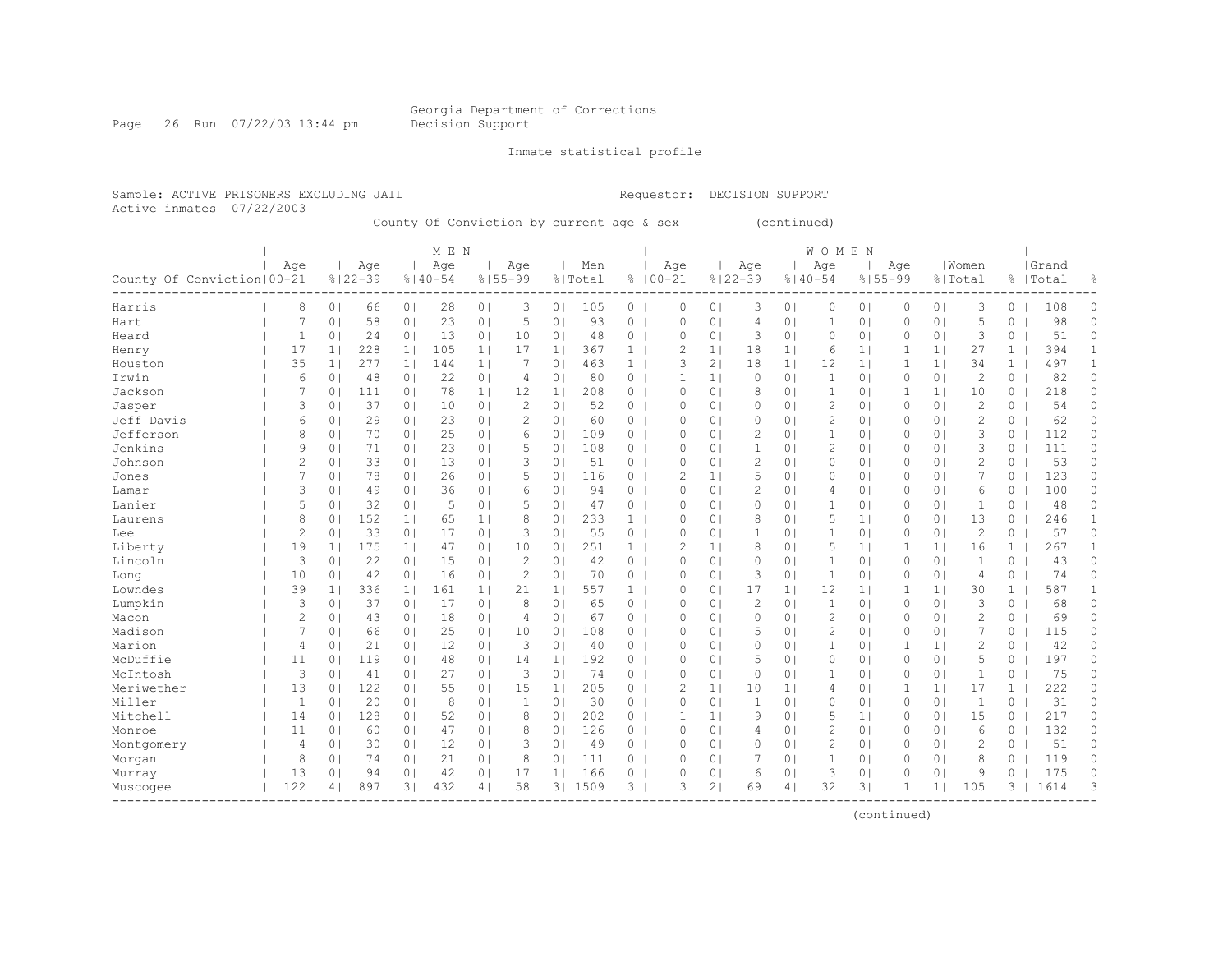Page 27 Run 07/22/03 13:44 pm Decision Support

Inmate statistical profile

Sample: ACTIVE PRISONERS EXCLUDING JAIL Requestor: DECISION SUPPORT Active inmates 07/22/2003

County Of Conviction by current age & sex (continued)

|                              |                |                |             |                | M E N       |                |                |                |         |              |                |                |                |                | <b>WOMEN</b>   |                |                |                |                |                |           |                |
|------------------------------|----------------|----------------|-------------|----------------|-------------|----------------|----------------|----------------|---------|--------------|----------------|----------------|----------------|----------------|----------------|----------------|----------------|----------------|----------------|----------------|-----------|----------------|
|                              | Age            |                | Age         |                | Age         |                | Aqe            |                | Men     |              | Age            |                | Age            |                | Age            |                | Age            |                | l Women        |                | Grand     |                |
| County Of Conviction   00-21 |                |                | $8122 - 39$ |                | $8140 - 54$ |                | $8155 - 99$    |                | % Total |              | $8100 - 21$    |                | $8122 - 39$    |                | $8140 - 54$    |                | $8155 - 99$    |                | % Total        |                | %   Total | 욲              |
|                              | 17             |                | 232         |                |             |                |                |                | 379     |              |                |                | 18             |                |                |                | 1              |                | 28             |                | 407       | 1              |
| Newton                       |                | 1 <sup>1</sup> |             | 1 <sub>1</sub> | 114         | 1 <sub>1</sub> | 16             | 1 <sup>1</sup> |         | $\mathbf{1}$ | 2              | 1 <sub>1</sub> |                | 1 <sub>1</sub> | 7              | 1 <sub>1</sub> |                | 1 <sub>1</sub> |                | $\mathbf{1}$   |           |                |
| Oconee                       | $\overline{2}$ | 0 <sub>1</sub> | 36          | 0 <sub>1</sub> | 14          | 0 <sub>1</sub> | 3              | 0 <sub>1</sub> | 55      | 0            | $\circ$        | 0 <sub>1</sub> | $\overline{c}$ | 0 <sub>1</sub> | 2              | 0 <sub>1</sub> | 0              | 0 <sub>1</sub> | 4              | 0              | 59        | 0              |
| Oglethorpe                   | 3              | 0 <sub>1</sub> | 35          | 0 <sub>1</sub> | 16          | 0 <sub>1</sub> | $\overline{2}$ | 0 <sub>1</sub> | 56      | $\circ$      | $\circ$        | 0 <sub>1</sub> | 3              | 0 <sub>1</sub> | $\mathbf{1}$   | 0 <sub>1</sub> | $\Omega$       | 0 <sub>1</sub> | 4              | $\circ$        | 60        | $\circ$        |
| Paulding                     | 19             | 1 <sub>1</sub> | 90          | 0 <sub>1</sub> | 66          | 1              | 9              | 0 <sub>1</sub> | 184     | 0            | $\circ$        | 0 <sub>1</sub> | 6              | 0 <sub>1</sub> | 5              | 1              | 2              | 21             | 13             | 0              | 197       | 0              |
| Peach                        | 4              | 0 <sub>1</sub> | 53          | 0 <sub>1</sub> | 36          | 0 <sub>1</sub> | $\mathbf{1}$   | 0 <sub>1</sub> | 94      | 0            | $\mathbf{1}$   | 1 <sub>1</sub> | 1              | 0 <sub>1</sub> | $\mathbf 1$    | 0 <sub>1</sub> | $\Omega$       | 0 <sub>1</sub> | 3              | 0              | 97        | 0              |
| Pickens                      | 3              | 0 <sub>1</sub> | 52          | 0 <sub>1</sub> | 33          | 0 <sub>1</sub> | 5              | 0 <sub>1</sub> | 93      | 0            | $\circ$        | 0 <sub>1</sub> | $\overline{c}$ | 0 <sub>1</sub> | $\mathbf 1$    | 0 <sub>1</sub> | 0              | 0 <sub>1</sub> | 3              | 0              | 96        | 0              |
| Pierce                       | 3              | 0 <sub>1</sub> | 34          | 0 <sub>1</sub> | 18          | 0 <sub>1</sub> | 3              | 0 <sub>1</sub> | 58      | 0            | $\Omega$       | 0 <sub>1</sub> | $\Omega$       | 0 <sub>1</sub> | $\circ$        | $\circ$        | $\Omega$       | 0 <sub>1</sub> | $\mathbf 0$    | $\Omega$       | 58        | 0              |
| Pike                         | $\overline{4}$ | 0 <sub>1</sub> | 15          | 0 <sub>1</sub> | 12          | 0 <sub>1</sub> | 5              | 0 <sub>1</sub> | 36      | 0            | $\circ$        | 0 <sub>1</sub> | 0              | 0 <sub>1</sub> | 3              | $\circ$        | $\Omega$       | 0 <sub>1</sub> | 3              | 0              | 39        | 0              |
| Polk                         | 11             | 0 <sub>1</sub> | 96          | 0 <sub>1</sub> | 45          | 0 <sub>1</sub> | 8              | 0 <sub>1</sub> | 160     | $\Omega$     | $\Omega$       | 0 <sub>1</sub> | 4              | 0 <sub>1</sub> | 1              | $\circ$        | $\Omega$       | 0 <sub>1</sub> | 5              | $\Omega$       | 165       | 0              |
| Pulaski                      | 10             | 0 <sub>1</sub> | 66          | 0 <sub>1</sub> | 23          | 0 <sub>1</sub> | $\overline{4}$ | 0 <sub>1</sub> | 103     | 0            | $\mathbf{1}$   | 1 <sub>1</sub> | 6              | 0 <sub>1</sub> | 2              | 0 <sub>1</sub> | 1              | 1 <sub>1</sub> | 10             | 0              | 113       | 0              |
| Putnam                       | 9              | 0 <sub>1</sub> | 75          | 0 <sub>1</sub> | 38          | 0 <sub>1</sub> | 8              | 0 <sub>1</sub> | 130     | 0            | $\circ$        | 0 <sub>1</sub> | 3              | 0 <sub>1</sub> | $\overline{2}$ | 0 <sub>1</sub> | 0              | 0 <sub>1</sub> | 5              | 0              | 135       | 0              |
| Ouitman                      | $\circ$        | 0 <sub>1</sub> | 9           | 0 <sub>1</sub> | $\circ$     | 0 <sub>1</sub> | $\circ$        | 0 <sub>1</sub> | 9       | $\circ$      | $\circ$        | 0 <sub>1</sub> | $\circ$        | 0 <sub>1</sub> | $\mathbf{1}$   | 0 <sub>1</sub> | $\Omega$       | 0 <sub>1</sub> | $\mathbf{1}$   | 0              | 10        | 0              |
| Rabun                        | 5              | 0 <sup>1</sup> | 30          | 0 <sub>1</sub> | 17          | 0 <sub>1</sub> | $\mathbf{1}$   | 0 <sub>1</sub> | 53      | 0            | $\circ$        | 0 <sub>1</sub> | $\mathbf{1}$   | 0 <sub>1</sub> | $\mathbf{1}$   | 0 <sub>1</sub> | 0              | 0 <sub>1</sub> | $\overline{c}$ | 0              | 55        | $\circ$        |
| Randolph                     | 6              | 0 <sup>1</sup> | 37          | 0 <sup>1</sup> | 14          | 0 <sub>1</sub> | 3              | 0 <sub>1</sub> | 60      | 0            | $\circ$        | 0 <sub>1</sub> | 3              | 0 <sub>1</sub> | $\mathbf{1}$   | 0 <sub>1</sub> | $\mathbf{1}$   | 1 <sub>1</sub> | 5              | 0              | 65        | $\circ$        |
| Richmond                     | 159            | 5 <sub>1</sub> | 1085        | 4              | 475         | 4 <sub>1</sub> | 72             | 31             | 1791    | 4            | 6              | 4 <sub>1</sub> | 83             | 51             | 44             | 51             | 3              | 31             | 136            | 4              | 1927      | 4              |
| Rockdale                     | 23             | $1\vert$       | 173         | 1 <sub>1</sub> | 105         | 1 <sub>1</sub> | 15             | 1 <sub>1</sub> | 316     | $\mathbf{1}$ | $\mathcal{D}$  | 1 <sub>1</sub> | 20             | 1 <sub>1</sub> | 6              | 1 <sup>1</sup> | $\Omega$       | 0 <sub>1</sub> | 28             | $\mathbf{1}$   | 344       | $\mathbf{1}$   |
| Schley                       | $\mathbf 1$    | 0 <sub>1</sub> | 16          | 0 <sub>1</sub> | 4           | 0 <sub>1</sub> | 1              | 0 <sup>1</sup> | 22      | 0            | $\circ$        | 0 <sub>1</sub> | 1              | 0 <sub>1</sub> | $\circ$        | $\circ$        | $\Omega$       | 0 <sub>1</sub> | $\mathbf 1$    | 0              | 23        | 0              |
| Screven                      | 13             | 0 <sup>1</sup> | 98          | 0 <sub>1</sub> | 34          | 0 <sub>1</sub> | 5              | 0 <sub>1</sub> | 150     | $\Omega$     | 2              | 1 <sup>1</sup> | 7              | 0 <sub>1</sub> | 2              | $\circ$        | $\Omega$       | 0 <sub>1</sub> | 11             | 0              | 161       | $\Omega$       |
| Seminole                     | 5              | 0 <sup>1</sup> | 44          | 0 <sub>1</sub> | 22          | 0 <sub>1</sub> | 6              | 0 <sub>1</sub> | 77      | 0            | $\circ$        | 0 <sub>1</sub> | 5              | 0 <sub>1</sub> | 3              | 0 <sub>1</sub> | $\Omega$       | 0 <sub>1</sub> | 8              | 0              | 85        | 0              |
| Spalding                     | 67             | 21             | 413         | 2 <sub>1</sub> | 166         | 1 <sub>1</sub> | 29             | 1 <sub>1</sub> | 675     | 2            | 4              | 31             | 33             | 21             | 16             | 21             | $\overline{c}$ | 21             | 55             | $\overline{2}$ | 730       | $\overline{2}$ |
| Stephens                     | 12             | 0 <sub>1</sub> | 78          | 0 <sub>1</sub> | 34          | 0 <sub>1</sub> | 7              | 0 <sub>1</sub> | 131     | $\Omega$     | $\circ$        | 0 <sub>1</sub> | 5              | 0 <sub>1</sub> | $\mathbf{1}$   | 0 <sub>1</sub> | $\Omega$       | 0 <sub>1</sub> | 6              | 0              | 137       | 0              |
| Stewart                      | 3              | 0 <sup>1</sup> | 22          | 0 <sub>1</sub> | 8           | 0 <sub>1</sub> | $\mathbf{2}$   | 0 <sub>1</sub> | 35      | 0            | $\circ$        | 0 <sub>1</sub> | $\overline{c}$ | 0 <sub>1</sub> | $\overline{c}$ | 0 <sub>1</sub> | $\Omega$       | 0 <sub>1</sub> | 4              | 0              | 39        | $\Omega$       |
| Sumter                       | 21             | 11             | 121         | 0 <sub>1</sub> | 56          | 0 <sub>1</sub> | 5              | 0 <sub>1</sub> | 203     | $\Omega$     | $\mathbf{1}$   | 1 <sub>1</sub> | 7              | 0 <sub>1</sub> | $\overline{4}$ | 0 <sub>1</sub> | $\Omega$       | 0 <sub>1</sub> | 12             | 0              | 215       | $\Omega$       |
| Talbot                       | 4              | 0 <sup>1</sup> | 24          | 0 <sub>1</sub> | 9           | 0 <sub>1</sub> | $\circ$        | 0 <sub>1</sub> | 37      | 0            | $\Omega$       | 0 <sub>1</sub> | $\circ$        | 0 <sub>1</sub> | 3              | 0 <sub>1</sub> | $\Omega$       | 0 <sub>1</sub> | 3              | 0              | 40        | 0              |
| Taliaferro                   | 1              | 0 <sup>1</sup> | 5           | 0 <sub>1</sub> | 3           | 0 <sub>1</sub> | 2              | 0 <sub>1</sub> | 11      | 0            | $\circ$        | 0 <sub>1</sub> | $\Omega$       | 0 <sub>1</sub> | $\mathbf 1$    | 0 <sub>1</sub> | $\Omega$       | 0 <sub>1</sub> | 1              | 0              | 12        | 0              |
| Tattnall                     | 5              | 0 <sup>1</sup> | 66          | 0 <sub>1</sub> | 29          | 0 <sub>1</sub> | 6              | 0 <sub>1</sub> | 106     | 0            | $\circ$        | 0 <sub>1</sub> | $\overline{2}$ | 0 <sub>1</sub> | 5              | 1 <sup>1</sup> | 0              | 0 <sub>1</sub> | 7              | 0              | 113       | 0              |
| Taylor                       | 8              | 0 <sup>1</sup> | 46          | 0 <sub>1</sub> | 23          | 0 <sub>1</sub> | $\mathbf{1}$   | 0 <sub>1</sub> | 78      | 0            | $\circ$        | 0 <sub>1</sub> | 4              | 0 <sub>1</sub> | $\circ$        | 0 <sup>1</sup> | $\Omega$       | 0 <sub>1</sub> | 4              | 0              | 82        | 0              |
| Telfair                      | 9              | 0 <sup>1</sup> | 82          | 0 <sub>1</sub> | 36          | 0 <sub>1</sub> | 2              | 0 <sub>1</sub> | 129     | 0            | $\circ$        | 0 <sub>1</sub> | 10             | 1 <sub>1</sub> | 6              | 1 <sup>1</sup> | $\Omega$       | 0 <sub>1</sub> | 16             | 1              | 145       | 0              |
| Terrell                      | 3              | 0 <sub>1</sub> | 62          | 0 <sub>1</sub> | 18          | 0 <sub>1</sub> | 3              | 0 <sub>1</sub> | 86      | 0            | $\circ$        | 0 <sub>1</sub> | $\overline{4}$ | 0 <sub>1</sub> | $\circ$        | 0 <sub>1</sub> | $\Omega$       | 0 <sub>1</sub> | 4              | 0              | 90        | $\Omega$       |
| Thomas                       | 28             | 1 <sub>1</sub> | 197         | 1              | 87          | 1 <sub>1</sub> | 11             | 1 <sup>1</sup> | 323     | $\mathbf{1}$ | $\circ$        | 0 <sub>1</sub> | 16             | 1 <sub>1</sub> | 6              | 1 <sub>1</sub> | $\Omega$       | 0 <sub>1</sub> | 22             | $\mathbf{1}$   | 345       | $\mathbf{1}$   |
| Tift                         | 19             | 1 <sub>1</sub> | 190         | 1              | 96          | 1 <sub>1</sub> | 14             | 1 <sub>1</sub> | 319     | $\mathbf{1}$ | $\overline{2}$ | 1 <sub>1</sub> | 8              | 0 <sub>1</sub> | 9              | 1 <sub>1</sub> | 1              | 1 <sub>1</sub> | 20             | $\mathbf{1}$   | 339       | $\mathbf{1}$   |
| Toombs                       | 34             | 1 <sub>1</sub> | 176         | 1              | 56          | 0 <sub>1</sub> | 8              | 0 <sub>1</sub> | 274     | $\mathbf{1}$ | $\overline{2}$ | 1              | 17             | 1 <sub>1</sub> | $\overline{4}$ | 0 <sub>1</sub> | $\Omega$       | 0 <sub>1</sub> | 23             | $\mathbf{1}$   | 297       | $\mathbf{1}$   |
| Towns                        | $\overline{2}$ | 0 <sub>1</sub> | 12          | 0 <sub>1</sub> | 9           | 0 <sub>1</sub> | $\overline{c}$ | 0 <sub>1</sub> | 25      | 0            | $\circ$        | 0 <sub>1</sub> | 3              | 0 <sub>1</sub> | $\mathbf{0}$   | 0 <sub>1</sub> | $\Omega$       | 0 <sub>1</sub> | 3              | 0              | 28        | $\circ$        |
| Treutlen                     | 3              | 0 <sub>1</sub> | 21          | 0 <sup>1</sup> | 15          | 0 <sub>1</sub> | $\circ$        | 0 <sub>1</sub> | 39      | 0            | $\circ$        | 0 <sub>1</sub> | $\circ$        | 0 <sub>1</sub> | 1              | 0 <sub>1</sub> | $\Omega$       | 0 <sub>1</sub> | 1              | 0              | 40        | $\circ$        |
| Troup                        | 53             | 21             | 412         | 21             | 161         | 1 <sub>1</sub> | 30             | 1 <sub>1</sub> | 656     | $\mathbf{1}$ | 2              | 1 <sub>1</sub> | 28             | 21             | 10             | 1 <sup>1</sup> |                | 1 <sub>1</sub> | 41             | $\mathbf{1}$   | 697       | 1              |
|                              |                |                |             |                |             |                |                |                |         |              |                |                |                |                |                |                |                |                |                |                |           |                |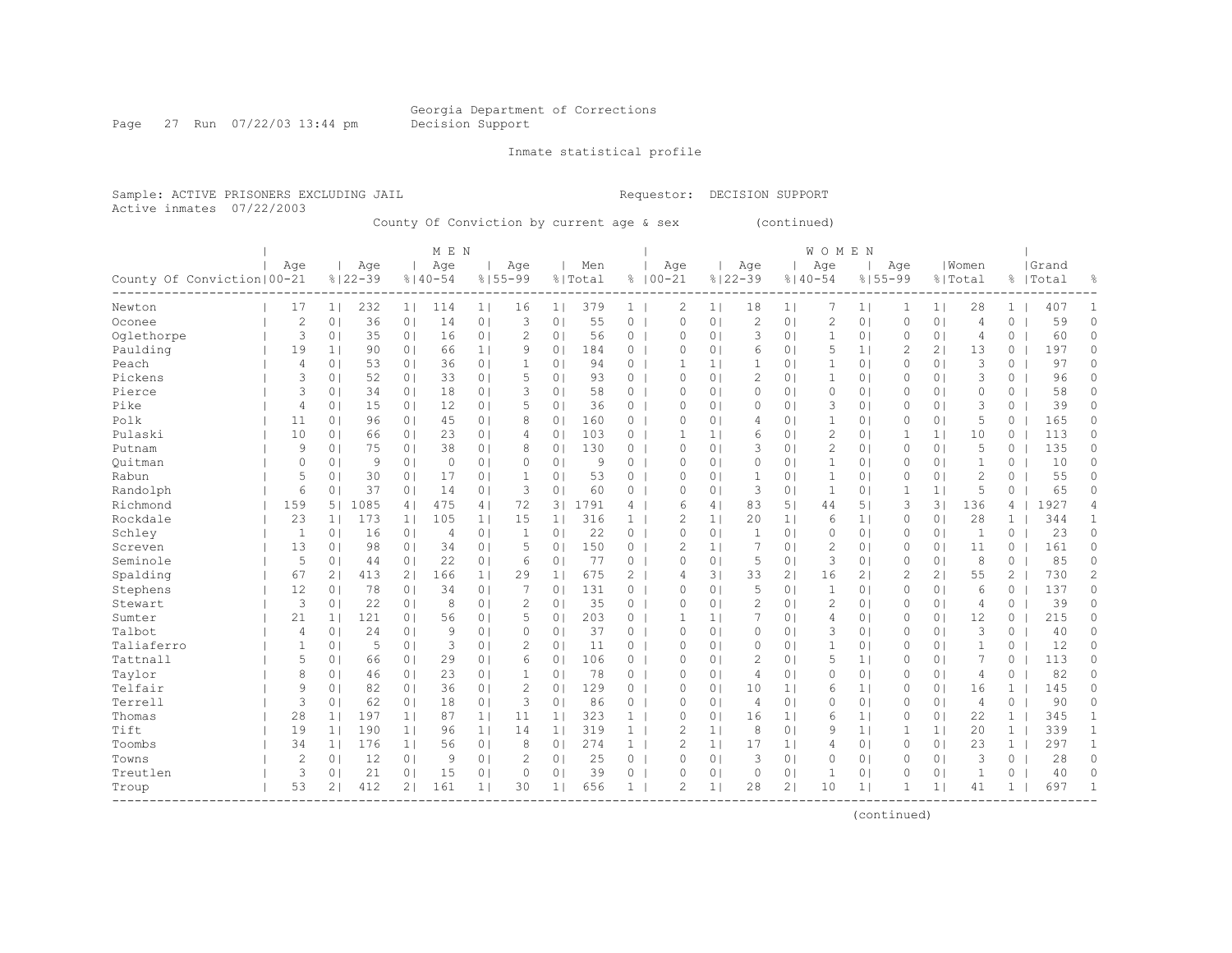Page 28 Run 07/22/03 13:44 pm Decision Support

Inmate statistical profile

Sample: ACTIVE PRISONERS EXCLUDING JAIL Requestor: DECISION SUPPORT Active inmates 07/22/2003

County Of Conviction by current age & sex (continued)

|                              |      |          |                              |                | M E N       |                |                |                |                      |                |                |              |                |                | <b>WOMEN</b>   |                |             |                |                |              |            |          |
|------------------------------|------|----------|------------------------------|----------------|-------------|----------------|----------------|----------------|----------------------|----------------|----------------|--------------|----------------|----------------|----------------|----------------|-------------|----------------|----------------|--------------|------------|----------|
|                              | Age  |          | Age                          |                | Age         |                | Age            |                | Men                  |                | Age            |              | Age            |                | Age            |                | Age         |                | Women          |              | Grand      |          |
| County Of Conviction   00-21 |      |          | $8122 - 39$                  |                | $8140 - 54$ |                | $8155 - 99$    |                | % Total              |                | $8100 - 21$    |              | $8122 - 39$    |                | $8140 - 54$    |                | $8155 - 99$ |                | % Total        | ⊱            | Total      | ႜ        |
| Turner                       |      | 8        | 0 <sup>1</sup><br>50         | 0 <sub>1</sub> | 21          | 0 <sub>1</sub> | 4              | 0 <sup>1</sup> | 83                   | $\circ$        | $\Omega$       | $\circ$      | 1              | 0 <sub>1</sub> | 1              | 0 <sup>1</sup> | 0           | $\overline{0}$ | $\mathfrak{D}$ | $\Omega$     | 85         | 0        |
| Twiggs                       |      | 6        | 24<br>0.                     | 0 <sub>1</sub> | 11          | 01             |                | 0              | 44                   | $\Omega$       | O              | $\Omega$     | $\Omega$       | $\Omega$       | 0              | $\Omega$       |             | 0 <sup>1</sup> | O              | 0            | 44         | 0        |
| Union                        |      | 4        | 22<br>$\circ$                | 0 <sub>1</sub> | 13          | 0 <sub>1</sub> |                | 0 <sup>1</sup> | 46                   | 0              |                |              | 0              | 01             |                | 0 <sub>1</sub> | 0           | 0 <sup>1</sup> | 2              | $\circ$      | 48         | 0        |
| Upson                        |      | 18       | 112                          | 0 <sub>1</sub> | 50          | 0 <sub>1</sub> | 12             | 1 <sub>1</sub> | 192                  | 0              |                | $\circ$      |                | 01             |                | 0 <sub>1</sub> | 0           | 0 <sub>1</sub> | 10             | 0            | 202        | 0        |
| Walker                       |      | 14       | 176<br>0 <sup>1</sup>        | 1 <sub>1</sub> | 80          | 1 <sub>1</sub> | 20             | 1 <sub>1</sub> | 290                  | $\mathbf{1}$   |                |              | 16             | $1\vert$       | 8              | 1 <sub>1</sub> | 0           | 0 <sup>1</sup> | 25             | $\mathbf{1}$ | 315        |          |
| Walton                       |      | 15       | 162<br>$\Omega$              | 1 <sub>1</sub> | 99          | 1 <sub>1</sub> | 9              | $\circ$        | 285                  | $\mathbf{1}$   |                | $\mathbf{1}$ | 16             | 1 <sup>1</sup> | 5              | 1 <sup>1</sup> |             | 1 <sup>1</sup> | 23             | $\mathbf{1}$ | 308        |          |
| Ware                         |      | 25       | 240                          | 1 <sub>1</sub> | 118         | 1 <sub>1</sub> | 19             | 1              | 402                  | $\mathbf{1}$   |                |              | 20             | 1 <sup>1</sup> |                | 1 <sup>1</sup> | Ω           | 0 <sup>1</sup> | 28             | $\mathbf{1}$ | 430        |          |
| Warren                       |      | 2        | 25<br>0                      | 0 <sub>1</sub> | 18          | 0 <sub>1</sub> | 4              | 0              | 49                   | 0              | $\bigcap$      | $\circ$      | 1              | 01             |                | 0 <sub>1</sub> | 0           | 0 <sup>1</sup> | 2              | $\circ$      | 51         | 0        |
| Washington                   |      | 6        | 69<br>$\Omega$               | 0 <sub>1</sub> | 26          | 0 <sup>1</sup> | З              | $\Omega$       | 104                  | $\Omega$       | O              | $\Omega$     | 6              | 01             | 2              | 0 <sub>1</sub> | 0           | 0 <sub>1</sub> | 8              | $\Omega$     | 112        | 0        |
| Wayne                        |      | 18       | 82                           | 0 <sub>1</sub> | 38          | 0 <sup>1</sup> | 4              | 0 <sub>1</sub> | 142                  | 0              |                |              | $\overline{4}$ | 01             | $\overline{2}$ | 0 <sub>1</sub> |             | 1 <sup>1</sup> | 8              | $\circ$      | 150        | 0        |
| Webster                      |      | $\Omega$ | 0 <sup>1</sup><br>6          | 0 <sub>1</sub> | 4           | 0 <sub>1</sub> | Ω              | 0              | 10                   | 0              | O              | $\circ$      | 0              | 01             | 0              | 0 <sub>1</sub> | 0           | 0 <sub>1</sub> | $\Omega$       | 0            | 10         | 0        |
| Wheeler                      |      | 4        | 24<br>$\Omega$               | 0 <sup>1</sup> | 13          | 01             | 4              | 0              | 45                   | 0              | O              | $\Omega$     | -1             | $\Omega$       | $\Omega$       | $\Omega$       |             | $\mathbf{1}$   | 2              | 0            | 47         | n        |
| White                        |      | 3        | 45<br>0                      | 0 <sub>1</sub> | 17          | 01             | 2              | $\circ$        | 67                   | 0              | $\Omega$       | $\circ$      | 5              | 01             | 1              | $\circ$        | 0           | 0 <sup>1</sup> | 6              | $\circ$      | 73         | 0        |
| Whitfield                    |      | 38       | 393                          | 1 <sub>1</sub> | 204         | 2 <sub>1</sub> | 39             | 2              | 674                  | $\overline{2}$ | 5              | 31           | 56             | 31             | 22             | 2 <sub>1</sub> |             | 1 <sup>1</sup> | 84             | 3            | 758        | 2        |
| Wilcox                       |      | 6        | 27<br>$\circ$                | 0 <sub>1</sub> | 17          | 0 <sup>1</sup> | 4              | 0              | 54                   | 0              |                |              | 3              | 0 <sub>1</sub> | $\Omega$       | 0 <sub>1</sub> | 0           | 0 <sup>1</sup> | 4              | $\circ$      | 58         | 0        |
| Wilkes                       |      | 5        | 39<br>0                      | 0 <sub>1</sub> | 20          | 0 <sub>1</sub> | 4              | 0              | 68                   | 0              |                |              | 2              | 01             | 2              | 0 <sub>1</sub> | $\Omega$    | 0 <sub>1</sub> | 5              | $\Omega$     | 73         | 0        |
| Wilkinson                    |      | 3        | 33<br>0 <sub>1</sub>         | 0 <sub>1</sub> | 11          | 0 <sup>1</sup> | 2              | 0 <sup>1</sup> | 49                   | 0              | $\Omega$       | $\circ$      | 4              | 0 <sup>1</sup> | $\Omega$       | 0 <sub>1</sub> | 0           | 0 <sup>1</sup> | 4              | 0            | 53         | 0        |
| Worth                        |      | 7        | 91<br>0                      | 0 <sup>1</sup> | 44          | 0 <sub>1</sub> | 8              | 0              | 150                  | 0              | $\Omega$       | $\circ$      | 4              | 0 <sub>1</sub> | 1              | 0 <sub>1</sub> | 0           | $\circ$        | 5              | 0            | 155        | $\Omega$ |
| Total reported               |      |          | 3295 100 26418 100 12180 100 |                |             |                |                |                | 2065 100   43958 100 |                | 159            | 1001         | 1832 100       |                | 969 1001       |                |             | 89 1001        | 3049 100       |              | 147007 100 |          |
|                              |      |          |                              |                |             |                |                |                |                      |                |                |              |                |                |                |                |             |                |                |              |            |          |
| Percent reported             |      | 99.71    |                              | 99.9           |             | 99.9           |                | 99.91          |                      | 99.9           |                | 97.5         |                | 98.51          |                | 99.1           |             | 98.91          |                | 98.6         |            | 99.8     |
|                              |      |          |                              |                |             |                |                |                |                      |                |                |              |                |                |                |                |             |                |                |              |            |          |
| Not reported                 |      | 11       | 36                           |                | 13          |                | $\overline{c}$ |                | 62                   |                | $\overline{4}$ |              | 28             |                | 9              |                |             |                | 42             |              | 104        |          |
| Total                        | 3306 |          | 26454                        |                | 12193       |                | 2067           |                | 144020               |                | 163            |              | 1860           |                | 978            |                | 90          |                | 3091           |              | 47111      |          |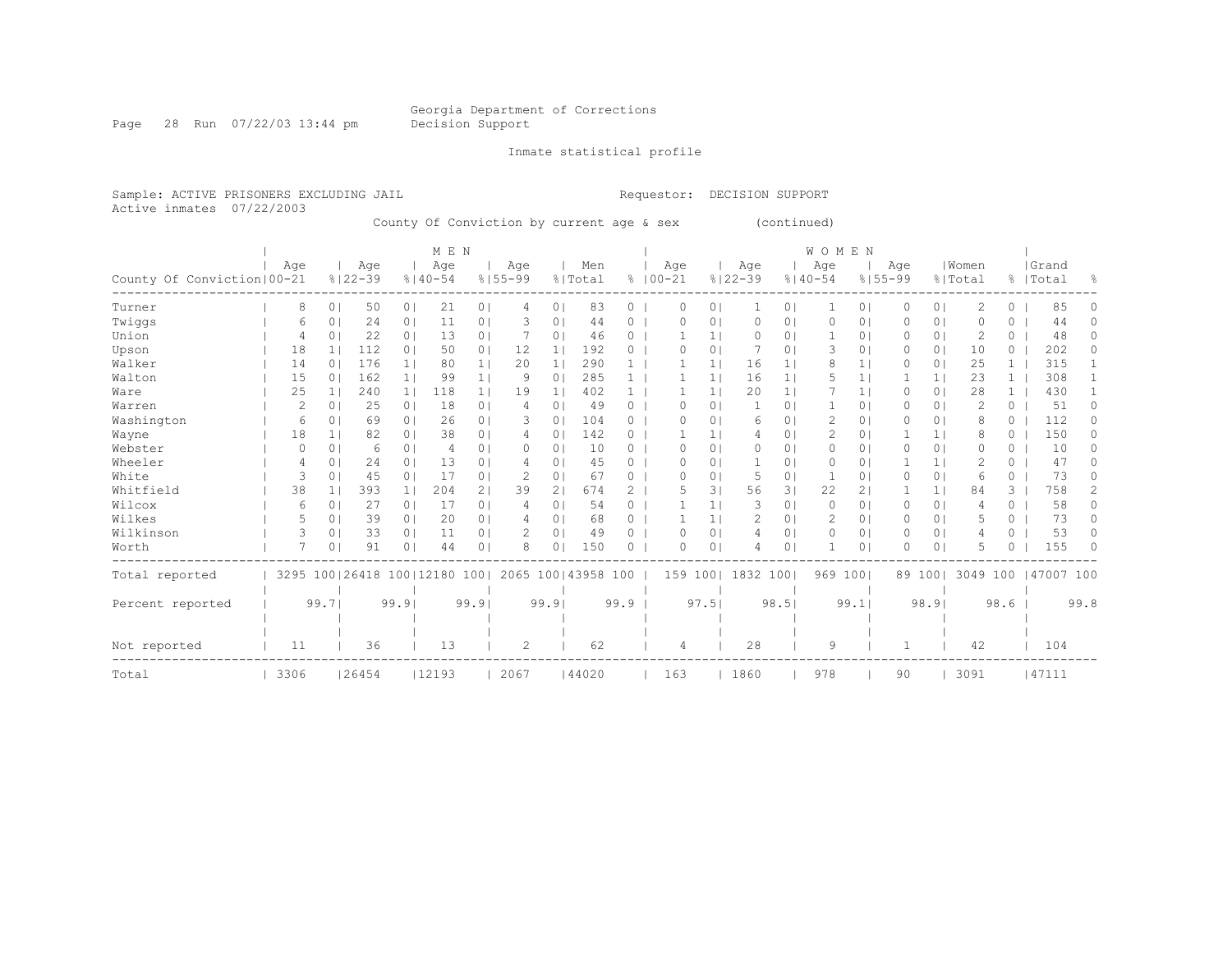Page 29 Run 07/22/03 13:44 pm Decision Support

#### Inmate statistical profile

Sample: ACTIVE PRISONERS EXCLUDING JAIL Requestor: DECISION SUPPORT Active inmates 07/22/2003

Circ Of Conviction by current age & sex

|                    |                   |                |                    |                | M E N              |                |                    |                       |                |                       |                    |                |                    |                | WOMEN              |                |                    |                |                  |                       |                    |                |
|--------------------|-------------------|----------------|--------------------|----------------|--------------------|----------------|--------------------|-----------------------|----------------|-----------------------|--------------------|----------------|--------------------|----------------|--------------------|----------------|--------------------|----------------|------------------|-----------------------|--------------------|----------------|
| Circ Of Conviction | Age<br>$100 - 21$ |                | Age<br>$8122 - 39$ |                | Age<br>$8140 - 54$ |                | Age<br>$8155 - 99$ |                       | Men<br>% Total |                       | Age<br>$8100 - 21$ |                | Age<br>$8122 - 39$ |                | Age<br>$8140 - 54$ |                | Age<br>$8155 - 99$ |                | Women<br>% Total |                       | Grand<br>%   Total | 昙              |
| Alapaha            | 24                | 1 <sub>1</sub> | 210                | 1 <sub>1</sub> | 98                 | 1              | 20                 | 1                     | 352            | $1 \mid$              | 1                  | 1 <sub>1</sub> | 13                 | 1              | 10                 | 1 <sub>1</sub> | 0                  | 0 <sub>1</sub> | 24               | $\mathbf{1}$          | 376                | $\mathbf{1}$   |
| Alcovy             | 32                | 1              | 394                | 1 <sub>1</sub> | 213                | 2 <sub>1</sub> | 25                 | 1 <sup>1</sup>        | 664            | $\mathbf{2}^{\prime}$ | 3                  | 21             | 34                 | 2 <sub>1</sub> | 12                 | 1              | 2                  | 2 <sub>1</sub> | 51               | $\overline{c}$        | 715                | $\overline{c}$ |
| Atlanta            | 240               | 7 <sub>1</sub> | 2299               | 9 <sub>1</sub> | 1179               | 101            | 207                | 101                   | 3925           | 9 <sub>1</sub>        | 6                  | 4 <sub>1</sub> | 81                 | 4 <sub>1</sub> | 65                 | 7 <sub>1</sub> | 9                  | 101            | 161              | 5                     | 4086               | 9              |
| Atlantic           | 43                | 1 <sub>1</sub> | 423                | 21             | 158                | 1 <sub>1</sub> | 27                 | 1 <sub>1</sub>        | 651            | $\mathbf{1}$          | $\mathfrak{D}$     | 1 <sup>1</sup> | 18                 | 1 <sub>1</sub> | 14                 | 1 <sub>1</sub> | $\mathfrak{D}$     | 21             | 36               | 1.                    | 687                | 1              |
| Augusta            | 191               | 61             | 1361               | 5              | 593                | 5 <sub>1</sub> | 91                 | 4                     | 2236           | 5                     | 8                  | 51             | 100                | 51             | 61                 | 6              | 3                  | 31             | 172              | 6                     | 2408               | 5              |
| Blue Ridge         | 27                | 11             | 260                | 1 <sup>1</sup> | 171                | 1 <sub>1</sub> | 27                 | 1 <sub>1</sub>        | 485            | 1 <sup>1</sup>        | 5                  | 3 <sub>1</sub> | 35                 | 21             | 19                 | $\overline{2}$ | $\overline{2}$     | 2 <sub>1</sub> | 61               | 2                     | 546                | $\mathbf{1}$   |
| Brunswick          | 53                | 2 <sub>1</sub> | 524                | 21             | 260                | 2 <sub>1</sub> | 41                 | 2 <sub>1</sub>        | 878            | $\mathbf{2}^{\prime}$ | 1                  | 1 <sub>1</sub> | 26                 | 1 <sub>1</sub> | 12                 | 1 <sub>1</sub> | 3                  | 31             | 42               | $\mathbf{1}$          | 920                | $\overline{c}$ |
| Chattahoochee      | 151               | 5 <sub>1</sub> | 1070               | 4 <sub>1</sub> | 511                | 4 <sub>1</sub> | 65                 | 31                    | 1797           | 4                     | 3                  | 21             | 76                 | 4              | 36                 | 4 <sub>1</sub> | 2                  | 21             | 117              | 4                     | 1914               | 4              |
| Cherokee           | 32                | 1 <sup>1</sup> | 390                | 1 <sup>1</sup> | 186                | 2 <sub>1</sub> | 58                 | 3 <sub>1</sub>        | 666            | $\overline{2}$        | 5                  | 31             | 43                 | 21             | 15                 | 2 <sub>1</sub> | $\mathbf{1}$       | 1 <sup>1</sup> | 64               | $\overline{2}$        | 730                | $\overline{c}$ |
| Clayton            | 201               | 61             | 1055               | 4              | 415                | 3 <sub>1</sub> | 52                 | 3 <sub>1</sub>        | 1723           | 4                     | 14                 | 9 <sub>1</sub> | 99                 | 51             | 55                 | 6              | 4                  | 5 <sub>1</sub> | 172              | 6                     | 1895               | 4              |
| Cobb               | 174               | 5 <sub>1</sub> | 1220               | 5 <sub>1</sub> | 624                | 51             | 86                 | 4                     | 2104           | 5.                    | 10                 | 6              | 107                | 61             | 62                 | 6              | 2                  | 2 <sub>1</sub> | 181              | 6                     | 2285               | 5              |
| Conasauga          | 51                | 21             | 487                | 2 <sub>1</sub> | 246                | 2 <sub>1</sub> | 56                 | 3 <sup>1</sup>        | 840            | $2-1$                 | 5                  | 31             | 62                 | 31             | 25                 | 31             | 1                  | 1 <sup>1</sup> | 93               | 3                     | 933                | 2              |
| Cordele            | 51                | 21             | 377                | 1 <sup>1</sup> | 179                | 1 <sub>1</sub> | 23                 | 1 <sub>1</sub>        | 630            | 1 <sup>1</sup>        | 3                  | 21             | 30                 | 21             | 10                 | 1              | 1                  | 1              | 44               | $\mathbf{1}$          | 674                | 1              |
| Coweta             | 140               | 4 <sub>1</sub> | 1132               | 4 <sub>1</sub> | 473                | 4 <sub>1</sub> | 110                | 5 <sub>1</sub>        | 1855           | 4                     | 5                  | 31             | 100                | 51             | 36                 | 4              | $\overline{c}$     | 21             | 143              | 5                     | 1998               | $\overline{4}$ |
| Dougherty          | 45                | 1 <sup>1</sup> | 599                | 21             | 239                | 21             | 38                 | 2 <sub>1</sub>        | 921            | $\overline{2}$        | $\overline{c}$     | 1 <sub>1</sub> | 36                 | 21             | 22                 | $\overline{2}$ | $\overline{c}$     | 21             | 62               | 2                     | 983                | $\mathbf{2}$   |
| Dublin             | 19                | 1 <sub>1</sub> | 230                | 1 <sup>1</sup> | 103                | 1              | 14                 | 1 <sub>1</sub>        | 366            | 1 <sup>1</sup>        | $\Omega$           | 0 <sub>1</sub> | 10                 | 1 <sub>1</sub> | 6                  | 1 <sub>1</sub> | $\Omega$           | 0 <sup>1</sup> | 16               | $\mathbf{1}$          | 382                | $\mathbf{1}$   |
| Eastern            | 205               | 61             | 1340               | 51             | 525                | 4 <sub>1</sub> | 78                 | 4                     | 2148           | 5.                    | 9                  | 61             | 93                 | 51             | 37                 | $\overline{4}$ | 1                  | 1 <sup>1</sup> | 140              | 5                     | 2288               | 5              |
| Flint              | 17                | 11             | 228                | 1 <sup>1</sup> | 105                | 1              | 17                 | 1 <sub>1</sub>        | 367            | 1 <sup>1</sup>        | $\overline{2}$     | 1 <sup>1</sup> | 18                 | 1 <sup>1</sup> | 6                  | 1 <sub>1</sub> | 1                  | 1 <sup>1</sup> | 27               | 1                     | 394                | $\mathbf{1}$   |
| Griffin            | 105               | 3 <sub>1</sub> | 675                | 3 <sup>1</sup> | 302                | 2 <sub>1</sub> | 64                 | 3 <sub>1</sub>        | 1146           | 3 <sup>1</sup>        | 5                  | 3 <sub>1</sub> | 50                 | 31             | 33                 | 3 <sub>1</sub> | 3                  | 31             | 91               | 3                     | 1237               | 3              |
| Gwinnett           | 119               | 4 <sub>1</sub> | 792                | 3 <sup>1</sup> | 329                | 3 <sub>1</sub> | 73                 | 4 <sub>1</sub>        | 1313           | 3                     | 6                  | 4              | 63                 | 31             | 42                 | 4              | 3                  | 31             | 114              | 4                     | 1427               | 3              |
| Houston            | 35                | 1 <sup>1</sup> | 277                | 11             | 144                | 1 <sub>1</sub> | 7                  | 0 <sup>1</sup>        | 463            | 1 <sup>1</sup>        | 3                  | 21             | 18                 | 1 <sub>1</sub> | 12                 | 1 <sub>1</sub> | $\mathbf{1}$       | 1 <sup>1</sup> | 34               | $\mathbf{1}$          | 497                | $\mathbf{1}$   |
| Lookout Mountain   | 36                | 1 <sup>1</sup> | 459                | 21             | 257                | 2 <sub>1</sub> | 54                 | 3 <sub>1</sub>        | 806            | 2 <sup>1</sup>        | $\overline{c}$     | 1 <sub>1</sub> | 39                 | 21             | 21                 | 2 <sub>1</sub> | $\overline{c}$     | 21             | 64               | $\overline{c}$        | 870                | $\overline{c}$ |
| Macon              | 63                | 2 <sub>1</sub> | 634                | 2 <sub>1</sub> | 355                | 3 <sub>1</sub> | 51                 | 2 <sub>1</sub>        | 1103           | 3                     |                    | 4              | 23                 | 1 <sub>1</sub> | 21                 | 2 <sub>1</sub> | $\overline{2}$     | 2 <sub>1</sub> | 53               | 2                     | 1156               | $\overline{c}$ |
| Middle             | 71                | 2 <sup>1</sup> | 462                | 2 <sub>1</sub> | 169                | 1 <sub>1</sub> | 24                 | 1 <sup>1</sup>        | 726            | $\overline{2}$        | $\overline{2}$     | 1 <sup>1</sup> | 33                 | 21             | 9                  | 1 <sub>1</sub> | 0                  | 0 <sub>1</sub> | 44               | $\mathbf{1}$          | 770                | $\overline{2}$ |
| Mountain           | 24                | 1 <sup>1</sup> | 160                | 1 <sup>1</sup> | 85                 | 1 <sub>1</sub> | 9                  | 0 <sup>1</sup>        | 278            | 1 <sup>1</sup>        | $\mathbf{0}$       | 0 <sub>1</sub> | 9                  | 0 <sub>1</sub> | 5                  | 1 <sub>1</sub> | $\Omega$           | 0 <sub>1</sub> | 14               | $\circ$               | 292                | $\mathbf{1}$   |
| Northeastern       | 50                | 21             | 392                | 1 <sub>1</sub> | 252                | 2 <sub>1</sub> | 48                 | $\mathbf{2}^{\prime}$ | 742            | $\mathbf{2}^{\prime}$ | $\overline{2}$     | 1 <sub>1</sub> | 39                 | 2 <sub>1</sub> | 18                 | 2 <sub>1</sub> | 3                  | 3 <sub>1</sub> | 62               | $\overline{c}$        | 804                | $\overline{c}$ |
| Northern           | 30                | 1 <sup>1</sup> | 326                | 1 <sup>1</sup> | 155                | 1 <sup>1</sup> | 34                 | 2 <sup>1</sup>        | 545            | 1 <sup>1</sup>        | $\bigcap$          | 0 <sub>1</sub> | 20                 | 1 <sub>1</sub> | 14                 | 1 <sub>1</sub> | $\circ$            | 0 <sup>1</sup> | 34               | $\mathbf{1}$          | 579                | $\mathbf{1}$   |
| Ocmulgee           | 75                | 21             | 611                | 21             | 238                | 2 <sub>1</sub> | 40                 | 2 <sub>1</sub>        | 964            | $\overline{2}$        | 3                  | 21             | 36                 | 21             | 12                 | 1 <sub>1</sub> | 2                  | 21             | 53               | 2                     | 1017               | $\overline{c}$ |
| Oconee             | 48                | 1 <sup>1</sup> | 403                | 2 <sub>1</sub> | 170                | 1              | 23                 | 1 <sup>1</sup>        | 644            | $\mathbf{1}$          | 1                  | 1 <sup>1</sup> | 33                 | 21             | 18                 | 2 <sub>1</sub> | $\overline{2}$     | 2 <sub>1</sub> | 54               | $\overline{c}$        | 698                | $\mathbf{1}$   |
| Oqeechee           | 81                | 2 <sup>1</sup> | 498                | 2 <sub>1</sub> | 175                | 1 <sub>1</sub> | 30                 | 1 <sup>1</sup>        | 784            | $\overline{2}$        | 6                  | 4 <sub>1</sub> | 31                 | 21             | 17                 | $\overline{2}$ | 3                  | 31             | 57               | $\mathbf{2}^{\prime}$ | 841                | $\overline{c}$ |
| Pataula            | 24                | 1 <sub>1</sub> | 237                | 1 <sub>1</sub> | 80                 | 1              | 19                 | 1 <sub>1</sub>        | 360            | 1 <sup>1</sup>        | 0                  | 0 <sub>1</sub> | 15                 | 1 <sub>1</sub> | 6                  | 1 <sub>1</sub> | 1                  | 1              | 22               | $\mathbf{1}$          | 382                | $\mathbf{1}$   |
| Piedmont           | 23                | 1 <sup>1</sup> | 259                | 11             | 158                | 1 <sub>1</sub> | 34                 | 2 <sub>1</sub>        | 474            | $\mathbf{1}$          | $\Omega$           | 0 <sub>1</sub> | 25                 | 1 <sub>1</sub> | 9                  | 1 <sub>1</sub> | 3                  | 31             | 37               | $\mathbf{1}$          | 511                | $\mathbf{1}$   |
| Rome               | 50                | 21             | 441                | 2 <sub>1</sub> | 194                | 2 <sub>1</sub> | 40                 | 2 <sub>1</sub>        | 725            | $\overline{c}$        | $\epsilon$         | 4 <sub>1</sub> | 47                 | 31             | 28                 | 3 <sup>1</sup> | 3                  | 31             | 84               | 3                     | 809                | $\overline{c}$ |
| South Georgia      | 62                | 2 <sub>1</sub> | 505                | 21             | 198                | 2 <sub>1</sub> | 29                 | 1 <sub>1</sub>        | 794            | $\mathbf{2}^{\prime}$ | 3                  | 21             | 49                 | 31             | 13                 | 1 <sub>1</sub> | 1                  | 1 <sub>1</sub> | 66               | $\overline{c}$        | 860                | $\overline{c}$ |
| Southern           | 100               | 31             | 769                | 3 <sup>1</sup> | 344                | 31             | 61                 | 31                    | 1274           | 3                     | $\Omega$           | 0 <sub>1</sub> | 42                 | 21             | 21                 | $\overline{2}$ | $\overline{c}$     | 2 <sub>1</sub> | 65               | 2                     | 1339               | 3              |
| Southwestern       | 29                | 1 <sup>1</sup> | 241                | 1 <sup>1</sup> | 107                | 1 <sub>1</sub> | 15                 | 1 <sup>1</sup>        | 392            | 1 <sup>1</sup>        | 1                  | 1 <sup>1</sup> | 11                 | 1 <sub>1</sub> | 9                  | 1 <sub>1</sub> | $\Omega$           | 0 <sup>1</sup> | 21               | $\mathbf{1}$          | 413                | $\mathbf{1}$   |
|                    |                   |                |                    |                |                    |                |                    |                       |                |                       |                    |                |                    |                |                    |                |                    |                |                  |                       |                    |                |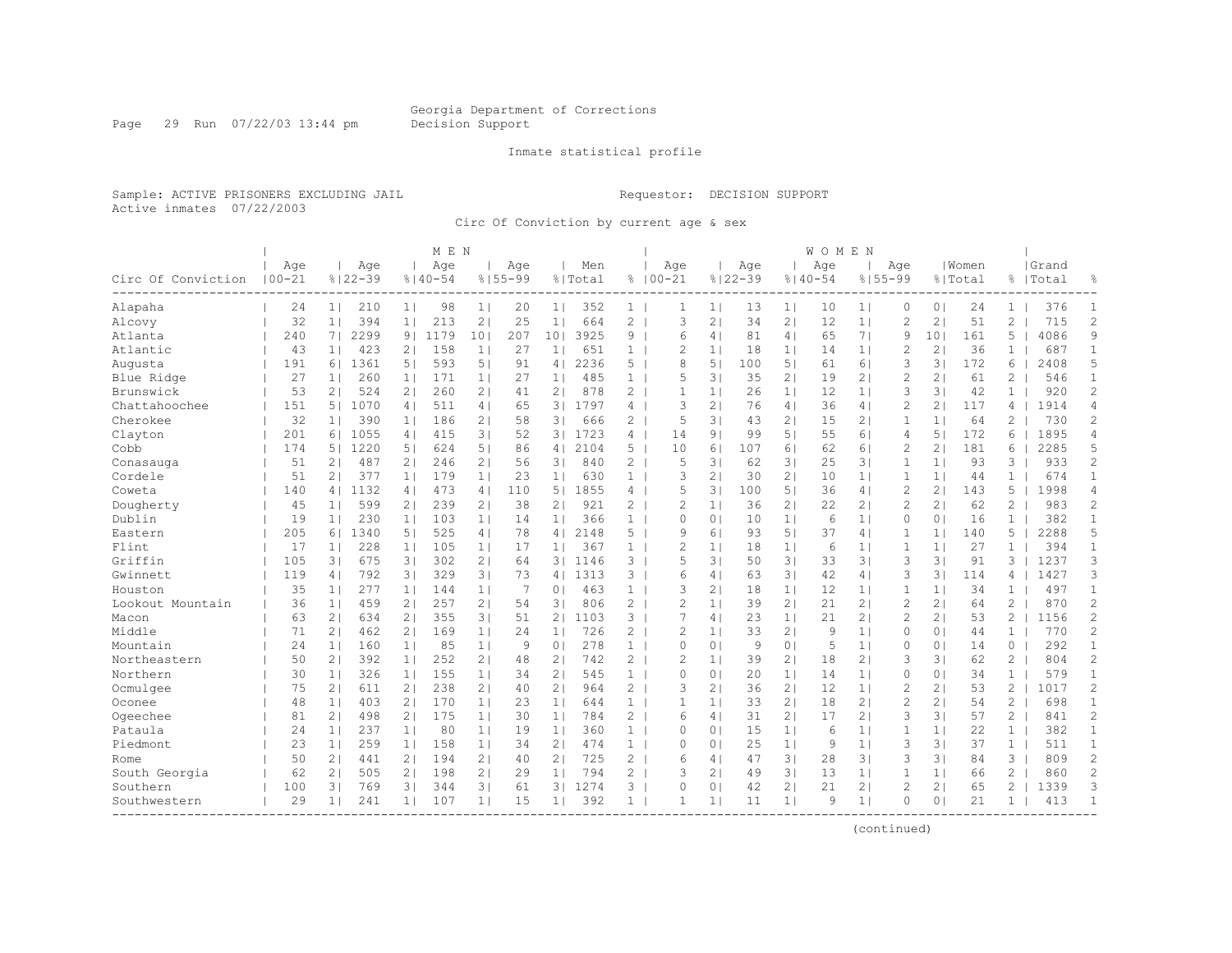Page 30 Run 07/22/03 13:44 pm Decision Support

Inmate statistical profile

Active inmates 07/22/2003

Sample: ACTIVE PRISONERS EXCLUDING JAIL Requestor: DECISION SUPPORT

Circ Of Conviction by current age & sex (continued)

|                    |                              |                |                    |                | M E N              |                |                    |       |                      |           |                   |                |                    |                | WOMEN              |       |                    |                |                  |          |                    |      |
|--------------------|------------------------------|----------------|--------------------|----------------|--------------------|----------------|--------------------|-------|----------------------|-----------|-------------------|----------------|--------------------|----------------|--------------------|-------|--------------------|----------------|------------------|----------|--------------------|------|
| Circ Of Conviction | Age<br>$100 - 21$            |                | Age<br>$8122 - 39$ |                | Age<br>$8140 - 54$ |                | Age<br>$8155 - 99$ |       | Men<br>% Total       | $\approx$ | Age<br>$100 - 21$ |                | Age<br>$8122 - 39$ |                | Age<br>$8140 - 54$ |       | Age<br>$8155 - 99$ |                | Women<br>% Total |          | Grand<br>%   Total | ွေ   |
| Stone Mountain     | 259                          | 8 <sub>1</sub> | 1728               |                | 717                | 61             | 99                 | 5     | 2803                 | 6.        | 15                | 9 <sub>1</sub> | 83                 | 5              | 45                 | 5.    |                    | 8 <sup>1</sup> | 150              |          | 2953               | 6    |
| Tallapoosa         | 19                           |                | 154                |                | 73                 |                | 13                 |       | 259                  |           | 0                 | 0              | 5                  | 01             | 2                  | 0     |                    | $\circ$        |                  | 0        | 266                |      |
| Tifton             | 40                           |                | 379                |                | 183                | 2 <sub>1</sub> | 30                 |       | 632                  |           | Β                 | 2              | 13                 |                | 12                 |       |                    |                | 29               |          | 661                |      |
| Toombs             | 23                           |                | 214                |                | 106                |                | 27                 |       | 370                  |           |                   |                | 9                  | 0 <sup>1</sup> | 5                  |       |                    | 0 <sup>1</sup> | 15               | $\Omega$ | 385                |      |
| Waycross           | 57                           |                | 509                |                | 245                | 2 <sub>1</sub> | 34                 | 2     | 845                  |           |                   |                | 35                 | 2 <sub>1</sub> | 15                 |       |                    | 2 <sub>1</sub> | 53               |          | 898                |      |
| Western            | 28                           |                | 327                |                | 143                |                | 22                 |       | 520                  |           |                   |                | 21                 |                | 9                  |       |                    | 31             | 34               |          | 554                |      |
| Rockdale           | 23                           |                | 173                |                | 105                |                | 15                 |       | 316                  |           |                   |                | 20                 |                | 6                  |       |                    | $\circ$        | 28               |          | 344                |      |
| Douglas            | 46                           |                | 479                | $\overline{2}$ | 197                | 21             | 32                 | 2     | 754                  |           | 3                 | 2              | 36                 | 2 <sub>1</sub> | 31                 | 3     |                    | 2 <sub>1</sub> | 72               |          | 826                | 2.   |
| Appalachian        | 15                           |                | 215                |                | 124                |                | 35                 | 2.    | 389                  |           | 0                 | 0              | 12                 |                | 10                 |       |                    | 2 <sub>1</sub> | 24               |          | 413                |      |
| Enotah             | 12                           |                | 116                | $\Omega$       | 56                 | 0 <sub>1</sub> | 19                 |       | 203                  |           |                   |                | 10                 |                | 3                  | 0     | 0                  | 0 <sup>1</sup> | 14               |          | 217                | 0    |
| Forsyth-Bell       | 8                            | $\Omega$       | 104                | 0 <sub>1</sub> | 57                 | 0 <sub>1</sub> | 17                 |       | 186                  |           | O                 | $\circ$        | 9                  | 0              | 6                  |       |                    | 1 <sub>1</sub> | 16               |          | 202                |      |
| Towaliga           | 25                           |                | 190                |                | 118                |                | 23                 |       | 356                  |           |                   |                | 9                  | 0 <sub>1</sub> | 9                  | 1     | O                  | 0 <sup>1</sup> | 19               |          | 375                |      |
| Total reported     | 3276 100   26328 100   12114 |                |                    |                |                    | 1001           |                    |       | 2056 100   43774 100 |           | 159               | 1001           | 1826 100           |                | 964                | 1001  | 87                 | 1001           | 3036 100         |          | 46810 100          |      |
|                    |                              |                |                    |                |                    |                |                    |       |                      |           |                   |                |                    |                |                    |       |                    |                |                  |          |                    |      |
| Percent reported   |                              | 99.1           |                    | 99.51          |                    | 99.4           |                    | 99.51 |                      | 99.4      |                   | 97.51          |                    | 98.21          |                    | 98.61 |                    | 96.71          |                  | 98.2     |                    | 99.4 |
|                    |                              |                |                    |                |                    |                |                    |       |                      |           |                   |                |                    |                |                    |       |                    |                |                  |          |                    |      |
|                    |                              |                |                    |                |                    |                |                    |       |                      |           |                   |                |                    |                |                    |       |                    |                |                  |          |                    |      |
| Not reported       | 30                           |                | 126                |                | 79                 |                | 11                 |       | 246                  |           | 4                 |                | 34                 |                | 14                 |       | 3                  |                | 55               |          | 301                |      |
| Total              | 3306                         |                | 26454              |                | 12193              |                | 2067               |       | 144020               |           | 163               |                | 1860               |                | 978                |       | 90                 |                | 3091             |          | 47111              |      |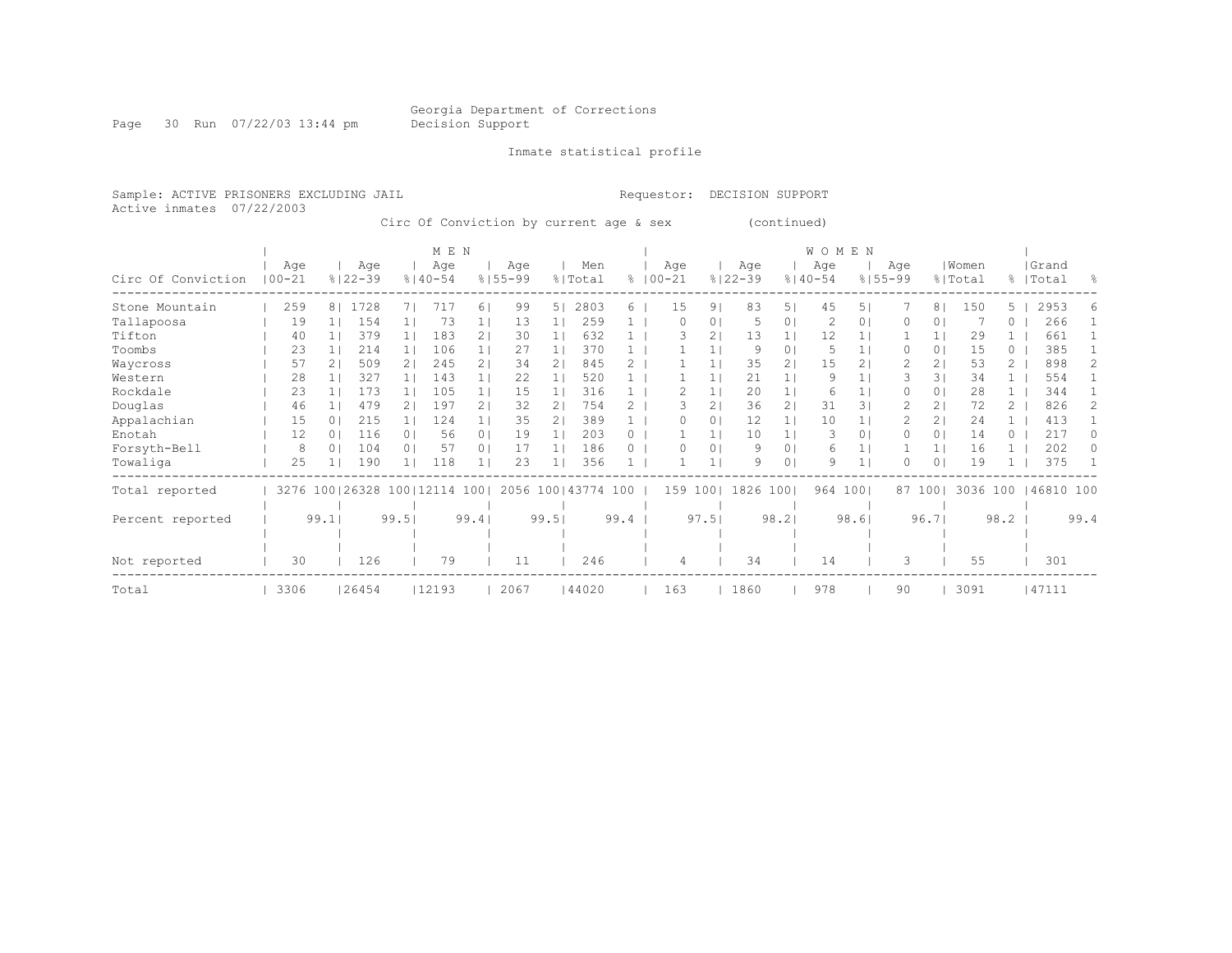Page 31 Run 07/22/03 13:44 pm Decision Support

#### Inmate statistical profile

Sample: ACTIVE PRISONERS EXCLUDING JAIL Requestor: DECISION SUPPORT Active inmates 07/22/2003

Home County by current age & sex

|               |                   |                |                    |                | M E N              |                |                    |                       |                |                |                    |                |                    |                | WOMEN              |                |                |                |                  |                |                    |              |
|---------------|-------------------|----------------|--------------------|----------------|--------------------|----------------|--------------------|-----------------------|----------------|----------------|--------------------|----------------|--------------------|----------------|--------------------|----------------|----------------|----------------|------------------|----------------|--------------------|--------------|
| Home County   | Age<br>$100 - 21$ |                | Age<br>$8122 - 39$ |                | Aqe<br>$8140 - 54$ |                | Age<br>$8155 - 99$ |                       | Men<br>% Total |                | Age<br>$8100 - 21$ |                | Age<br>$8122 - 39$ |                | Age<br>$8140 - 54$ | $8155 - 99$    | Age            |                | Women<br>% Total |                | Grand<br>%   Total | 읏            |
| Appling       | 6                 | 0 <sub>1</sub> | 56                 | 0 <sub>1</sub> | 28                 | 0 <sub>1</sub> | 6                  | 0 <sub>1</sub>        | 96             | $\circ$        | 0                  | 0 <sub>1</sub> | $\mathbf{2}$       | 0 <sub>1</sub> | 1                  | 0 <sub>1</sub> | $\circ$        | 0 <sub>1</sub> | 3                | $\circ$        | 99                 | $\Omega$     |
| Atkinson      | $\sqrt{2}$        | 0 <sub>1</sub> | 22                 | 0 <sup>1</sup> | 13                 | 0 <sub>1</sub> | 5                  | $\circ$               | 42             | $\circ$        | $\Omega$           | 0 <sub>1</sub> | $\mathbf{1}$       | 0 <sub>1</sub> | $\mathbf{1}$       | 0 <sub>1</sub> | $\mathbf 0$    | 0 <sub>1</sub> | $\mathbf{2}$     | $\Omega$       | 44                 | 0            |
| Bacon         | 5                 | 0 <sub>1</sub> | 27                 | 0 <sub>1</sub> | 19                 | 0 <sub>1</sub> | $\mathbf{1}$       | 0 <sub>1</sub>        | 52             | 0 <sub>1</sub> | $\Omega$           | 0 <sub>1</sub> | $\mathbf{1}$       | 01             | 1                  | 0 <sub>1</sub> | 0              | 0 <sub>1</sub> | $\overline{c}$   | 0              | 54                 | $\circ$      |
| Baker         | $\circ$           | $\circ$        | 12                 | 0 <sub>1</sub> | $\overline{4}$     | 0 <sub>1</sub> | $\mathbf{1}$       | 0                     | 17             | $0-1$          | $\Omega$           | 0 <sub>1</sub> | $\overline{c}$     | 01             | $\Omega$           | 0              | 0              | 0 <sub>1</sub> | $\overline{c}$   | 0              | 19                 | 0            |
| Baldwin       | 26                | 1 <sup>1</sup> | 184                | 1 <sup>1</sup> | 81                 | 1 <sub>1</sub> | 7                  | 0                     | 298            | $\mathbf{1}$   | 1                  | 1 <sup>1</sup> | 12                 | 1 <sub>1</sub> | 3                  | $\circ$        | $\overline{2}$ | 21             | 18               | $\mathbf{1}$   | 316                | $\mathbf{1}$ |
| Banks         | $\overline{2}$    | 0 <sub>1</sub> | 19                 | 0 <sub>1</sub> | 13                 | 0 <sub>1</sub> | 4                  | 0                     | 38             | $\circ$        | 0                  | 0 <sub>1</sub> | $\mathbf{3}$       | 0 <sub>1</sub> | $\mathbf{1}$       | 0 <sub>1</sub> | 0              | 0 <sub>1</sub> | 4                | 0              | 42                 | 0            |
| Barrow        | 8                 | 0 <sub>1</sub> | 111                | 0 <sub>1</sub> | 65                 | 1              | 15                 | 1                     | 199            | $0-1$          | $\Omega$           | 0 <sub>1</sub> | 10                 | 1 <sub>1</sub> | 5                  | 1              | $\mathbf 1$    | 1              | 16               | $\mathbf{1}$   | 215                | $\mathbf{1}$ |
| Bartow        | 13                | 0 <sub>1</sub> | 214                | 1 <sub>1</sub> | 105                | 1              | 39                 | 2 <sub>1</sub>        | 371            | 1 <sup>1</sup> | 1                  | 1 <sub>1</sub> | 29                 | 21             | 10                 | 1 <sub>1</sub> | $\circ$        | 0 <sub>1</sub> | 40               | $\mathbf{1}$   | 411                | $\mathbf{1}$ |
| Ben Hill      | 11                | 0 <sub>1</sub> | 92                 | 0 <sub>1</sub> | 45                 | 0 <sub>1</sub> | 9                  | 0 <sub>1</sub>        | 157            | 0 <sub>1</sub> | 1                  | 1 <sub>1</sub> | 8                  | 0 <sub>1</sub> | 6                  | 1 <sub>1</sub> | 0              | 0 <sub>1</sub> | 15               | $\mathbf{1}$   | 172                | $\circ$      |
| Berrien       | 5                 | 0 <sup>1</sup> | 40                 | 0 <sup>1</sup> | 19                 | 0 <sub>1</sub> | 5                  | 0                     | 69             | $\circ$        | 1                  | 1 <sub>1</sub> | 3                  | 01             | $\circ$            | $\circ$        | 0              | 0 <sup>1</sup> | 4                | 0              | 73                 | 0            |
| Bibb          | 65                | 2 <sup>1</sup> | 625                | 3              | 342                | 31             | 45                 | 2                     | 1077           | 3              | 6                  | 4 <sub>1</sub> | 29                 | 21             | 23                 | 31             | $\mathbf 1$    | 1 <sup>1</sup> | 59               | 2              | 1136               | 3            |
| Bleckley      | 7                 | 0 <sub>1</sub> | 78                 | 0 <sub>1</sub> | 17                 | 0 <sub>1</sub> | 4                  | 0                     | 106            | $0-1$          | $\Omega$           | 0 <sub>1</sub> | 6                  | 0 <sub>1</sub> | 3                  | 0 <sub>1</sub> | $\Omega$       | 0 <sub>1</sub> | 9                | 0              | 115                | 0            |
| Brantley      | $\sqrt{2}$        | 0 <sub>1</sub> | 18                 | 0 <sub>1</sub> | 9                  | 0 <sub>1</sub> | $\overline{2}$     | 0                     | 31             | $\circ$        | $\Omega$           | 0 <sub>1</sub> | $\circ$            | 01             | $\mathbf{1}$       | 0 <sub>1</sub> | 0              | 0 <sub>1</sub> | $\mathbf{1}$     | 0              | 32                 | 0            |
| <b>Brooks</b> | $\sqrt{2}$        | 0 <sub>1</sub> | 55                 | 0 <sub>1</sub> | 18                 | 0 <sub>1</sub> | 5                  | 0                     | 80             | 0 <sub>1</sub> | $\Omega$           | 0 <sub>1</sub> | $\circ$            | 0 <sub>1</sub> | $\mathbf{1}$       | 0 <sub>1</sub> | $\circ$        | 0 <sup>1</sup> | $\mathbf{1}$     | 0              | 81                 | $\circ$      |
| Bryan         | $\mathbf 1$       | 0 <sub>1</sub> | 43                 | 0 <sub>1</sub> | 21                 | 0 <sub>1</sub> | 4                  | 0                     | 69             | 0 <sub>1</sub> | $\Omega$           | 0 <sub>1</sub> | 6                  | 0 <sub>1</sub> | 1                  | 0 <sub>1</sub> | 0              | 0 <sup>1</sup> | 7                | 0              | 76                 | 0            |
| Bulloch       | 26                | 1 <sub>1</sub> | 177                | 1 <sup>1</sup> | 74                 | 1              | 12                 | 1 <sub>1</sub>        | 289            | $\mathbf{1}$   | 1                  | 1 <sup>1</sup> | 14                 | 1 <sub>1</sub> | 9                  | $\mathbf{1}$   | $\overline{2}$ | 21             | 26               | $\mathbf{1}$   | 315                | $\mathbf{1}$ |
| Burke         | 17                | 1 <sub>1</sub> | 117                | 0 <sup>1</sup> | 48                 | 0 <sub>1</sub> | 11                 | 1 <sup>1</sup>        | 193            | $0-1$          | $\Omega$           | 0 <sub>1</sub> | $\overline{4}$     | 01             | 4                  | $\circ$        | $\Omega$       | 0 <sup>1</sup> | 8                | $\Omega$       | 201                | 0            |
| <b>Butts</b>  | 9                 | 0 <sub>1</sub> | 77                 | 0 <sub>1</sub> | 29                 | 0 <sub>1</sub> | 8                  | 0 <sup>1</sup>        | 123            | $0-1$          | 1                  | 1 <sup>1</sup> | 3                  | 01             | 4                  | 0 <sub>1</sub> | $\Omega$       | 0 <sub>1</sub> | 8                | 0              | 131                | 0            |
| Calhoun       | 3                 | 0 <sub>1</sub> | 27                 | 0 <sub>1</sub> | 7                  | 0 <sub>1</sub> | $\overline{c}$     | 0                     | 39             | $0-1$          | $\Omega$           | 0 <sub>1</sub> | $\overline{c}$     | 0 <sub>1</sub> | $\mathbf{1}$       | 0 <sub>1</sub> | 0              | 0 <sub>1</sub> | 3                | 0              | 42                 | 0            |
| Camden        | $\overline{c}$    | 0 <sub>1</sub> | 60                 | 0 <sub>1</sub> | 25                 | 0 <sub>1</sub> | 3                  | 0                     | 90             | $\circ$        | $\Omega$           | 0 <sub>1</sub> | 6                  | 01             | 3                  | 0 <sub>1</sub> | 0              | 0 <sup>1</sup> | 9                | 0              | 99                 | $\circ$      |
| Candler       | 5                 | 0 <sup>1</sup> | 51                 | 0 <sub>1</sub> | 18                 | 0 <sub>1</sub> | $\circ$            | 0 <sup>1</sup>        | 74             | 0 <sub>1</sub> | $\Omega$           | 0 <sub>1</sub> | 3                  | 0 <sub>1</sub> | $\circ$            | 0 <sub>1</sub> | $\circ$        | 0 <sup>1</sup> | 3                | 0              | 77                 | 0            |
| Carroll       | 32                | 1 <sub>1</sub> | 266                | 1 <sup>1</sup> | 120                | 1              | 41                 | $\mathbf{2}^{\prime}$ | 459            | $\mathbf{1}$   | $\overline{2}$     | 1 <sub>1</sub> | 33                 | 21             | 14                 | $\overline{2}$ | $\Omega$       | 0 <sup>1</sup> | 49               | $\overline{c}$ | 508                | 1            |
| Catoosa       | 8                 | 0 <sup>1</sup> | 70                 | 0 <sup>1</sup> | 42                 | 0 <sub>1</sub> | 10                 | 1 <sub>1</sub>        | 130            | $0-1$          | $\Omega$           | 0 <sub>1</sub> | 8                  | 01             | $\overline{c}$     | 0 <sub>1</sub> | $\Omega$       | 0 <sup>1</sup> | 10               | 0              | 140                | 0            |
| Charlton      | $\circ$           | 0 <sub>1</sub> | 28                 | 0 <sub>1</sub> | 9                  | 0 <sub>1</sub> | -1                 | 0                     | 38             | 0 <sub>1</sub> | $\Omega$           | 0 <sub>1</sub> | $\overline{c}$     | 01             | $\circ$            | 0 <sub>1</sub> | $\Omega$       | 0 <sup>1</sup> | $\mathbf{2}$     | 0              | 40                 | 0            |
| Chatham       | 199               | 71             | 1273               | 5 <sub>1</sub> | 471                | 4              | 74                 | 4                     | 2017           | 5 <sub>1</sub> |                    | 5 <sub>1</sub> | 74                 | 4              | 33                 | 4              | 2              | 2 <sub>1</sub> | 116              | 4              | 2133               | 5            |
| Chattahoochee | 5                 | 0 <sup>1</sup> | 9                  | 0 <sub>1</sub> | 6                  | 0 <sub>1</sub> | $\circ$            | 0                     | 20             | $\circ$        | $\Omega$           | 0 <sub>1</sub> | $\circ$            | 01             | $\circ$            | 0 <sub>1</sub> | $\circ$        | 0 <sup>1</sup> | $\circ$          | 0              | 20                 | 0            |
| Chattooga     | 7                 | 0 <sup>1</sup> | 106                | 0 <sub>1</sub> | 60                 | 1 <sub>1</sub> | 9                  | 0                     | 182            | $0-1$          | 1                  | 1 <sup>1</sup> | 9                  | 1 <sup>1</sup> | 3                  | 0 <sub>1</sub> | $\mathbf 1$    | 1 <sup>1</sup> | 14               | 0              | 196                | 0            |
| Cherokee      | 21                | 1 <sub>1</sub> | 187                | 1 <sup>1</sup> | 128                | 1              | 21                 | 1 <sub>1</sub>        | 357            | 1 <sup>1</sup> | 3                  | 21             | 28                 | 21             | 15                 | $\overline{c}$ | $\mathbf 1$    | 1              | 47               | $\mathbf{2}$   | 404                | 1            |
| Clarke        | 28                | 1 <sub>1</sub> | 306                | 1 <sub>1</sub> | 132                | 1              | 17                 | 1 <sub>1</sub>        | 483            | $\mathbf{1}$   | 1                  | 1              | 26                 | 21             | 9                  | $\mathbf{1}$   | 3              | 4              | 39               | $\mathbf{1}$   | 522                | $1\,$        |
| Clay          | 1                 | 0 <sup>1</sup> | 19                 | 0 <sub>1</sub> | $\overline{2}$     | 0 <sub>1</sub> | $\mathbf{1}$       | 0                     | 23             | $\circ$        | 0                  | 0 <sub>1</sub> | $\circ$            | 0 <sub>1</sub> | $\circ$            | 0 <sub>1</sub> | $\circ$        | 0 <sup>1</sup> | $\circ$          | 0              | 23                 | 0            |
| Clayton       | 150               | 5              | 715                | 3 <sup>1</sup> | 268                | 2 <sub>1</sub> | 41                 | 2 <sub>1</sub>        | 1174           | 3 <sup>1</sup> |                    | 5 <sub>1</sub> | 64                 | 4              | 32                 | 4              | 3              | 4              | 106              | 4              | 1280               | 3            |
| Clinch        | 3                 | 0 <sup>1</sup> | 37                 | 0 <sup>1</sup> | 11                 | 0 <sub>1</sub> | $\circ$            | 0                     | 51             | $\circ$        | $\Omega$           | 0 <sub>1</sub> | $\mathbf{1}$       | 0 <sub>1</sub> | $\mathbf{1}$       | 0 <sub>1</sub> | $\circ$        | 0 <sup>1</sup> | $\overline{2}$   | 0              | 53                 | 0            |
| Cobb          | 129               | 4 <sub>1</sub> | 901                | 4              | 477                | 4              | 63                 | 3 <sup>1</sup>        | 1570           | 41             | 7                  | 51             | 83                 | 51             | 36                 | 4              | $\circ$        | 0 <sup>1</sup> | 126              | 4              | 1696               | 4            |
| Coffee        | 19                | 1 <sub>1</sub> | 132                | 1 <sub>1</sub> | 59                 | 1              | 5                  | 0                     | 215            | $1 \mid$       | $\Omega$           | 0 <sub>1</sub> | 15                 | 1 <sub>1</sub> | 6                  | 1              | 2              | 21             | 23               | 1              | 238                | $\mathbf{1}$ |
| Colquit       | 30                | 1 <sub>1</sub> | 170                | 1 <sub>1</sub> | 65                 | 1              | 14                 | 1 <sub>1</sub>        | 279            | 1              | $\Omega$           | 0 <sub>1</sub> | 6                  | 0 <sub>1</sub> | $\mathbf 1$        | $\circ$        | $\Omega$       | 0 <sup>1</sup> | 7                | $\Omega$       | 286                | $\mathbf{1}$ |
| Columbia      | 18                | 1 <sub>1</sub> | 106                | 0 <sup>1</sup> | 41                 | 0 <sub>1</sub> | 9                  | 0 <sup>1</sup>        | 174            | 0 <sub>1</sub> | 0                  | 0 <sub>1</sub> | 4                  | 0 <sub>1</sub> | 13                 | 1 <sub>1</sub> | $\Omega$       | 0 <sup>1</sup> | 17               | 1.             | 191                | $\Omega$     |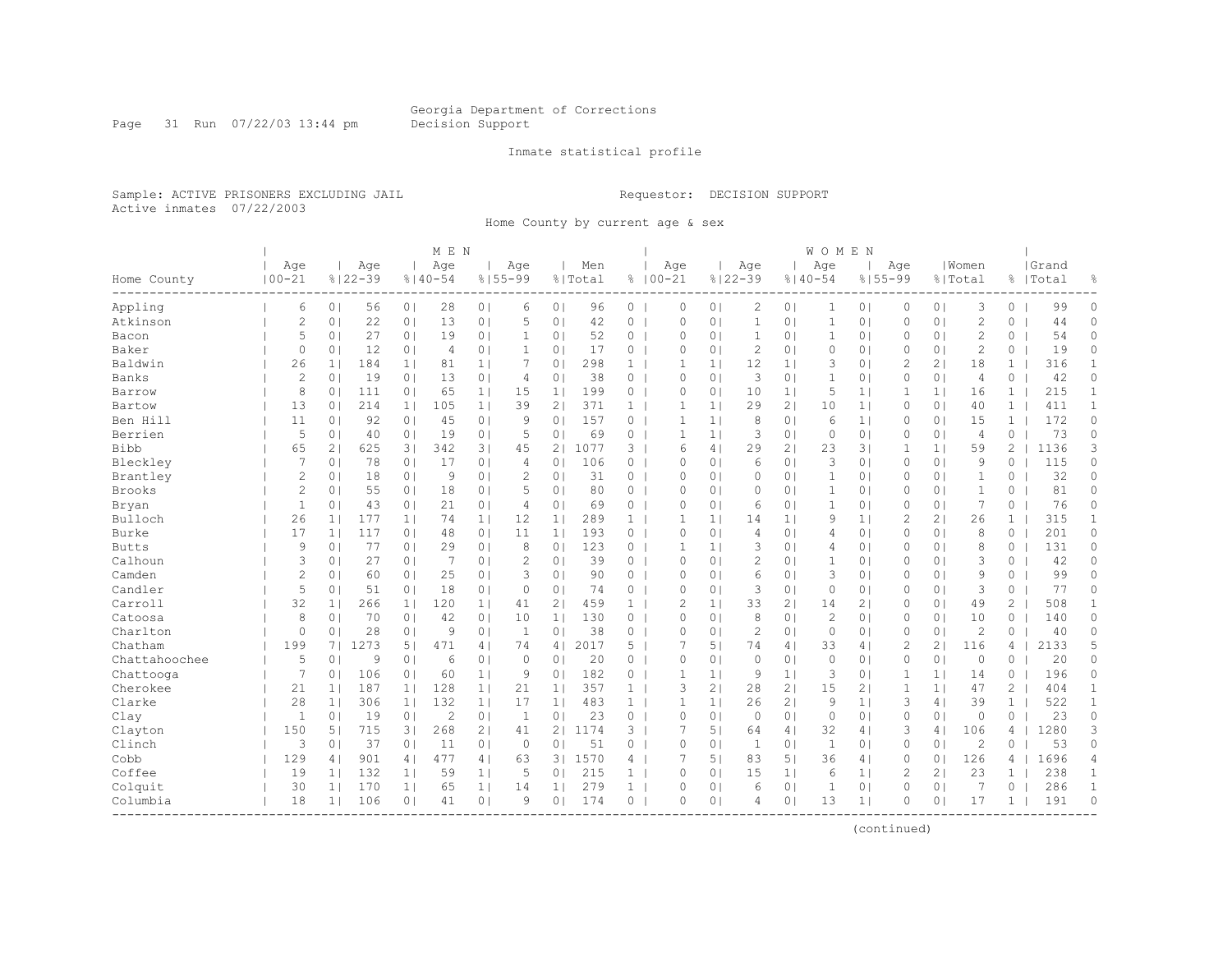Page 32 Run 07/22/03 13:44 pm Decision Support

#### Inmate statistical profile

Sample: ACTIVE PRISONERS EXCLUDING JAIL Requestor: DECISION SUPPORT Active inmates 07/22/2003

Home County by current age & sex (continued)

|             |                   |                |                    |                | M E N              |                |                    |                       |                |                       |                    |                 |                    |                | <b>WOMEN</b>       |                |                    |                |                  |                |                    |                |
|-------------|-------------------|----------------|--------------------|----------------|--------------------|----------------|--------------------|-----------------------|----------------|-----------------------|--------------------|-----------------|--------------------|----------------|--------------------|----------------|--------------------|----------------|------------------|----------------|--------------------|----------------|
| Home County | Age<br>$100 - 21$ |                | Age<br>$8122 - 39$ |                | Age<br>$8140 - 54$ |                | Age<br>$8155 - 99$ |                       | Men<br>% Total |                       | Age<br>$8100 - 21$ |                 | Age<br>$8122 - 39$ |                | Age<br>$8140 - 54$ |                | Age<br>$8155 - 99$ |                | Women<br>% Total |                | Grand<br>%   Total | 욲              |
| Cook        | 5                 | 0 <sub>1</sub> | 58                 | 0 <sub>1</sub> | 35                 | 0 <sub>1</sub> | 6                  | 0 <sub>1</sub>        | 104            | $0-1$                 | 1                  | 1 <sub>1</sub>  | 4                  | 0 <sub>1</sub> | 6                  | 1 <sub>1</sub> | 0                  | 0 <sub>1</sub> | 11               | 0              | 115                | 0              |
| Coweta      | 27                | 1 <sub>1</sub> | 223                | 1              | 95                 | 1              | 12                 | 1 <sub>1</sub>        | 357            | $\mathbf{1}$          | $\Omega$           | 0 <sub>1</sub>  | 18                 | 1 <sub>1</sub> | 8                  | 1              | $\mathbf 1$        | 1              | 27               | $\mathbf{1}$   | 384                | $\mathbf{1}$   |
| Crawford    | $\mathbf{1}$      | 0 <sub>1</sub> | 11                 | 0 <sub>1</sub> | 8                  | 0 <sub>1</sub> | $\mathbf{1}$       | 0                     | 21             | $\circ$               | $\Omega$           | 0 <sub>1</sub>  | $\circ$            | 0 <sub>1</sub> | $\mathbf{1}$       | 0 <sub>1</sub> | $\mathbf 0$        | 0 <sub>1</sub> | 1                | $\circ$        | 22                 | $\circ$        |
| Crisp       | 17                | 1 <sub>1</sub> | 125                | 1 <sub>1</sub> | 49                 | 0 <sub>1</sub> | 10                 | 1                     | 201            | 1 <sup>1</sup>        | 1                  | 1 <sub>1</sub>  | 12                 | 1 <sub>1</sub> | 3                  | 0 <sub>1</sub> | 0                  | 0 <sub>1</sub> | 16               | $\mathbf{1}$   | 217                | $\mathbf{1}$   |
| Dade        | $\overline{2}$    | 0 <sup>1</sup> | 26                 | 0 <sup>1</sup> | 22                 | 0 <sub>1</sub> | 8                  | $\circ$               | 58             | $0-1$                 | $\Omega$           | 0 <sub>1</sub>  | $\overline{4}$     | 0 <sub>1</sub> | $\circ$            | 0 <sub>1</sub> | 0                  | 0 <sub>1</sub> | 4                | 0              | 62                 | 0              |
| Dawson      | $\overline{4}$    | 0 <sup>1</sup> | 39                 | 0 <sup>1</sup> | 29                 | 0 <sub>1</sub> | 2                  | 0                     | 74             | $0-1$                 | $\Omega$           | 0 <sub>1</sub>  | 3                  | 0 <sub>1</sub> | $\overline{c}$     | 0 <sub>1</sub> | 0                  | 0 <sub>1</sub> | 5                | 0              | 79                 | 0              |
| Decatur     | 16                | 1 <sub>1</sub> | 169                | 1 <sup>1</sup> | 52                 | 0 <sub>1</sub> | 6                  | 0                     | 243            | $\mathbf{1}$          | 1                  | 1 <sup>1</sup>  | 14                 | 1 <sub>1</sub> | 4                  | $\circ$        | $\Omega$           | 0 <sup>1</sup> | 19               | $\mathbf{1}$   | 262                | $\mathbf{1}$   |
| DeKalb      | 202               | 7 <sub>1</sub> | 1479               | 6 <sup>1</sup> | 561                | 5              | 95                 | 5                     | 2337           | 6                     | 9                  | 61              | 85                 | 5              | 38                 | 4              | 8                  | 9 <sub>1</sub> | 140              | 5              | 2477               | 6              |
| Dodge       | 6                 | 0 <sup>1</sup> | 98                 | 0 <sup>1</sup> | 58                 | 1 <sub>1</sub> | 3                  | 0                     | 165            | $0-1$                 | $\Omega$           | 0 <sub>1</sub>  | 8                  | 01             | 5                  | $\mathbf{1}$   | $\mathbf{0}$       | 0 <sub>1</sub> | 13               | 0              | 178                | 0              |
| Dooly       | 5                 | 0 <sup>1</sup> | 59                 | 0 <sub>1</sub> | 20                 | 0 <sub>1</sub> | 0                  | 0                     | 84             | $\circ$               | $\Omega$           | 0 <sub>1</sub>  | 3                  | 0              | $\overline{c}$     | 0 <sub>1</sub> | 0                  | 0 <sup>1</sup> | 5                | 0              | 89                 | 0              |
| Dougherty   | 49                | 21             | 591                | 2 <sub>1</sub> | 226                | 2 <sub>1</sub> | 31                 | $\mathbf{2}^{\prime}$ | 897            | $\overline{2}$        | $\overline{2}$     | 1 <sup>1</sup>  | 39                 | 21             | 18                 | 2 <sub>1</sub> | 5                  | 61             | 64               | $\overline{c}$ | 961                | $\overline{c}$ |
| Douglas     | 33                | 1 <sup>1</sup> | 268                | 1 <sub>1</sub> | 124                | 1 <sub>1</sub> | 21                 | 1 <sup>1</sup>        | 446            | $\mathbf{1}$          | 3                  | 21              | 22                 | 1 <sub>1</sub> | 18                 | 2 <sub>1</sub> | $\mathbf 0$        | 0 <sup>1</sup> | 43               | $\overline{2}$ | 489                | $\mathbf{1}$   |
| Early       | 6                 | 0 <sup>1</sup> | 37                 | 0 <sub>1</sub> | 17                 | 0 <sub>1</sub> | 4                  | $\circ$               | 64             | $0-1$                 | $\Omega$           | 0 <sub>1</sub>  | $\circ$            | 0 <sub>1</sub> | $\mathbf{1}$       | $\Omega$       | $\circ$            | 0 <sub>1</sub> | $\mathbf{1}$     | $\Omega$       | 65                 | $\circ$        |
| Echols      | $\mathbf 1$       | 0 <sup>1</sup> | $\mathbf{1}$       | 0 <sub>1</sub> | $\mathbf{1}$       | 0 <sub>1</sub> | $\mathbf{1}$       | 0                     | $\overline{4}$ | $\circ$               | $\Omega$           | 0 <sub>1</sub>  | $\circ$            | 0 <sub>1</sub> | $\circ$            | 0 <sub>1</sub> | $\circ$            | 0 <sup>1</sup> | $\circ$          | 0              | 4                  | 0              |
| Effingham   | 11                | 0 <sub>1</sub> | 70                 | 0 <sub>1</sub> | 32                 | 0 <sub>1</sub> | 4                  | 0                     | 117            | 0 <sub>1</sub>        | 3                  | 2 <sub>1</sub>  | 6                  | 0 <sub>1</sub> | 5                  | 1 <sub>1</sub> | 1                  | 1 <sub>1</sub> | 15               | $\mathbf{1}$   | 132                | 0              |
| Elbert      | 6                 | 0 <sub>1</sub> | 92                 | 0 <sub>1</sub> | 48                 | 0 <sub>1</sub> | 8                  | 0                     | 154            | $0-1$                 | $\Omega$           | 0 <sub>1</sub>  | 7                  | 0              | 5                  | 1 <sub>1</sub> | 0                  | 0 <sub>1</sub> | 12               | 0              | 166                | 0              |
| Emanuel     | 14                | $\circ$        | 97                 | 0 <sup>1</sup> | 32                 | 0 <sub>1</sub> | 8                  | 0                     | 151            | 0                     | $\Omega$           | 0 <sub>1</sub>  | 5                  | 01             | $\overline{c}$     | 0 <sub>1</sub> | 0                  | 0 <sup>1</sup> | 7                | 0              | 158                | 0              |
| Evans       | 3                 | 0 <sup>1</sup> | 44                 | 0 <sup>1</sup> | 8                  | 0 <sub>1</sub> | $\mathbf{1}$       | 0                     | 56             | 0                     | $\Omega$           | 0 <sub>1</sub>  | $\mathbf{1}$       | 01             | 1                  | $\circ$        | $\Omega$           | 0 <sup>1</sup> | $\overline{c}$   | 0              | 58                 | 0              |
| Fannin      | 5                 | 0 <sup>1</sup> | 59                 | 0 <sub>1</sub> | 33                 | 0 <sub>1</sub> | 12                 | 1 <sub>1</sub>        | 109            | $0-1$                 | $\Omega$           | 0 <sub>1</sub>  | $\mathbf{1}$       | 01             | 1                  | 0 <sub>1</sub> | 1                  | 1 <sup>1</sup> | 3                | 0              | 112                | 0              |
| Fayette     | 11                | 0 <sup>1</sup> | 58                 | 0 <sub>1</sub> | 37                 | 0 <sub>1</sub> | 12                 | 1 <sub>1</sub>        | 118            | $\circ$               | $\Omega$           | 0 <sub>1</sub>  | $\overline{c}$     | 01             | 3                  | 0 <sub>1</sub> | 0                  | 0 <sup>1</sup> | 5                | 0              | 123                | 0              |
| Floyd       | 45                | 1 <sub>1</sub> | 404                | 2 <sub>1</sub> | 163                | 1              | 29                 | 2 <sub>1</sub>        | 641            | $\mathbf{2}^{\prime}$ | 5                  | 3 <sub>1</sub>  | 44                 | 3 <sub>1</sub> | 27                 | 3 <sub>1</sub> | 3                  | 4              | 79               | 3              | 720                | 2              |
| Forsyth     | 6                 | 0 <sub>1</sub> | 84                 | 0 <sub>1</sub> | 44                 | 0 <sub>1</sub> | 7                  | 0                     | 141            | $\circ$               | 1                  | 1               | 3                  | 0 <sub>1</sub> | 6                  | 1              | 2                  | 2 <sub>1</sub> | 12               | $\circ$        | 153                | $\circ$        |
| Franklin    | 6                 | $\circ$        | 58                 | 0 <sup>1</sup> | 35                 | 0 <sup>1</sup> | 8                  | 0                     | 107            | $\circ$               | $\Omega$           | 0 <sub>1</sub>  | 5                  | 0 <sub>1</sub> | $\mathbf{1}$       | 0 <sub>1</sub> | $\circ$            | 0 <sup>1</sup> | 6                | $\circ$        | 113                | $\circ$        |
| Fulton      | 363               | 121            | 3212               | 131            | 1587               | 14             | 239                | 131                   | 5401           | 14                    | 17                 | 12 <sup>°</sup> | 141                | 81             | 112                | 12             | 11                 | 131            | 281              | 10             | 5682               | 13             |
| Gilmer      | 6                 | $\circ$        | 67                 | 0 <sup>1</sup> | 40                 | 0 <sub>1</sub> | 17                 | 1 <sub>1</sub>        | 130            | 0                     | 1                  | 1               | 6                  | 01             | 3                  | 0 <sub>1</sub> | $\circ$            | 0 <sup>1</sup> | 10               | 0              | 140                | $\circ$        |
| Glascock    | 1                 | 0 <sup>1</sup> | 4                  | 0              | 3                  | 0 <sub>1</sub> | 0                  | 0                     | 8              | 0                     | $\Omega$           | 0 <sub>1</sub>  | $\circ$            | 01             | $\circ$            | 0              | $\Omega$           | 0 <sup>1</sup> | $\circ$          | 0              | 8                  | 0              |
| Glynn       | 22                | 1 <sub>1</sub> | 246                | 1 <sup>1</sup> | 111                | 1 <sub>1</sub> | 19                 | $\mathbf{1}$          | 398            | $\mathbf{1}$          | $\Omega$           | 0 <sub>1</sub>  | 12                 | 1 <sub>1</sub> | 5                  | $\mathbf{1}$   |                    | 1              | 18               | 1              | 416                | $\mathbf{1}$   |
| Gordon      | 12                | 0 <sup>1</sup> | 160                | 1 <sub>1</sub> | 71                 | 1 <sub>1</sub> | 14                 | $\mathbf{1}$          | 257            | $\mathbf{1}$          | $\overline{c}$     | 1               | 17                 | 1 <sub>1</sub> | 10                 | $\mathbf{1}$   | $\mathbf 1$        | 1              | 30               | $\mathbf{1}$   | 287                | $\mathbf{1}$   |
| Grady       | 16                | 11             | 121                | 1 <sup>1</sup> | 55                 | 1              |                    | 0                     | 199            | $\circ$               | 1                  | 1 <sup>1</sup>  | 14                 | 1 <sub>1</sub> | 3                  | 0 <sub>1</sub> | 1                  | 1 <sup>1</sup> | 19               | $\mathbf{1}$   | 218                | $\mathbf{1}$   |
| Greene      | 6                 | 0 <sub>1</sub> | 74                 | 0 <sub>1</sub> | 14                 | 0 <sub>1</sub> | 5                  | 0                     | 99             | $\circ$               | 0                  | 0 <sub>1</sub>  | $\overline{c}$     | 0 <sub>1</sub> | 3                  | 0 <sub>1</sub> | $\mathbf{1}$       | 1              | 6                | 0              | 105                | 0              |
| Gwinnett    | 100               | 3              | 599                | 21             | 261                | 2 <sub>1</sub> | 54                 | 3 <sub>1</sub>        | 1014           | $3-1$                 |                    | 5 <sub>1</sub>  | 56                 | 3 <sub>1</sub> | 29                 | 3 <sub>1</sub> | 1                  | 1              | 93               | 3              | 1107               | 3              |
| Habersham   | 6                 | 0 <sub>1</sub> | 56                 | 0 <sub>1</sub> | 37                 | 0 <sub>1</sub> | $\mathbf{1}$       | 0                     | 100            | 0                     | $\Omega$           | 0 <sub>1</sub>  | $\overline{4}$     | 0 <sub>1</sub> | 3                  | 0 <sub>1</sub> | 0                  | 0 <sub>1</sub> | 7                | 0              | 107                | 0              |
| Hall        | 42                | 1 <sub>1</sub> | 310                | 1 <sub>1</sub> | 205                | 2 <sub>1</sub> | 38                 | $\mathbf{2}^{\prime}$ | 595            | 1 <sup>1</sup>        | 4                  | 3 <sub>1</sub>  | 37                 | 21             | 19                 | $\overline{2}$ | 3                  | 4              | 63               | $\overline{c}$ | 658                | 2              |
| Hancock     | $\overline{2}$    | 0 <sup>1</sup> | 26                 | 0 <sub>1</sub> | 21                 | 0 <sub>1</sub> | $\overline{2}$     | 0                     | 51             | $\circ$               | $\Omega$           | 0 <sub>1</sub>  | 1                  | 01             | $\mathbf 1$        | 0 <sub>1</sub> | 0                  | 0 <sup>1</sup> | $\mathbf{2}$     | 0              | 53                 | $\circ$        |
| Haralson    | 5                 | 0 <sub>1</sub> | 63                 | 0 <sub>1</sub> | 34                 | 0 <sub>1</sub> | 7                  | 0 <sub>1</sub>        | 109            | 0 <sub>1</sub>        | $\Omega$           | 0 <sub>1</sub>  | 8                  | 0 <sub>1</sub> | 4                  | 0 <sub>1</sub> | $\Omega$           | 0 <sub>1</sub> | 12               | 0              | 121                | 0              |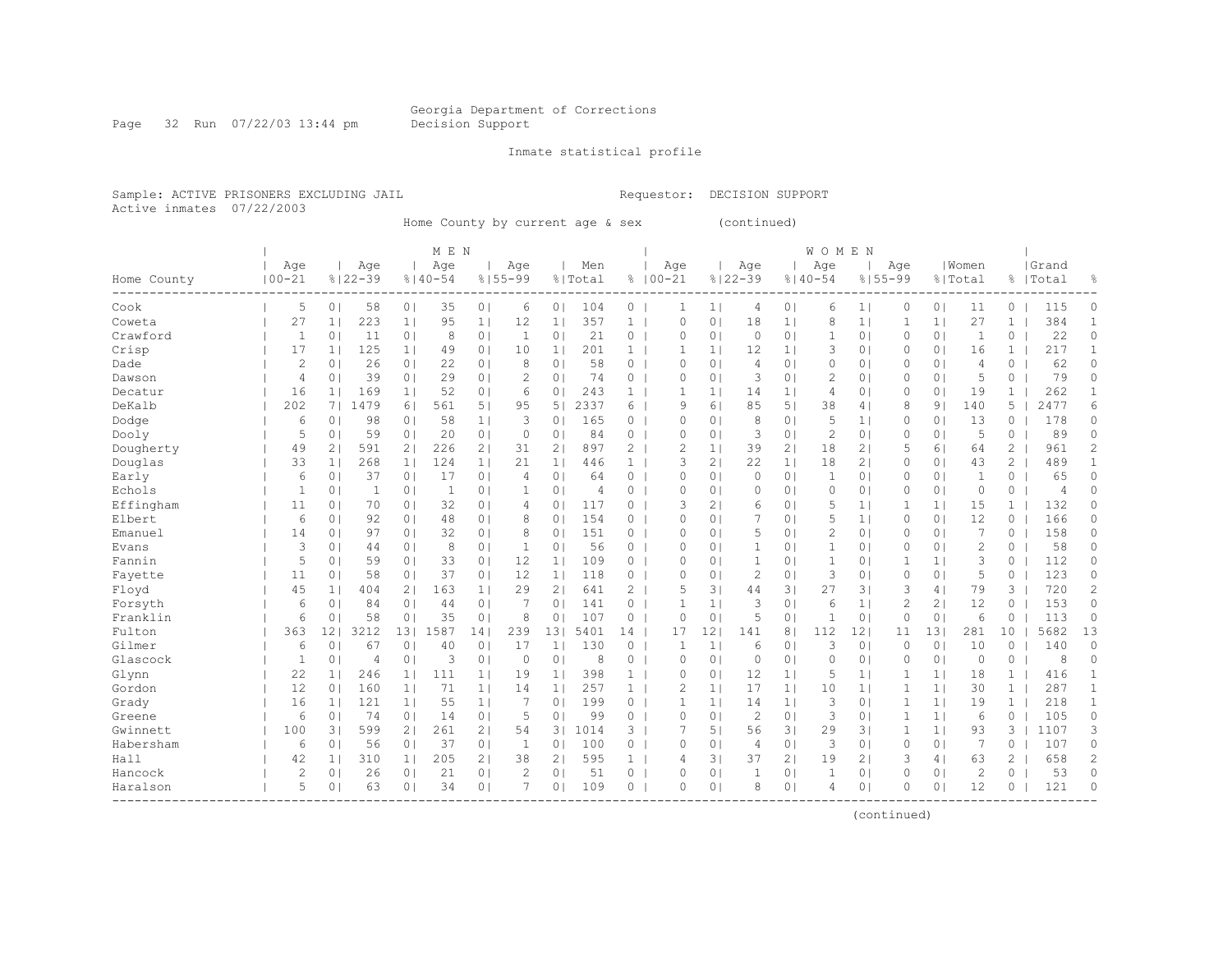Page 33 Run 07/22/03 13:44 pm Decision Support

#### Inmate statistical profile

Sample: ACTIVE PRISONERS EXCLUDING JAIL Requestor: DECISION SUPPORT Active inmates 07/22/2003

Home County by current age & sex (continued)

|             |                   |                |                    |                | M E N              |                |                    |                |                |                |                    |                |                    |                | W O M E N          |                |                |                |                  |              |                    |              |
|-------------|-------------------|----------------|--------------------|----------------|--------------------|----------------|--------------------|----------------|----------------|----------------|--------------------|----------------|--------------------|----------------|--------------------|----------------|----------------|----------------|------------------|--------------|--------------------|--------------|
| Home County | Age<br>$100 - 21$ |                | Age<br>$8122 - 39$ |                | Aqe<br>$8140 - 54$ |                | Age<br>$8155 - 99$ |                | Men<br>% Total |                | Age<br>$8100 - 21$ |                | Age<br>$8122 - 39$ |                | Age<br>$8140 - 54$ | $8155 - 99$    | Age            |                | Women<br>% Total |              | Grand<br>%   Total | 욲            |
| Harris      | 8                 | 0 <sub>1</sub> | 57                 | 0 <sub>1</sub> | 26                 | 0 <sub>1</sub> | 4                  | 0 <sub>1</sub> | 95             | $\circ$        | 1                  | 11             | 1                  | 0 <sub>1</sub> | 0                  | 0 <sub>1</sub> | $\circ$        | 0 <sub>1</sub> | 2                | 0            | 97                 | 0            |
| Hart        | 7                 | 0 <sub>1</sub> | 50                 | 0 <sub>1</sub> | 22                 | 0 <sub>1</sub> | 5                  | 0              | 84             | $\circ$        | $\Omega$           | 0 <sub>1</sub> | $\mathsf 3$        | 0 <sub>1</sub> | $\mathbf{1}$       | 0 <sub>1</sub> | 0              | 0 <sub>1</sub> | 4                | 0            | 88                 | 0            |
| Heard       | 1                 | 0 <sub>1</sub> | 19                 | 0 <sub>1</sub> | 12                 | 0 <sub>1</sub> | 9                  | 0              | 41             | $\circ$        | $\Omega$           | 0 <sub>1</sub> | 5                  | 0 <sub>1</sub> | $\circ$            | 0 <sub>1</sub> | 0              | 0 <sub>1</sub> | 5                | $\Omega$     | 46                 | 0            |
| Henry       | 17                | 1 <sub>1</sub> | 197                | 1 <sub>1</sub> | 109                | 1              | 18                 | 1 <sub>1</sub> | 341            | $\mathbf{1}$   | 4                  | 3 <sub>1</sub> | 17                 | 1 <sub>1</sub> | 13                 | 1              | 1              | 1              | 35               | $\mathbf{1}$ | 376                | $\mathbf{1}$ |
| Houston     | 40                | 1 <sub>1</sub> | 258                | 1 <sup>1</sup> | 136                | 1              | 14                 | 1 <sub>1</sub> | 448            | $\mathbf{1}$   | 3                  | 21             | 18                 | 1 <sub>1</sub> | 11                 | 1 <sub>1</sub> | 0              | 0 <sub>1</sub> | 32               | $\mathbf{1}$ | 480                | $\mathbf{1}$ |
| Irwin       | 7                 | $\circ$        | 46                 | 0 <sub>1</sub> | 20                 | 0 <sub>1</sub> | 3                  | 0              | 76             | $\circ$        | $\Omega$           | 0 <sub>1</sub> | $\mathbf{1}$       | 01             | $\mathbf{1}$       | 0              | $\Omega$       | 0 <sup>1</sup> | $\mathbf{2}$     | 0            | 78                 | 0            |
| Jackson     | 9                 | 0 <sup>1</sup> | 112                | 0 <sup>1</sup> | 69                 | 1 <sub>1</sub> | 23                 | $1\vert$       | 213            | $\mathbf{1}$   | $\Omega$           | 0 <sub>1</sub> | 11                 | 1              | $\overline{c}$     | 0              | $\overline{c}$ | 2 <sub>1</sub> | 15               | $\mathbf{1}$ | 228                | 1            |
| Jasper      | 4                 | 0              | 35                 | 0 <sub>1</sub> | 13                 | 0 <sub>1</sub> | 4                  | 0              | 56             | 0              | 1                  | 1 <sup>1</sup> | 3                  | 01             | 1                  | $\circ$        | $\Omega$       | 0 <sup>1</sup> | 5                | $\Omega$     | 61                 | $\Omega$     |
| Jeff Davis  | 4                 | 0 <sub>1</sub> | 39                 | 0 <sub>1</sub> | 22                 | 0 <sub>1</sub> | $\overline{c}$     | 0              | 67             | 0              | $\Omega$           | 0 <sub>1</sub> | $\mathbf{1}$       | 01             | 3                  | 0 <sub>1</sub> | $\Omega$       | 0 <sub>1</sub> | 4                | 0            | 71                 | 0            |
| Jefferson   | 7                 | 0 <sub>1</sub> | 59                 | 0 <sub>1</sub> | 24                 | 0 <sub>1</sub> | 4                  | 0 <sup>1</sup> | 94             | 0              | 1                  | 1 <sup>1</sup> | 3                  | 01             | 1                  | 0 <sub>1</sub> | 0              | 0 <sub>1</sub> | 5                | 0            | 99                 | 0            |
| Jenkins     | 10                | 0 <sub>1</sub> | 70                 | 0 <sub>1</sub> | 23                 | 0 <sub>1</sub> | $\overline{c}$     | 0 <sup>1</sup> | 105            | $\circ$        | $\Omega$           | 0 <sub>1</sub> | $\mathbf{1}$       | 01             | $\overline{c}$     | 0 <sub>1</sub> | $\Omega$       | 0 <sub>1</sub> | 3                | 0            | 108                | 0            |
| Johnson     | $\mathbf{1}$      | 0 <sub>1</sub> | 26                 | 0 <sub>1</sub> | 7                  | 0 <sub>1</sub> | $\overline{c}$     | 0              | 36             | $\circ$        | $\Omega$           | 0 <sub>1</sub> | 3                  | 01             | $\circ$            | 0 <sub>1</sub> | $\Omega$       | 0 <sup>1</sup> | 3                | 0            | 39                 | $\Omega$     |
| Jones       | 5                 | 0 <sub>1</sub> | 32                 | 0 <sub>1</sub> | 16                 | 0 <sub>1</sub> | $\mathbf{1}$       | 0 <sup>1</sup> | 54             | $0-1$          | 1                  | 1 <sub>1</sub> | 1                  | 01             | $\circ$            | 0 <sub>1</sub> | $\circ$        | 0 <sub>1</sub> | 2                | 0            | 56                 | 0            |
| Lamar       | 6                 | 0 <sub>1</sub> | 44                 | 0 <sub>1</sub> | 25                 | 0 <sub>1</sub> | 6                  | 0 <sub>1</sub> | 81             | $\circ$        | $\Omega$           | 0 <sub>1</sub> | 4                  | 0 <sub>1</sub> | 5                  | 1              | 0              | 0 <sub>1</sub> | 9                | 0            | 90                 | 0            |
| Lanier      | 3                 | 0 <sup>1</sup> | 30                 | 0 <sub>1</sub> | 5                  | 0 <sub>1</sub> | 3                  | 0              | 41             | $\circ$        | $\Omega$           | 0 <sub>1</sub> | 0                  | 01             | $\mathbf{1}$       | 0 <sub>1</sub> | 0              | 0 <sub>1</sub> | $\mathbf 1$      | 0            | 42                 | 0            |
| Laurens     | 11                | 0              | 147                | 1 <sub>1</sub> | 63                 | 1 <sub>1</sub> | 10                 | 1 <sub>1</sub> | 231            | $\mathbf{1}$   | $\Omega$           | 0 <sub>1</sub> | 8                  | 01             | 5                  | 1 <sub>1</sub> | $\Omega$       | 0 <sup>1</sup> | 13               | 0            | 244                | 1            |
| Lee         | $\overline{c}$    | 0              | 25                 | 0 <sup>1</sup> | 15                 | 0 <sub>1</sub> | 3                  | 0              | 45             | $\circ$        | 1                  | 1 <sub>1</sub> | $\overline{c}$     | 01             | 3                  | $\circ$        | $\Omega$       | 0 <sup>1</sup> | 6                | 0            | 51                 | $\Omega$     |
| Liberty     | 21                | 1 <sub>1</sub> | 158                | 1 <sub>1</sub> | 30                 | 0 <sub>1</sub> | 6                  | 0              | 215            | $\mathbf{1}$   | 1                  | 1 <sup>1</sup> | 9                  | 1 <sub>1</sub> | 5                  | 1 <sub>1</sub> | $\Omega$       | 0 <sup>1</sup> | 15               | $\mathbf{1}$ | 230                | 1            |
| Lincoln     | 3                 | 0 <sub>1</sub> | 18                 | 0 <sub>1</sub> | 13                 | 0 <sub>1</sub> | $\mathbf{1}$       | 0              | 35             | 0              | $\Omega$           | 0 <sub>1</sub> | 1                  | 01             | 0                  | 0 <sub>1</sub> | 0              | 0 <sup>1</sup> | 1                | 0            | 36                 | 0            |
| Long        | $\overline{4}$    | 0 <sub>1</sub> | 17                 | 0 <sup>1</sup> | 12                 | 0 <sub>1</sub> | $\circ$            | $\circ$        | 33             | $\circ$        | 1                  | 1 <sup>1</sup> | 3                  | 01             | 1                  | 0 <sub>1</sub> | 0              | 0 <sub>1</sub> | 5                | 0            | 38                 | 0            |
| Lowndes     | 37                | 1 <sub>1</sub> | 291                | 1 <sup>1</sup> | 144                | 1              | 21                 | 1 <sub>1</sub> | 493            | $\mathbf{1}$   | $\Omega$           | 0 <sub>1</sub> | 17                 | 1 <sub>1</sub> | 12                 | 1 <sub>1</sub> | 1              | 1              | 30               | $\mathbf{1}$ | 523                | $\mathbf{1}$ |
| Lumpkin     | 3                 | 0 <sub>1</sub> | 39                 | 0 <sub>1</sub> | 22                 | 0 <sub>1</sub> | 6                  | 0              | 70             | 0              | $\Omega$           | 0 <sub>1</sub> | $\mathbf{1}$       | 01             | $\circ$            | 0 <sub>1</sub> | $\circ$        | 0 <sup>1</sup> | $\mathbf{1}$     | 0            | 71                 | 0            |
| Macon       | 5                 | 0 <sub>1</sub> | 45                 | 0 <sup>1</sup> | 18                 | 0 <sub>1</sub> | 4                  | 0              | 72             | 0 <sub>1</sub> | $\Omega$           | 0 <sub>1</sub> | $\circ$            | 0 <sub>1</sub> | 3                  | $\circ$        | 0              | 0 <sup>1</sup> | 3                | 0            | 75                 | 0            |
| Madison     | 2                 | 0 <sub>1</sub> | 72                 | 0 <sub>1</sub> | 25                 | 0 <sub>1</sub> | 9                  | 0 <sub>1</sub> | 108            | $0-1$          | $\Omega$           | 0 <sub>1</sub> | 4                  | 0              | $\overline{c}$     | 0 <sub>1</sub> | 0              | 0 <sub>1</sub> | 6                | 0            | 114                | 0            |
| Marion      | 3                 | 0 <sup>1</sup> | 23                 | 0 <sup>1</sup> | 11                 | 0 <sub>1</sub> | $\mathbf{1}$       | 0              | 38             | $0-1$          | $\Omega$           | 0 <sub>1</sub> | $\overline{c}$     | 01             | $\circ$            | 0 <sub>1</sub> | 0              | 0 <sub>1</sub> | $\overline{2}$   | 0            | 40                 | 0            |
| McDuffie    | 6                 | 0 <sup>1</sup> | 83                 | 0 <sup>1</sup> | 38                 | 0 <sub>1</sub> | 13                 | $1\vert$       | 140            | 0              | $\Omega$           | 0 <sub>1</sub> | 5                  | 01             | $\circ$            | 0              | 0              | 0 <sup>1</sup> | 5                | 0            | 145                | 0            |
| McIntosh    | 3                 | 0              | 38                 | 0 <sup>1</sup> | 22                 | 0 <sub>1</sub> | -1                 | 0              | 64             | 0              | $\Omega$           | 0 <sub>1</sub> | $\circ$            | 01             | 1                  | $\circ$        | $\Omega$       | $\circ$        | $\mathbf{1}$     | 0            | 65                 | 0            |
| Meriwether  | 19                | 1 <sub>1</sub> | 114                | 0 <sup>1</sup> | 53                 | 0 <sub>1</sub> | 12                 | 1 <sub>1</sub> | 198            | $\circ$        | 1                  | 1 <sup>1</sup> | 11                 | 1 <sub>1</sub> | 2                  | $\circ$        | $\mathbf 1$    | 1              | 15               | $\mathbf{1}$ | 213                | $\Omega$     |
| Miller      | 1                 | 0 <sub>1</sub> | 17                 | 0 <sub>1</sub> | 7                  | 0 <sub>1</sub> | $\mathbf{1}$       | 0              | 26             | $0-1$          | $\Omega$           | 0 <sub>1</sub> | $\mathbf{1}$       | 0              | 0                  | 0 <sub>1</sub> | $\mathbf 0$    | 0 <sub>1</sub> | $\mathbf{1}$     | 0            | 27                 | 0            |
| Mitchell    | 9                 | 0 <sub>1</sub> | 111                | 0 <sub>1</sub> | 45                 | 0 <sub>1</sub> | 9                  | 0 <sup>1</sup> | 174            | $0-1$          | $\Omega$           | 0 <sub>1</sub> | 9                  | 1 <sub>1</sub> | 5                  | 1 <sub>1</sub> | 0              | 0 <sub>1</sub> | 14               | 0            | 188                | 0            |
| Monroe      |                   | 0 <sup>1</sup> | 58                 | 0 <sub>1</sub> | 33                 | 0 <sub>1</sub> | 3                  | 0              | 101            | $\circ$        | $\Omega$           | 0 <sub>1</sub> | 4                  | 0 <sub>1</sub> | $\mathbf 0$        | 0 <sub>1</sub> | 0              | 0 <sub>1</sub> | 4                | $\circ$      | 105                | 0            |
| Montgomery  | 3                 | 0 <sub>1</sub> | 30                 | 0 <sub>1</sub> | 8                  | 0 <sub>1</sub> | 3                  | 0              | 44             | 0              | $\Omega$           | 0 <sub>1</sub> | $\overline{c}$     | 01             | 1                  | 0 <sub>1</sub> | 0              | 0 <sup>1</sup> | 3                | 0            | 47                 | 0            |
| Morgan      | 6                 | 0 <sup>1</sup> | 49                 | 0 <sup>1</sup> | 18                 | 0 <sub>1</sub> | 5                  | 0              | 78             | $0-1$          | $\Omega$           | 0 <sub>1</sub> | 5                  | 0 <sub>1</sub> | $\overline{2}$     | 0 <sub>1</sub> | $\circ$        | 0 <sup>1</sup> | 7                | 0            | 85                 | 0            |
| Murray      | 10                | 0 <sup>1</sup> | 95                 | 0 <sub>1</sub> | 40                 | 0 <sub>1</sub> | 17                 | 1 <sub>1</sub> | 162            | $\circ$        | 1                  | 1              | 8                  | 0              | 5                  | 1              | 0              | 0 <sup>1</sup> | 14               | 0            | 176                | 0            |
| Muscogee    | 103               | 31             | 798                | 31             | 361                | 31             | 55                 | 3 <sup>1</sup> | 1317           | $3-1$          | 4                  | 31             | 61                 | 4              | 30                 | 31             | 2              | 21             | 97               | 3            | 1414               | 3            |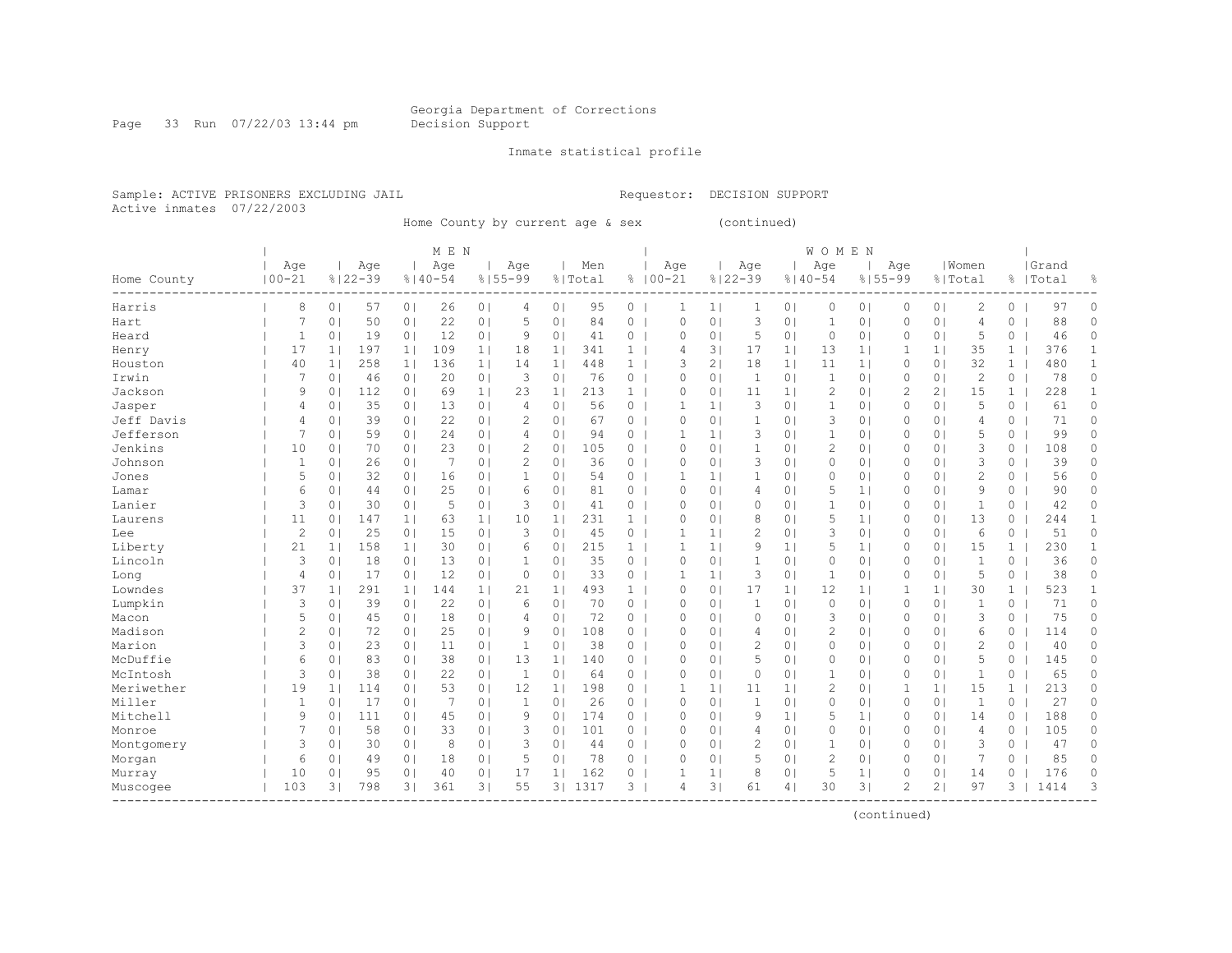Page 34 Run 07/22/03 13:44 pm Decision Support

#### Inmate statistical profile

Sample: ACTIVE PRISONERS EXCLUDING JAIL Requestor: DECISION SUPPORT Active inmates 07/22/2003

Home County by current age & sex (continued)

|             |                |                |             |                | M E N          |                |                |                |         |                       |                |                |                |                | WOMEN          |                |              |                |                |                |           |              |
|-------------|----------------|----------------|-------------|----------------|----------------|----------------|----------------|----------------|---------|-----------------------|----------------|----------------|----------------|----------------|----------------|----------------|--------------|----------------|----------------|----------------|-----------|--------------|
|             | Age            |                | Age         |                | Age            |                | Age            |                | Men     |                       | Age            |                | Age            |                | Age            |                | Age          |                | Women          |                | Grand     |              |
| Home County | $100 - 21$     |                | $8122 - 39$ |                | $8140 - 54$    |                | $8155 - 99$    |                | % Total |                       | $8100 - 21$    |                | $8122 - 39$    |                | $8140 - 54$    | $8155 - 99$    |              |                | % Total        |                | %   Total | 욲            |
| Newton      | 23             | 1 <sub>1</sub> | 210         | 1 <sub>1</sub> | 90             | 1 <sub>1</sub> | 15             | 1 <sub>1</sub> | 338     | $1 \mid$              | 0              | 0 <sub>1</sub> | 13             | 1 <sub>1</sub> | 4              | $\circ$        | 2            | 2 <sub>1</sub> | 19             | $\mathbf{1}$   | 357       | 1            |
| Oconee      | 0              | 0 <sub>1</sub> | 21          | 0 <sub>1</sub> | -7             | 0 <sub>1</sub> | 4              | 0              | 32      | $\circ$               | $\Omega$       | 0 <sub>1</sub> | $\overline{c}$ | 0              | 1              | 0 <sub>1</sub> | 0            | 0 <sub>1</sub> | 3              | 0              | 35        | 0            |
| Oqlethorpe  | 3              | 0 <sub>1</sub> | 35          | 0 <sub>1</sub> | 11             | 0 <sub>1</sub> | $\overline{c}$ | 0 <sub>1</sub> | 51      | $0-1$                 | 1              | 1 <sub>1</sub> | 4              | 0 <sub>1</sub> | $\circ$        | 0 <sub>1</sub> | $\Omega$     | 0 <sub>1</sub> | 5              | 0              | 56        | 0            |
| Paulding    | 16             | 1 <sub>1</sub> | 101         | 0 <sub>1</sub> | 71             | 1              | 9              | 0              | 197     | $\overline{0}$        | 1              | 1 <sub>1</sub> | 9              | 1 <sub>1</sub> | 9              | 1              | 3            | 4              | 22             | $\mathbf{1}$   | 219       | $\mathbf{1}$ |
| Peach       | 5              | 0 <sup>1</sup> | 67          | 0 <sup>1</sup> | 38             | 0 <sub>1</sub> | $\circ$        | 0              | 110     | $0-1$                 | 1              | 11             | 5              | 0 <sub>1</sub> | $\overline{c}$ | 0 <sub>1</sub> | $\mathbf{0}$ | 0 <sub>1</sub> | 8              | 0              | 118       | $\circ$      |
| Pickens     | 4              | 0 <sub>1</sub> | 54          | 0 <sub>1</sub> | 36             | 0 <sub>1</sub> | 3              | 0              | 97      | $\circ$               | $\Omega$       | 0 <sub>1</sub> | $\overline{c}$ | 0 <sub>1</sub> | 4              | 0 <sub>1</sub> | 0            | 0 <sub>1</sub> | 6              | 0              | 103       | $\circ$      |
| Pierce      | 4              | 0 <sub>1</sub> | 29          | 0 <sup>1</sup> | 17             | 0 <sub>1</sub> | $\overline{c}$ | 0              | 52      | $\circ$               | $\Omega$       | 0 <sub>1</sub> | $\circ$        | 0 <sub>1</sub> | $\overline{c}$ | 0 <sub>1</sub> | 0            | 0 <sub>1</sub> | 2              | 0              | 54        | 0            |
| Pike        | 4              | 0 <sup>1</sup> | 17          | 0 <sup>1</sup> | 21             | 0 <sub>1</sub> | $\overline{2}$ | 0              | 44      | 0                     | 1              | 1 <sup>1</sup> | $\overline{2}$ | 01             | $\mathbf{1}$   | $\circ$        | 0            | 0 <sup>1</sup> | 4              | 0              | 48        | 0            |
| Polk        | 10             | 0 <sup>1</sup> | 106         | 0 <sup>1</sup> | 49             | 0 <sub>1</sub> | 10             | 1 <sup>1</sup> | 175     | 0                     | 1              | 1 <sup>1</sup> | 6              | 01             | $\overline{c}$ | $\circ$        | $\Omega$     | 0 <sup>1</sup> | 9              | 0              | 184       | 0            |
| Pulaski     | 11             | 0 <sup>1</sup> | 59          | 0 <sup>1</sup> | 21             | 0 <sub>1</sub> | $\overline{2}$ | 0              | 93      | $\circ$               | $\Omega$       | 0 <sub>1</sub> | 5              | 01             | $\overline{2}$ | 0 <sub>1</sub> | $\mathbf 1$  | 1 <sup>1</sup> | 8              | 0              | 101       | 0            |
| Putnam      | 9              | 0 <sub>1</sub> | 53          | 0 <sup>1</sup> | 35             | 0 <sub>1</sub> | 6              | 0 <sup>1</sup> | 103     | $\circ$               | 0              | 0 <sub>1</sub> | $\overline{c}$ | 01             | $\overline{c}$ | 0 <sub>1</sub> | 0            | 0 <sub>1</sub> | 4              | 0              | 107       | 0            |
| Ouitman     | 0              | 0 <sub>1</sub> | 7           | 0 <sup>1</sup> | $\circ$        | 0 <sub>1</sub> | 0              | 0              | 7       | $\circ$               | 0              | 0 <sub>1</sub> | $\circ$        | 0 <sub>1</sub> | $\mathbf{1}$   | 0 <sub>1</sub> | 0            | 0 <sub>1</sub> | $\mathbf{1}$   | 0              | 8         | 0            |
| Rabun       | 4              | 0 <sub>1</sub> | 27          | 0 <sup>1</sup> | 17             | 0 <sub>1</sub> | $\Omega$       | 0              | 48      | $\circ$               | $\Omega$       | 0 <sub>1</sub> | $\mathbf{1}$   | 01             | $\mathbf{1}$   | 0 <sub>1</sub> | $\circ$      | 0 <sup>1</sup> | $\overline{c}$ | $\Omega$       | 50        | $\Omega$     |
| Randolph    | 5              | 0 <sup>1</sup> | 36          | 0 <sup>1</sup> | 13             | 0 <sub>1</sub> | $\overline{1}$ | 0              | 55      | 0 <sub>1</sub>        | $\Omega$       | 0 <sub>1</sub> | 3              | 0 <sub>1</sub> | $\mathbf{1}$   | 0 <sub>1</sub> | $\mathbf{1}$ | 1 <sup>1</sup> | 5              | $\Omega$       | 60        | $\Omega$     |
| Richmond    | 143            | 5 <sub>1</sub> | 1044        | 4 <sub>1</sub> | 444            | 4              | 59             | 3 <sup>1</sup> | 1690    | 41                    | 5              | 3 <sup>1</sup> | 85             | 5              | 34             | 4              | 3            | 4              | 127            | 4              | 1817      | 4            |
| Rockdale    | 16             | 1 <sub>1</sub> | 127         | 1 <sub>1</sub> | 71             | 1              | 13             | 1 <sub>1</sub> | 227     | 1 <sup>1</sup>        | 1              | 1 <sub>1</sub> | 18             | 1 <sub>1</sub> | 3              | 0 <sub>1</sub> | 0            | 0 <sub>1</sub> | 22             | 1              | 249       | $\mathbf{1}$ |
| Schley      | 0              | 0 <sub>1</sub> | 13          | 0 <sub>1</sub> | $\overline{2}$ | 0 <sub>1</sub> | $\circ$        | 0              | 15      | 0                     | $\Omega$       | 0 <sub>1</sub> | $\circ$        | 01             | $\circ$        | $\circ$        | 0            | 0 <sup>1</sup> | $\circ$        | 0              | 15        | 0            |
| Screven     | 10             | $\circ$        | 74          | 0 <sup>1</sup> | 22             | 0 <sub>1</sub> | 7              | 0              | 113     | 0                     | 1              | 1 <sup>1</sup> | 8              | 01             | 3              | $\circ$        | $\mathbf 1$  | 1              | 13             | 0              | 126       | $\Omega$     |
| Seminole    | $\overline{4}$ | 0 <sup>1</sup> | 39          | 0 <sub>1</sub> | 18             | 0 <sub>1</sub> | 4              | 0              | 65      | $0-1$                 | $\Omega$       | 0 <sub>1</sub> | $\overline{4}$ | 01             | $\overline{2}$ | 0 <sub>1</sub> | 0            | 0 <sup>1</sup> | 6              | 0              | 71        | 0            |
| Spalding    | 62             | 2 <sub>1</sub> | 379         | 2 <sub>1</sub> | 150            | 1              | 25             | 1 <sub>1</sub> | 616     | $\mathbf{2}^{\prime}$ | 4              | 3 <sub>1</sub> | 31             | 2 <sub>1</sub> | 9              | 1 <sub>1</sub> | 2            | 2 <sub>1</sub> | 46             | $\overline{2}$ | 662       | 2            |
| Stephens    | 11             | 0 <sub>1</sub> | 84          | 0 <sup>1</sup> | 41             | 0 <sub>1</sub> | 6              | 0 <sup>1</sup> | 142     | $0-1$                 | 0              | 0 <sub>1</sub> | 7              | 0 <sub>1</sub> | $\overline{c}$ | 0 <sub>1</sub> | $\mathbf 0$  | 0 <sub>1</sub> | 9              | 0              | 151       | 0            |
| Stewart     | 3              | 0 <sup>1</sup> | 21          | 0 <sup>1</sup> | 7              | 0 <sub>1</sub> | $\mathbf{1}$   | 0              | 32      | $\circ$               | $\Omega$       | 0 <sub>1</sub> | $\mathbf{1}$   | 01             | $\mathbf 0$    | 0 <sub>1</sub> | 0            | 0 <sub>1</sub> | $\mathbf{1}$   | 0              | 33        | 0            |
| Sumter      | 21             | 1 <sub>1</sub> | 122         | 1 <sup>1</sup> | 54             | 0 <sub>1</sub> | 6              | 0 <sup>1</sup> | 203     | 1 <sup>1</sup>        | $\Omega$       | 0 <sub>1</sub> | 5              | 0 <sub>1</sub> | 4              | 0 <sub>1</sub> | $\circ$      | 0 <sub>1</sub> | 9              | 0              | 212       | 0            |
| Talbot      | $\overline{4}$ | 0 <sup>1</sup> | 32          | 0 <sub>1</sub> | 10             | 0 <sub>1</sub> | 0              | 0 <sup>1</sup> | 46      | $0-1$                 | $\Omega$       | 0 <sub>1</sub> | $\mathbf{1}$   | 01             | $\overline{2}$ | 0 <sub>1</sub> | 0            | 0 <sub>1</sub> | 3              | 0              | 49        | $\circ$      |
| Taliaferro  | $\mathbf{1}$   | 0 <sub>1</sub> | 10          | 0 <sup>1</sup> | 3              | 0 <sub>1</sub> | $\mathbf{1}$   | 0              | 15      | $0-1$                 | $\Omega$       | 0 <sub>1</sub> | $\circ$        | 01             | $\mathbf{1}$   | 0 <sub>1</sub> | 0            | 0 <sub>1</sub> | $\mathbf 1$    | 0              | 16        | 0            |
| Tattnall    | 7              | 0 <sup>1</sup> | 64          | 0 <sup>1</sup> | 22             | 0 <sub>1</sub> | $\overline{2}$ | 0              | 95      | $\circ$               | $\Omega$       | 0 <sub>1</sub> | 3              | 01             | 5              | $\mathbf{1}$   | 0            | 0 <sup>1</sup> | 8              | 0              | 103       | 0            |
| Taylor      | 5              | 0 <sup>1</sup> | 45          | 0 <sup>1</sup> | 18             | 0 <sub>1</sub> | $\overline{2}$ | 0              | 70      | $\circ$               | $\Omega$       | 0 <sub>1</sub> | $\overline{c}$ | 01             | $\overline{c}$ | 0 <sub>1</sub> | $\Omega$     | 0 <sup>1</sup> | 4              | 0              | 74        | $\Omega$     |
| Telfair     | 6              | 0 <sup>1</sup> | 81          | 0 <sub>1</sub> | 30             | 0 <sub>1</sub> | 3              | 0              | 120     | $\circ$               | $\Omega$       | 0 <sub>1</sub> | 9              | 1 <sub>1</sub> | 4              | 01             | $\Omega$     | 0 <sup>1</sup> | 13             | 0              | 133       | $\Omega$     |
| Terrell     | $\overline{2}$ | 0 <sub>1</sub> | 58          | 0 <sub>1</sub> | 11             | 0 <sub>1</sub> | $\mathbf{1}$   | 0              | 72      | $\circ$               | $\Omega$       | 0 <sub>1</sub> | 3              | 01             | $\circ$        | 0 <sub>1</sub> | $\Omega$     | 0 <sub>1</sub> | 3              | 0              | 75        | 0            |
| Thomas      | 30             | 1 <sub>1</sub> | 184         | 1 <sub>1</sub> | 77             | 1              | 10             | 1 <sub>1</sub> | 301     | $\mathbf{1}$          | $\Omega$       | 0 <sub>1</sub> | 15             | 1 <sub>1</sub> | 5              | 1 <sub>1</sub> | $\Omega$     | 0 <sub>1</sub> | 20             | $\mathbf{1}$   | 321       | 1            |
| Tift        | 19             | 1 <sub>1</sub> | 162         | 1 <sub>1</sub> | 84             | 1              | 17             | 1 <sub>1</sub> | 282     | 1 <sup>1</sup>        | 1              | 1 <sub>1</sub> | 7              | 0 <sub>1</sub> | 6              | 1              | $\mathbf 1$  | 1              | 15             | $\mathbf{1}$   | 297       | $\mathbf{1}$ |
| Toombs      | 34             | 1              | 144         | 1 <sub>1</sub> | 52             | 0 <sub>1</sub> | 6              | 0 <sup>1</sup> | 236     | 1 <sup>1</sup>        | $\overline{c}$ | 1              | 14             | 1 <sub>1</sub> | 3              | 0 <sub>1</sub> | $\circ$      | 0 <sub>1</sub> | 19             | $\mathbf{1}$   | 255       | $\mathbf{1}$ |
| Towns       | 1              | 0 <sup>1</sup> | 3           | 0 <sub>1</sub> | 6              | 0 <sub>1</sub> | $\overline{2}$ | 0 <sub>1</sub> | 12      | 0 <sub>1</sub>        | $\Omega$       | 0 <sub>1</sub> | $\overline{c}$ | 0 <sub>1</sub> | $\mathbf{1}$   | 0 <sub>1</sub> | 0            | 0 <sup>1</sup> | 3              | 0              | 15        | $\circ$      |
| Treutlen    | 3              | 0 <sup>1</sup> | 25          | 0 <sup>1</sup> | 13             | 0 <sub>1</sub> | 0              | 0              | 41      | $\circ$               | $\Omega$       | 0 <sub>1</sub> | $\circ$        | 0 <sub>1</sub> | $\mathbf 1$    | 0 <sub>1</sub> | 0            | 0 <sup>1</sup> | $\mathbf 1$    | 0              | 42        | 0            |
| Troup       | 42             | 1 <sub>1</sub> | 356         | 11             | 135            | 1              | 24             | 1 <sub>1</sub> | 557     | $1 \mid$              | 1              | 1 <sub>1</sub> | 25             | 1 <sub>1</sub> | 12             | 1 <sub>1</sub> |              | 1              | 39             | $\mathbf{1}$   | 596       | $\mathbf{1}$ |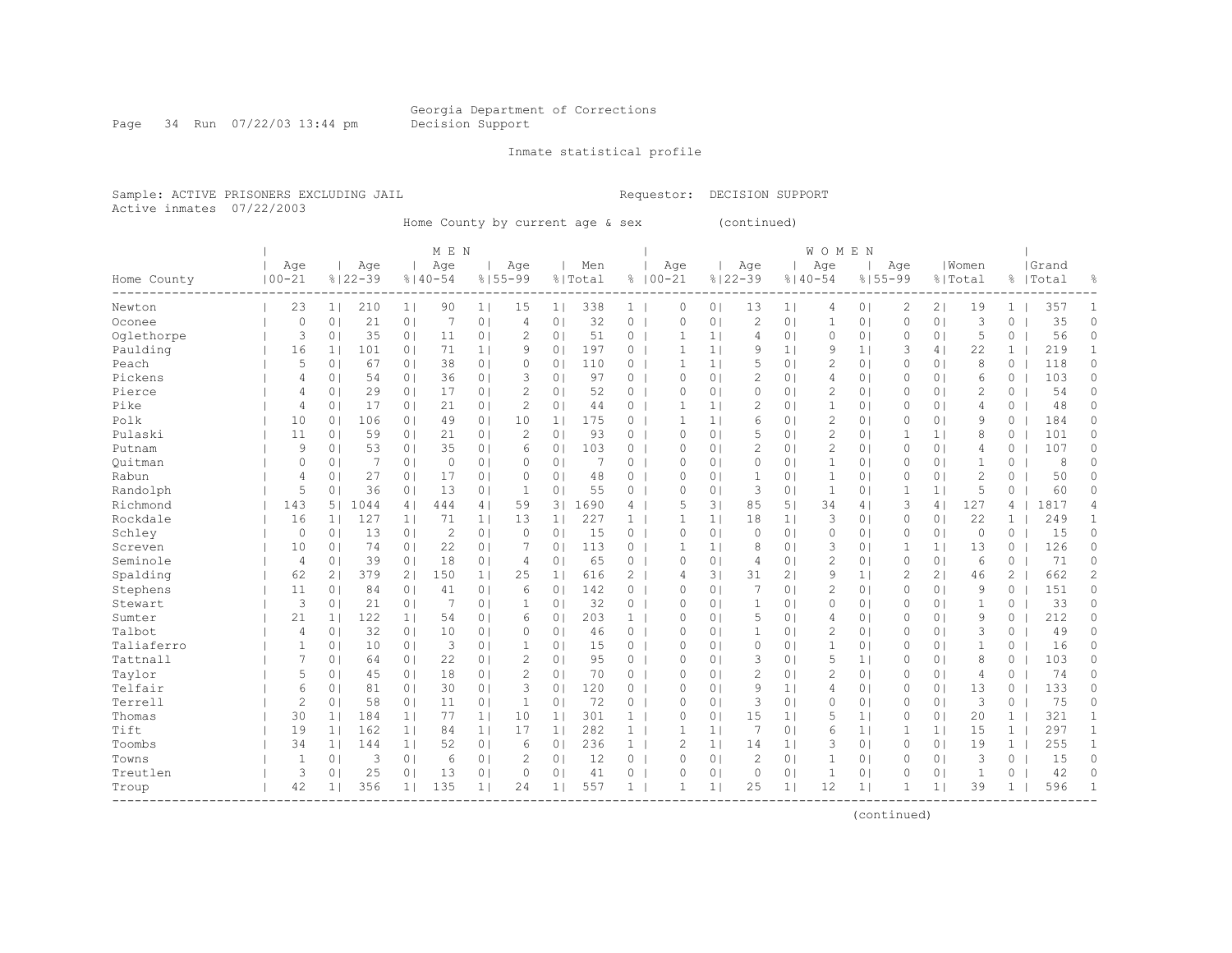Page 35 Run 07/22/03 13:44 pm Decision Support

Inmate statistical profile

Sample: ACTIVE PRISONERS EXCLUDING JAIL Requestor: DECISION SUPPORT Active inmates 07/22/2003

Home County by current age & sex (continued)

|                  |            |                |                                                         |                | M E N       |                |               |                |         |          |             |                |                |                | <b>WOMEN</b>   |                |             |                |          |                |           |           |
|------------------|------------|----------------|---------------------------------------------------------|----------------|-------------|----------------|---------------|----------------|---------|----------|-------------|----------------|----------------|----------------|----------------|----------------|-------------|----------------|----------|----------------|-----------|-----------|
|                  | Age        |                | Age                                                     |                | Age         |                | Age           |                | Men     |          | Age         |                | Age            |                | Age            |                | Age         |                | Women    |                | Grand     |           |
| Home County      | $100 - 21$ |                | $8122 - 39$                                             |                | $8140 - 54$ |                | $8155 - 99$   |                | % Total |          | $8100 - 21$ |                | $8122 - 39$    |                | $8140 - 54$    |                | $8155 - 99$ |                | % Total  |                | %   Total | $\approx$ |
| Turner           | 8          | 01             | 55                                                      | 0 <sub>1</sub> | 23          | 0 <sub>1</sub> |               | 0 <sub>1</sub> | 87      | 0        | 0           | 0 <sub>1</sub> | 3              | 0 <sub>1</sub> |                | 0              | 0           | 0 <sup>1</sup> | 4        | 0              | 91        |           |
| Twiggs           |            | 0 <sub>1</sub> | 22                                                      | 0 <sub>1</sub> | 13          | 0 <sub>1</sub> |               | 01             | 38      | 0        | ∩           | 0              | 0              | 01             | $\Omega$       | 0              |             | $\circ$        | O        | 0              | 38        | 0         |
| Union            | 5          | 0 <sub>1</sub> | 24                                                      | 0 <sub>1</sub> | 13          | 0 <sub>1</sub> | 4             | 0 <sup>1</sup> | 46      | 0        |             | $\mathbf{1}$   |                | 01             | 1              | 0              | 0           | 0 <sup>1</sup> | 3        | $\Omega$       | 49        | 0         |
| Upson            | 19         | 1 <sup>1</sup> | 118                                                     | 0 <sub>1</sub> | 51          | 0 <sub>1</sub> | 11            | 1 <sub>1</sub> | 199     | 0        | $\Omega$    | 0 <sub>1</sub> | 6              | 01             | $\overline{4}$ | 0              | 0           | 0 <sup>1</sup> | 10       | 0              | 209       | $\Omega$  |
| Walker           | 13         | 0 <sub>1</sub> | 139                                                     | 1 <sub>1</sub> | 65          | 1 <sub>1</sub> | 16            | 1 <sub>1</sub> | 233     |          | $\Omega$    | $\circ$        | 15             | 1 <sub>1</sub> | 12             | 1              |             | 1 <sub>1</sub> | 28       | $\mathbf{1}$   | 261       |           |
| Walton           | 17         | 1 <sup>1</sup> | 158                                                     | 1 <sub>1</sub> | 99          | 1 <sub>1</sub> | 11            | $1\vert$       | 285     |          |             | $\mathbf{1}$   | 10             | $1\vert$       | 9              | 1              |             | 1              | 21       | $\mathbf{1}$   | 306       |           |
| Ware             | 18         | 11             | 207                                                     | 1 <sub>1</sub> | 106         | 1 <sub>1</sub> | 18            | 1 <sub>1</sub> | 349     |          |             | $\mathbf{1}$   | 13             | 1              | 4              | 0              |             | 1 <sub>1</sub> | 19       |                | 368       |           |
| Warren           | 3          | 0 <sup>1</sup> | 23                                                      | 0 <sub>1</sub> | 19          | 0 <sub>1</sub> | 4             | 0              | 49      | 0        | $\Omega$    | 0 <sub>1</sub> | 1              | 01             | -1             | 0              | 0           | 0 <sup>1</sup> | 2        | 0              | 51        | 0         |
| Washington       | 8          | 0 <sub>1</sub> | 70                                                      | 0 <sub>1</sub> | 31          | 0 <sub>1</sub> |               | 01             | 111     | 0        |             | $\circ$        | 5              | 01             | $\overline{2}$ | 0              | 0           | 0 <sup>1</sup> |          | $\Omega$       | 118       | 0         |
| Wayne            | 13         | 0 <sub>1</sub> | 85                                                      | 0 <sub>1</sub> | 34          | 0 <sub>1</sub> | 5             | 0 <sub>1</sub> | 137     | 0        |             |                | 5              | 01             | 3              | 0              |             | 1 <sup>1</sup> | 10       | 0              | 147       | 0         |
| Webster          | $\Omega$   | 0 <sub>1</sub> | 4                                                       | 0 <sub>1</sub> | 3           | 0 <sub>1</sub> | 0             | 0 <sub>1</sub> |         | 0        | $\Omega$    | 0 <sub>1</sub> | $\mathbf 0$    | 01             | $\circ$        | 0              | 0           | 0 <sup>1</sup> | $\circ$  | 0              |           | 0         |
| Wheeler          | 3          | 0 <sub>1</sub> | 14                                                      | 0 <sub>1</sub> | 8           | 01             | 4             | 01             | 29      | U        | ∩           | $\Omega$       | 1              | 0              | -1             | 0              | 0           | $\circ$        | 2        | 0              | 31        |           |
| White            | 3          | 0 <sub>1</sub> | 33                                                      | 0 <sub>1</sub> | 12          | 0 <sub>1</sub> | $\mathcal{D}$ | 0 <sub>1</sub> | 50      | 0        | O           | 0              | 1              | 01             | -1             | 0              | 0           | 0 <sub>1</sub> | 2        | 0              | 52        | 0         |
| Whitfield        | 38         | 1 <sup>1</sup> | 328                                                     | 1 <sup>1</sup> | 169         | 2 <sub>1</sub> | 35            | 2 <sub>1</sub> | 570     |          |             | $\overline{2}$ | 45             | 31             | 19             | 2 <sub>1</sub> |             | 1              | 68       | $\overline{2}$ | 638       |           |
| Wilcox           |            | 0 <sub>1</sub> | 22                                                      | 0 <sub>1</sub> | 19          | 0 <sub>1</sub> | 4             | 0 <sub>1</sub> | 52      | 0        |             | $\mathbf{1}$   | 5              | 01             | $\Omega$       | 0              | 0           | 0 <sup>1</sup> | 6        | $\Omega$       | 58        | 0         |
| Wilkes           | 2          | 0 <sub>1</sub> | 40                                                      | 0 <sub>1</sub> | 14          | 0 <sub>1</sub> | 6             | 0 <sub>1</sub> | 62      | 0        | $\Omega$    | $\circ$        | $\overline{c}$ | 01             | 1              | 0              | 0           | 0 <sup>1</sup> | 3        | 0              | 65        | 0         |
| Wilkinson        | 3          | 0 <sub>1</sub> | 33                                                      | 0 <sub>1</sub> | 12          | 0 <sub>1</sub> | 2             | 0 <sub>1</sub> | 50      | $\Omega$ | $\Omega$    | 0 <sub>1</sub> | 5              | 0 <sub>1</sub> | $\circ$        | 0              | 0           | $\circ$        | 5        | 0              | 55        | 0         |
| Worth            | 4          | 0 <sub>1</sub> | 62                                                      | 0 <sub>1</sub> | 36          | 0 <sub>1</sub> | 6             | 01             | 108     | 0        | ∩           | $\circ$        | 5              | 0              | 3              | 0              | Ω           | $\circ$        | 8        | <sup>n</sup>   | 116       | $\Omega$  |
| Total reported   |            |                | 3004 100   24146 100   10989 100   1843 100   39982 100 |                |             |                |               |                |         |          |             | 146 1001       | 1723 100       |                | 903 1001       |                |             | 85 1001        | 2857 100 |                | 42839 100 |           |
|                  |            |                |                                                         | 91.31          |             | 90.1           |               | 89.21          |         | 90.8     |             | 89.61          |                | 92.61          |                | 92.31          |             | 94.4           |          | 92.4           |           | 90.9      |
| Percent reported |            | 90.91          |                                                         |                |             |                |               |                |         |          |             |                |                |                |                |                |             |                |          |                |           |           |
|                  |            |                |                                                         |                |             |                |               |                |         |          |             |                |                |                |                |                |             |                |          |                |           |           |
| Not reported     | 302        |                | 2308                                                    |                | 1204        |                | 224           |                | 4038    |          | 17          |                | 137            |                | 75             |                | 5           |                | 234      |                | 4272      |           |
| Total            | 3306       |                | 26454                                                   |                | 12193       |                | 2067          |                | 44020   |          | 163         |                | 1860           |                | 978            |                | 90          |                | 3091     |                | 47111     |           |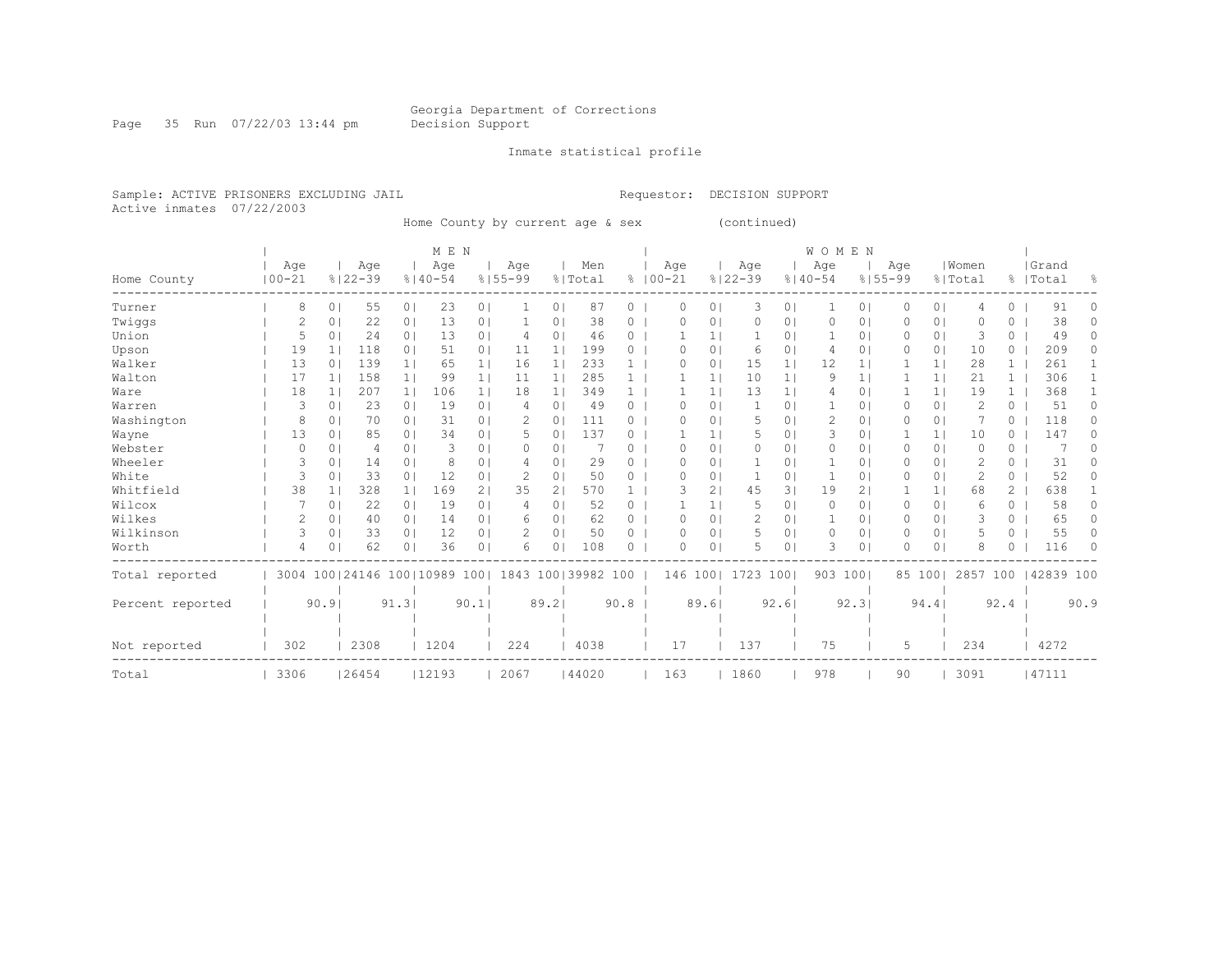Inmate statistical profile

Sample: ACTIVE PRISONERS EXCLUDING JAIL **Requestor: DECISION SUPPORT** 

Active inmates 07/22/2003

Prison Sentence In Years by current age & sex

|                                     |                                                       |                |                    |                 | M E N              |                |                    |                |                |                 |                    |                 |                    |                | W O M E N          |                 |                    |                |                  |                |                            |                |
|-------------------------------------|-------------------------------------------------------|----------------|--------------------|-----------------|--------------------|----------------|--------------------|----------------|----------------|-----------------|--------------------|-----------------|--------------------|----------------|--------------------|-----------------|--------------------|----------------|------------------|----------------|----------------------------|----------------|
| Sentence In Years<br>-------------- | Age<br>$100 - 21$                                     |                | Age<br>$8122 - 39$ |                 | Age<br>$8140 - 54$ |                | Age<br>$8155 - 99$ |                | Men<br>% Total |                 | Aqe<br>$8100 - 21$ |                 | Aqe<br>$8122 - 39$ |                | Aqe<br>$8140 - 54$ | $\perp$         | Age<br>$8155 - 99$ |                | Women<br>% Total |                | Grand<br>%   Total         | ိင             |
| $0 - 1$                             | 63                                                    | 2 <sub>1</sub> | 237                | $1 \mid$        | 111                | 1 <sub>1</sub> | 11                 | $1 \mid$       | 422            | 1 <sup>1</sup>  | 7                  | 4               | 34                 | 2 <sub>1</sub> | 7                  | 1 <sub>1</sub>  | 4                  | 4              | 52               | 2              | 474                        | 1              |
| $1.1 - 2$                           | 119                                                   | 4              | 435                | 2 <sub>1</sub>  | 202                | 2 <sub>1</sub> | 18                 | 1 <sup>1</sup> | 774            | $2-1$           | 5                  | 31              | 66                 | 4 <sub>1</sub> | 37                 | 4               | 3                  | 31             | 111              | 4              | 885                        | 2              |
| $2.1 - 3$                           | 306                                                   |                | 91 1127            | 4               | 402                | 3 <sup>1</sup> | 40                 |                | 21 1875        | $4 \mid$        | 17                 | 11              | 180                | 101            | 68                 | 71              | 7                  | 8 <sub>1</sub> | 272              | 9 <sub>1</sub> | 2147                       | 5              |
| $3.1 - 4$                           | 356                                                   |                | 11  1314           | 5 <sub>1</sub>  | 560                | 5 <sub>1</sub> | 61                 |                | 3   2291       | 5 <sub>1</sub>  | 25                 | 16 <sub>1</sub> | 171                | 9 <sub>1</sub> | 95                 | 101             | 7                  | 8 <sub>1</sub> | 298              | 10             | 2589                       | 6              |
| $4.1 - 5$                           | 232                                                   | 71             | 986                | 4               | 368                | 3 <sub>1</sub> | 46                 |                | 21 1632        | 4 <sup>1</sup>  | 12                 | 8 <sub>1</sub>  | 129                | 71             | 53                 | 51              | 1                  | 1 <sup>1</sup> | 195              | 6              | 1827                       | 4              |
| $5.1 - 6$                           | 581                                                   |                | 18   2956          | 11 <sub>1</sub> | 1124               | 9 <sub>1</sub> | 143                |                | 7   4804       | 11 <sup>1</sup> | 28                 | 18 <sub>1</sub> | 300                | 161            | 159                | 161             | 8                  | 9 <sub>1</sub> | 495              | 16             | 5299                       | 11             |
| $6.1 - 7$                           | 145                                                   | 4 <sup>1</sup> | 943                | 4               | 305                | 3 <sub>1</sub> | 45                 |                | 2   1438       | 3 <sup>1</sup>  | 3                  | 21              | 77                 | 4              | 52                 | 51              | 3                  | 31             | 135              | 4 <sup>1</sup> | 1573                       | 3              |
| $7.1 - 8$                           | 149                                                   |                | 5   1097           | 4               | 392                | 3 <sub>1</sub> | 50                 |                | 2  1688        | 4 <sup>1</sup>  | 11                 | 7 <sub>1</sub>  | 82                 | 4 <sub>1</sub> | 48                 | 5 <sub>1</sub>  | 4                  | 4 <sub>1</sub> | 145              | 5              | 1833                       | 4              |
| $8.1 - 9$                           | 116                                                   |                | 4   1055           | 4               | 365                | 31             | 58                 |                | 3   1594       | $4 \mid$        | 4                  | 31              | 77                 | 4              | 28                 | 31              | $\Omega$           | 0 <sup>1</sup> | 109              | 4              | 1703                       | 4              |
| $9.1 - 10$                          | 26                                                    | 1 <sup>1</sup> | 330                | 1 <sub>1</sub>  | 114                | 1 <sub>1</sub> | 12                 | 11             | 482            | $1 \mid$        | $\mathbf{1}$       | 1 <sup>1</sup>  | 25                 | 1 <sup>1</sup> | 13                 | 1 <sub>1</sub>  | $\mathbf{1}$       | 1 <sub>1</sub> | 40               | $\mathbf{1}$   | 522                        | $\mathbf{1}$   |
| $10.1 - 12$                         | 644                                                   |                | 20   4798          |                 | 18   1512          | 12             | 252                |                | 12  7206       | 16              | 26                 | 161             | 255                | 141            | 123                | 131             | 8                  | 9 <sub>1</sub> | 412              | 14             | 7618                       | 16             |
| $12.1 - 15$                         | 128                                                   |                | 4   1777           | 7 <sub>1</sub>  | 618                | 5              | 97                 |                | 5   2620       | 6               | 3                  | 21              | 96                 | 51             | 45                 | 5 <sub>1</sub>  | 5                  | 61             | 149              | 5              | 2769                       | 6              |
| $15.1 - 20$                         | 181                                                   |                | 5   2787           |                 | 11 1300            | 11             | 209                |                | 10   4477      | 10 <sub>1</sub> | 5                  | 31              | 106                | 61             | 64                 | 7 <sub>1</sub>  | 4                  | 4 <sub>1</sub> | 179              | 6              | 4656                       | 10             |
| 20.1-OVER                           | 117                                                   |                | 4   3457           |                 | 13  2324           | 191            | 423                |                | 20  6321       | 14              | 4                  | 31              | 108                | 6              | 74                 | 8 <sub>1</sub>  | 5                  | 6              | 191              | 6              | 6512                       | 14             |
| LIFE                                | 125                                                   |                | 4   2886           | 11 <sub>1</sub> | 2314               | 191            | 567                |                | 27  5892       | 13 <sup>1</sup> | 8                  | 5 <sub>1</sub>  | 123                | 71             | 103                | 11 <sub>1</sub> | 29                 | 331            | 263              | 9              | 6155                       | 13             |
| DEATH                               | $\circ$                                               | 0 <sup>1</sup> | 53                 | 0 <sub>1</sub>  | 50                 | 0 <sub>1</sub> | 9                  | 0 <sub>1</sub> | 112            | 0 <sub>1</sub>  | $\circ$            | 0 <sub>1</sub>  | 1                  | 0 <sub>1</sub> | $\circ$            | 0 <sub>1</sub>  | $\circ$            | 0 <sub>1</sub> | 1                | $\circ$        | 113                        | $\circ$        |
| LIFE W/O PAROLE                     | 7                                                     | 0 <sup>1</sup> | 179                | 1 <sup>1</sup>  | 118                | 1 <sub>1</sub> | 24                 | 1 <sup>1</sup> | 328            | 1 <sup>1</sup>  | $\circ$            | 0 <sup>1</sup>  | 2                  | $\Omega$       | 0                  | 0 <sub>1</sub>  | $\Omega$           | 0 <sup>1</sup> | 2                | $\Omega$       | 330                        | $\overline{1}$ |
| YOUTHFUL OFFENDERS                  | 0                                                     | 0 <sup>1</sup> | 1                  | 0 <sup>1</sup>  | 1                  | 0 <sub>1</sub> | $\Omega$           | 0 <sub>1</sub> | 2              | 0 <sub>1</sub>  | $\Omega$           | 0 <sup>1</sup>  | $\Omega$           | 0 <sub>1</sub> | $\Omega$           | 0 <sup>1</sup>  | $\Omega$           | 0 <sub>1</sub> | $\Omega$         | 0              | 2                          | $\Omega$       |
| Total reported                      | 3295 100 26418 100   12180 100   2065 100   43958 100 |                |                    |                 |                    |                |                    |                |                |                 |                    |                 | 159 100  1832 100  |                |                    | 969 1001        |                    |                |                  |                | 89 100 3049 100 147007 100 |                |
| Percent reported                    |                                                       | 99.71          |                    | 99.9            |                    | 99.9           |                    | 99.91          |                | 99.9            |                    | 97.51           |                    | 98.51          |                    | 99.1            |                    | 98.91          |                  | 98.6           |                            | 99.8           |
| NOT REPORTED                        | 11                                                    |                | 36                 |                 | 13                 |                | 2                  |                | 62             |                 | 4                  |                 | 28                 |                | 9                  |                 | 1                  |                | 42               |                | 104                        |                |
| Total                               | 3306                                                  |                | 26454              |                 | 12193              |                | 12067              |                | 44020          |                 | 163                |                 | 1860               |                | 978                |                 | 90                 |                | 3091             |                | 47111                      |                |
|                                     |                                                       |                |                    |                 |                    |                |                    |                |                |                 |                    |                 |                    |                |                    |                 |                    |                |                  |                |                            |                |
| AVG EXCLUDING<br>LIFE, DEATH, YO    | 7.19                                                  |                | 11.10              |                 | 13.03              |                | 14.63              |                | 11.41          |                 | 6.52               |                 | 7.63               |                | 8.30               |                 | 7.67               |                | 7.78             |                | 11.16                      |                |
| AVG INCLUDING<br>LIFE=21, YO=3 YRS  | 7.71                                                  |                | 12.13              |                 | 14.46              |                | 16.25              |                | 12.63          |                 | 7.24               |                 | 8.52               |                | 9.65               |                 | 12.01              |                | 8.91             |                | 12.39                      |                |

Page 36 Run 07/22/03 13:44 pm Decision Support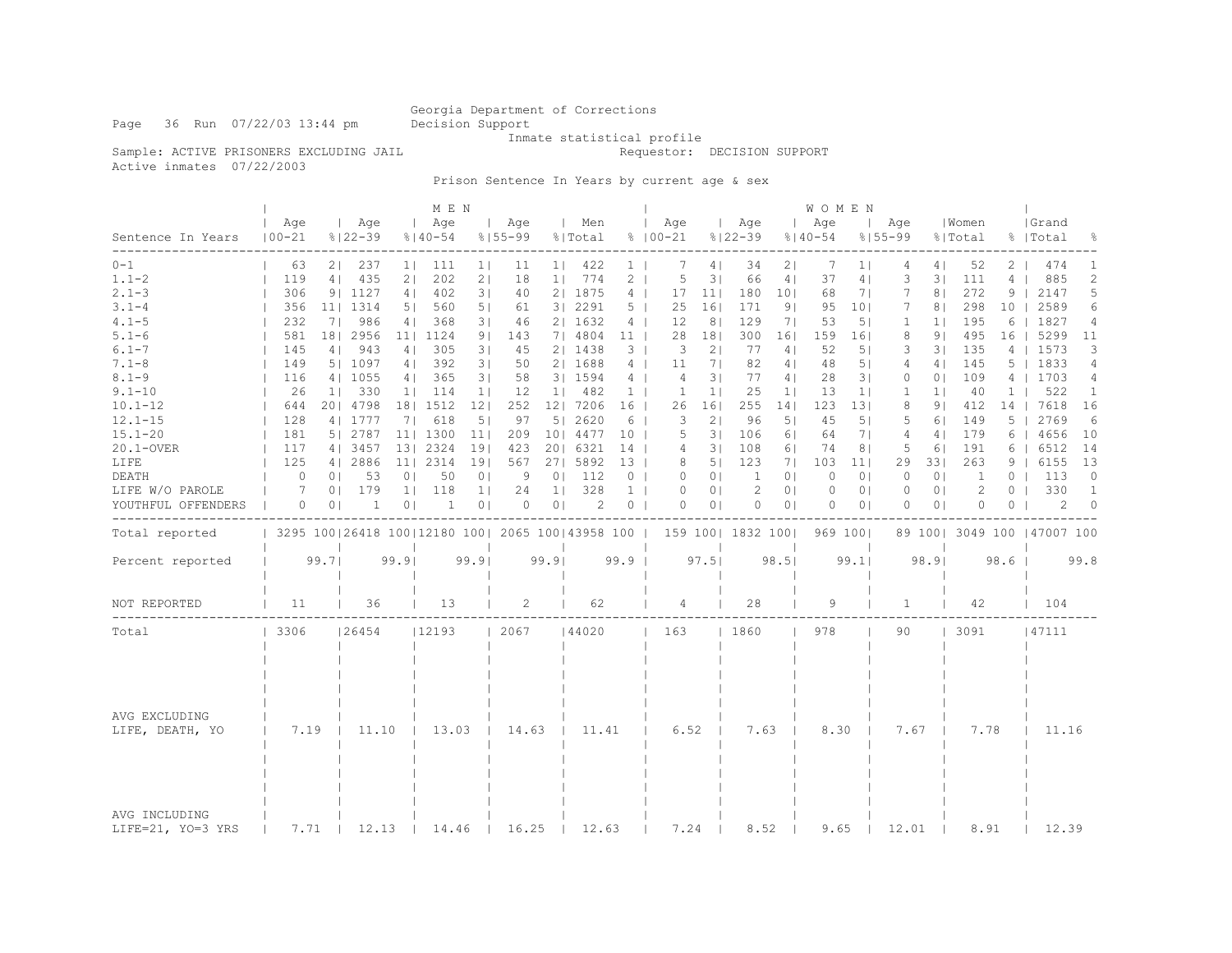Page 37 Run 07/22/03 13:44 pm

Inmate statistical profile

Sample: ACTIVE PRISONERS EXCLUDING JAIL Requestor: DECISION SUPPORT Active inmates 07/22/2003

Probation To Follow Prison by current age & sex

|                                     |                   |                        | M E N                                                   |                  |          |                                    |                    |            |                    | <b>WOMEN</b>             |                        |             |                    |                                   |
|-------------------------------------|-------------------|------------------------|---------------------------------------------------------|------------------|----------|------------------------------------|--------------------|------------|--------------------|--------------------------|------------------------|-------------|--------------------|-----------------------------------|
| Prob After Prison                   | Aqe<br>$100 - 21$ | Aqe<br>$8122 - 39$     | Aqe<br>$8140 - 54$                                      | $8155 - 99$      | Age      | Men<br>% Total                     | Age<br>$8100 - 21$ |            | Age<br>$8122 - 39$ | Age<br>$8140 - 54$       | Age<br>$8155 - 99$     |             | Women<br>%lTotal   | Grand<br>%   Total<br>- 옹         |
| PROBATION TO FOLLOW<br>NO PROBATION | 1663<br>1655      | 50   11170<br>50115323 | 4623<br>421<br>58   7587                                | 381<br>62   1343 | 727      | 35   18183<br>41<br>65125908<br>59 | 94<br>73           | 581<br>451 | 836<br>1053        | 451<br>416<br>571<br>571 | 431<br>36<br>581<br>55 | 401<br>-611 | 1382<br>1752<br>57 | 45 119565<br>- 42<br>127660<br>59 |
| Total reported                      |                   |                        | 3318 100   26493 100   12210 100   2070 100   44091 100 |                  |          |                                    |                    | 167 100    | 1889 1001          | 987                      | 1001                   | 91 1001     | 3134 100           | 147225 100                        |
| Percent reported                    |                   | 100.0                  | 100.0                                                   | 100.0            | 100.0    | 100.0                              |                    | 100.01     | 100.01             |                          | 100.01                 | 100.01      | 100.0              | 100.0                             |
| NOT REPORTED                        | $\Omega$          | 0                      |                                                         |                  | $\Omega$ | $\Omega$                           | $\Omega$           |            | $\Omega$           | $\Omega$                 |                        | $\Omega$    | $\Omega$           | $\Omega$                          |
| Total                               | 3306              | 126454                 | 12193                                                   |                  | 2067     | 144020                             | 163                |            | 1860               | 978                      | 90                     |             | 3091               | 47111                             |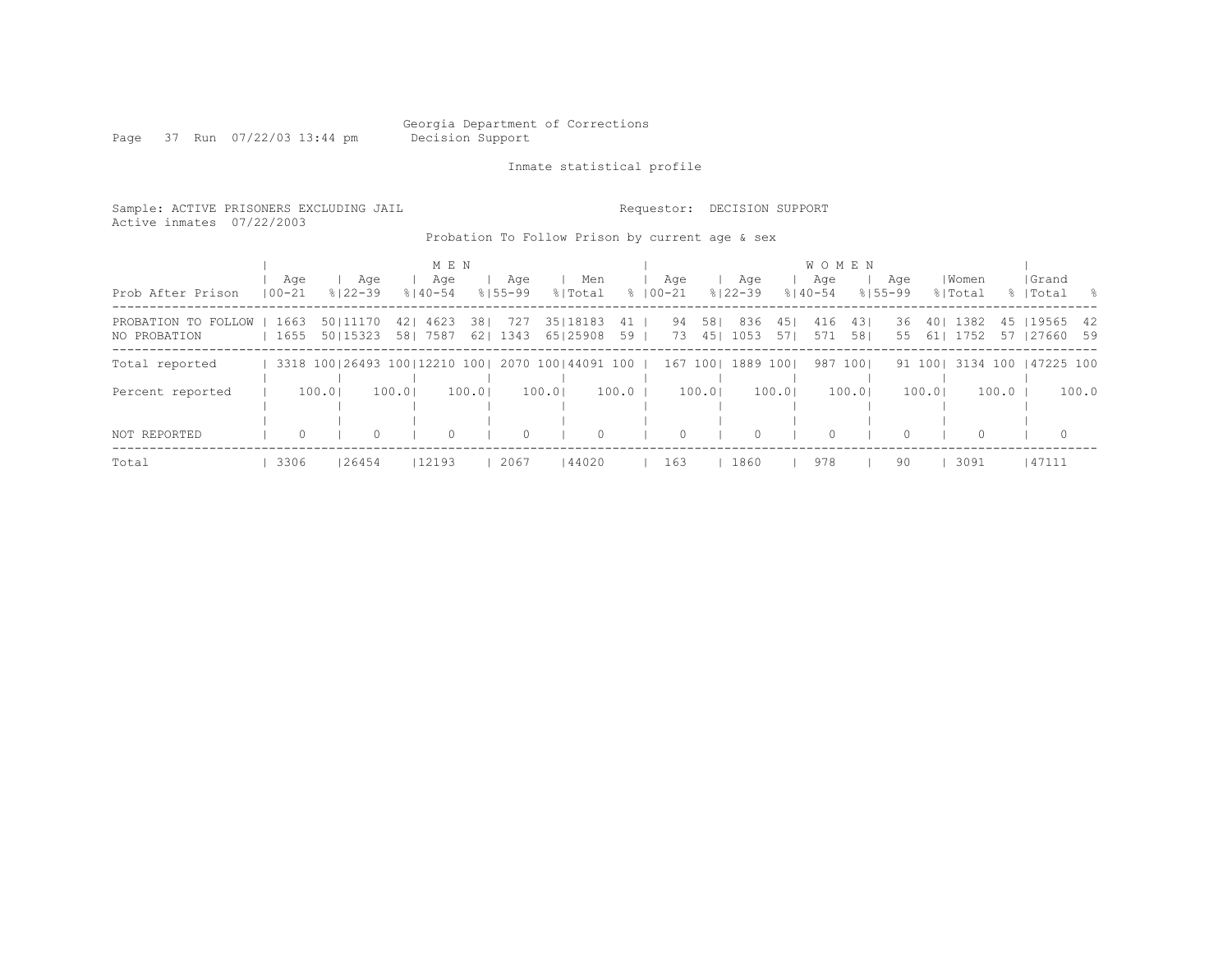Page 38 Run 07/22/03 13:44 pm Decision Support

### Inmate statistical profile

Sample: ACTIVE PRISONERS EXCLUDING JAIL Requestor: DECISION SUPPORT Active inmates 07/22/2003

Admission Type by current age & sex

|                       |              |                |                                                         |                | M E N       |                |             |                 |          |          |             |                            |             |                 | WOMEN        |                |             |                |           |              |                     |                |
|-----------------------|--------------|----------------|---------------------------------------------------------|----------------|-------------|----------------|-------------|-----------------|----------|----------|-------------|----------------------------|-------------|-----------------|--------------|----------------|-------------|----------------|-----------|--------------|---------------------|----------------|
|                       | Age          |                | Age                                                     |                | Age         |                | Age         |                 | Men      |          | Age         |                            | Age         |                 | Age          |                | Aqe         |                | Women     |              | Grand               |                |
| Admission Type        | $100 - 21$   |                | $8122 - 39$                                             |                | $8140 - 54$ |                | $8155 - 99$ |                 | % Total  |          | $8100 - 21$ |                            | $8122 - 39$ |                 | $8140 - 54$  |                | $8155 - 99$ |                | % Total   |              | %   Total           | $\frac{6}{10}$ |
| COMMITTED FROM COURT  | 2763         |                | 84   18119                                              | 691            | 8125        | 67 I           | 1565        |                 | 76130572 | 70       | 129         | $81$                       | 1227        | 671             | 646          | 67 I           | 76          | 851            | 2078      | 68           | 32650               | 69             |
| RETURN APPEAL/BOND    | 0            | 0              | 10                                                      | 0              | 3           | $\Omega$       | C           | 01              | 13       | 0        |             | 0 <sub>1</sub><br>Ω        | n           | $\Omega$        | $\Omega$     | 0              | $\Omega$    | 0 <sub>1</sub> | O         |              | 13                  | $\Omega$       |
| PAROLE REV/NEW SENT   | 84           | 3 <sup>1</sup> | 3165                                                    | 121            | 1792        | 151            | 221         | 11 <sub>1</sub> | 5262     | 12       |             | 31<br>4                    | 147         | 81              | 109          | 11             | $\Omega$    | 0 <sub>1</sub> | 260       | 9            | 5522                | 12             |
| PAR REV/NO NEW SENT   | 21           | 1 <sub>1</sub> | 815                                                     | 31             | 456         | 4 <sup>1</sup> | 60          | 3 <sup>1</sup>  | 1352     | 3        |             | 0 <sub>1</sub><br>U        | 73          | 41              | 30           | 31             |             | 21             | 105       | 3            | 1457                | 3              |
| PROB VIOL/TOTAL REV   | $\circ$      | 0 <sub>1</sub> | $\Omega$                                                | 0 <sup>1</sup> | 1           | 0 <sub>1</sub> | $\Omega$    | 01              | - 1      | 0        |             | 0 <sub>1</sub><br>Ω        | 0           | 0 <sub>1</sub>  | $\circ$      | 0 <sub>1</sub> |             | 0 <sub>1</sub> | 0         |              | -1                  | 0              |
| PROB VIOL/PARTIAL     | 199          |                | 6   1323                                                | 51             | 531         | 4              | 47          | 21              | 2100     | 5        |             | 9<br>61                    | 173         | 91              | 77           | 81             | 4           | 41             | 263       | 9            | 2363                | 5.             |
| ADMIT FM OTHER CUST   | $\mathbf{1}$ | 0 <sub>1</sub> | 11                                                      | 0 <sub>1</sub> | 13          | 0 <sup>1</sup> | 6           | 0 <sub>1</sub>  | 31       | 0        |             | 0<br>0 <sub>1</sub>        | 2           | 0 <sup>1</sup>  | $\mathbf{1}$ | 0 <sub>1</sub> | 0           | 0 <sub>1</sub> | 3         | 0            | 34                  | 0              |
| SHOCK INCARCERATION   | 0            | 0 <sub>1</sub> | 0                                                       | 0 <sup>1</sup> | $\Omega$    | 0 <sub>1</sub> | 0           | 0 <sub>1</sub>  | $\Omega$ | 0        |             | 0 <sub>1</sub><br>$\Omega$ | n           | $\Omega$        | $\Omega$     | $\circ$        | $\Omega$    | 0 <sub>1</sub> | O         | $\Omega$     | $\Omega$            | 0              |
| PROB REV/REMAINDER    | 191          | 61             | 2501                                                    | 91             | 919         | 81             | 98          | 5 I             | 3709     | 8        | 14          | 91                         | 196         | 11 <sup>1</sup> | 99           | 101            |             | 8 <sub>1</sub> | 316       | 10           | 4025                | 9              |
| NEW SENT/PAR REV PND  | $\mathbf{1}$ | 0 <sub>1</sub> | 50                                                      | 0 <sup>1</sup> | 38          | 0 <sup>1</sup> | 8           | 0 <sub>1</sub>  | 97       | $\Omega$ |             | 0 <sub>1</sub><br>$\Omega$ | $\Omega$    | 0 <sup>1</sup>  | 3            | 0 <sub>1</sub> | $\Omega$    | 0 <sup>1</sup> | 3         | $\Omega$     | 100                 | $\Omega$       |
| LIFE W/O PAROLE       | 5            | 0 <sub>1</sub> | 116                                                     | 0 <sup>1</sup> | 69          | 1 <sub>1</sub> | 15          | 1 <sub>1</sub>  | 205      | $\Omega$ |             | 0 <sub>1</sub><br>0        | 0           | 0 <sup>1</sup>  | $\Omega$     | 0 <sub>1</sub> |             | 0 <sub>1</sub> | $\Omega$  | $\Omega$     | 205                 | 0              |
| PAROLE REV BOOT CAMP  | 0            | 0 <sub>1</sub> | -1                                                      | 0 <sup>1</sup> | -1.         | 0 <sub>1</sub> | $\Omega$    | 0 <sup>1</sup>  | 2        | 0        |             | 0 <sup>1</sup><br>n        | $\Omega$    | 0 <sup>1</sup>  | 0            | 0 <sub>1</sub> | O           | 0 <sup>1</sup> | O         | $\Omega$     | 2                   | 0              |
| PAR REV/RSN UNKNOWN   | 0            | $\Omega$       | 10                                                      | 0 <sub>1</sub> | 50          | 0 <sub>1</sub> | 29          | 11              | 89       | 0        |             | 0 <sup>1</sup><br>n        | $\Omega$    | 0 <sub>1</sub>  | $\Omega$     | 0 <sub>1</sub> | O           | 0 <sup>1</sup> | O         | $\Omega$     | 89                  | 0              |
| PROBATION/PAROLE REVI | 0            | $\Omega$       | $\Omega$                                                | 0 <sub>1</sub> | $\Omega$    | $\Omega$       | $\Omega$    | 0 <sub>1</sub>  | $\Omega$ | 0        |             | 0 <sub>1</sub><br>Ω        | $\Omega$    | 0 <sub>1</sub>  | $\Omega$     | $\Omega$       | $\Omega$    | 0 <sub>1</sub> | $\bigcap$ | $\Omega$     | $\bigcap$           | 0              |
| PB PAROLE RESCINDED   | $\Omega$     | $\Omega$       | 4                                                       | $\Omega$       | 2           | 0 <sub>1</sub> | $\Omega$    | $\Omega$        | 6        | 0        |             | 0 <sub>1</sub><br>Ω        | $\Omega$    | 0 <sub>1</sub>  | $\Omega$     | 01             | ∩           | 0 <sub>1</sub> | $\Omega$  | 0            | 6                   | 0              |
| PROB REVOC/SPEC COND  | 19           | $1\vert$       | 69                                                      | $\Omega$       | 39          | 0 <sub>1</sub> | 5           | 01              | 132      | 0        |             | 21                         | 13          | 11              | 4            | 01             |             | 0 <sub>1</sub> | 20        | $\mathbf{1}$ | 152                 | 0              |
| PAR REV/REVOC CENTER  | 2            | 01             | 198                                                     | $\perp$        | 130         | 11             | 11          | 11              | 341      |          |             | 0 <sub>1</sub><br>Ω        | -1          | 01              | 0            | 0 <sub>1</sub> |             | 0 <sub>1</sub> | -1        | 0            | 342                 |                |
| INFORMATION ONLY      | $\Omega$     | 0              | $\Omega$                                                | 0 <sup>1</sup> | $\Omega$    | 0 <sub>1</sub> | $\Omega$    | 0 <sup>1</sup>  | $\Omega$ | 0        |             | 0 <sub>1</sub><br>U        | $\Omega$    | 0 <sub>1</sub>  | $\bigcap$    | 0 <sub>1</sub> | O           | 0 <sub>1</sub> | $\bigcap$ | 0            | $\bigcap$           | 0              |
| INCOMPLETE SENT PKG   | 0            | 0 <sup>1</sup> | $\Omega$                                                | 0 <sup>1</sup> | $\Omega$    | 0 <sub>1</sub> | $\Omega$    | 0 <sub>1</sub>  | $\Omega$ | 0        |             | 0 <sub>1</sub><br>n        | $\Omega$    | 0 <sub>1</sub>  | $\Omega$     | 0 <sub>1</sub> | O           | 0 <sub>1</sub> | O         | 0            | <sup>0</sup>        | 0              |
| HANCOCK REVOC CENTER  | 0            | $\Omega$       | 2                                                       | 0 <sub>1</sub> | $\Omega$    | 0 <sub>1</sub> | $\Omega$    | 0 <sub>1</sub>  | 2        | 0        |             | U<br>0 <sup>1</sup>        | $\Omega$    | 0 <sub>1</sub>  | $\Omega$     | 0 <sub>1</sub> | 0           | 0 <sup>1</sup> | O         | $\Omega$     | 2                   | 0              |
| WHITWORTH DETENTION   | $\Omega$     | 0 <sub>1</sub> | 22                                                      | 0 <sup>1</sup> | 10          | 0 <sup>1</sup> | $\Omega$    | 0 <sup>1</sup>  | 32       | $\Omega$ |             | 0 <sup>1</sup><br>$\Omega$ | 0           | 0 <sub>1</sub>  | 0            | 0 <sub>1</sub> | $\Omega$    | 0 <sup>1</sup> | $\Omega$  | $\Omega$     | 32                  | $\Omega$       |
| DCYS AT RISK          | 9            | 0 <sub>1</sub> | 4                                                       | 0 <sup>1</sup> | $\Omega$    | 0 <sub>1</sub> | 0           | 0 <sub>1</sub>  | 13       | 0        |             | 0 <sub>1</sub><br>U        | 0           | 0 <sub>1</sub>  | 0            | 0 <sub>1</sub> |             | 0 <sup>1</sup> | O         | $\Omega$     | 13                  | $\Omega$       |
| OTHER                 | O            | 0 <sup>1</sup> | O                                                       | 0 <sup>1</sup> | O           | 0 <sub>1</sub> | $\Omega$    | 0 <sub>1</sub>  | $\Omega$ | $\Omega$ |             | U<br>0 <sub>1</sub>        | n           | 01              | $\Omega$     | $\Omega$       |             | 0 <sub>1</sub> | O         | 0            | $\bigcap$           | $\Omega$       |
| Total reported        |              |                | 3295 100   26420 100   12179 100   2065 100   43959 100 |                |             |                |             |                 |          |          |             | 159 1001                   | 1832 1001   |                 | 969 100      |                |             | 89 1001        |           |              | 3049 100 147008 100 |                |
|                       |              |                |                                                         |                |             |                |             |                 |          |          |             |                            |             |                 |              |                |             |                |           |              |                     |                |
| Percent reported      |              | 99.71          |                                                         | 99.9           |             | 99.9           |             | 99.91           |          | 99.9     |             | 97.51                      |             | 98.51           |              | 99.11          |             | 98.91          |           | 98.6         |                     | 99.8           |
|                       |              |                |                                                         |                |             |                |             |                 |          |          |             |                            |             |                 |              |                |             |                |           |              |                     |                |
| UNKNOWN               | 11           |                | 34                                                      |                | 14          |                | 2           |                 | 61       |          |             | 4                          | 28          |                 | 9            |                |             |                | 42        |              | 103                 |                |
| Total                 | 3306         |                | 126454                                                  |                | 12193       |                | 2067        |                 | 144020   |          | 163         |                            | 1860        |                 | 978          |                | 90          |                | 3091      |              | 147111              |                |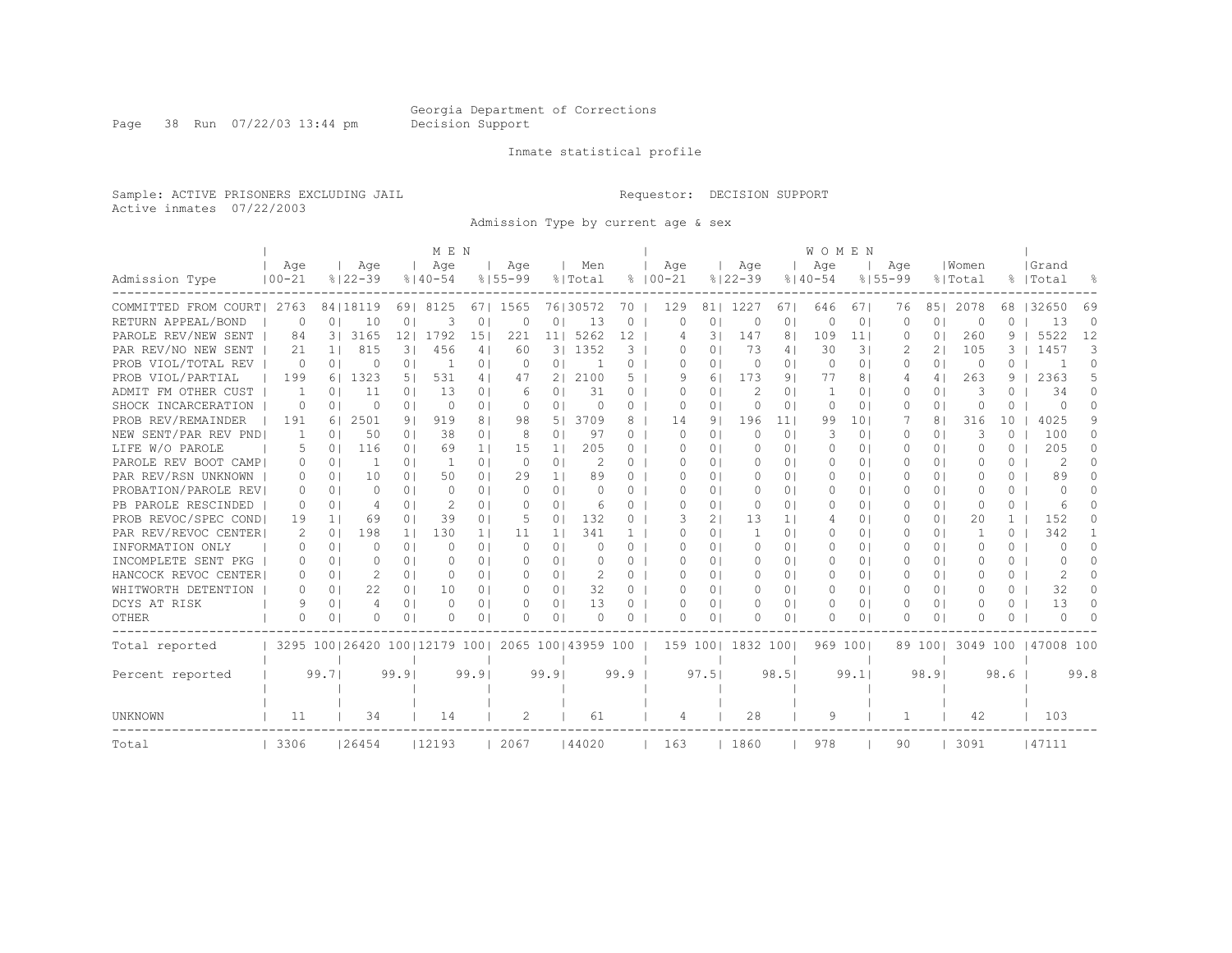Page 39 Run 07/22/03 13:44 pm

Inmate statistical profile

| Sample: ACTIVE PRISONERS EXCLUDING JAIL<br>Active inmates | 07/22/2003     |                                                    |                                                                                               |                                                   |                                         | Requestor:<br>Release Type by current age & sex |                                                            | DECISION SUPPORT             |                                                         |                            |                                                                                     |
|-----------------------------------------------------------|----------------|----------------------------------------------------|-----------------------------------------------------------------------------------------------|---------------------------------------------------|-----------------------------------------|-------------------------------------------------|------------------------------------------------------------|------------------------------|---------------------------------------------------------|----------------------------|-------------------------------------------------------------------------------------|
| Release Type                                              | Aqe<br>  00-21 | Age<br>$8122 - 39$                                 | M E N<br>Aqe<br>$8140 - 54$                                                                   | Aqe<br>$8155 - 99$                                | Men<br>% Total                          | Aqe<br>$8100 - 21$                              | Age<br>$8122 - 39$                                         | Age<br>$8140 - 54$           | <b>WOMEN</b><br>Age<br>$8155 - 99$                      | Women<br>% Total           | Grand<br>%   Total<br>- 왕                                                           |
| PAROLE<br>SENTENCE EXPIRED<br>Active                      | $\Omega$       | 0 <sup>1</sup><br>34<br>0 <sup>1</sup><br>$\Omega$ | 0 <sup>1</sup><br>14<br>0 <sup>1</sup><br>3306 100 26454 100 12192 100   2067 100   44019 100 | 2<br>0 <sup>1</sup><br>$\Omega$<br>0 <sup>1</sup> | 0 <sup>1</sup><br>-61<br>0 <sup>1</sup> | $\mathbf{0}$<br>4<br>$\mathbf{0}$<br>$\Omega$   | 21<br>28<br>0 <sup>1</sup><br>$\Omega$<br>1860<br>163 1001 | 21<br>0 <sup>1</sup><br>1001 | 9<br>0 <sup>1</sup><br>$\Omega$<br>$\Omega$<br>978 1001 | 42.<br>0 <sup>1</sup><br>0 | 103<br>$\overline{0}$<br>$\Omega$<br>$\overline{0}$<br>90 100  3091 100   47110 100 |
| Total                                                     | 3306           | 26454                                              | 12193                                                                                         | 2067                                              | 44020                                   | 163                                             | 1860                                                       | 978                          | 90                                                      | 3091                       | 47111                                                                               |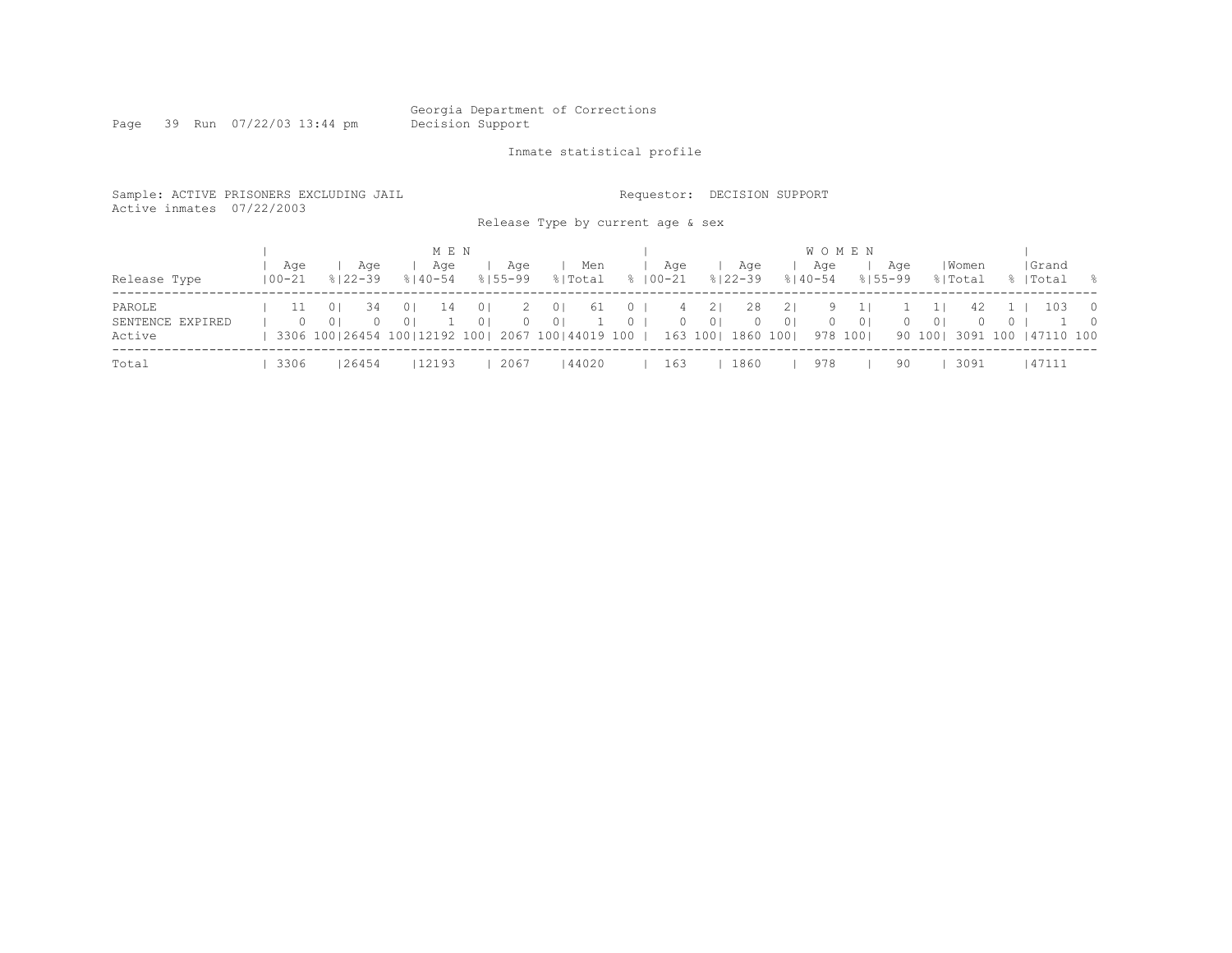Page 40 Run 07/22/03 13:44 pm Decision Support

### Inmate statistical profile

Sample: ACTIVE PRISONERS EXCLUDING JAIL Requestor: DECISION SUPPORT Active inmates 07/22/2003

Inst By Group by current age & sex

|                      |            |                     |                         |                | M E N       |                |             |                |                  |          |             |                |             |                | WOMEN       |          |             |                |          |          |           |            |
|----------------------|------------|---------------------|-------------------------|----------------|-------------|----------------|-------------|----------------|------------------|----------|-------------|----------------|-------------|----------------|-------------|----------|-------------|----------------|----------|----------|-----------|------------|
|                      | Age        |                     | Age                     |                | Age         |                | Age         |                | Men              |          | Age         |                | Age         |                | Age         |          | Aqe         |                | Women    |          | Grand     |            |
| Inst By Group        | $100 - 21$ |                     | $8122 - 39$             |                | $8140 - 54$ |                | $8155 - 99$ |                | % Total          |          | $8100 - 21$ |                | $8122 - 39$ |                | $8140 - 54$ |          | $8155 - 99$ |                | % Total  |          | %   Total | - 옹        |
| County jails         |            | 0<br>0 <sup>1</sup> |                         | 0 <sup>1</sup> |             | ΟI             |             | 0              |                  |          |             | 01             | $\Omega$    | OΙ             | 0           | 0        |             | 01             |          | 0        |           |            |
| Transitional centers | 11         | 0 <sub>1</sub>      | 449                     | 21             | 251         | 2 <sub>1</sub> | 20          |                | 731              |          |             | 4              | 104         | 61             | 60          | 6        | 3.          | 31             | 174      | 6.       | 905       |            |
| County camps         | 450        | 14                  | 3541                    | 131            | 861         |                | 31          |                | 4883             |          | 0           | $\circ$        |             | 01             | $\circ$     | $\circ$  | 0           | 0 <sub>1</sub> |          | $\Omega$ | 4884      | 10         |
| Inmate boot camps    | 207        | 61                  | 498                     | 2 I            | $\Omega$    | $\Omega$       | $\Omega$    | 01             | 705              |          |             | 01             |             | 01             | 0           | 0        |             | 01             |          | $\cup$   | 705       |            |
| State prisons        | 2302       |                     | 70118962                | 72 I           | 9745        | 80             | 1851        | 901            | 32860            | 75       | 156         | 961            | 1754        | 94             | 917         | 94       | 87          | 971            | 2914     | 94       | 35774     | 76         |
| Private prisons      | 327        | 101                 | 2852                    |                | 1257        | 10             | 163         | 81             | 4599             | 1 ೧      | 0           | 01             | 0           | 01             | 0           | 0        |             | 01             |          |          | 4599      | 10         |
| Other                |            | 0 <sup>1</sup><br>0 | 6.                      | 0 <sup>1</sup> | 3           | 01             | 0           | 0 <sub>1</sub> | 9                | $\Omega$ | $\Omega$    | 0 <sub>1</sub> |             | 0 <sub>1</sub> |             | $\Omega$ | 0.          | 0 <sub>1</sub> |          | 0        | 11        | $\bigcirc$ |
| Total reported       | 3297       |                     | 100   26308 100   12117 |                |             | 1001           |             |                | 2065 100   43787 | 100      | 163 100     |                | 1860        | 1001           | 978         | 1001     |             | 90 100         | 3091 100 |          | 46878 100 |            |
|                      |            |                     |                         |                |             |                |             |                |                  |          |             |                |             |                |             |          |             |                |          |          |           |            |
| Percent reported     |            | 99.81               |                         | 99.9           |             | 100.01         |             | 100.01         |                  | 99.9     |             | 100.01         |             | 100.01         |             | 100.01   |             | 100.01         |          | 100.0    |           | 99.9       |
|                      |            |                     |                         |                |             |                |             |                |                  |          |             |                |             |                |             |          |             |                |          |          |           |            |
|                      |            |                     |                         |                |             |                |             |                |                  |          |             |                |             |                |             |          |             |                |          |          |           |            |
| Not reported         |            |                     | 25                      |                | 3           |                | $\Omega$    |                | 33               |          |             |                |             |                | $\Omega$    |          |             |                | 0        |          | 33        |            |
| Total                | 3306       |                     | 26454                   |                | 12193       |                | 2067        |                | 144020           |          | 163         |                | 1860        |                | 978         |          | 90          |                | 3091     |          | 47111     |            |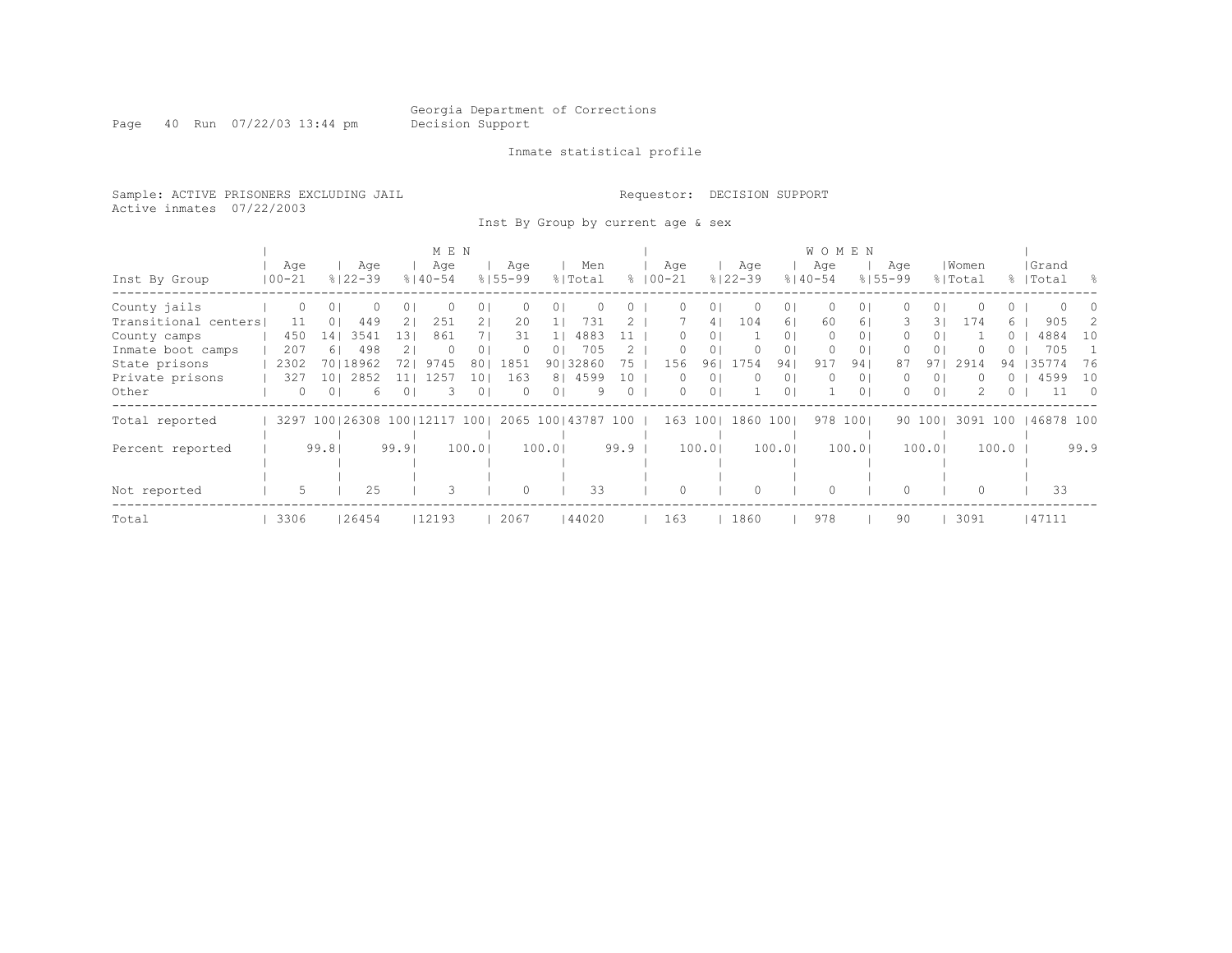Page 41 Run 07/22/03 13:44 pm Decision Support

#### Inmate statistical profile

Sample: ACTIVE PRISONERS EXCLUDING JAIL Requestor: DECISION SUPPORT Active inmates 07/22/2003

Institution by current age & sex

|                      |                   |                |                    |                | M E N              |                |                    |                |                |                |                    |                |                    |                | WOMEN              |                |           |                |                  |          |                    |               |
|----------------------|-------------------|----------------|--------------------|----------------|--------------------|----------------|--------------------|----------------|----------------|----------------|--------------------|----------------|--------------------|----------------|--------------------|----------------|-----------|----------------|------------------|----------|--------------------|---------------|
| Institution          | Age<br>$100 - 21$ |                | Age<br>$8122 - 39$ |                | Age<br>$8140 - 54$ |                | Age<br>$8155 - 99$ |                | Men<br>% Total |                | Age<br>$8100 - 21$ |                | Age<br>$8122 - 39$ |                | Age<br>$8140 - 54$ | $8155 - 99$    | Age       |                | Women<br>% Total |          | Grand<br>%   Total |               |
| Albany Trans Ctr     | 2                 | 0 <sup>1</sup> | 100                | 0 <sub>1</sub> | 41                 | 0 <sub>1</sub> | 4                  | 0 <sub>1</sub> | 147            | 0              | $\Omega$           | 0 <sub>1</sub> | $\circ$            | 0 <sub>1</sub> | $\circ$            | 0 <sub>1</sub> | $\Omega$  | 0 <sub>1</sub> | $\circ$          | $\Omega$ | 147                | $\Omega$      |
| Atlanta Trans Ctr(M) | 3                 | 0 <sub>1</sub> | 141                | 1 <sub>1</sub> | 96                 | 11             | 5                  | $\Omega$       | 245            | $\mathbf{1}$   | $\Omega$           | $\Omega$       | $\circ$            | 0 <sub>1</sub> | $\circ$            | 0 <sub>1</sub> | $\Omega$  | 0 <sub>1</sub> | $\Omega$         | $\Omega$ | 245                | $\mathbf{1}$  |
| Macon Trans Ctr      | $\overline{4}$    | 0 <sub>1</sub> | 76                 | 0 <sub>1</sub> | 43                 | 0 <sub>1</sub> | 3                  | 0 <sub>1</sub> | 126            | $\circ$        | $\circ$            | $\Omega$       | $\circ$            | 0 <sub>1</sub> | $\circ$            | 0 <sub>1</sub> | 0         | 0 <sup>1</sup> | $\circ$          | 0        | 126                | 0             |
| Metro Trans Ctr (W)  | $\Omega$          | 0 <sub>1</sub> | $\Omega$           | 0 <sub>1</sub> | $\Omega$           | 0 <sub>1</sub> | $\Omega$           | 0              | $\Omega$       | 0              |                    | 4              | 103                | 6              | 60                 | 61             | 3         | 31             | 173              | 6        | 173                | 0             |
| Savannah Mens TC     | 2                 | 0 <sub>1</sub> | 118                | 0 <sub>1</sub> | 60                 | 0 <sub>1</sub> | 8                  | 0 <sup>1</sup> | 188            | $\Omega$       | $\Omega$           | $\Omega$       | $\Omega$           | 0 <sub>1</sub> | $\Omega$           | $\Omega$       | $\Omega$  | 0 <sub>1</sub> | $\Omega$         | $\Omega$ | 188                | $\Omega$      |
| Savannah Womens TC   | $\Omega$          | 0 <sub>1</sub> | $\circ$            | 0 <sub>1</sub> | $\Omega$           | 0 <sub>1</sub> | 0                  | 0 <sup>1</sup> | $\Omega$       | 0              | $\Omega$           | 0 <sub>1</sub> | $\mathbf{1}$       | 0 <sub>1</sub> | $\circ$            | 0 <sub>1</sub> | $\circ$   | 0 <sub>1</sub> | $\mathbf{1}$     | $\Omega$ | $\overline{1}$     | $\Omega$      |
| Augusta Trans Ctr    | $\overline{4}$    | 0 <sub>1</sub> | 121                | 0 <sub>1</sub> | 73                 | 1 <sub>1</sub> | $\overline{c}$     | 0 <sub>1</sub> | 200            | $\Omega$       | $\Omega$           | 0 <sub>1</sub> | $\circ$            | 0 <sub>1</sub> | $\circ$            | 0 <sub>1</sub> | $\Omega$  | 0 <sub>1</sub> | $\Omega$         | $\Omega$ | 200                | $\Omega$      |
| Coastal Trans Ctr    | $\Omega$          | 0 <sub>1</sub> | 14                 | 0 <sub>1</sub> | 11                 | 0 <sub>1</sub> | $\Omega$           | $\Omega$       | 25             | $\Omega$       | $\cap$             | 0 <sub>1</sub> | $\circ$            | 0 <sub>1</sub> | $\Omega$           | 0 <sub>1</sub> | $\Omega$  | 0 <sub>1</sub> | $\Omega$         | $\Omega$ | 25                 | $\Omega$      |
| Central State Hosp   | $\Omega$          | 0 <sub>1</sub> | 6                  | 0 <sub>1</sub> | 3                  | 0 <sub>1</sub> | $\Omega$           | 0 <sup>1</sup> | 9              | $\Omega$       | $\Omega$           | 0 <sup>1</sup> | $\mathbf{1}$       | 0 <sup>1</sup> | $\mathbf{1}$       | 0 <sub>1</sub> | $\Omega$  | 0 <sub>1</sub> | $\overline{c}$   | $\Omega$ | 11                 | $\Omega$      |
| Bulloch County       | 22                | 1 <sub>1</sub> | 96                 | 0 <sub>1</sub> | 24                 | 0 <sub>1</sub> | $\Omega$           | 0              | 142            | 0              | $\Omega$           | 0 <sub>1</sub> | $\mathbf{1}$       | 0 <sub>1</sub> | $\circ$            | 0 <sub>1</sub> | $\Omega$  | 0 <sub>1</sub> | 1                | 0        | 143                | 0             |
| Carroll County       | 29                | 1 <sub>1</sub> | 149                | 1 <sup>1</sup> | 49                 | 0 <sub>1</sub> | $\mathbf{1}$       | 0 <sup>1</sup> | 228            | $\mathbf{1}$   | $\Omega$           | $\Omega$       | $\Omega$           | 0 <sub>1</sub> | $\Omega$           | 0 <sub>1</sub> | $\Omega$  | 0 <sub>1</sub> | $\Omega$         | $\Omega$ | 228                | $\Omega$      |
| Clarke County        | 8                 | 0 <sub>1</sub> | 73                 | 0 <sub>1</sub> | 18                 | 0 <sub>1</sub> | $\mathbf{1}$       | $\Omega$       | 100            | $\Omega$       | $\Omega$           | 0 <sub>1</sub> | $\Omega$           | 0 <sub>1</sub> | $\Omega$           | 0 <sub>1</sub> | $\Omega$  | 0 <sup>1</sup> | $\Omega$         | $\Omega$ | 100                | $\Omega$      |
| Colquitt County      | 16                | 0 <sub>1</sub> | 128                | 0 <sub>1</sub> | 28                 | 0 <sub>1</sub> | $\Omega$           | $\Omega$       | 172            | $\Omega$       | $\Omega$           | 0 <sub>1</sub> | $\circ$            | 0 <sub>1</sub> | $\circ$            | 0 <sub>1</sub> | $\Omega$  | 0 <sub>1</sub> | $\Omega$         | $\Omega$ | 172                | $\Omega$      |
| Coweta County        | 13                | 0 <sub>1</sub> | 123                | 0 <sub>1</sub> | 48                 | 0 <sub>1</sub> | 5.                 | $\Omega$       | 189            | $\Omega$       | $\Omega$           | 0 <sub>1</sub> | $\Omega$           | 0 <sub>1</sub> | $\Omega$           | 0 <sub>1</sub> | $\Omega$  | 0 <sub>1</sub> | $\Omega$         | $\Omega$ | 189                | $\Omega$      |
| Decatur County       | 15                | 0 <sub>1</sub> | 135                | 1 <sup>1</sup> | 37                 | 0 <sub>1</sub> | $\Omega$           | 0 <sub>1</sub> | 187            | $\circ$        | O                  | 0 <sup>1</sup> | $\mathbf{0}$       | 0 <sup>1</sup> | $\Omega$           | 0 <sub>1</sub> | 0         | 0 <sup>1</sup> | $\Omega$         | $\Omega$ | 187                | 0             |
| Effingham County     | 24                | 1 <sup>1</sup> | 189                | 1 <sub>1</sub> | 24                 | 0 <sub>1</sub> | 2                  | 0              | 239            | $\mathbf{1}$   | $\Omega$           | 0 <sub>1</sub> | $\circ$            | 0 <sub>1</sub> | $\circ$            | 0 <sub>1</sub> | $\Omega$  | 0 <sub>1</sub> | $\circ$          | 0        | 239                | $\mathbf{1}$  |
| Floyd County         | 25                | 1 <sub>1</sub> | 249                | 11             | 67                 | 1 <sub>1</sub> | $\Omega$           | $\Omega$       | 341            | $\mathbf{1}$   | $\Omega$           | $\Omega$       | $\Omega$           | $\Omega$       | $\Omega$           | $\Omega$       | $\Omega$  | 0 <sup>1</sup> | $\Omega$         | $\Omega$ | 341                | $\mathbf{1}$  |
| Gwinnett County      | 20                | 1 <sup>1</sup> | 139                | 11             | 33                 | 0 <sub>1</sub> | $\Omega$           | $\Omega$       | 192            | $\Omega$       | $\Omega$           | 0 <sub>1</sub> | $\circ$            | 0 <sub>1</sub> | $\Omega$           | 0 <sub>1</sub> | $\Omega$  | 0 <sup>1</sup> | $\Omega$         | $\Omega$ | 192                | $\Omega$      |
| Hall County          | 13                | 0 <sub>1</sub> | 114                | 0 <sub>1</sub> | 28                 | 0 <sub>1</sub> | 1                  | 0 <sup>1</sup> | 156            | $\Omega$       | O                  | 0 <sub>1</sub> | $\circ$            | 0 <sub>1</sub> | 0                  | 0 <sub>1</sub> | $\circ$   | 0 <sup>1</sup> | $\mathbf{0}$     | $\Omega$ | 156                | $\Omega$      |
| Harris County        | 14                | 0 <sub>1</sub> | 76                 | 0 <sub>1</sub> | 10                 | 0 <sub>1</sub> | $\Omega$           | $\Omega$       | 100            | $\Omega$       | $\Omega$           | 0 <sub>1</sub> | $\circ$            | 0 <sub>1</sub> | $\Omega$           | 0 <sub>1</sub> | $\Omega$  | 0 <sub>1</sub> | $\Omega$         | $\Omega$ | 100                | $\Omega$      |
| Jackson County       | 11                | 0 <sub>1</sub> | 116                | 0 <sub>1</sub> | 40                 | 0 <sub>1</sub> | 2                  | 0 <sup>1</sup> | 169            | $\Omega$       | $\Omega$           | 0 <sub>1</sub> | $\circ$            | 0 <sub>1</sub> | $\Omega$           | 0 <sub>1</sub> | $\Omega$  | 0 <sub>1</sub> | $\Omega$         | $\Omega$ | 169                | 0             |
| Jefferson County     | 19                | 1 <sup>1</sup> | 133                | 1 <sub>1</sub> | 27                 | 0 <sub>1</sub> | $\mathbf{1}$       | $\Omega$       | 180            | $\Omega$       | $\Omega$           | $\Omega$       | $\Omega$           | 0 <sub>1</sub> | $\Omega$           | 0 <sub>1</sub> | $\Omega$  | 0 <sup>1</sup> | $\Omega$         | $\Omega$ | 180                | $\Omega$      |
| Mitchell County      | 7                 | 0 <sub>1</sub> | 86                 | 0 <sub>1</sub> | 14                 | 0 <sub>1</sub> | $\mathbf{1}$       | $\Omega$       | 108            | $\Omega$       | $\Omega$           | $\Omega$       | $\Omega$           | $\Omega$       | $\Omega$           | $\Omega$       | $\Omega$  | 0 <sup>1</sup> | $\Omega$         | $\Omega$ | 108                | $\Omega$      |
| Muscogee County      | 50                | 21             | 344                | 1 <sub>1</sub> | 95                 | 1 <sub>1</sub> | 3                  | 0 <sup>1</sup> | 492            | $\mathbf{1}$   | $\Omega$           | 0 <sub>1</sub> | $\circ$            | 0 <sub>1</sub> | $\Omega$           | 0 <sub>1</sub> | $\Omega$  | 0 <sup>1</sup> | $\Omega$         | $\Omega$ | 492                | 1             |
| Richmond County      | 19                | 1 <sup>1</sup> | 141                | 1              | 30                 | 0 <sub>1</sub> | 4                  | 0 <sup>1</sup> | 194            | $\circ$        | 0                  | 0 <sub>1</sub> | $\circ$            | 0 <sub>1</sub> | 0                  | 0 <sub>1</sub> | $\Omega$  | 0 <sub>1</sub> | $\mathbf{0}$     | 0        | 194                | $\Omega$      |
| Screven County       | 11                | 0 <sub>1</sub> | 109                | 0 <sub>1</sub> | 28                 | 0 <sub>1</sub> | $\Omega$           | $\Omega$       | 148            | $\Omega$       | $\Omega$           | $\Omega$       | $\circ$            | 0 <sub>1</sub> | $\Omega$           | 0 <sub>1</sub> | $\Omega$  | 0 <sub>1</sub> | $\Omega$         | $\Omega$ | 148                | $\Omega$      |
| Spalding County      | 23                | 1 <sup>1</sup> | 269                | 1 <sup>1</sup> | 81                 | 1 <sub>1</sub> | 2                  | 0 <sub>1</sub> | 375            | 1 <sup>1</sup> | $\Omega$           | 0 <sub>1</sub> | $\circ$            | 0 <sub>1</sub> | $\circ$            | 0 <sub>1</sub> | $\circ$   | 0 <sub>1</sub> | $\circ$          | 0        | 375                | $\mathbf{1}$  |
| Stewart County       | 9                 | 0 <sub>1</sub> | 60                 | 0 <sub>1</sub> | 16                 | 0 <sub>1</sub> | $\Omega$           | $\Omega$       | 85             | $\circ$        | $\Omega$           | $\Omega$       | $\Omega$           | 0 <sub>1</sub> | $\Omega$           | $\Omega$       | $\Omega$  | 0 <sup>1</sup> | $\Omega$         | $\Omega$ | 85                 | $\Omega$      |
| Sumter County        | 31                | 1 <sub>1</sub> | 259                | 11             | 43                 | 0 <sub>1</sub> | $\mathcal{L}$      | $\Omega$       | 335            | $\mathbf{1}$   | $\Omega$           | $\cap$         | $\Omega$           | 0 <sub>1</sub> | $\Omega$           | $\Omega$       | $\cap$    | 0 <sup>1</sup> | $\cap$           | $\Omega$ | 335                | $\mathbf{1}$  |
| Terrell County       | 9                 | 0 <sub>1</sub> | 95                 | 0 <sub>1</sub> | 32                 | 0 <sub>1</sub> | $\Omega$           | 0 <sup>1</sup> | 136            | $\Omega$       | $\Omega$           | 0 <sub>1</sub> | $\circ$            | 0 <sub>1</sub> | 0                  | 0 <sub>1</sub> | $\Omega$  | 0 <sub>1</sub> | $\Omega$         | $\Omega$ | 136                | $\Omega$      |
| Thomas County        | $\overline{4}$    | 0 <sub>1</sub> | 105                | 0 <sub>1</sub> | 18                 | 0 <sub>1</sub> | 4                  | 0 <sup>1</sup> | 131            | $\circ$        | 0                  | 0 <sub>1</sub> | $\circ$            | 0 <sub>1</sub> | 0                  | 0 <sub>1</sub> | 0         | 0 <sup>1</sup> | $\circ$          | 0        | 131                | 0             |
| Troup County         | 33                | 1 <sup>1</sup> | 190                | 1 <sup>1</sup> | 44                 | 0 <sub>1</sub> | $\Omega$           | 0 <sup>1</sup> | 267            | $\mathbf{1}$   | $\Omega$           | 0 <sub>1</sub> | $\circ$            | 0 <sub>1</sub> | $\circ$            | 0 <sub>1</sub> | $\Omega$  | 0 <sub>1</sub> | $\Omega$         | $\Omega$ | 267                | $\mathbf{1}$  |
| Clayton County       | 25                | 1 <sup>1</sup> | 163                | 1 <sub>1</sub> | 27                 | 0 <sub>1</sub> | 2                  | 0 <sub>1</sub> | 217            | $\Omega$       | $\Omega$           | 0 <sub>1</sub> | $\Omega$           | 0 <sup>1</sup> | $\Omega$           | 0 <sub>1</sub> | $\Omega$  | 0 <sup>1</sup> | $\Omega$         | $\Omega$ | 217                | $\circ$       |
| Ware Prison          | 66                | 2 <sub>1</sub> | 654                | 21             | 282                | 2 <sub>1</sub> | 37                 | 2 <sub>1</sub> | 1039           | $\overline{2}$ | $\Omega$           | 0 <sub>1</sub> | 0                  | 0 <sup>1</sup> | $\Omega$           | 0 <sub>1</sub> | $\Omega$  | 0 <sup>1</sup> | $\Omega$         | $\Omega$ | 1039               | 2             |
| Lowndes Prison       | 39                | 1 <sup>1</sup> | 188                | 1 <sup>1</sup> | 64                 | 1 <sub>1</sub> | 2                  | $\Omega$       | 293            | $\mathbf{1}$   | $\Omega$           | $\Omega$       | $\Omega$           | 0 <sub>1</sub> | $\circ$            | 0 <sub>1</sub> | O         | 0 <sup>1</sup> | $\Omega$         | $\Omega$ | 293                | $\mathbf{1}$  |
| Dodge Prison         | 43                | 1 <sub>1</sub> | 647                | 21             | 395                | 3 <sup>1</sup> | 69                 |                | 31 1154        | $3-1$          | O                  | 0 <sub>1</sub> | $\Omega$           | 0 <sub>1</sub> | $\Omega$           | 0 <sub>1</sub> | $\bigcap$ | 0 <sub>1</sub> | $\Omega$         | n        | 1154               | $\mathcal{L}$ |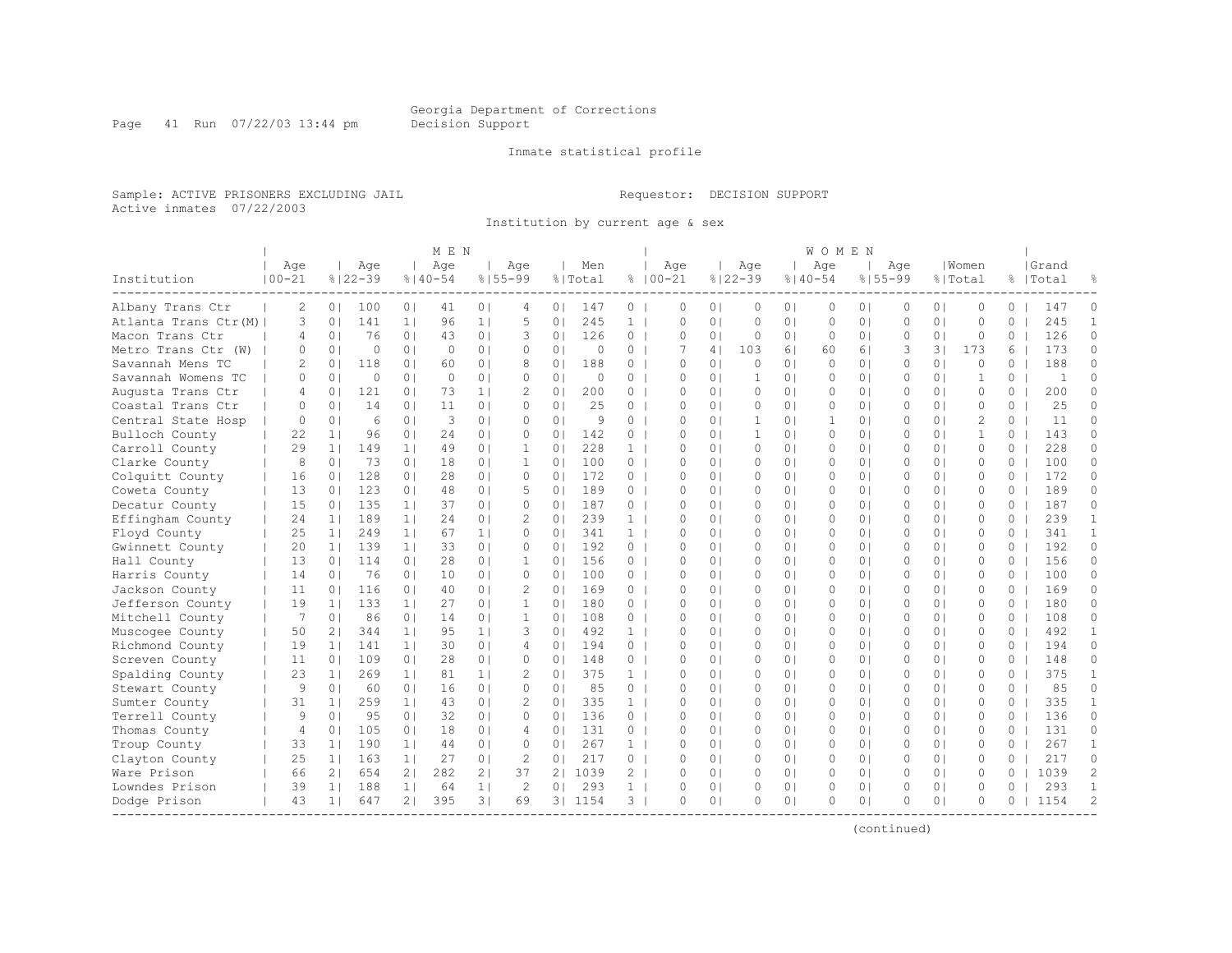Page 42 Run 07/22/03 13:44 pm Decision Support

#### Inmate statistical profile

Sample: ACTIVE PRISONERS EXCLUDING JAIL Requestor: DECISION SUPPORT Active inmates 07/22/2003

Institution by current age & sex (CONTINUED)

|                      |                |                |                |                | M E N       |                |             |                |                |                |             |                |              |                | WOMEN       |                |             |                |              |          |                |                |
|----------------------|----------------|----------------|----------------|----------------|-------------|----------------|-------------|----------------|----------------|----------------|-------------|----------------|--------------|----------------|-------------|----------------|-------------|----------------|--------------|----------|----------------|----------------|
|                      | Age            |                | Age            |                | Aqe         |                | Age         |                | Men            |                | Age         |                | Age          |                | Age         |                | Age         |                | Women        |          | Grand          |                |
| Institution          | $100 - 21$     |                | $8122 - 39$    |                | $8140 - 54$ |                | $8155 - 99$ |                | % Total        |                | $8100 - 21$ |                | $8122 - 39$  |                | $8140 - 54$ |                | $8155 - 99$ |                | % Total      |          | %   Total      |                |
| Phillips Prison      | 30             | 1 <sup>1</sup> | 418            | 2 <sub>1</sub> | 256         | 2 <sub>1</sub> | 51          | 2 <sub>1</sub> | 755            | 2 <sup>1</sup> | $\Omega$    | 0 <sub>1</sub> | 0            | 0 <sub>1</sub> | 0           | 0 <sup>1</sup> | $\Omega$    | 0 <sub>1</sub> | $\Omega$     | $\Omega$ | 755            | 2              |
| Walker Prison        | 33             | 1 <sub>1</sub> | 351            | 1 <sup>1</sup> | 203         | 2 <sub>1</sub> | 28          | 1 <sub>1</sub> | 615            | 1 <sup>1</sup> | 0           | 0 <sub>1</sub> | 0            | 0 <sub>1</sub> | $\circ$     | 0 <sub>1</sub> | $\Omega$    | 0 <sub>1</sub> | $\circ$      | $\Omega$ | 615            | $\mathbf{1}$   |
| Wayne Prison         | 15             | 0 <sup>1</sup> | 100            | 0 <sub>1</sub> | 64          | 1              | 5           | 0 <sub>1</sub> | 184            | 0 <sub>1</sub> | $\Omega$    | 0 <sub>1</sub> | 0            | 0 <sub>1</sub> | $\circ$     | 0 <sub>1</sub> | $\Omega$    | 0 <sub>1</sub> | $\mathbf{0}$ | $\Omega$ | 184            | $\Omega$       |
| Arrendale Prison     | 388            | 12             | 571            | 2 <sub>1</sub> | 226         | 2 <sub>1</sub> | 9           | 0 <sub>1</sub> | 1194           | $3-1$          | $\Omega$    | 0 <sup>1</sup> | $\circ$      | 0 <sub>1</sub> | $\Omega$    | 0 <sub>1</sub> | $\Omega$    | 0 <sub>1</sub> | $\Omega$     | $\Omega$ | 1194           | 3              |
| Montgomery Prison    | 39             | 1 <sup>1</sup> | 263            | 1 <sub>1</sub> | 73          | 1 <sup>1</sup> | 9           | 0 <sub>1</sub> | 384            | 1 <sup>1</sup> | ∩           | 0 <sup>1</sup> | $\Omega$     | 0 <sub>1</sub> | $\Omega$    | 0 <sub>1</sub> | $\Omega$    | 0 <sub>1</sub> | $\Omega$     | $\Omega$ | 384            | $\mathbf{1}$   |
| Lee Prison           | 38             | 1 <sup>1</sup> | 423            | 21             | 239         | 21             | 29          | 1 <sub>1</sub> | 729            | $2-1$          | ∩           | 0 <sup>1</sup> | $\circ$      | 0 <sub>1</sub> | $\Omega$    | 0 <sub>1</sub> | $\Omega$    | 0 <sub>1</sub> | $\Omega$     | $\Omega$ | 729            | $\overline{2}$ |
| Putnam Prison        | $\Omega$       | 0 <sub>1</sub> | $\overline{1}$ | $\Omega$       | $\Omega$    | 0 <sub>1</sub> | $\Omega$    | 0 <sup>1</sup> | $\overline{1}$ | $\Omega$       | ∩           | 0 <sup>1</sup> | $\Omega$     | 0 <sub>1</sub> | $\Omega$    | 0 <sub>1</sub> | $\Omega$    | $\Omega$       | $\Omega$     | 0        | $\overline{1}$ | $\Omega$       |
| Georgia State Prison | 23             | 1 <sub>1</sub> | 779            | 31             | 329         | 31             | 52          | 3 <sup>1</sup> | 1183           | 31             | $\cap$      | 0 <sub>1</sub> | $\Omega$     | 0 <sub>1</sub> | $\Omega$    | 0 <sub>1</sub> | $\Omega$    | $\Omega$       | $\cap$       | 0        | 1183           | 3              |
| Mens Prison          | $\overline{4}$ | $\bigcap$      | 131            | $\Omega$       | 238         | 21             | 293         | 141            | 666            | $2^{\circ}$    | $\cap$      | $\bigcap$      | $\Omega$     | 0 <sub>1</sub> | $\Omega$    | 0 <sub>1</sub> | $\Omega$    | $\Omega$       | $\cap$       | $\Omega$ | 666            | $\mathbf{1}$   |
| Jackson Prison-Diag  | 163            | 51             | 895            | 31             | 473         | 4 <sub>1</sub> | 64          | 3 <sup>1</sup> | 1595           | 41             | ∩           | 0 <sub>1</sub> | $\Omega$     | 0 <sub>1</sub> | $\Omega$    | 0 <sup>1</sup> | $\Omega$    | $\Omega$       | $\Omega$     | $\Omega$ | 1595           | 3              |
| Jackson Prison-Perm  | $\mathbf{1}$   | 0 <sub>1</sub> | 139            | 1 <sup>1</sup> | 93          | 1 <sub>1</sub> | 10          | 0 <sub>1</sub> | 243            | 1 <sup>1</sup> | $\Omega$    | 0 <sup>1</sup> | $\circ$      | 0 <sub>1</sub> | 0           | 0 <sub>1</sub> | $\Omega$    | 0 <sub>1</sub> | $\mathbf{0}$ | $\Omega$ | 243            | $\mathbf{1}$   |
| Coastal Prison       | 176            | 51             | 836            | 31             | 371         | 3 <sub>1</sub> | 38          | 2 <sub>1</sub> | 1421           | $3-1$          | $\Omega$    | 0 <sub>1</sub> | $\circ$      | 0 <sub>1</sub> | $\circ$     | 0 <sub>1</sub> | $\Omega$    | 0 <sub>1</sub> | $\mathbf{0}$ | 0        | 1421           | 3              |
| Scott Prison         | 4.5            | 1 <sub>1</sub> | 704            | 31             | 371         | 31             | 50          | 21             | 1170           | $\mathbf{3}$   | $\cap$      | 0 <sub>1</sub> | $\circ$      | 0 <sub>1</sub> | $\Omega$    | 0 <sub>1</sub> | $\Omega$    | 0 <sub>1</sub> | $\Omega$     | $\Omega$ | 1170           | 2              |
| Rivers Prison        | 47             | 1 <sup>1</sup> | 636            | 21             | 365         | 31             | 47          | 21             | 1095           | $\overline{2}$ | ∩           | 0 <sub>1</sub> | $\Omega$     | 0 <sub>1</sub> | $\Omega$    | 0 <sub>1</sub> | $\Omega$    | 0 <sub>1</sub> | $\Omega$     | $\Omega$ | 1095           | $\overline{2}$ |
| Rutledge Prison      | 24             | 11             | 270            | 1 <sup>1</sup> | 244         | 21             | 50          | 21             | 588            | 1 <sub>1</sub> | ∩           | 0 <sup>1</sup> | $\Omega$     | 0 <sub>1</sub> | $\bigcap$   | 0 <sup>1</sup> | $\Omega$    | $\Omega$       | $\cap$       | $\Omega$ | 588            | 1              |
| Central Prison       | 2.1            | 1 <sup>1</sup> | 382            | 1 <sup>1</sup> | 316         | 31             | 65          | 3 <sub>1</sub> | 784            | 2 <sup>1</sup> | $\Omega$    | 0 <sub>1</sub> | $\Omega$     | 0 <sub>1</sub> | $\Omega$    | 0 <sup>1</sup> | $\Omega$    | $\Omega$       | $\Omega$     | $\Omega$ | 784            | $\overline{2}$ |
| Augusta Med Prison   | 33             | 1 <sup>1</sup> | 524            | 21             | 334         | 31             | 108         | 5 <sub>1</sub> | 999            | $\overline{2}$ | $\cap$      | 0 <sub>1</sub> | $\Omega$     | 0 <sub>1</sub> | $\Omega$    | 0 <sub>1</sub> | $\Omega$    | 0 <sub>1</sub> | $\Omega$     | $\Omega$ | 999            | $\overline{2}$ |
| Rogers Prison        | 169            | 51             | 832            | 31             | 246         | 2 <sub>1</sub> | 8           | $\Omega$       | 1255           | 3.             | $\cap$      | 0 <sub>1</sub> | $\Omega$     | 0 <sub>1</sub> | $\Omega$    | 0 <sub>1</sub> | $\cap$      | $\Omega$       | $\cap$       | $\Omega$ | 1255           | 3              |
| Burruss Prison       | 27             | 11             | 160            | 1 <sub>1</sub> | 89          | 1 <sub>1</sub> | 13          | 1 <sub>1</sub> | 289            | 1 <sub>1</sub> | ∩           | 0 <sub>1</sub> | $\Omega$     | 0 <sub>1</sub> | $\Omega$    | 0 <sub>1</sub> | $\Omega$    | 0 <sub>1</sub> | $\Omega$     | $\Omega$ | 289            | 1              |
| Bostick Prison       | 14             | 0 <sub>1</sub> | 192            | 1 <sup>1</sup> | 232         | 21             | 171         | 8              | 609            | 1 <sub>1</sub> | ∩           | 0 <sub>1</sub> | 0            | 0 <sub>1</sub> | $\Omega$    | 0 <sub>1</sub> | $\Omega$    | 0 <sub>1</sub> | $\Omega$     | $\Omega$ | 609            | -1             |
| Valdosta Prison      | 29             | 1 <sup>1</sup> | 464            | 21             | 240         | 21             | 43          | 21             | 776            | $2 \mid$       | $\Omega$    | 0 <sup>1</sup> | $\Omega$     | 0 <sub>1</sub> | $\Omega$    | 0 <sup>1</sup> | $\Omega$    | $\Omega$       | $\Omega$     | $\Omega$ | 776            | $\overline{2}$ |
| Hays Prison          | 53             | 21             | 525            | 21             | 249         | 2 <sub>1</sub> | 40          | 2 <sub>1</sub> | 867            | $\overline{2}$ | $\Omega$    | 0 <sub>1</sub> | $\circ$      | 0 <sub>1</sub> | $\Omega$    | 0 <sub>1</sub> | $\Omega$    | 0 <sub>1</sub> | $\Omega$     | $\Omega$ | 867            | $\overline{2}$ |
| Hancock Prison       | 61             | 21             | 721            | 31             | 359         | 31             | 59          | 3 <sub>1</sub> | 1200           | $3-1$          | $\Omega$    | 0 <sub>1</sub> | $\Omega$     | 0 <sub>1</sub> | $\bigcap$   | 0 <sup>1</sup> | $\bigcap$   | $\Omega$       | $\cap$       | $\Omega$ | 1200           | 3              |
| Telfair Prison       | 59             | 21             | 695            | 31             | 262         | 2 <sub>1</sub> | 29          | 1 <sup>1</sup> | 1045           | $2-1$          | ∩           | 0 <sub>1</sub> | $\Omega$     | 0 <sub>1</sub> | $\Omega$    | 0 <sup>1</sup> | $\Omega$    | $\Omega$       | $\Omega$     | $\cap$   | 1045           | 2              |
| Autry Prison         | 93             | $\overline{3}$ | 785            | 31             | 391         | 31             | 68          |                | 31 1337        | $\overline{3}$ | $\Omega$    | 0 <sub>1</sub> | $\Omega$     | 0 <sub>1</sub> | $\Omega$    | 0 <sup>1</sup> | $\Omega$    | $\Omega$       | $\Omega$     | $\Omega$ | 1337           | 3              |
| Johnson Prison       | 37             | 1 <sup>1</sup> | 492            | 21             | 313         | 31             | 55          | 31             | 897            | $2-1$          | ∩           | 0 <sub>1</sub> | $\Omega$     | 0 <sub>1</sub> | $\Omega$    | 0 <sub>1</sub> | $\Omega$    | 0 <sub>1</sub> | $\Omega$     | 0        | 897            | $\overline{2}$ |
| Wilcox Prison        | 65             | 21             | 759            | 31             | 455         | 4 <sub>1</sub> | 66          |                | 31 1345        | 31             | $\cap$      | 0 <sub>1</sub> | $\Omega$     | 0 <sub>1</sub> | $\Omega$    | 0 <sub>1</sub> | $\Omega$    | 0 <sub>1</sub> | $\Omega$     | 0        | 1345           | 3              |
| Calhoun Prison       | 82             | 21             | 782            | 31             | 323         | 31             | 50          | 21             | 1237           | 3.             | ∩           | 0 <sub>1</sub> | $\Omega$     | 0 <sub>1</sub> | 0           | 0 <sub>1</sub> | $\bigcap$   | 0 <sub>1</sub> | $\Omega$     | 0        | 1237           | 3              |
| Dooly Prison         | 52             | 21             | 654            | 21             | 372         | 31             | 64          |                | 3   1142       | 3 I            | $\Omega$    | 0 <sub>1</sub> | $\Omega$     | 0 <sup>1</sup> | $\Omega$    | 0 <sup>1</sup> | $\Omega$    | $\Omega$       | $\Omega$     | $\Omega$ | 1142           | $\overline{2}$ |
| Macon Prison         | 37             | 11             | 892            | 31             | 364         | 31             | 74          | 4              | 1367           | $\overline{3}$ | $\Omega$    | 0 <sup>1</sup> | $\Omega$     | 0 <sup>1</sup> | $\Omega$    | 0 <sup>1</sup> | $\Omega$    | 0 <sub>1</sub> | $\Omega$     | 0        | 1367           | 3              |
| Smith Prison         | 55             | 21             | 732            | 3 <sub>1</sub> | 289         | 2 <sub>1</sub> | 40          | 2 <sub>1</sub> | 1116           | $3-1$          | $\Omega$    | 0 <sub>1</sub> | $\Omega$     | 0 <sub>1</sub> | $\circ$     | 0 <sub>1</sub> | $\Omega$    | 0 <sub>1</sub> | $\Omega$     | $\Omega$ | 1116           | $\overline{2}$ |
| Homerville Prison    | $\mathbf{2}$   | 0 <sub>1</sub> | 111            | 0 <sub>1</sub> | 57          | 0 <sub>1</sub> | 4           | 0 <sub>1</sub> | 174            | $\circ$        | $\Omega$    | 0 <sub>1</sub> | $\mathbf{1}$ | 0 <sub>1</sub> | $\Omega$    | 0 <sub>1</sub> | $\Omega$    | 0 <sup>1</sup> | $\mathbf{1}$ | $\Omega$ | 175            | $\Omega$       |
| Washingtn Women Pris | $\Omega$       | 0 <sub>1</sub> | $\overline{2}$ | 0 <sub>1</sub> | $\Omega$    | 0 <sub>1</sub> | $\Omega$    | 0 <sub>1</sub> | 2              | 0 <sub>1</sub> | 54          | 331            | 636          | 34             | 312         | 321            | 31          | 341            | 1033         | 33       | 1035           | 2              |
| Baldwin Prison       | 62             | 21             | 379            | 1 <sup>1</sup> | 213         | 2 <sub>1</sub> | 28          | 1 <sub>1</sub> | 682            | $2-1$          | $\Omega$    | 0 <sub>1</sub> | 0            | 0 <sub>1</sub> | $\Omega$    | 0 <sub>1</sub> | 0           | 0 <sup>1</sup> | $\circ$      | $\Omega$ | 682            | 1              |
| Metro Womens Prison  | $\Omega$       | 0 <sup>1</sup> | $\Omega$       | 0 <sub>1</sub> | $\Omega$    | 0 <sub>1</sub> | $\Omega$    | 0 <sub>1</sub> | $\Omega$       | $0-1$          | 50          | 311            | 499          | 271            | 279         | 291            | 27          | 301            | 855          | 28       | 855            | $\mathcal{D}$  |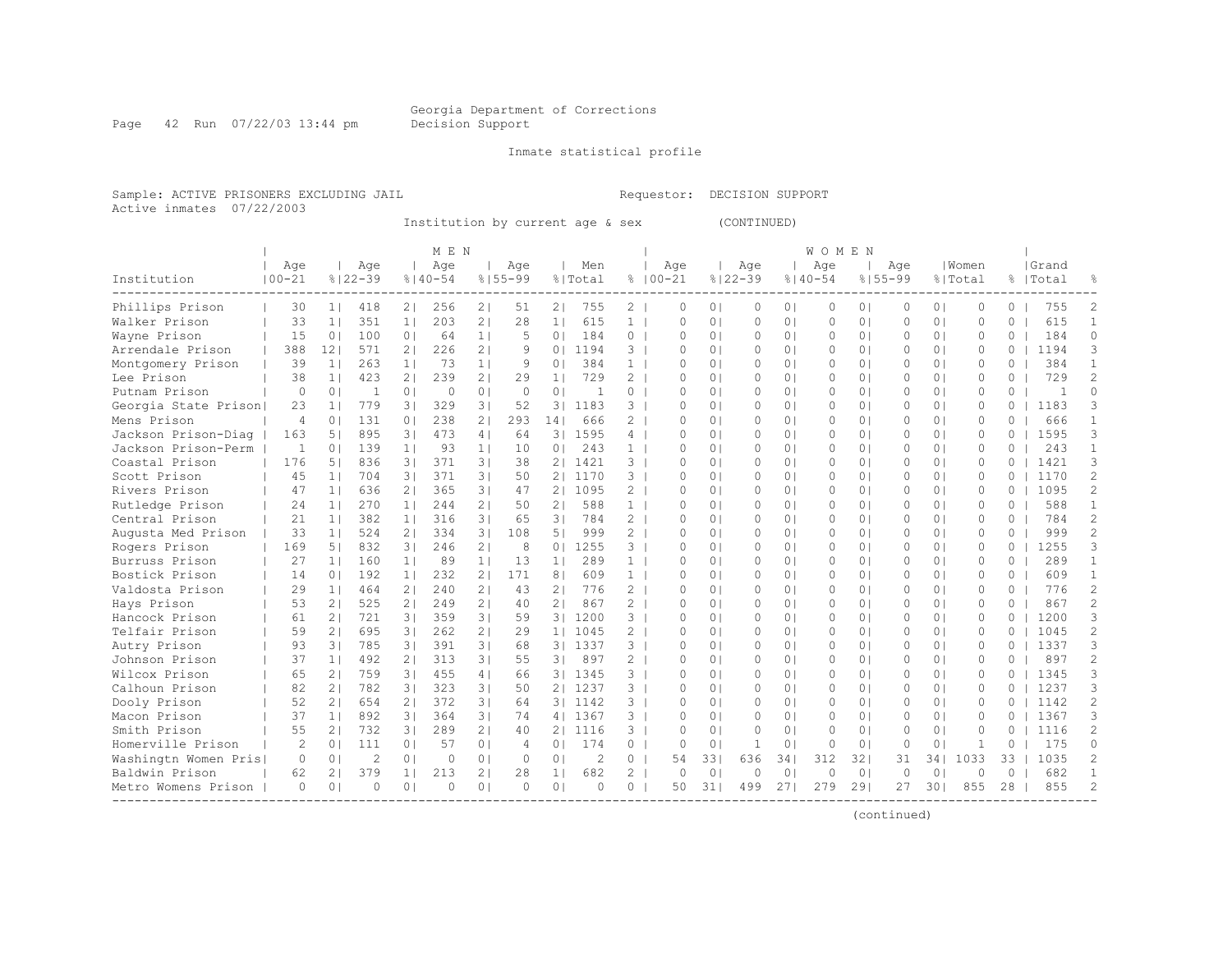Page 43 Run 07/22/03 13:44 pm Decision Support

Inmate statistical profile

Sample: ACTIVE PRISONERS EXCLUDING JAIL Requestor: DECISION SUPPORT Active inmates 07/22/2003

Institution by current age & sex (CONTINUED)

|                      |                   |       |                |                    |                              | M E N              |                |                    |                |                |      |                    |          |          |                    |          | <b>WOMEN</b>       |          |                    |                |                  |          |                 |          |
|----------------------|-------------------|-------|----------------|--------------------|------------------------------|--------------------|----------------|--------------------|----------------|----------------|------|--------------------|----------|----------|--------------------|----------|--------------------|----------|--------------------|----------------|------------------|----------|-----------------|----------|
| Institution          | Age<br>$100 - 21$ |       |                | Age<br>$8122 - 39$ |                              | Age<br>$8140 - 54$ |                | Age<br>$8155 - 99$ |                | Men<br>% Total |      | Age<br>$8100 - 21$ |          |          | Age<br>$8122 - 39$ |          | Age<br>$8140 - 54$ |          | Age<br>$8155 - 99$ |                | Women<br>% Total | 昙        | Grand<br> Total | ႜႂ       |
| Pulaski Womens Pris  |                   |       |                |                    | 0                            |                    | 0 I            |                    | 0.             |                |      |                    | 52       | 32       | 618                | 33       | 326                | 33       | 29                 | 321            | 1025             | 33       | 1026            | 2.       |
| Pelham PreTrans Unit |                   |       | $\Omega$       | 118                | $\Omega$                     | 65                 |                |                    | $\Omega$       | 191            | 0    |                    | O        | $\Omega$ | $\Omega$           | $\Omega$ | $\Omega$           | $\Omega$ | O                  | 0 <sup>1</sup> | O                | $\Omega$ | 191             | $\Omega$ |
| Milan Prison         |                   | 35    | 11             | 154                | 1 <sub>1</sub>               | 51                 | 0 <sub>1</sub> | 5                  | 01             | 245            |      |                    | O        | 0        | 0                  | 01       | $\Omega$           | 0        | 0                  | 0 <sup>1</sup> |                  | 0        | 245             |          |
| D Ray James Prison   |                   | 140   | 41             | 969                | 4                            | 414                | 3 <sub>1</sub> | 47                 | ا 2            | 1570           |      |                    |          | $\Omega$ | $\bigcap$          | $\Omega$ | $\bigcap$          | 0        |                    | $\Omega$       | U                | 0.       | 1570            | 3        |
| Coffee Corr Facility |                   | 98    | 3 I            | 959                | 4                            | 402                | 3 <sub>1</sub> | 54                 | 31             | 1513           |      |                    |          | 0        | $\Omega$           | 01       | $\Omega$           | 0        |                    | $\Omega$       | $\Omega$         |          | 1513            | २        |
| Wheeler Corr Facilty |                   | 89    | 31             | 924                | 31                           | 441                | 4              | 62                 |                | 3   1516       | 3    |                    | O        | 0        | $\Omega$           | $\Omega$ | $\Omega$           | $\Omega$ | 0                  | 0 <sub>1</sub> |                  |          | 1516            | 3        |
| Ware Annex           |                   | 26    |                | 121                | $\Omega$                     | 45                 | 0 <sub>1</sub> |                    | 0 I            | 195            | 0    |                    |          | 0        | $\Omega$           | 01       | $\Omega$           | 0        |                    | $\Omega$       | U                |          | 195             |          |
| Phillips Annex       |                   | 28    | 11             | 119                | 0 <sub>1</sub>               | 53                 | 0 <sub>1</sub> |                    | 01             | 205            | 0    |                    |          | 0        | $\Omega$           | 01       | $\Omega$           | $\Omega$ | 0                  | $\Omega$       | O                | 0        | 205             | n.       |
| Hays Annex           |                   | 57    |                | 232                | 11                           | 99                 |                | 6                  | 0 <sub>1</sub> | 394            |      |                    | U        | 0        | $\Omega$           | 01       | $\Omega$           | 0        | 0                  | 0 <sub>1</sub> |                  | 0        | 394             |          |
| Hancock Annex        |                   | 2.6   |                | 128                | $\Omega$                     | 42                 | 0 <sub>1</sub> |                    | 0              | 197            | U    |                    |          | 0        | $\Omega$           | 01       | $\Omega$           | 0        |                    | $\Omega$       |                  | 0        | 197             |          |
| Dodge BC             |                   | 20    |                | 45                 | $\Omega$                     | $\Omega$           | 0 <sub>1</sub> | $\Omega$           | $\Omega$       | 65             | 0    |                    |          | 0        | $\Omega$           | 01       | $\Omega$           | 0        |                    | $\Omega$       | O                | 0        | 65              |          |
| Montgomery BC        |                   | 25    |                | 57                 | $\Omega$                     |                    | 0 <sub>1</sub> | $\Omega$           | 0              | 82             |      |                    | O        | 0        | $\Omega$           | 01       | $\Omega$           | 0        | 0                  | 01             |                  | 0        | 82              |          |
| Burruss BC           |                   | 50    | 21             | 87                 | $\Omega$                     |                    | 0 <sub>1</sub> |                    | $\Omega$       | 137            | 0    |                    |          | 0        | $\Omega$           | $\Omega$ | $\Omega$           | 0        |                    | $\Omega$       |                  | 0        | 137             |          |
| Hays BC              |                   | 52    | 2 <sup>1</sup> | 100                | 0 <sub>1</sub>               | O                  | 0 <sub>1</sub> | $\Omega$           | $\Omega$       | 152            | 0    |                    | O        | $\Omega$ | $\Omega$           | $\circ$  | $\Omega$           | $\Omega$ | 0                  | 0 <sup>1</sup> | $\bigcap$        | $\Omega$ | 152             | 0        |
| Baldwin BC           |                   | 60    |                | 209                |                              |                    | $\Omega$       |                    | 01             | 269            |      |                    | O        | 0        | $\Omega$           | 0        | 0                  | 0        |                    | 0 <sub>1</sub> |                  |          | 269             |          |
| Total reported       |                   |       |                |                    | 3301 100 26429 100 12190 100 |                    |                |                    |                | 2067 100 43987 | 100  |                    | 163 100  |          | 1860 100           |          | 978 1001           |          |                    | 90 1001        | 3091 100         |          | 147078 100      |          |
|                      |                   |       |                |                    |                              |                    |                |                    |                |                |      |                    |          |          |                    |          |                    |          |                    |                |                  |          |                 |          |
| Percent reported     |                   | 99.81 |                |                    | 99.91                        |                    | 100.01         |                    | 100.01         |                | 99.9 |                    | 100.01   |          |                    | 100.01   |                    | 100.01   |                    | 100.01         |                  | 100.0    |                 | 99.9     |
|                      |                   |       |                |                    |                              |                    |                |                    |                |                |      |                    |          |          |                    |          |                    |          |                    |                |                  |          |                 |          |
|                      |                   |       |                |                    |                              |                    |                |                    |                |                |      |                    |          |          |                    |          |                    |          |                    |                |                  |          |                 |          |
| Not Reported         |                   | 5     |                | 25                 |                              | 3                  |                | $\Omega$           |                | 33             |      |                    | $\Omega$ |          | $\Omega$           |          | $\Omega$           |          | $\Omega$           |                | $\Omega$         |          | 33              |          |
| Total                | 3306              |       |                | 26454              |                              | 12193              |                | 2067               |                | 44020          |      | 163                |          |          | 1860               |          | 978                |          | 90                 |                | 3091             |          | 47111           |          |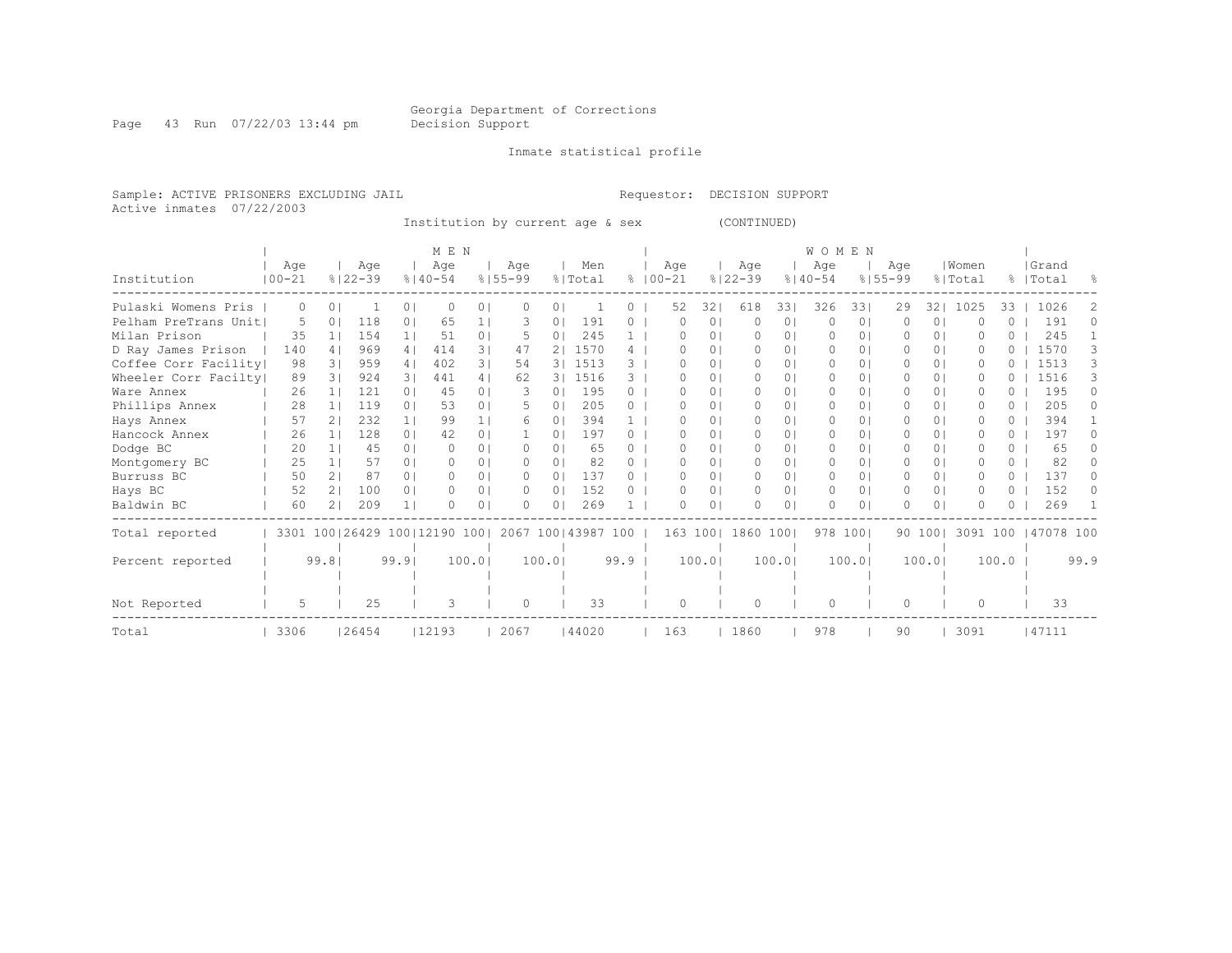# Georgia Department of Corrections<br>Decision Support

Page 44 Run 07/22/03 13:44 pm

Inmate statistical profile

| Sample: ACTIVE PRISONERS EXCLUDING JAIL<br>Active inmates | 07/22/2003        |                |                                                     |                |                             |       |                    |                |                    |       | Requestor:       |          |       | DECISION SUPPORT                               |       |                                    |                 |                    |                |                  |        |                              |      |
|-----------------------------------------------------------|-------------------|----------------|-----------------------------------------------------|----------------|-----------------------------|-------|--------------------|----------------|--------------------|-------|------------------|----------|-------|------------------------------------------------|-------|------------------------------------|-----------------|--------------------|----------------|------------------|--------|------------------------------|------|
|                                                           |                   |                |                                                     |                |                             |       |                    |                |                    |       |                  |          |       | Misdemeanors And Felonies by current age & sex |       |                                    |                 |                    |                |                  |        |                              |      |
| Crime Type                                                | Aqe<br>$100 - 21$ |                | Aqe<br>$8122 - 39$                                  |                | M E N<br>Aqe<br>$8140 - 54$ |       | Aqe<br>$8155 - 99$ |                | Men<br>% Total     |       | Aqe<br>%   00−21 |          |       | Aqe<br>$8122 - 39$                             |       | <b>WOMEN</b><br>Aqe<br>$8140 - 54$ |                 | Aqe<br>$8155 - 99$ |                | Women<br>% Total |        | Grand<br>%   Total           | - 옹  |
| MISDEMEANOR<br>FELONY                                     | 2.                | 0 <sup>1</sup> | 3292 100 26410 100 12174 100   2064 100   43940 100 | 0 <sub>1</sub> |                             |       |                    | 0 <sub>1</sub> | 15                 |       |                  |          | 01    | 159 100  1832 100                              |       | $\mathbb{Z}^-$                     | 0 I<br>967 1001 |                    | 0 <sup>1</sup> |                  |        | 89 100 3047 100 146987 100   |      |
| Total reported                                            |                   |                | 3294 100 26417 100 12179 100                        |                |                             |       |                    |                | 2065 100 43955 100 |       |                  | 159 1001 |       | 1832 1001                                      |       |                                    | 969 1001        |                    |                |                  |        | 89 100  3049 100   47004 100 |      |
| Percent reported                                          |                   | 99.61          |                                                     | 99.91          |                             | 99.91 |                    | 99.91          |                    | 99.91 |                  |          | 97.51 |                                                | 98.51 |                                    | 99.1            |                    | 98.91          |                  | $98.6$ |                              | 99.8 |
| NOT REPORTED                                              | 12                |                | 37                                                  |                | 14                          |       |                    |                | 65                 |       |                  |          |       | 28                                             |       | 9                                  |                 |                    |                | 42               |        | 107                          |      |
| Total                                                     | 3306              |                | 26454                                               |                | 12193                       |       | 2067               |                | 144020             |       |                  | 163      |       | 1860                                           |       | 978                                |                 | 90                 |                | 3091             |        | 147111                       |      |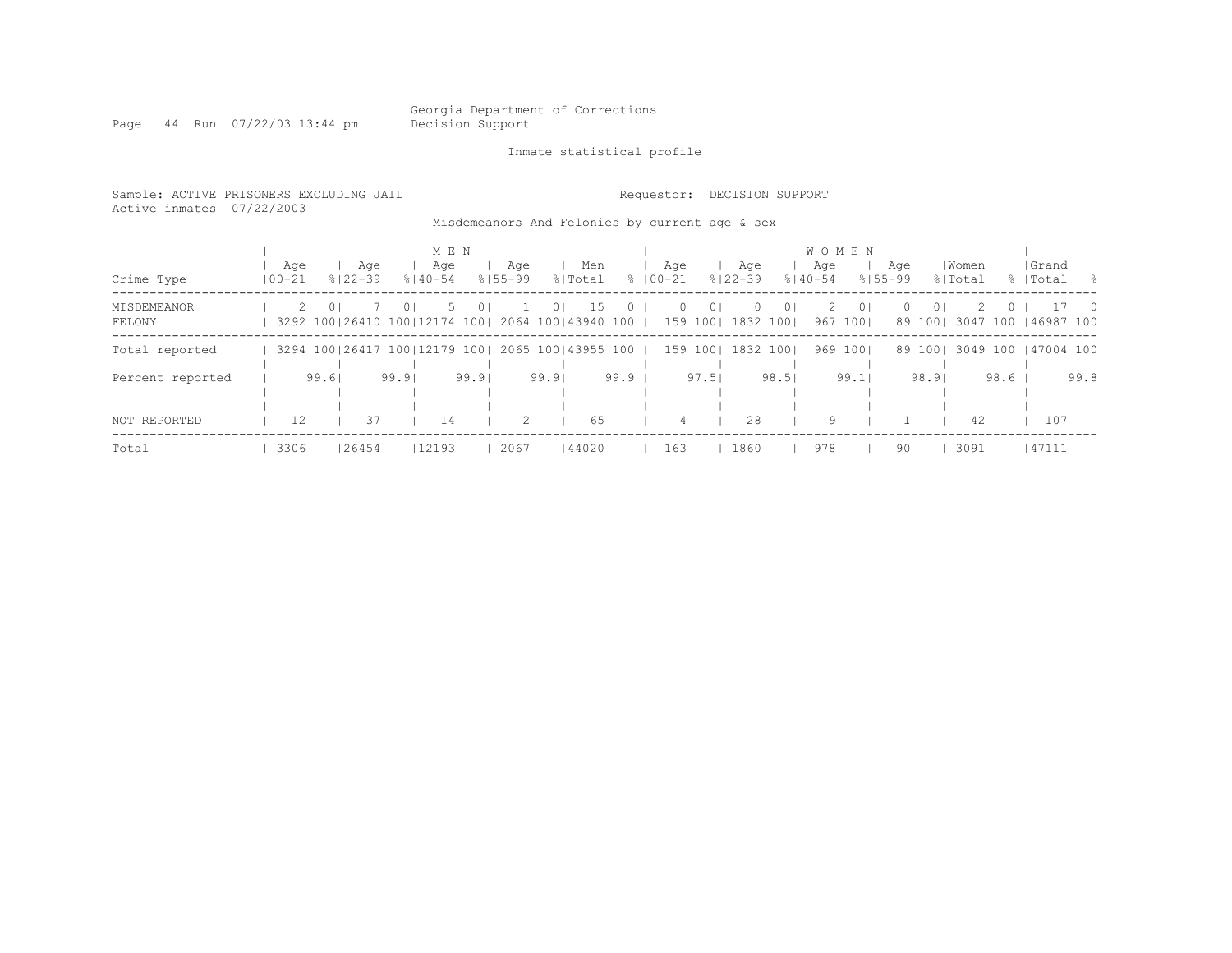Page 45 Run 07/22/03 13:44 pm Decision Support

### Inmate statistical profile

Sample: ACTIVE PRISONERS EXCLUDING JAIL Requestor: DECISION SUPPORT Active inmates 07/22/2003

Crimes By Group by current age & sex

|                      |                   |                 |                              |                 | M E N              |                 |                    |                |                    |              |                    |                 |                    |                | <b>WOMEN</b>       |                |                    |                |                  |              |                     |                 |
|----------------------|-------------------|-----------------|------------------------------|-----------------|--------------------|-----------------|--------------------|----------------|--------------------|--------------|--------------------|-----------------|--------------------|----------------|--------------------|----------------|--------------------|----------------|------------------|--------------|---------------------|-----------------|
| Crimes By Group      | Age<br>$100 - 21$ |                 | Age<br>$8122 - 39$           |                 | Age<br>$8140 - 54$ |                 | Age<br>$8155 - 99$ |                | Men<br>% Total     |              | Age<br>$8100 - 21$ |                 | Age<br>$8122 - 39$ |                | Age<br>$8140 - 54$ |                | Age<br>$8155 - 99$ |                | Women<br>% Total |              | Grand<br> Total     | 욲               |
| HOMICIDE             | 172               | 5               | 3116                         | 12 <sub>1</sub> | 1915               | 161             | 567                | 271            | 5770               | 13           | 14                 | 9 <sub>1</sub>  | 243                | 131            | 163                | 17             | 38                 | 431            | 458              | 15           | 6228                | 13              |
| ABORTION             | $\Omega$          | 0 <sub>1</sub>  | 0                            | 0               | 0                  | $\circ$         | $\circ$            | 0              | $\Omega$           | 0            | 0                  | $\circ$         | $\circ$            | 0 <sub>1</sub> | 0                  | $\circ$        | 0                  | 0 <sub>1</sub> | 0                | $\Omega$     | $\Omega$            | $\circ$         |
| BODILY INJRY&REL OFF | 476               | 14 <sub>1</sub> | 4579                         | 171             | 1767               | 15              | 286                | 14             | 7108               | 16           | 34                 | 211             | 236                | 131            | 125                | 131            | 9                  | 101            | 404              | 13           | 7512                | 16              |
| ARSON & REL OFF      | 8                 | $\Omega$        | 76                           | 0               | 39                 | 0               | 6                  | 0              | 129                | 0            | $\Omega$           | $\circ$         | 10                 | 1 <sup>1</sup> | 10                 | $1\vert$       |                    | 1 <sup>1</sup> | 21               | 1            | 150                 | $\Omega$        |
| DAMAGE OF PROPERTY   | 14                | 0               | 62                           | 0 <sub>1</sub>  | 26                 | 0 <sup>1</sup>  | 1                  | 0              | 103                | 0            | 1                  | 1 <sup>1</sup>  | 3                  | $\circ$        | 2                  | $\circ$        | $\Omega$           | 0 <sup>1</sup> | 6                | $\Omega$     | 109                 | $\Omega$        |
| BURGLARY & REL OFF   | 505               | 15 <sub>1</sub> | 3085                         | 12 <sub>1</sub> | 1392               | 11              | 72                 | 31             | 5054               | 12           | 9                  | 6               | 131                | 71             | 49                 | 5 <sub>1</sub> | 0                  | 0 <sup>1</sup> | 189              | 6            | 5243                | 11              |
| FORGERY & REL OFF    | 44                | 1 <sub>1</sub>  | 693                          | 3 <sub>1</sub>  | 357                | 31              | 27                 | 1 <sup>1</sup> | 1121               | 3            | 15                 | 9               | 315                | 171            | 153                | 161            | 11                 | 131            | 494              | 16           | 1615                | 3               |
| THEFT                | 248               | 8 <sub>1</sub>  | 1460                         | 61              | 761                | 61              | 63                 | 31             | 2532               | 6            | 15                 | 9               | 183                | 101            | 143                | 151            | 6                  | 7 <sub>1</sub> | 347              | 11           | 2879                | $6\overline{6}$ |
| <b>ROBBERY</b>       | 955               | 291             | 4490                         | 171             | 1238               | 101             | 104                | 5              | 6787               | 15           | 36                 | 231             | 160                | 9 <sub>1</sub> | 36                 | 4 <sub>1</sub> | 2                  | 21             | 234              | 8            | 7021                | 15              |
| SEXUAL OFFENSES      | 322               | 101             | 2926                         | 11              | 2338               | 19              | 659                | 32             | 6245               | 14           | 1                  | $\frac{1}{2}$   | 60                 | 31             | 28                 | 31             | 3                  | 31             | 92               | 3            | 6337                | 13              |
| OBSCENITY CRIMES     | $\Omega$          | $\Omega$        | Ω                            | 0               | 1                  | $\Omega$        | O                  | 0              |                    | $\Omega$     | O                  | $\Omega$        | $\Omega$           | 0 <sub>1</sub> | $\Omega$           | $\Omega$       | $\Omega$           | $\Omega$       | $\Omega$         | $\Omega$     | -1                  | $\Omega$        |
| TREASON & REL OFF    | $\Omega$          | 0 <sub>1</sub>  | -1                           | 0 <sub>1</sub>  | 1                  | 0 <sub>1</sub>  | 0                  | 0              | 2                  | 0            | O                  | $\circ$         | 0                  | 0 <sup>1</sup> | 0                  | 0 <sub>1</sub> | 0                  | 01             | 0                | $\Omega$     | $\overline{2}$      | $\Omega$        |
| CRIMES INVOLVNG GOVT | 39                | 1 <sub>1</sub>  | 416                          | 2 <sub>1</sub>  | 136                | 1 <sub>1</sub>  |                    | 01             | 598                | $\mathbf{1}$ | 2                  | 1 <sup>1</sup>  | 28                 | 2 <sub>1</sub> | 11                 | 1 <sup>1</sup> | 0                  | 01             | 41               | $\mathbf{1}$ | 639                 | -1              |
| FALSIFICATIONS       | $\overline{2}$    | 0 <sub>1</sub>  | 17                           | 0 <sub>1</sub>  | 7                  | 0 <sub>1</sub>  | $\mathbf{1}$       | 01             | 27                 | 0            | O                  | 0 <sub>1</sub>  | 4                  | 0 <sup>1</sup> | -1                 | $\circ$        | $\Omega$           | 0 <sup>1</sup> | 5                | $\Omega$     | 32                  | $\Omega$        |
| OBSTRUCT LAW ENFORCE | 10                | $\Omega$        | 57                           | 0 <sup>1</sup>  | 25                 | 01              | $\mathcal{D}$      | 01             | 94                 | $\Omega$     | O                  | 0 <sub>1</sub>  | 4                  | 0 <sub>1</sub> | 2                  | 0 <sub>1</sub> | -1                 | 1 <sup>1</sup> | 7                | $\Omega$     | 101                 | $\Omega$        |
| DISORDERLY CONDUCT   | .5                | 0 <sub>1</sub>  | 25                           | 0 <sub>1</sub>  | 9                  | 0               | 2                  | 01             | 41                 | 0            | O                  | $\Omega$        | 2                  | 0 <sub>1</sub> | $\Omega$           | $\circ$        | O                  | 0 <sup>1</sup> | 2                | 0            | 43                  | O               |
| GAMBLING & REL OFF   | $\Omega$          | 0 <sup>1</sup>  | 2                            | 0 <sub>1</sub>  | 3                  | $\Omega$        | $\Omega$           | 0              | 5                  | $\Omega$     | O                  | $\Omega$        | $\Omega$           | 0 <sub>1</sub> | 0                  | $\circ$        | O                  | 0 <sup>1</sup> | $\Omega$         | $\Omega$     | 5                   | 0               |
| CRUELTY TO CHILDREN  | 7                 | 01              | 202                          | 1 <sup>1</sup>  | 55                 | 01              | 9                  | 0              | 273                | $\mathbf{1}$ | 5                  | 31              | 64                 | 31             | 9                  | 1 <sup>1</sup> | 0                  | 0 <sup>1</sup> | 78               | 3            | 351                 | -1              |
| CRIMES WITH GUNS     | 33                | 1 <sub>1</sub>  | 586                          | 2 <sub>1</sub>  | 237                | 2 <sub>1</sub>  | 46                 | 2              | 902                | 2            | 2                  | 11              | 19                 | 1 <sub>1</sub> | 10                 | 1 <sup>1</sup> |                    | 1 <sub>1</sub> | 32               | $\mathbf{1}$ | 934                 | $\mathcal{D}$   |
| INVASION PRIVACY     | $\overline{4}$    | 0 <sub>1</sub>  | 11                           | 0 <sub>1</sub>  | 7                  | 0 <sub>1</sub>  | $\mathbf{1}$       | 0              | 23                 | $\Omega$     | $\Omega$           | $\circ$         | $\circ$            | 0 <sub>1</sub> | $\circ$            | $\circ$        | O                  | 0 <sub>1</sub> | $\circ$          | $\Omega$     | 23                  | $\Omega$        |
| RACKETEERING         | 0                 | 0 <sup>1</sup>  | 31                           | 0 <sub>1</sub>  | 15                 | 0               | 5                  | 0              | 51                 | 0            | 0                  | 0 <sup>1</sup>  | 6                  | 0 <sup>1</sup> | 6                  | 1 <sup>1</sup> | 0                  | 0 <sup>1</sup> | 12               | 0            | 63                  | 0               |
| DRUG ABUSE OFFENSES  | 381               | 121             | 3527                         | 131             | 1417               | 12 <sup>°</sup> | 141                | 71             | 5466               | 12           | 18                 | 11 <sup>1</sup> | 290                | 161            | 179                | 191            | 12                 | 141            | 499              | 16           | 5965                | 13              |
| DRUG TRAFFICKING     | 32                | 1 <sup>1</sup>  | 799                          | 31              | 219                | 2               | 32                 | 21             | 1082               | 2            | 4                  | 31              | 49                 | 3 <sub>1</sub> | 27                 | 3              | 3                  | 3              | 83               | 3            | 1165                | 2               |
| AUTO CRIMES          | 5                 | 01              | 130                          | 01              | 174                | 11              | 23                 | 11             | 332                | $\mathbf{1}$ | O                  | 01              | 8                  | 01             | 8                  | 1 <sup>1</sup> | 0                  | 01             | 16               | 1.           | 348                 | 1               |
| REVENUE & CONTRABAND | $\Omega$          | 0 <sub>1</sub>  | 0                            | 0 <sub>1</sub>  | 0                  | 0 <sub>1</sub>  | 0                  | 0 <sub>1</sub> | 0                  | 0            | 0                  | 0 <sub>1</sub>  | 0                  | 0 <sup>1</sup> | 0                  | 0 <sub>1</sub> | 0                  | 0 <sup>1</sup> | 0                | 0            | 0                   | 0               |
| CRIMES OF OTH STATES | $\Omega$          | 0 <sub>1</sub>  | 0                            | 0 <sub>1</sub>  | $\Omega$           | 0 <sub>1</sub>  | 0                  | 0              | $\Omega$           | $\Omega$     | $\Omega$           | $\circ$         | 0                  | 0 <sub>1</sub> | 0                  | 0 <sub>1</sub> | 0                  | 0 <sup>1</sup> | 0                | $\Omega$     | $\circ$             | $\Omega$        |
| MISC. FELONIES       | 28                | 1 <sub>1</sub>  | 102                          | 0 <sub>1</sub>  | 29                 | 0 <sub>1</sub>  | 8                  | 0              | 167                | $\Omega$     | ς                  | 21              | 16                 | 1 <sup>1</sup> | 3                  | $\circ$        | -1                 | 1 <sup>1</sup> | 23               | $\mathbf{1}$ | 190                 | $\Omega$        |
| MISDEMEANORS         | 2                 | 0 <sub>1</sub>  |                              | 0 <sub>1</sub>  | .5                 | 0 <sub>1</sub>  | -1                 | 0              | 15                 | 0            | 0                  | $\circ$         | 0                  | 0 <sub>1</sub> | 2                  | 0              | O                  | 0 <sub>1</sub> | 2                | 0            | 17                  | 0               |
| Total reported       |                   |                 | 3292 100 26400 100 12173 100 |                 |                    |                 |                    |                | 2063 100 43928 100 |              |                    | 159 1001        | 1831 100           |                | 967 100            |                |                    | 88 1001        |                  |              | 3045 100 146973 100 |                 |
| Percent reported     |                   | 99.61           |                              | 99.8            |                    | 99.8            |                    | 99.8           |                    | 99.8         |                    | 97.51           |                    | 98.41          |                    | 98.91          |                    | 97.81          |                  | 98.5         |                     | 99.7            |
|                      |                   |                 |                              |                 |                    |                 |                    |                |                    |              |                    |                 |                    |                |                    |                |                    |                |                  |              |                     |                 |
| NOT REPORTED         | 14                |                 | 54                           |                 | 20                 |                 | 4                  |                | 92                 |              | 4                  |                 | 29                 |                | 11                 |                | 2                  |                | 46               |              | 138                 |                 |
| Total                | 3306              |                 | 26454                        |                 | 12193              |                 | 2067               |                | 44020              |              | 163                |                 | 1860               |                | 978                |                | 90                 |                | 3091             |              | 47111               |                 |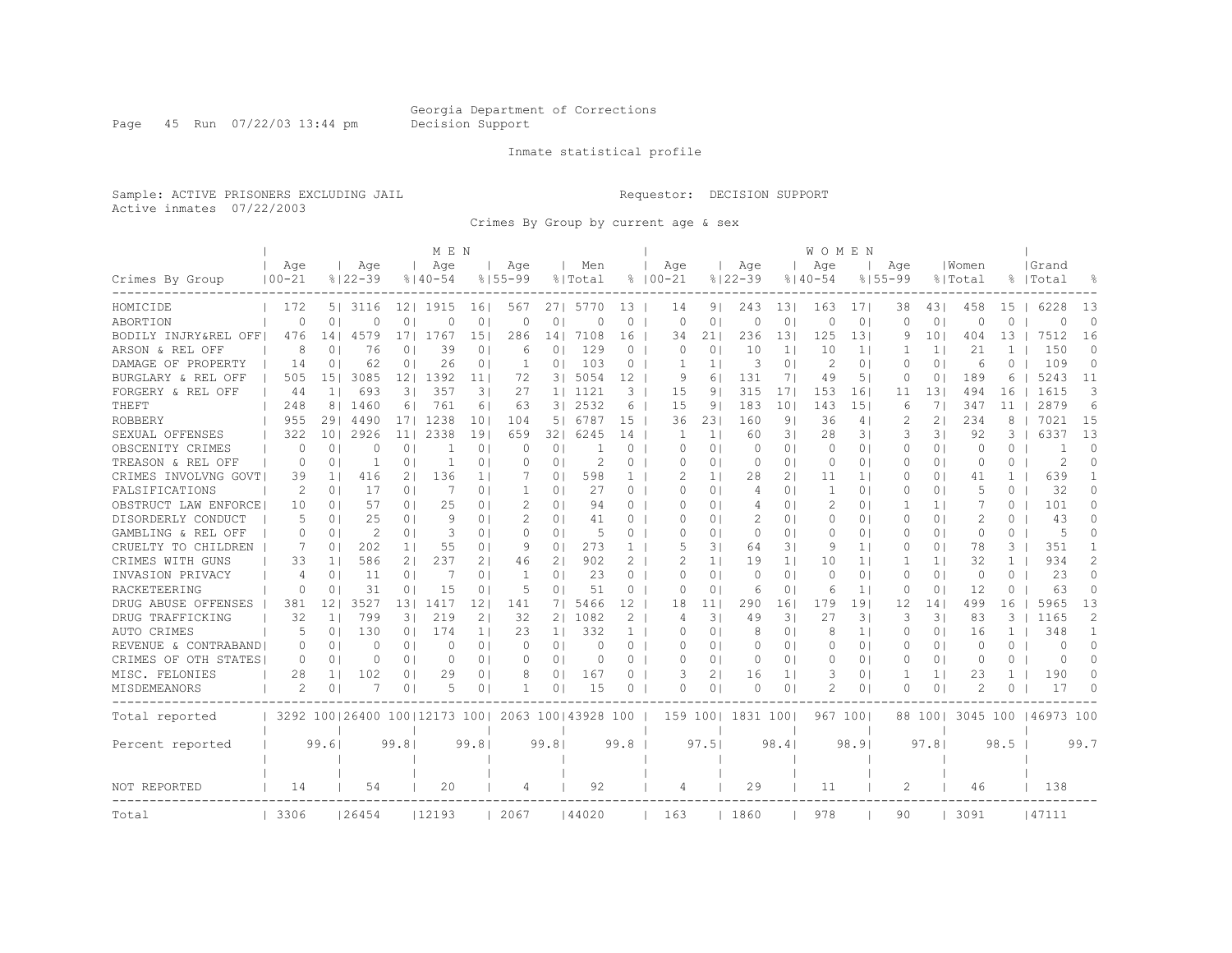Page 46 Run 07/22/03 13:44 pm Decision Support

#### Inmate statistical profile

Sample: ACTIVE PRISONERS EXCLUDING JAIL Requestor: DECISION SUPPORT Active inmates 07/22/2003

Most Serious Offense by current age & sex

|                                                                                                                                                          |                                    |                                  | <b>WOMEN</b>                                 |                            |                          |
|----------------------------------------------------------------------------------------------------------------------------------------------------------|------------------------------------|----------------------------------|----------------------------------------------|----------------------------|--------------------------|
| Age<br>Age<br>Age<br>Age<br>Men                                                                                                                          | Age<br>Age                         | Age                              | Age                                          | l Women                    | Grand                    |
| Most Serious Offense   00-21<br>$8122 - 39$<br>$8140 - 54$<br>$8155 - 99$<br>% Total<br>$8100 - 21$                                                      | $8122 - 39$                        | $8140 - 54$                      | $8155 - 99$                                  | % Total                    | %   Total                |
| NOTE: In the table below, misdemeanors come first, and are in lower-case letters. AFTER THAT COME FELONIES, IN UPPER-CASE LETTERS.                       |                                    |                                  |                                              |                            |                          |
| aggravated assault<br>0 <sub>1</sub><br>0<br>0 <sub>1</sub><br>0<br>0<br>0<br>$\Omega$<br>$\Omega$                                                       | O<br>$\circ$<br>0                  | 0 <sub>1</sub><br>0              | 0<br>0<br>0 <sup>1</sup>                     | 0<br>0                     | O                        |
| simple assault<br>0 <sup>1</sup><br>0 <sup>1</sup><br>0<br>$\mathbf{0}$<br>$\Omega$<br>0 <sub>1</sub><br>O                                               | 0<br>$\circ$<br>0                  | 0 <sub>1</sub><br>0              | $\circ$<br>0 <sub>1</sub><br>0               | O<br>0                     | $\Omega$                 |
| simple battery<br>$\Omega$<br>0 <sup>1</sup><br>$\Omega$<br>O<br>0 <sup>1</sup><br>$\Omega$<br>$\Omega$                                                  | $\Omega$<br>$\Omega$<br>$\Omega$   | 0 <sub>1</sub><br>0              | $\circ$<br>0 <sup>1</sup><br>$\Omega$        | $\Omega$<br>U              | $\cap$                   |
| reckless conduct<br>0 <sub>1</sub><br>0 <sub>1</sub><br>0 <sup>1</sup><br>1<br>$\Omega$  <br>$\Omega$<br>$\Omega$<br>$\Omega$                            | O<br>$\Omega$<br>0                 | 0 <sub>1</sub><br>$\Omega$       | 0 <sub>1</sub><br>$\Omega$<br>0 <sup>1</sup> | $\Omega$<br>$\Omega$       | $\Omega$                 |
| robbery<br>0 <sub>1</sub><br>0 <sub>1</sub><br>$\Omega$<br>0 <sub>1</sub><br>0 <sup>1</sup><br>$\Omega$<br>1<br>$\Omega$                                 | 0<br>0 <sup>1</sup><br>0           | 0 <sub>1</sub><br>$\Omega$       | 0 <sub>1</sub><br>0 <sup>1</sup><br>$\Omega$ | $\Omega$<br>$\Omega$       | O                        |
| bad checks<br>0 <sub>1</sub><br>0 <sup>1</sup><br>0<br>$\Omega$  <br>$\Omega$<br>$\Omega$<br>$\Omega$<br>0 <sub>1</sub>                                  | $\Omega$<br>0<br>0                 | 0 <sub>1</sub><br>-1             | 0 <sub>1</sub><br>0 <sup>1</sup><br>$\Omega$ | $\Omega$<br>1              | O                        |
| s/d of marijuana<br>$\Omega$<br>$\Omega$<br>$\Omega$<br>0 <sub>1</sub><br>$\Omega$  <br>0 <sup>1</sup><br>$\Omega$                                       | $\Omega$<br>$\Omega$<br>$\circ$    | $\Omega$<br>$\Omega$             | 0 <sub>1</sub><br>$\Omega$<br>0 <sup>1</sup> | $\cap$<br>$\Omega$         | $\mathbf{1}$<br>$\Omega$ |
| dui<br>3<br>0 <sub>1</sub><br>0 <sup>1</sup><br>0<br>$\Omega$  <br>0 <sub>1</sub><br>-1<br>4<br>$\Omega$                                                 | $\Omega$<br>$\Omega$<br>0          | 0 <sub>1</sub><br>$\Omega$       | 0 <sub>1</sub><br>0 <sup>1</sup><br>$\Omega$ | $\Omega$<br>0              | $\Omega$<br>4            |
| obstr of law enf off!<br>0 <sub>1</sub><br>0 <sub>1</sub><br>$\Omega$<br>0 <sub>1</sub><br>$\Omega$<br>0 <sub>1</sub><br>0<br>n                          | $\Omega$<br>$\Omega$<br>0          | 0 <sup>1</sup><br>-1             | 0 <sub>1</sub><br>$\Omega$<br>0 <sup>1</sup> | -1<br>$\Omega$             | $\Omega$                 |
| crmnl trespassing<br>$\Omega$<br>$\Omega$<br>$\Omega$<br>$\Omega$<br>$\Omega$<br>0 <sub>1</sub><br>$\Omega$                                              | $\Omega$<br>$\Omega$<br>$\Omega$   | $\Omega$<br>$\Omega$             | $\Omega$<br>0 <sub>1</sub><br>$\Omega$       | $\Omega$<br>$\Omega$       | $\cap$                   |
| shoplifting<br>0 <sub>1</sub><br>$\Omega$  <br>$\Omega$<br>0 <sub>1</sub><br>$\Omega$<br>$\Omega$  <br>$\Omega$<br>$\Omega$                              | O<br>$\Omega$<br>$\Omega$          | $\Omega$<br>$\Omega$             | $\Omega$<br>$\Omega$<br>01                   | O<br>0                     | ∩                        |
| misc public order of<br>0<br>0 <sub>1</sub><br>$\Omega$<br>0 <sub>1</sub><br>0 <sub>1</sub><br>$\Omega$<br>0 <sub>1</sub><br>$\Omega$<br>-1              | O<br>$\Omega$<br>0                 | 0 <sub>1</sub><br>0              | 0 <sub>1</sub><br>$\Omega$<br>0 <sup>1</sup> | $\Omega$<br>0              | Λ                        |
| misc abuse govt offil<br>0 <sup>1</sup><br>0 <sub>1</sub><br>0<br>$\Omega$  <br>$\Omega$<br>0 <sub>1</sub><br>0<br>$\Omega$<br>-1                        | $\Omega$<br>0<br>0                 | 0 <sub>1</sub><br>0              | 0 <sub>1</sub><br>0<br>0 <sup>1</sup>        | $\Omega$<br>$\Omega$       | U                        |
| $\overline{1}$<br>13<br>MISC HOMICIDE OFFENS<br>10<br>1<br>0<br>$\Omega$<br>1<br>0 <sub>1</sub><br>0<br>0 <sub>1</sub>                                   | $\circ$<br>$\mathbf{1}$<br>0       | $\overline{c}$<br>0 <sub>1</sub> | $\circ$<br>0 <sup>1</sup><br>0               | 3<br>0                     | 16<br>$\Omega$           |
| 2131<br>4168<br>MURDER<br>100<br>1491<br>201<br>446<br>331<br>16<br>61<br>14 <sub>1</sub>                                                                | 101<br>116                         | 11<br>92                         | 161<br>28<br>521                             | 243<br>14                  | 4411<br>16               |
| 684<br>VOLUNTARY MANSLAUGHT<br>301<br>88<br>1121<br>48<br>4 <sub>1</sub><br>3 I<br>4<br>71<br>4                                                          | 3<br>96<br>4 <sup>1</sup>          | 91<br>55                         | 101<br>131<br>7                              | 9<br>161                   | 1282<br>5                |
| 25<br>131<br>INVOLUNTARY MANSLAUG<br>12<br>85<br>1 <sup>1</sup><br>0 <sub>1</sub><br>1 <sub>1</sub><br>1 <sub>1</sub><br>9<br>1                          | 1 <sup>1</sup><br>11<br>1          | 11<br>5                          | 1 <sup>1</sup><br>0 <sup>1</sup><br>$\Omega$ | 17<br>$\mathbf{1}$         | 148<br>1                 |
| $\mathcal{D}$<br>3<br>FETICIDE<br>$\Omega$<br>0 <sub>1</sub><br>0 <sub>1</sub><br>$\Omega$<br>0<br>0<br>0 <sub>1</sub>                                   | 0<br>$\circ$<br>0                  | 0 <sub>1</sub><br>0              | $\circ$<br>0 <sup>1</sup><br>$\Omega$        | 0<br>0                     | 3<br>$\Omega$            |
| 320<br>VEHICULAR HOMICIDE<br>11<br>197<br>1 <sup>1</sup><br>89<br>23<br>1 <sub>1</sub><br>1 <sub>1</sub><br>ا 2<br>1.                                    | 2<br>31<br>20                      | 21<br>10                         | 2 <sub>1</sub><br>3<br>61                    | 35<br>$\overline{2}$       | 355                      |
| 8<br>12<br>HOMICIDE BY PILOT, DU<br>0 <sub>1</sub><br>0 <sub>1</sub><br>$\overline{4}$<br>0 <sub>1</sub><br>$\Omega$<br>$\Omega$<br>$\Omega$<br>$\Omega$ | O<br>$\Omega$<br>0                 | $\Omega$<br>0                    | 0 <sub>1</sub><br>$\Omega$<br>0 <sup>1</sup> | $\Omega$<br>$\Omega$       | 12<br>$\Omega$           |
| CONCEAL DEATH OF ANO<br>0 <sub>1</sub><br>5<br>2<br>0 <sub>1</sub><br>9<br>$\Omega$<br>0 <sub>1</sub><br>0 <sub>1</sub><br>1<br>1                        | 1 <sup>1</sup><br>-1<br>0          | 0 <sub>1</sub><br>0              | 0 <sub>1</sub><br>$\Omega$<br>0 <sup>1</sup> | $\Omega$<br>1              | 10<br>$\Omega$           |
| 5<br>1<br>$\Omega$<br>ATMPT MURDER<br>$\Omega$<br>0 <sup>1</sup><br>0 <sub>1</sub><br>0 <sub>1</sub><br>$\Omega$<br>6<br>$\Omega$                        | $\Omega$<br>$\Omega$<br>0          | 0 <sub>1</sub><br>1              | $\Omega$<br>$\Omega$<br>0 <sup>1</sup>       | 1<br>$\Omega$              | 7<br>$\cap$              |
| 26<br>$\mathcal{L}$<br>2<br>8<br>38<br>MISC ASSAULT/BATTERY<br>0 <sup>1</sup><br>$\Omega$  <br>0 <sub>1</sub><br>0 <sub>1</sub><br>0                     | $\mathfrak{D}$<br>31<br>1          | 0 <sup>1</sup><br>$\Omega$       | 0 <sub>1</sub><br>$\Omega$<br>0 <sup>1</sup> | 3<br>$\Omega$              | $\Omega$<br>41           |
| 26<br>2<br>13<br>$\Omega$<br>41<br>FAMILY VIOLENCE BATT<br>0 <sub>1</sub><br>0 <sub>1</sub><br>0 <sub>1</sub><br>0<br>0                                  | $\circ$<br>$\circ$<br>$\mathbf{1}$ | 0 <sup>1</sup><br>$\Omega$       | $\circ$<br>$\Omega$<br>0 <sup>1</sup>        | -1<br>0                    | 42<br>$\Omega$           |
| 1020<br><b>AGGRAV ASSAULT</b><br>309<br>191<br>2818<br>181<br>131<br>191<br>4338<br>14 I<br>17                                                           | 23<br>331<br>161                   | 161<br>92                        | 161<br>$\mathfrak{D}$<br>4                   | 278<br>16                  | 4616<br>17               |
| ATMPT AGGRAV ASSAULT<br>$\Omega$<br>0<br>3<br>0<br>0 <sup>1</sup><br>$\Omega$<br>0<br>3<br>0<br>$\Omega$                                                 | $\Omega$<br>$\circ$<br>0           | 0 <sup>1</sup><br>0              | $\circ$<br>$\Omega$<br>0 <sup>1</sup>        | $\circ$<br>0               | 3<br>$\Omega$            |
| <b>AGGRAV BATTERY</b><br>37<br>21<br>347<br>2 <sub>1</sub><br>143<br>2 <sub>1</sub><br>23<br>$\overline{2}$<br>550<br>$\mathcal{L}$                      | 71<br>19                           | 21<br>9                          | $\overline{2}$<br>ς<br>61                    | $\overline{2}$<br>36       | 2<br>586                 |
| TERRORIST THREATS &<br>185<br>88<br>303<br>24<br>$\Omega$  <br>1 <sup>1</sup><br>1 <sup>1</sup><br>1 <sup>1</sup><br>6<br>$\mathbf{1}$                   | $\Omega$<br>$\Omega$<br>10         | 8<br>11                          | 1 <sup>1</sup><br>$\Omega$<br>01             | 18<br>$\mathbf{1}$         | 321<br>-1                |
| 77<br>32<br>3<br>117<br>FALSE IMPRISONMENT<br>5<br>0 <sub>1</sub><br>1 <sup>1</sup><br>0 <sub>1</sub><br>0 <sub>1</sub><br>0                             | 0 <sub>1</sub><br>-1<br>0          | 0 <sub>1</sub><br>3              | 1 <sup>1</sup><br>0<br>0 <sup>1</sup>        | $\overline{4}$<br>$\Omega$ | 121<br>$\Omega$          |
| 753<br>1181<br>73<br>51<br>319<br>4 <sub>1</sub><br>36<br>5<br>KIDNAPPING<br>4<br>31                                                                     | 22<br>1 <sup>1</sup><br>1          | 21<br>6                          | 1 <sup>1</sup><br>21                         | $\overline{2}$<br>30       | 1211<br>4                |
| INTERFERENCE WITH CU<br>$\circ$<br>0 <sub>1</sub><br>6<br>0 <sub>1</sub><br>$\Omega$<br>0 <sub>1</sub><br>$\Omega$<br>0 <sup>1</sup><br>$\Omega$<br>6    | $\Omega$<br>$\Omega$<br>$\circ$    | 0 <sup>1</sup><br>$\Omega$       | 0 <sub>1</sub><br>0 <sub>1</sub><br>$\Omega$ | $\Omega$<br>$\Omega$       | 6<br>$\Omega$            |
| 294<br>197<br>AGGRAV ASSAULT POLCE<br>12<br>1 <sup>1</sup><br>71<br>1 <sub>1</sub><br>14<br>1 <sub>1</sub><br>11<br>1.                                   | $\mathcal{D}$<br>31<br>12          | 3<br>1 <sup>1</sup>              | 1 <sup>1</sup><br>21<br>-1.                  | 18<br>$\mathbf{1}$         | 312<br>-1                |
| AGGRAV BATTERY PEACE<br>8<br>$\Omega$<br>$\mathcal{D}$<br>11<br>1<br>0 <sup>1</sup><br>0 <sub>1</sub><br>$\Omega$<br>$\Omega$  <br>$\Omega$              | $\Omega$<br>$\Omega$<br>$\Omega$   | 0 <sup>1</sup><br>O              | $\Omega$<br>0 <sup>1</sup><br>$\Omega$       | $\Omega$<br>$\Omega$       | 11<br>$\Omega$           |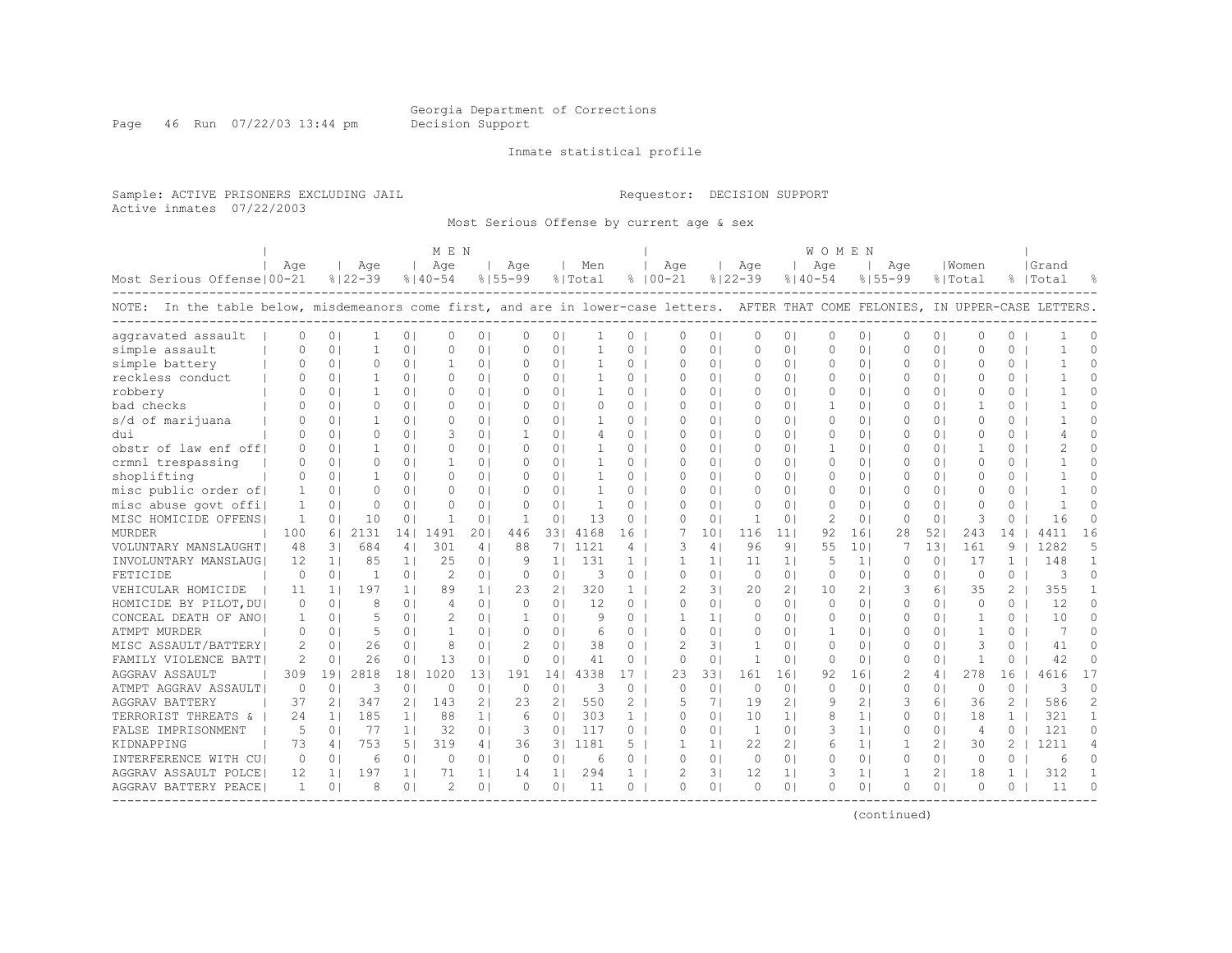Page 47 Run 07/22/03 13:44 pm Decision Support

Inmate statistical profile

Sample: ACTIVE PRISONERS EXCLUDING JAIL Requestor: DECISION SUPPORT Active inmates 07/22/2003

Most Serious Offense by current age & sex (CONTINUED)

|                                               |          |                |               |                | M E N          |                |                |                |               |          |             |                |                |                | W O M E N    |                |             |                |          |                |           |          |
|-----------------------------------------------|----------|----------------|---------------|----------------|----------------|----------------|----------------|----------------|---------------|----------|-------------|----------------|----------------|----------------|--------------|----------------|-------------|----------------|----------|----------------|-----------|----------|
|                                               | Age      |                | Age           |                | Age            |                | Age            |                | Men           |          | Age         |                | Age            |                | Aqe          |                | Aqe         |                | Women    |                | Grand     |          |
| Most Serious Offense   00-21                  |          |                | $8122 - 39$   |                | $8140 - 54$    |                | $8155 - 99$    |                | % Total       |          | $8100 - 21$ |                | $8122 - 39$    |                | $8140 - 54$  |                | $8155 - 99$ |                | % Total  |                | %   Total |          |
| SIMPLE BATTERY                                | 0        | 0 <sub>1</sub> | 4             | 0 <sub>1</sub> | $\Omega$       | 0 <sub>1</sub> | 0              | 0 <sub>1</sub> | 4             | $\circ$  | $\Omega$    | 0 <sup>1</sup> | 0              | 01             | 1            | 0              | $\Omega$    | 0 <sup>1</sup> | -1       | 0              | 5         | 0        |
| RECK COND                                     |          | 0 <sub>1</sub> | 6             | 0              | 4              | 0 <sub>1</sub> | $\Omega$       | 0 <sub>1</sub> | 10            | $\circ$  | $\Omega$    | 0              | 5              | 01             | $\mathbf 1$  | 0              | 0           | $\circ$        | 6        | 0              | 16        | 0        |
| INJURY BY VEHICLE                             |          | 0 <sub>1</sub> |               | 0 <sub>1</sub> |                | 0 <sub>1</sub> | $\Omega$       | 0 <sub>1</sub> | 13            | 0        |             | $\mathbf{1}$   |                | 0              | 0            | 0              | 2           | 4 <sub>1</sub> | 4        | 0              | 17        | U        |
| STALKING                                      | $\Omega$ | 0 <sub>1</sub> | 1             | 0              | -1             | 0 <sub>1</sub> | $\Omega$       | $\Omega$       | 2             | 0        | $\Omega$    | $\Omega$ I     | 0              | 01             | $\Omega$     | 0              | O           | 0 <sup>1</sup> | O        | $\Omega$       | 2         | U        |
| AGGRAV STALKING                               |          | 1 <sup>1</sup> | 114           | 11             | 59             | 11             | 10             | 11             | 192           | 1.       | O           | 01             | 3              | 01             | 2            | 0 <sup>1</sup> | 0           | 0 I            | 5        | $\Omega$       | 197       |          |
| ATMPT KIDNAP                                  |          | 0 <sub>1</sub> |               | 0 <sub>1</sub> | 2              | 0 <sub>1</sub> | -1             | 0 <sub>1</sub> | 5             | $\Omega$ | 0           | $\Omega$       | 0              | 01             | $\Omega$     | 0 <sup>1</sup> | 0           | 0 I            | 0        | $\Omega$       | 5         | O        |
| ARSON MISC                                    |          | 0 <sub>1</sub> | 1             | 0 <sub>1</sub> | $\circ$        | 0 <sub>1</sub> | 0              | 0 <sub>1</sub> |               | 0        | 0           | 0 <sup>1</sup> | 0              | 01             | 0            | 0 <sup>1</sup> | 0           | 0 <sup>1</sup> | $\circ$  | 0              |           | U        |
| ARSON 1ST DEGREE                              |          | 0 <sub>1</sub> | 62            | 0 <sub>1</sub> | 32             | 0 <sub>1</sub> | 6              | 0 <sub>1</sub> | 107           | $\circ$  | 0           | 01             | 10             | 1 <sub>1</sub> | 10           | 2 <sub>1</sub> |             | 21             | 21       | $\mathbf{1}$   | 128       | O        |
| ARSON 2ND DEGREE                              |          | 0 <sup>1</sup> | 11            | 0 <sub>1</sub> | 6              | 0 <sub>1</sub> | $\Omega$       | 0 <sub>1</sub> | 18            | $\circ$  | $\Omega$    | 0 <sub>1</sub> | $\circ$        | 0 <sub>1</sub> | $\circ$      | 0 <sub>1</sub> | $\Omega$    | 0 <sup>1</sup> | $\circ$  | 0              | 18        | $\cap$   |
| ARSON 3RD DEGREE                              |          | 0 <sub>1</sub> | $\mathcal{D}$ | 0 <sub>1</sub> | 0              | 0 <sub>1</sub> | $\Omega$       | 0 <sub>1</sub> | $\mathcal{D}$ | $\circ$  | $\Omega$    | $\Omega$       | 0              | 01             | 0            | 0 <sup>1</sup> | $\Omega$    | 0 <sup>1</sup> | $\Omega$ | 0              | 2         | $\Omega$ |
| CRMNL POSS EXPLOSIVE                          |          | 0 <sub>1</sub> | $\Omega$      | 0 <sup>1</sup> | -1             | 0 <sub>1</sub> | $\bigcap$      | 0 <sup>1</sup> | -1            | $\circ$  | $\Omega$    | $\Omega$       | 0              | 01             | $\Omega$     | 0 <sup>1</sup> | $\Omega$    | 0 <sup>1</sup> | O        | $\Omega$       | -1        | 0        |
| MISC CRIMINAL DAMAGE                          | 0        | 0 <sub>1</sub> | $\Omega$      | 0 <sup>1</sup> | $\Omega$       | 0 <sub>1</sub> | $\Omega$       | 0 <sub>1</sub> | 0             | $\circ$  | 0           | $\Omega$       | 1              | 01             | $\Omega$     | 0 <sup>1</sup> | $\Omega$    | $\Omega$       | 1        | 0              | -1        | 0        |
| CRMNL DAMAGE 1ST DEGI                         |          | 01             | 14            | 0 <sub>1</sub> |                | 0 <sub>1</sub> | $\Omega$       | 0 <sub>1</sub> | 26            | $\circ$  | $\Omega$    | 0 <sub>1</sub> | 0              | 0 <sup>1</sup> | 1            | 0              | 0           | 0 <sup>1</sup> | -1       | 0              | 27        | $\Omega$ |
| CRMNL DAMAGE 2ND DEGI                         | 8        | 0 <sub>1</sub> | 47            | 0 <sub>1</sub> | 19             | 0 <sub>1</sub> |                | 0 <sub>1</sub> | 75            | 0        |             | 11             | 1              | 01             | 1            | 0 <sup>1</sup> | 0           | 0 <sup>1</sup> | 3        | 0              | 78        | O        |
| VANDALISM TO CHURCH                           | $\Omega$ | 0 <sub>1</sub> | $\Omega$      | 0 <sub>1</sub> | $\Omega$       | 0 <sub>1</sub> | $\Omega$       | 0 <sub>1</sub> | $\Omega$      | 0        | $\Omega$    | 0 <sub>1</sub> | 1              | 0 <sup>1</sup> | 0            | 0 <sup>1</sup> | 0           | 0 <sup>1</sup> | -1       | 0              |           | $\Omega$ |
| ALTER ID                                      |          | 0 <sub>1</sub> |               | 0              | $\Omega$       | 0 <sub>1</sub> | 0              | 0 <sub>1</sub> | 2             | 0        | $\Omega$    | $\circ$        | 0              | 0              | 0            | $\circ$        | 0           | 0 <sup>1</sup> | 0        | 0              | 2         | O        |
| <b>BURGLARY</b>                               | 497      | 301            | 3055          | 201            | 1378           | 181            | 71             | 5 I            | 5001          | 19       | 9           | 131            | 129            | 131            | 48           | 9              | 0           | 0 <sup>1</sup> | 186      | 11             | 5187      | 19       |
| POSS BURGLAR TOOLS                            | 5        | $\circ$        | 14            | 0              | $\overline{4}$ | 0 <sub>1</sub> | $\Omega$       | 0              | 23            | 0        | $\Omega$    | $\Omega$       | 2              | 01             | 1            | 0              | $\Omega$    | $\circ$        | 3        | $\Omega$       | 26        | O        |
| ATMPT BURGLARY                                |          | $\Omega$       | 16            | $\Omega$       | 10             | 0 <sub>1</sub> | -1             | 01             | 30            | 0        | O           | $\Omega$       | $\Omega$       | $\Omega$       | $\Omega$     | $\Omega$       | 0           | $\circ$        | $\Omega$ | $\Omega$       | 30        | $\Omega$ |
| MISC FORGERY                                  | C        | $\Omega$       | $\mathcal{D}$ | $\Omega$       | $\overline{4}$ | 0 <sub>1</sub> | $\Omega$       | $\Omega$       | 6             | 0        | $\Omega$    | $\Omega$       | $\mathbf{1}$   | $\Omega$       | $\mathbf{1}$ | $\Omega$       |             | 21             | 3        | $\Omega$       | Q         | U        |
| FORGERY 1ST DEGREE                            | 35       | 21             | 592           | 41             | 317            | 4              | 23             | $\overline{2}$ | 967           | 4        | 11          | 16             | 273            | 271            | 136          | 24             | 8           | 151            | 428      | 25             | 1395      | 5        |
| FORGERY 2ND DEGREE                            | 0        | 01             | 19            | 0 <sub>1</sub> | 6              | 0 <sub>1</sub> | 0              | 0 <sub>1</sub> | 25            | 0        | $\Omega$    | $\circ$        | 6              | 1              | 4            | 1 <sup>1</sup> | 0           | 0 <sup>1</sup> | 10       | $\mathbf{1}$   | 35        | $\Omega$ |
| <b>BAD CHECKS</b>                             |          | 0 <sub>1</sub> | 3             | 0 <sub>1</sub> | 2              | 0 <sub>1</sub> | O              | 0 <sub>1</sub> | 5             | $\circ$  | $\Omega$    | 0 <sup>1</sup> | 6              | $1\vert$       | 2            | 0 <sub>1</sub> | 0           | 0 <sub>1</sub> | 8        | 0              | 13        | $\Omega$ |
| THEFT CREDIT CARD                             |          | 0 <sub>1</sub> | 19            | 0 <sub>1</sub> | 8              | 0 <sub>1</sub> | 0              | 0 <sub>1</sub> | 28            | $\circ$  | 0           | $\Omega$ I     | $\overline{c}$ | 01             | 1            | 0 <sub>1</sub> | 0           | 01             | 3        | 0              | 31        | $\Omega$ |
| FRAUDULENT CREDIT CA                          |          | 0 <sub>1</sub> | 40            | 0 <sub>1</sub> | 9              | 0 <sub>1</sub> | $\Omega$       | 0 <sub>1</sub> | 56            | $\circ$  | 4           | 61             | 18             | 21             | 5            | 1 <sup>1</sup> |             | 2 <sub>1</sub> | 28       | $\overline{2}$ | 84        | $\Omega$ |
| TELECOMMUNICATIONS F                          | 0        | 0 <sub>1</sub> | 1             | 0 <sub>1</sub> | $\circ$        | 0 <sub>1</sub> | $\Omega$       | 0 <sub>1</sub> | 1             | $\circ$  | $\Omega$    | 0 <sub>1</sub> | $\circ$        | 01             | 0            | 0 <sub>1</sub> | 0           | 0 <sub>1</sub> | $\Omega$ | 0              | -1        | $\cap$   |
| ATMPT FORGERY                                 | $\Omega$ | 0 <sub>1</sub> | $\Omega$      | 0 <sup>1</sup> | 1              | 0 <sub>1</sub> | $\Omega$       | 0 <sub>1</sub> | 1             | $\Omega$ | $\Omega$    | $\Omega$       | 0              | $\Omega$ I     | $\Omega$     | 0 <sub>1</sub> | $\Omega$    | 0 <sup>1</sup> | $\Omega$ | $\Omega$       | -1        | $\cap$   |
| FRAUDULENT ACCESS CO                          | $\Omega$ | 0 <sub>1</sub> | 3             | 0 <sub>1</sub> | 2              | 0 <sub>1</sub> | $\Omega$       | 0 <sub>1</sub> | 5             | $\circ$  | $\Omega$    | $\Omega$       | 0              | 01             | 0            | 0 <sup>1</sup> | 0           | 0 <sup>1</sup> | $\Omega$ | 0              | 5         | $\Omega$ |
| MISC FRAUD                                    | -1       | 0 <sub>1</sub> | 14            | 0 <sub>1</sub> | 8              | 0 <sub>1</sub> | $\overline{4}$ | 0 <sub>1</sub> | 27            | $\circ$  | $\Omega$    | 0 <sup>1</sup> | 8              | 1 <sub>1</sub> | 4            | 1 <sub>1</sub> | 1           | 21             | 13       | $\mathbf{1}$   | 40        | 0        |
| THEFT BY TAKING                               | 66       | 4              | 507           | 31             | 228            | 3 <sub>1</sub> | 22             | 21             | 823           | 3        |             | 101            | 56             | 5              | 40           | 7 I            | 2           | 4              | 105      | 6              | 928       | 3        |
| THEFT BY DECEPTION                            | $\Omega$ | 01             | 20            | 0 <sub>1</sub> | 17             | 0 <sub>1</sub> | 4              | 0 <sub>1</sub> | 41            | 0        | 1           | 1 <sup>1</sup> | 10             | 11             | 4            | 1 <sub>1</sub> | 0           | 01             | 15       | $\mathbf{1}$   | 56        | 0        |
| THEFT BY EXTORTION                            | $\Omega$ | 0 <sub>1</sub> | $\Omega$      | 0 <sub>1</sub> | -1             | 0 <sub>1</sub> | -1             | 0 <sub>1</sub> | 2             | 0        | O           | 0 <sup>1</sup> | 0              | 0 <sub>1</sub> | 0            | 0 <sub>1</sub> | 0           | 0 <sup>1</sup> | 0        | 0              |           | O        |
| THEFT OF LOST PROPER                          | O        | 0 <sub>1</sub> |               | 0              | -1             | 0 <sub>1</sub> | -1             | 0              | 3             | 0        | 0           | 0              | 0              | 01             | 0            | 0              |             | 0 I            | 0        | 0              | 3         | 0        |
| THEFT BY REC STOLEN<br>---------------------- | 120      |                | 528           | 31             | 189            | 21             | 9              | 1 <sub>1</sub> | 846           | 3        | 4           | 6              | 28             | 31             | 11           | 2              | O           | 0 <sup>1</sup> | 43       | 3              | 889       | 3        |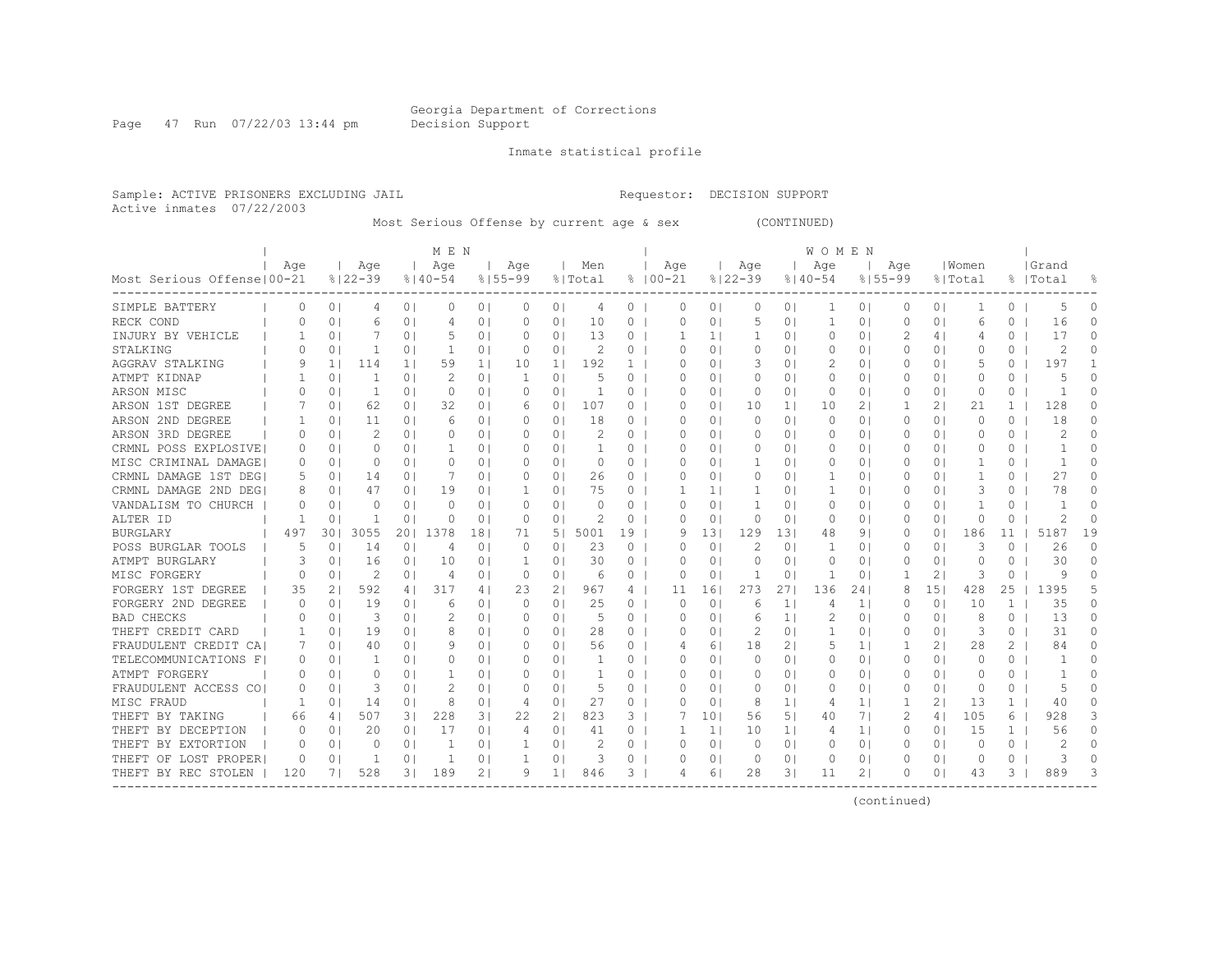Page 48 Run 07/22/03 13:44 pm Decision Support

Inmate statistical profile

Sample: ACTIVE PRISONERS EXCLUDING JAIL Requestor: DECISION SUPPORT Active inmates 07/22/2003

Most Serious Offense by current age & sex (CONTINUED)

| Age<br>Grand<br>Aqe<br>Aqe<br>Aqe<br>Men<br>Age<br>Age<br>Age<br>Aqe<br>Women<br>Most Serious Offense   00-21<br>$8122 - 39$<br>$8140 - 54$<br>$8155 - 99$<br>$8100 - 21$<br>$8122 - 39$<br>$8155 - 99$<br>% Total<br>$8140 - 54$<br>응 Total<br>%  Total<br>욲<br>THEFT OF SERVICES<br>2<br>0 <sub>1</sub><br>0 <sub>1</sub><br>2<br>0<br>0 <sub>1</sub><br>$\Omega$<br>0 <sub>1</sub><br>0<br>0<br>$\Omega$<br>0 <sup>1</sup><br>0<br>0  <br>0<br>0<br>0 <sub>1</sub><br>0<br>0<br>2<br>O<br>0<br>3<br>THEFT BY CONVERSION<br>0 <sup>1</sup><br>15<br>0 <sub>1</sub><br>0 <sub>1</sub><br>01<br>31<br>0<br>0 <sub>1</sub><br>2<br>0 <sup>1</sup><br>0 <sup>1</sup><br>5<br>36<br>$\cap$<br>14<br>1<br>$\Omega$<br>01<br>0<br>0<br>1<br>THEFT OF TRADE SECRE<br>0 <sub>1</sub><br>1<br>0 <sub>1</sub><br>$\Omega$<br>0 <sub>1</sub><br>$\Omega$<br>0 <sub>1</sub><br>0<br>$\Omega$<br>$\Omega$ I<br>0<br>01<br>0<br>0<br>O<br>0 <sup>1</sup><br>O<br>0<br>U<br>$\Omega$<br>CONVSN PAYMNTS REAL<br>0 <sub>1</sub><br>1<br>$\Omega$<br>2<br>0 <sup>1</sup><br>$\Omega$ 1<br>3<br>0<br>0<br>01<br>$\Omega$<br>$\Omega$<br>O<br>$\Omega$<br>O<br>0<br>3<br>∩<br>$\Omega$<br>0<br>O<br>01<br>5<br>ATMPT THEFT BY TAKIN<br>2<br>-1<br>0 <sub>1</sub><br>0 <sub>1</sub><br>0<br>01<br>0<br>-1<br>U<br>01<br>01<br>-1<br>O<br>4<br>O<br>01<br>-1<br>0<br>0<br>0 I<br>0<br>138<br>93<br>25<br>THEFT OF MOTOR VEH,<br>19<br>1 <sub>1</sub><br>1 <sub>1</sub><br>0 <sub>1</sub><br>0 <sub>1</sub><br>$\mathbf{1}$<br>$\Omega$ I<br>6<br>1  <br>0 <sup>1</sup><br>0<br>144<br>-1<br>O<br>0<br>0<br>0 I<br>6<br>THEFT BRING PROP IN<br>9<br>0 <sub>1</sub><br>6<br>01<br>16<br>$\Omega$<br>0 <sub>1</sub><br>01<br>0 <sup>1</sup><br>O<br>$\Omega$<br>16<br>$\Omega$<br>0 <sup>1</sup><br>0 <sub>1</sub><br>1<br>$\Omega$<br>0<br>0<br>$\Omega$<br>0 <sup>1</sup><br>O<br>2<br>2<br>THEFT RECV PROP OUT<br>0 <sub>1</sub><br>0 <sub>1</sub><br>$\Omega$<br>0 <sub>1</sub><br>0<br>$\Omega$ I<br>0  <br>0 <sup>1</sup><br>0 <sup>1</sup><br>O<br>$\Omega$<br>O<br>0 <sup>1</sup><br>1<br>-1<br>$\Omega$<br>0<br>0<br>O<br>0<br>620<br>$\mathcal{D}$<br>191<br>228<br>21<br>449<br>2<br>151<br>171<br>10<br>THEFT BY SHOPLIFTING<br>1 <sub>1</sub><br>1 <sub>1</sub><br>31<br>21<br>$\overline{4}$<br>78<br>81<br>86<br>71<br>9<br>З<br>4<br>1 <sup>1</sup><br>2<br>171<br>0<br>172<br>ENTERING VEHICLE<br>31<br>2 <sub>1</sub><br>90<br>48<br>1 <sup>1</sup><br>0 <sub>1</sub><br>$\mathbf{1}$<br>$\circ$<br>$\circ$<br>1<br>$\circ$<br>0<br>0 <sup>1</sup><br>1<br>1<br>01<br>$\Omega$<br>2184<br>121<br>7<br>2305<br>8<br>ROBBERY<br>337<br>211<br>1405<br>91<br>414<br>5 <sub>1</sub><br>28<br>21<br>8<br>15<br>22<br>85<br>81<br>19<br>31<br>2<br>4<br>2896<br>321<br>191<br>783<br>4281<br>17<br>95<br>ARMED ROBBERY<br>527<br>101<br>75<br>13<br>191<br>65<br>31<br>$\Omega$<br>$\Omega$<br>6<br>4376<br>16<br>61<br>17<br>61<br>22<br>39<br>0 <sub>1</sub><br>.5<br>3<br>70<br>$\Omega$<br>ROBBERY BY FORCE<br>1 <sup>1</sup><br>0 <sub>1</sub><br>0 <sup>1</sup><br>66<br>$\circ$<br>4<br>$\Omega$<br>0 <sub>1</sub><br>01<br>$\Omega$<br>$\Omega$<br>-1<br>$\Omega$<br>$\Omega$<br>4<br>21<br>12<br>2<br>95<br>$\Omega$<br>ROBBERY BY INTIMIDAT<br>30<br>47<br>0 <sub>1</sub><br>0 <sub>1</sub><br>$\Omega$<br>0 <sub>1</sub><br>89<br>$\circ$<br>31<br>4<br>01<br>0<br>0 <sub>1</sub><br>$\Omega$<br>0 <sup>1</sup><br>0<br>6<br>$\Omega$<br>ROBBERY BY SUDDEN SNI<br>5<br>0 <sub>1</sub><br>28<br>0 <sub>1</sub><br>14<br>0 <sub>1</sub><br>0 <sub>1</sub><br>48<br>$\circ$<br>$\Omega$<br>$\Omega$<br>1<br>01<br>0<br>0 <sup>1</sup><br>0 <sup>1</sup><br>0<br>49<br>0<br>-1<br>HIJACKING MOTOR VEHI<br>27<br>28<br>O<br>10<br>1 <sup>1</sup><br>17<br>0 <sub>1</sub><br>0<br>0 <sub>1</sub><br>$\Omega$<br>0 <sub>1</sub><br>$\circ$<br>$\Omega$<br>$\Omega$ I<br>1<br>01<br>0<br>0<br>0 <sup>1</sup><br>1<br>0<br>0<br>3<br>$\Omega$<br>ATMPT ROBBERY<br>20<br>0 <sub>1</sub><br>0 <sub>1</sub><br>29<br>$\circ$<br>$\Omega$<br>1<br>0<br>-1<br>0<br>30<br>01<br>0 <sub>1</sub><br>O<br>0<br>01<br>$\Omega$<br>O<br>0 I<br>6<br>38<br>63<br>$\mathcal{D}$<br>68<br>$\Omega$<br>ATMPT ARMED ROBBERY<br>21<br>1 <sup>1</sup><br>0 <sub>1</sub><br>0 <sub>1</sub><br>$\Omega$<br>0 <sub>1</sub><br>0<br>$\Omega$ I<br>$\Omega$<br>$\Omega$<br>$\Omega$<br>$\Omega$<br>5<br>0<br>4<br>4<br>21<br>15<br>22<br>$\Omega$<br>MISC SEXUAL<br>$\Omega$<br>0 <sub>1</sub><br>0 <sub>1</sub><br>6<br>0 <sub>1</sub><br>0<br>0 <sub>1</sub><br>$\circ$<br>$\Omega$<br>$\Omega$ I<br>0<br>01<br>1<br>0<br>O<br>0 <sup>1</sup><br>-1<br>$\Omega$<br>792<br>1731<br>771<br>101<br>119<br>$\overline{c}$<br>2<br>21<br>5<br>1736<br>RAPE<br>49<br>31<br>51<br>91<br>7<br>$\Omega$ I<br>01<br>0<br>0<br>6<br>∩<br>9<br>27<br>27<br>0 <sub>1</sub><br>10<br>0 <sub>1</sub><br>11<br>0<br>0<br>SODOMY<br>0 <sub>1</sub><br>7<br>$\circ$<br>$\Omega$ I<br>0<br>01<br>0<br>0 <sub>1</sub><br>$\Omega$<br>0 <sup>1</sup><br>$\Omega$<br>∩<br>226<br>230<br>AGGRAV SODOMY<br>84<br>101<br>35<br>31<br>2<br>0 <sub>1</sub><br>2 <sub>1</sub><br>$\Omega$<br>0 <sub>1</sub><br>1 <sup>1</sup><br>11<br>$\mathbf{1}$<br>O<br>01<br>1<br>01<br>-1<br>1<br>4<br>6<br>152<br>21<br>147<br>INCEST<br>0 <sub>1</sub><br>51<br>0 <sub>1</sub><br>69<br>1 <sup>1</sup><br>24<br>$\mathbf{1}$<br>0 <sub>1</sub><br>$\overline{4}$<br>01<br>1<br>0 <sub>1</sub><br>$\Omega$<br>0 <sup>1</sup><br>5<br>$\Omega$<br>-1<br>З<br>0<br>100<br>2<br>2<br>102<br>0<br>42<br>0 <sub>1</sub><br>12<br>1 <sup>1</sup><br>$\circ$<br>0 <sub>1</sub><br>$\circ$<br>0 <sub>1</sub><br>0 <sup>1</sup><br>0<br>AGGRAV SEXUAL BATTER <br>0 <sup>1</sup><br>45<br>1 <sub>1</sub><br>$\Omega$<br>01<br>0<br>0 <sub>1</sub><br>$\circ$<br>$\circ$<br>0 <sub>1</sub><br>$\mathcal{D}$<br>$\circ$<br>$\overline{c}$<br>$\Omega$<br>PIMPING A MINOR UNDE<br>0 <sub>1</sub><br>$\Omega$<br>0 <sub>1</sub><br>$\Omega$<br>$\Omega$<br>0<br>0<br>0 <sub>1</sub><br>$\Omega$<br>0 <sup>1</sup><br>$\Omega$<br>$\Omega$<br>01<br>23<br>685<br>$\mathbf{1}$<br>694<br>3<br>STATUTORY RAPE<br>95<br>471<br>31<br>96<br>1 <sup>1</sup><br>2 <sub>1</sub><br>3<br>$\Omega$<br>6<br>1 <sub>1</sub><br>3<br>1 <sub>1</sub><br>0 <sup>1</sup><br>9<br>6 <br>$\Omega$<br>$\Omega$<br>$\overline{2}$<br>8<br>101<br>275<br>2041<br>28<br>2077<br>CHILD MOLESTATION<br>113<br>914<br>61<br>739<br>21  <br>8<br>1<br>1 <sup>1</sup><br>31<br>1 <sup>1</sup><br>$\mathbf{1}$<br>21<br>36<br>71<br>6<br>5<br>ENTICING CHILD-INDEC<br>34<br>0 <sub>1</sub><br>2.1<br>0 <sub>1</sub><br>8<br>1 <sup>1</sup><br>68<br>5<br>$\Omega$<br>73<br>$\Omega$<br>.5<br>0 <sub>1</sub><br>$\Omega$<br>$\Omega$<br>$\Omega$<br>$\Omega$<br>$\Omega$<br>0 <sub>1</sub><br>$\Omega$<br>$\Omega$<br>482<br>AGGRAV CHILD MOLESTA<br>31<br>467<br>154<br>11 <sub>1</sub><br>1141<br>12<br>$\overline{2}$<br>23<br>1164<br>38<br>21<br>61<br>$\Omega$<br>$\Omega$<br>1 <sup>1</sup><br>11<br>0<br>0 <sup>1</sup><br>1.<br>4<br>4<br>SEXL/ASSLT/AGN/PERS/<br>2<br>2<br>5<br>0 <sub>1</sub><br>0 <sub>1</sub><br>0 <sub>1</sub><br>0<br>0 <sub>1</sub><br>0<br>$\circ$<br>0 <sup>1</sup><br>$\Omega$<br>O<br>$\Omega$<br>0 <sub>1</sub><br>$\Omega$<br>$\Omega$<br>5<br>$\Omega$<br>$\Omega$<br>$\Omega$<br>2<br>$\Omega$<br>SOLICIT SODOMY FROM<br>0 <sub>1</sub><br>0 <sub>1</sub><br>2<br>0<br>0 <sup>1</sup><br>0<br>0 <sub>1</sub><br>0<br>01<br>0<br>01<br>0<br>01<br>0<br>0<br>01<br>0<br>0<br>26<br>ATMPT RAPE<br>2<br>0 <sub>1</sub><br>18<br>0 <sub>1</sub><br>0 <sub>1</sub><br>0 <sub>1</sub><br>26<br>0  <br>0 <sup>1</sup><br>0 <sup>1</sup><br>0<br>0<br>O<br>6<br>0<br>0<br>0<br>01<br>0<br>0<br>0<br>ATMPT AGGRAV SODOMY<br>3<br>0 <sup>1</sup><br>0 <sub>1</sub><br>0 <sub>1</sub><br>0 <sup>1</sup><br>0<br>0<br>$\Omega$<br>01<br>01<br>0<br>0<br>0<br>$\circ$<br>0<br>0<br>O<br>0<br>2<br>0<br>$\Omega$<br>$\Omega$<br>0 <sup>1</sup><br>0<br>$\Omega$<br>2<br>$\cap$<br>ATMPT CHILD MOLESTAT <br>$\Omega$<br>0 <sub>1</sub><br>0 <sub>1</sub><br>∩<br>0<br>0<br>01<br>O<br>0<br>U<br>$\circ$<br>0 |  |  | M E N |  |  |  |  | WOMEN |  |  |  |  |
|-----------------------------------------------------------------------------------------------------------------------------------------------------------------------------------------------------------------------------------------------------------------------------------------------------------------------------------------------------------------------------------------------------------------------------------------------------------------------------------------------------------------------------------------------------------------------------------------------------------------------------------------------------------------------------------------------------------------------------------------------------------------------------------------------------------------------------------------------------------------------------------------------------------------------------------------------------------------------------------------------------------------------------------------------------------------------------------------------------------------------------------------------------------------------------------------------------------------------------------------------------------------------------------------------------------------------------------------------------------------------------------------------------------------------------------------------------------------------------------------------------------------------------------------------------------------------------------------------------------------------------------------------------------------------------------------------------------------------------------------------------------------------------------------------------------------------------------------------------------------------------------------------------------------------------------------------------------------------------------------------------------------------------------------------------------------------------------------------------------------------------------------------------------------------------------------------------------------------------------------------------------------------------------------------------------------------------------------------------------------------------------------------------------------------------------------------------------------------------------------------------------------------------------------------------------------------------------------------------------------------------------------------------------------------------------------------------------------------------------------------------------------------------------------------------------------------------------------------------------------------------------------------------------------------------------------------------------------------------------------------------------------------------------------------------------------------------------------------------------------------------------------------------------------------------------------------------------------------------------------------------------------------------------------------------------------------------------------------------------------------------------------------------------------------------------------------------------------------------------------------------------------------------------------------------------------------------------------------------------------------------------------------------------------------------------------------------------------------------------------------------------------------------------------------------------------------------------------------------------------------------------------------------------------------------------------------------------------------------------------------------------------------------------------------------------------------------------------------------------------------------------------------------------------------------------------------------------------------------------------------------------------------------------------------------------------------------------------------------------------------------------------------------------------------------------------------------------------------------------------------------------------------------------------------------------------------------------------------------------------------------------------------------------------------------------------------------------------------------------------------------------------------------------------------------------------------------------------------------------------------------------------------------------------------------------------------------------------------------------------------------------------------------------------------------------------------------------------------------------------------------------------------------------------------------------------------------------------------------------------------------------------------------------------------------------------------------------------------------------------------------------------------------------------------------------------------------------------------------------------------------------------------------------------------------------------------------------------------------------------------------------------------------------------------------------------------------------------------------------------------------------------------------------------------------------------------------------------------------------------------------------------------------------------------------------------------------------------------------------------------------------------------------------------------------------------------------------------------------------------------------------------------------------------------------------------------------------------------------------------------------------------------------------------------------------------------------------------------------------------------------------------------------------------------------------------------------------------------------------------------------------------------------------------------------------------------------------------------------------------------------------------------------------------------------------------------------------------------------------------------------------------------------------------------------------------------------------------------------------------------------------------------------------------------------------------------------------------------------------------------------------------------------------------------------------------------------------------------------------------------------------------------------------------------------------------------------------------------------------------------------------------------------------------------------------------------------------------------------------------------------------------------------------------------------------------------------------------------------------------------------------------------------------------------------------------------------------------------------------------------------------------------------------------------------------------------------------------------------------------------------------------------------------------------------------------------------------------------------------------------------------------------------------------------------------------------------------------------------------------------------------------------------------------------------------------------------------------------------------------------|--|--|-------|--|--|--|--|-------|--|--|--|--|
|                                                                                                                                                                                                                                                                                                                                                                                                                                                                                                                                                                                                                                                                                                                                                                                                                                                                                                                                                                                                                                                                                                                                                                                                                                                                                                                                                                                                                                                                                                                                                                                                                                                                                                                                                                                                                                                                                                                                                                                                                                                                                                                                                                                                                                                                                                                                                                                                                                                                                                                                                                                                                                                                                                                                                                                                                                                                                                                                                                                                                                                                                                                                                                                                                                                                                                                                                                                                                                                                                                                                                                                                                                                                                                                                                                                                                                                                                                                                                                                                                                                                                                                                                                                                                                                                                                                                                                                                                                                                                                                                                                                                                                                                                                                                                                                                                                                                                                                                                                                                                                                                                                                                                                                                                                                                                                                                                                                                                                                                                                                                                                                                                                                                                                                                                                                                                                                                                                                                                                                                                                                                                                                                                                                                                                                                                                                                                                                                                                                                                                                                                                                                                                                                                                                                                                                                                                                                                                                                                                                                                                                                                                                                                                                                                                                                                                                                                                                                                                                                                                                                                                                                                                                                                                                                                                                                                                                                                                                                                                                                                                                                                                                       |  |  |       |  |  |  |  |       |  |  |  |  |
|                                                                                                                                                                                                                                                                                                                                                                                                                                                                                                                                                                                                                                                                                                                                                                                                                                                                                                                                                                                                                                                                                                                                                                                                                                                                                                                                                                                                                                                                                                                                                                                                                                                                                                                                                                                                                                                                                                                                                                                                                                                                                                                                                                                                                                                                                                                                                                                                                                                                                                                                                                                                                                                                                                                                                                                                                                                                                                                                                                                                                                                                                                                                                                                                                                                                                                                                                                                                                                                                                                                                                                                                                                                                                                                                                                                                                                                                                                                                                                                                                                                                                                                                                                                                                                                                                                                                                                                                                                                                                                                                                                                                                                                                                                                                                                                                                                                                                                                                                                                                                                                                                                                                                                                                                                                                                                                                                                                                                                                                                                                                                                                                                                                                                                                                                                                                                                                                                                                                                                                                                                                                                                                                                                                                                                                                                                                                                                                                                                                                                                                                                                                                                                                                                                                                                                                                                                                                                                                                                                                                                                                                                                                                                                                                                                                                                                                                                                                                                                                                                                                                                                                                                                                                                                                                                                                                                                                                                                                                                                                                                                                                                                                       |  |  |       |  |  |  |  |       |  |  |  |  |
|                                                                                                                                                                                                                                                                                                                                                                                                                                                                                                                                                                                                                                                                                                                                                                                                                                                                                                                                                                                                                                                                                                                                                                                                                                                                                                                                                                                                                                                                                                                                                                                                                                                                                                                                                                                                                                                                                                                                                                                                                                                                                                                                                                                                                                                                                                                                                                                                                                                                                                                                                                                                                                                                                                                                                                                                                                                                                                                                                                                                                                                                                                                                                                                                                                                                                                                                                                                                                                                                                                                                                                                                                                                                                                                                                                                                                                                                                                                                                                                                                                                                                                                                                                                                                                                                                                                                                                                                                                                                                                                                                                                                                                                                                                                                                                                                                                                                                                                                                                                                                                                                                                                                                                                                                                                                                                                                                                                                                                                                                                                                                                                                                                                                                                                                                                                                                                                                                                                                                                                                                                                                                                                                                                                                                                                                                                                                                                                                                                                                                                                                                                                                                                                                                                                                                                                                                                                                                                                                                                                                                                                                                                                                                                                                                                                                                                                                                                                                                                                                                                                                                                                                                                                                                                                                                                                                                                                                                                                                                                                                                                                                                                                       |  |  |       |  |  |  |  |       |  |  |  |  |
|                                                                                                                                                                                                                                                                                                                                                                                                                                                                                                                                                                                                                                                                                                                                                                                                                                                                                                                                                                                                                                                                                                                                                                                                                                                                                                                                                                                                                                                                                                                                                                                                                                                                                                                                                                                                                                                                                                                                                                                                                                                                                                                                                                                                                                                                                                                                                                                                                                                                                                                                                                                                                                                                                                                                                                                                                                                                                                                                                                                                                                                                                                                                                                                                                                                                                                                                                                                                                                                                                                                                                                                                                                                                                                                                                                                                                                                                                                                                                                                                                                                                                                                                                                                                                                                                                                                                                                                                                                                                                                                                                                                                                                                                                                                                                                                                                                                                                                                                                                                                                                                                                                                                                                                                                                                                                                                                                                                                                                                                                                                                                                                                                                                                                                                                                                                                                                                                                                                                                                                                                                                                                                                                                                                                                                                                                                                                                                                                                                                                                                                                                                                                                                                                                                                                                                                                                                                                                                                                                                                                                                                                                                                                                                                                                                                                                                                                                                                                                                                                                                                                                                                                                                                                                                                                                                                                                                                                                                                                                                                                                                                                                                                       |  |  |       |  |  |  |  |       |  |  |  |  |
|                                                                                                                                                                                                                                                                                                                                                                                                                                                                                                                                                                                                                                                                                                                                                                                                                                                                                                                                                                                                                                                                                                                                                                                                                                                                                                                                                                                                                                                                                                                                                                                                                                                                                                                                                                                                                                                                                                                                                                                                                                                                                                                                                                                                                                                                                                                                                                                                                                                                                                                                                                                                                                                                                                                                                                                                                                                                                                                                                                                                                                                                                                                                                                                                                                                                                                                                                                                                                                                                                                                                                                                                                                                                                                                                                                                                                                                                                                                                                                                                                                                                                                                                                                                                                                                                                                                                                                                                                                                                                                                                                                                                                                                                                                                                                                                                                                                                                                                                                                                                                                                                                                                                                                                                                                                                                                                                                                                                                                                                                                                                                                                                                                                                                                                                                                                                                                                                                                                                                                                                                                                                                                                                                                                                                                                                                                                                                                                                                                                                                                                                                                                                                                                                                                                                                                                                                                                                                                                                                                                                                                                                                                                                                                                                                                                                                                                                                                                                                                                                                                                                                                                                                                                                                                                                                                                                                                                                                                                                                                                                                                                                                                                       |  |  |       |  |  |  |  |       |  |  |  |  |
|                                                                                                                                                                                                                                                                                                                                                                                                                                                                                                                                                                                                                                                                                                                                                                                                                                                                                                                                                                                                                                                                                                                                                                                                                                                                                                                                                                                                                                                                                                                                                                                                                                                                                                                                                                                                                                                                                                                                                                                                                                                                                                                                                                                                                                                                                                                                                                                                                                                                                                                                                                                                                                                                                                                                                                                                                                                                                                                                                                                                                                                                                                                                                                                                                                                                                                                                                                                                                                                                                                                                                                                                                                                                                                                                                                                                                                                                                                                                                                                                                                                                                                                                                                                                                                                                                                                                                                                                                                                                                                                                                                                                                                                                                                                                                                                                                                                                                                                                                                                                                                                                                                                                                                                                                                                                                                                                                                                                                                                                                                                                                                                                                                                                                                                                                                                                                                                                                                                                                                                                                                                                                                                                                                                                                                                                                                                                                                                                                                                                                                                                                                                                                                                                                                                                                                                                                                                                                                                                                                                                                                                                                                                                                                                                                                                                                                                                                                                                                                                                                                                                                                                                                                                                                                                                                                                                                                                                                                                                                                                                                                                                                                                       |  |  |       |  |  |  |  |       |  |  |  |  |
|                                                                                                                                                                                                                                                                                                                                                                                                                                                                                                                                                                                                                                                                                                                                                                                                                                                                                                                                                                                                                                                                                                                                                                                                                                                                                                                                                                                                                                                                                                                                                                                                                                                                                                                                                                                                                                                                                                                                                                                                                                                                                                                                                                                                                                                                                                                                                                                                                                                                                                                                                                                                                                                                                                                                                                                                                                                                                                                                                                                                                                                                                                                                                                                                                                                                                                                                                                                                                                                                                                                                                                                                                                                                                                                                                                                                                                                                                                                                                                                                                                                                                                                                                                                                                                                                                                                                                                                                                                                                                                                                                                                                                                                                                                                                                                                                                                                                                                                                                                                                                                                                                                                                                                                                                                                                                                                                                                                                                                                                                                                                                                                                                                                                                                                                                                                                                                                                                                                                                                                                                                                                                                                                                                                                                                                                                                                                                                                                                                                                                                                                                                                                                                                                                                                                                                                                                                                                                                                                                                                                                                                                                                                                                                                                                                                                                                                                                                                                                                                                                                                                                                                                                                                                                                                                                                                                                                                                                                                                                                                                                                                                                                                       |  |  |       |  |  |  |  |       |  |  |  |  |
|                                                                                                                                                                                                                                                                                                                                                                                                                                                                                                                                                                                                                                                                                                                                                                                                                                                                                                                                                                                                                                                                                                                                                                                                                                                                                                                                                                                                                                                                                                                                                                                                                                                                                                                                                                                                                                                                                                                                                                                                                                                                                                                                                                                                                                                                                                                                                                                                                                                                                                                                                                                                                                                                                                                                                                                                                                                                                                                                                                                                                                                                                                                                                                                                                                                                                                                                                                                                                                                                                                                                                                                                                                                                                                                                                                                                                                                                                                                                                                                                                                                                                                                                                                                                                                                                                                                                                                                                                                                                                                                                                                                                                                                                                                                                                                                                                                                                                                                                                                                                                                                                                                                                                                                                                                                                                                                                                                                                                                                                                                                                                                                                                                                                                                                                                                                                                                                                                                                                                                                                                                                                                                                                                                                                                                                                                                                                                                                                                                                                                                                                                                                                                                                                                                                                                                                                                                                                                                                                                                                                                                                                                                                                                                                                                                                                                                                                                                                                                                                                                                                                                                                                                                                                                                                                                                                                                                                                                                                                                                                                                                                                                                                       |  |  |       |  |  |  |  |       |  |  |  |  |
|                                                                                                                                                                                                                                                                                                                                                                                                                                                                                                                                                                                                                                                                                                                                                                                                                                                                                                                                                                                                                                                                                                                                                                                                                                                                                                                                                                                                                                                                                                                                                                                                                                                                                                                                                                                                                                                                                                                                                                                                                                                                                                                                                                                                                                                                                                                                                                                                                                                                                                                                                                                                                                                                                                                                                                                                                                                                                                                                                                                                                                                                                                                                                                                                                                                                                                                                                                                                                                                                                                                                                                                                                                                                                                                                                                                                                                                                                                                                                                                                                                                                                                                                                                                                                                                                                                                                                                                                                                                                                                                                                                                                                                                                                                                                                                                                                                                                                                                                                                                                                                                                                                                                                                                                                                                                                                                                                                                                                                                                                                                                                                                                                                                                                                                                                                                                                                                                                                                                                                                                                                                                                                                                                                                                                                                                                                                                                                                                                                                                                                                                                                                                                                                                                                                                                                                                                                                                                                                                                                                                                                                                                                                                                                                                                                                                                                                                                                                                                                                                                                                                                                                                                                                                                                                                                                                                                                                                                                                                                                                                                                                                                                                       |  |  |       |  |  |  |  |       |  |  |  |  |
|                                                                                                                                                                                                                                                                                                                                                                                                                                                                                                                                                                                                                                                                                                                                                                                                                                                                                                                                                                                                                                                                                                                                                                                                                                                                                                                                                                                                                                                                                                                                                                                                                                                                                                                                                                                                                                                                                                                                                                                                                                                                                                                                                                                                                                                                                                                                                                                                                                                                                                                                                                                                                                                                                                                                                                                                                                                                                                                                                                                                                                                                                                                                                                                                                                                                                                                                                                                                                                                                                                                                                                                                                                                                                                                                                                                                                                                                                                                                                                                                                                                                                                                                                                                                                                                                                                                                                                                                                                                                                                                                                                                                                                                                                                                                                                                                                                                                                                                                                                                                                                                                                                                                                                                                                                                                                                                                                                                                                                                                                                                                                                                                                                                                                                                                                                                                                                                                                                                                                                                                                                                                                                                                                                                                                                                                                                                                                                                                                                                                                                                                                                                                                                                                                                                                                                                                                                                                                                                                                                                                                                                                                                                                                                                                                                                                                                                                                                                                                                                                                                                                                                                                                                                                                                                                                                                                                                                                                                                                                                                                                                                                                                                       |  |  |       |  |  |  |  |       |  |  |  |  |
|                                                                                                                                                                                                                                                                                                                                                                                                                                                                                                                                                                                                                                                                                                                                                                                                                                                                                                                                                                                                                                                                                                                                                                                                                                                                                                                                                                                                                                                                                                                                                                                                                                                                                                                                                                                                                                                                                                                                                                                                                                                                                                                                                                                                                                                                                                                                                                                                                                                                                                                                                                                                                                                                                                                                                                                                                                                                                                                                                                                                                                                                                                                                                                                                                                                                                                                                                                                                                                                                                                                                                                                                                                                                                                                                                                                                                                                                                                                                                                                                                                                                                                                                                                                                                                                                                                                                                                                                                                                                                                                                                                                                                                                                                                                                                                                                                                                                                                                                                                                                                                                                                                                                                                                                                                                                                                                                                                                                                                                                                                                                                                                                                                                                                                                                                                                                                                                                                                                                                                                                                                                                                                                                                                                                                                                                                                                                                                                                                                                                                                                                                                                                                                                                                                                                                                                                                                                                                                                                                                                                                                                                                                                                                                                                                                                                                                                                                                                                                                                                                                                                                                                                                                                                                                                                                                                                                                                                                                                                                                                                                                                                                                                       |  |  |       |  |  |  |  |       |  |  |  |  |
|                                                                                                                                                                                                                                                                                                                                                                                                                                                                                                                                                                                                                                                                                                                                                                                                                                                                                                                                                                                                                                                                                                                                                                                                                                                                                                                                                                                                                                                                                                                                                                                                                                                                                                                                                                                                                                                                                                                                                                                                                                                                                                                                                                                                                                                                                                                                                                                                                                                                                                                                                                                                                                                                                                                                                                                                                                                                                                                                                                                                                                                                                                                                                                                                                                                                                                                                                                                                                                                                                                                                                                                                                                                                                                                                                                                                                                                                                                                                                                                                                                                                                                                                                                                                                                                                                                                                                                                                                                                                                                                                                                                                                                                                                                                                                                                                                                                                                                                                                                                                                                                                                                                                                                                                                                                                                                                                                                                                                                                                                                                                                                                                                                                                                                                                                                                                                                                                                                                                                                                                                                                                                                                                                                                                                                                                                                                                                                                                                                                                                                                                                                                                                                                                                                                                                                                                                                                                                                                                                                                                                                                                                                                                                                                                                                                                                                                                                                                                                                                                                                                                                                                                                                                                                                                                                                                                                                                                                                                                                                                                                                                                                                                       |  |  |       |  |  |  |  |       |  |  |  |  |
|                                                                                                                                                                                                                                                                                                                                                                                                                                                                                                                                                                                                                                                                                                                                                                                                                                                                                                                                                                                                                                                                                                                                                                                                                                                                                                                                                                                                                                                                                                                                                                                                                                                                                                                                                                                                                                                                                                                                                                                                                                                                                                                                                                                                                                                                                                                                                                                                                                                                                                                                                                                                                                                                                                                                                                                                                                                                                                                                                                                                                                                                                                                                                                                                                                                                                                                                                                                                                                                                                                                                                                                                                                                                                                                                                                                                                                                                                                                                                                                                                                                                                                                                                                                                                                                                                                                                                                                                                                                                                                                                                                                                                                                                                                                                                                                                                                                                                                                                                                                                                                                                                                                                                                                                                                                                                                                                                                                                                                                                                                                                                                                                                                                                                                                                                                                                                                                                                                                                                                                                                                                                                                                                                                                                                                                                                                                                                                                                                                                                                                                                                                                                                                                                                                                                                                                                                                                                                                                                                                                                                                                                                                                                                                                                                                                                                                                                                                                                                                                                                                                                                                                                                                                                                                                                                                                                                                                                                                                                                                                                                                                                                                                       |  |  |       |  |  |  |  |       |  |  |  |  |
|                                                                                                                                                                                                                                                                                                                                                                                                                                                                                                                                                                                                                                                                                                                                                                                                                                                                                                                                                                                                                                                                                                                                                                                                                                                                                                                                                                                                                                                                                                                                                                                                                                                                                                                                                                                                                                                                                                                                                                                                                                                                                                                                                                                                                                                                                                                                                                                                                                                                                                                                                                                                                                                                                                                                                                                                                                                                                                                                                                                                                                                                                                                                                                                                                                                                                                                                                                                                                                                                                                                                                                                                                                                                                                                                                                                                                                                                                                                                                                                                                                                                                                                                                                                                                                                                                                                                                                                                                                                                                                                                                                                                                                                                                                                                                                                                                                                                                                                                                                                                                                                                                                                                                                                                                                                                                                                                                                                                                                                                                                                                                                                                                                                                                                                                                                                                                                                                                                                                                                                                                                                                                                                                                                                                                                                                                                                                                                                                                                                                                                                                                                                                                                                                                                                                                                                                                                                                                                                                                                                                                                                                                                                                                                                                                                                                                                                                                                                                                                                                                                                                                                                                                                                                                                                                                                                                                                                                                                                                                                                                                                                                                                                       |  |  |       |  |  |  |  |       |  |  |  |  |
|                                                                                                                                                                                                                                                                                                                                                                                                                                                                                                                                                                                                                                                                                                                                                                                                                                                                                                                                                                                                                                                                                                                                                                                                                                                                                                                                                                                                                                                                                                                                                                                                                                                                                                                                                                                                                                                                                                                                                                                                                                                                                                                                                                                                                                                                                                                                                                                                                                                                                                                                                                                                                                                                                                                                                                                                                                                                                                                                                                                                                                                                                                                                                                                                                                                                                                                                                                                                                                                                                                                                                                                                                                                                                                                                                                                                                                                                                                                                                                                                                                                                                                                                                                                                                                                                                                                                                                                                                                                                                                                                                                                                                                                                                                                                                                                                                                                                                                                                                                                                                                                                                                                                                                                                                                                                                                                                                                                                                                                                                                                                                                                                                                                                                                                                                                                                                                                                                                                                                                                                                                                                                                                                                                                                                                                                                                                                                                                                                                                                                                                                                                                                                                                                                                                                                                                                                                                                                                                                                                                                                                                                                                                                                                                                                                                                                                                                                                                                                                                                                                                                                                                                                                                                                                                                                                                                                                                                                                                                                                                                                                                                                                                       |  |  |       |  |  |  |  |       |  |  |  |  |
|                                                                                                                                                                                                                                                                                                                                                                                                                                                                                                                                                                                                                                                                                                                                                                                                                                                                                                                                                                                                                                                                                                                                                                                                                                                                                                                                                                                                                                                                                                                                                                                                                                                                                                                                                                                                                                                                                                                                                                                                                                                                                                                                                                                                                                                                                                                                                                                                                                                                                                                                                                                                                                                                                                                                                                                                                                                                                                                                                                                                                                                                                                                                                                                                                                                                                                                                                                                                                                                                                                                                                                                                                                                                                                                                                                                                                                                                                                                                                                                                                                                                                                                                                                                                                                                                                                                                                                                                                                                                                                                                                                                                                                                                                                                                                                                                                                                                                                                                                                                                                                                                                                                                                                                                                                                                                                                                                                                                                                                                                                                                                                                                                                                                                                                                                                                                                                                                                                                                                                                                                                                                                                                                                                                                                                                                                                                                                                                                                                                                                                                                                                                                                                                                                                                                                                                                                                                                                                                                                                                                                                                                                                                                                                                                                                                                                                                                                                                                                                                                                                                                                                                                                                                                                                                                                                                                                                                                                                                                                                                                                                                                                                                       |  |  |       |  |  |  |  |       |  |  |  |  |
|                                                                                                                                                                                                                                                                                                                                                                                                                                                                                                                                                                                                                                                                                                                                                                                                                                                                                                                                                                                                                                                                                                                                                                                                                                                                                                                                                                                                                                                                                                                                                                                                                                                                                                                                                                                                                                                                                                                                                                                                                                                                                                                                                                                                                                                                                                                                                                                                                                                                                                                                                                                                                                                                                                                                                                                                                                                                                                                                                                                                                                                                                                                                                                                                                                                                                                                                                                                                                                                                                                                                                                                                                                                                                                                                                                                                                                                                                                                                                                                                                                                                                                                                                                                                                                                                                                                                                                                                                                                                                                                                                                                                                                                                                                                                                                                                                                                                                                                                                                                                                                                                                                                                                                                                                                                                                                                                                                                                                                                                                                                                                                                                                                                                                                                                                                                                                                                                                                                                                                                                                                                                                                                                                                                                                                                                                                                                                                                                                                                                                                                                                                                                                                                                                                                                                                                                                                                                                                                                                                                                                                                                                                                                                                                                                                                                                                                                                                                                                                                                                                                                                                                                                                                                                                                                                                                                                                                                                                                                                                                                                                                                                                                       |  |  |       |  |  |  |  |       |  |  |  |  |
|                                                                                                                                                                                                                                                                                                                                                                                                                                                                                                                                                                                                                                                                                                                                                                                                                                                                                                                                                                                                                                                                                                                                                                                                                                                                                                                                                                                                                                                                                                                                                                                                                                                                                                                                                                                                                                                                                                                                                                                                                                                                                                                                                                                                                                                                                                                                                                                                                                                                                                                                                                                                                                                                                                                                                                                                                                                                                                                                                                                                                                                                                                                                                                                                                                                                                                                                                                                                                                                                                                                                                                                                                                                                                                                                                                                                                                                                                                                                                                                                                                                                                                                                                                                                                                                                                                                                                                                                                                                                                                                                                                                                                                                                                                                                                                                                                                                                                                                                                                                                                                                                                                                                                                                                                                                                                                                                                                                                                                                                                                                                                                                                                                                                                                                                                                                                                                                                                                                                                                                                                                                                                                                                                                                                                                                                                                                                                                                                                                                                                                                                                                                                                                                                                                                                                                                                                                                                                                                                                                                                                                                                                                                                                                                                                                                                                                                                                                                                                                                                                                                                                                                                                                                                                                                                                                                                                                                                                                                                                                                                                                                                                                                       |  |  |       |  |  |  |  |       |  |  |  |  |
|                                                                                                                                                                                                                                                                                                                                                                                                                                                                                                                                                                                                                                                                                                                                                                                                                                                                                                                                                                                                                                                                                                                                                                                                                                                                                                                                                                                                                                                                                                                                                                                                                                                                                                                                                                                                                                                                                                                                                                                                                                                                                                                                                                                                                                                                                                                                                                                                                                                                                                                                                                                                                                                                                                                                                                                                                                                                                                                                                                                                                                                                                                                                                                                                                                                                                                                                                                                                                                                                                                                                                                                                                                                                                                                                                                                                                                                                                                                                                                                                                                                                                                                                                                                                                                                                                                                                                                                                                                                                                                                                                                                                                                                                                                                                                                                                                                                                                                                                                                                                                                                                                                                                                                                                                                                                                                                                                                                                                                                                                                                                                                                                                                                                                                                                                                                                                                                                                                                                                                                                                                                                                                                                                                                                                                                                                                                                                                                                                                                                                                                                                                                                                                                                                                                                                                                                                                                                                                                                                                                                                                                                                                                                                                                                                                                                                                                                                                                                                                                                                                                                                                                                                                                                                                                                                                                                                                                                                                                                                                                                                                                                                                                       |  |  |       |  |  |  |  |       |  |  |  |  |
|                                                                                                                                                                                                                                                                                                                                                                                                                                                                                                                                                                                                                                                                                                                                                                                                                                                                                                                                                                                                                                                                                                                                                                                                                                                                                                                                                                                                                                                                                                                                                                                                                                                                                                                                                                                                                                                                                                                                                                                                                                                                                                                                                                                                                                                                                                                                                                                                                                                                                                                                                                                                                                                                                                                                                                                                                                                                                                                                                                                                                                                                                                                                                                                                                                                                                                                                                                                                                                                                                                                                                                                                                                                                                                                                                                                                                                                                                                                                                                                                                                                                                                                                                                                                                                                                                                                                                                                                                                                                                                                                                                                                                                                                                                                                                                                                                                                                                                                                                                                                                                                                                                                                                                                                                                                                                                                                                                                                                                                                                                                                                                                                                                                                                                                                                                                                                                                                                                                                                                                                                                                                                                                                                                                                                                                                                                                                                                                                                                                                                                                                                                                                                                                                                                                                                                                                                                                                                                                                                                                                                                                                                                                                                                                                                                                                                                                                                                                                                                                                                                                                                                                                                                                                                                                                                                                                                                                                                                                                                                                                                                                                                                                       |  |  |       |  |  |  |  |       |  |  |  |  |
|                                                                                                                                                                                                                                                                                                                                                                                                                                                                                                                                                                                                                                                                                                                                                                                                                                                                                                                                                                                                                                                                                                                                                                                                                                                                                                                                                                                                                                                                                                                                                                                                                                                                                                                                                                                                                                                                                                                                                                                                                                                                                                                                                                                                                                                                                                                                                                                                                                                                                                                                                                                                                                                                                                                                                                                                                                                                                                                                                                                                                                                                                                                                                                                                                                                                                                                                                                                                                                                                                                                                                                                                                                                                                                                                                                                                                                                                                                                                                                                                                                                                                                                                                                                                                                                                                                                                                                                                                                                                                                                                                                                                                                                                                                                                                                                                                                                                                                                                                                                                                                                                                                                                                                                                                                                                                                                                                                                                                                                                                                                                                                                                                                                                                                                                                                                                                                                                                                                                                                                                                                                                                                                                                                                                                                                                                                                                                                                                                                                                                                                                                                                                                                                                                                                                                                                                                                                                                                                                                                                                                                                                                                                                                                                                                                                                                                                                                                                                                                                                                                                                                                                                                                                                                                                                                                                                                                                                                                                                                                                                                                                                                                                       |  |  |       |  |  |  |  |       |  |  |  |  |
|                                                                                                                                                                                                                                                                                                                                                                                                                                                                                                                                                                                                                                                                                                                                                                                                                                                                                                                                                                                                                                                                                                                                                                                                                                                                                                                                                                                                                                                                                                                                                                                                                                                                                                                                                                                                                                                                                                                                                                                                                                                                                                                                                                                                                                                                                                                                                                                                                                                                                                                                                                                                                                                                                                                                                                                                                                                                                                                                                                                                                                                                                                                                                                                                                                                                                                                                                                                                                                                                                                                                                                                                                                                                                                                                                                                                                                                                                                                                                                                                                                                                                                                                                                                                                                                                                                                                                                                                                                                                                                                                                                                                                                                                                                                                                                                                                                                                                                                                                                                                                                                                                                                                                                                                                                                                                                                                                                                                                                                                                                                                                                                                                                                                                                                                                                                                                                                                                                                                                                                                                                                                                                                                                                                                                                                                                                                                                                                                                                                                                                                                                                                                                                                                                                                                                                                                                                                                                                                                                                                                                                                                                                                                                                                                                                                                                                                                                                                                                                                                                                                                                                                                                                                                                                                                                                                                                                                                                                                                                                                                                                                                                                                       |  |  |       |  |  |  |  |       |  |  |  |  |
|                                                                                                                                                                                                                                                                                                                                                                                                                                                                                                                                                                                                                                                                                                                                                                                                                                                                                                                                                                                                                                                                                                                                                                                                                                                                                                                                                                                                                                                                                                                                                                                                                                                                                                                                                                                                                                                                                                                                                                                                                                                                                                                                                                                                                                                                                                                                                                                                                                                                                                                                                                                                                                                                                                                                                                                                                                                                                                                                                                                                                                                                                                                                                                                                                                                                                                                                                                                                                                                                                                                                                                                                                                                                                                                                                                                                                                                                                                                                                                                                                                                                                                                                                                                                                                                                                                                                                                                                                                                                                                                                                                                                                                                                                                                                                                                                                                                                                                                                                                                                                                                                                                                                                                                                                                                                                                                                                                                                                                                                                                                                                                                                                                                                                                                                                                                                                                                                                                                                                                                                                                                                                                                                                                                                                                                                                                                                                                                                                                                                                                                                                                                                                                                                                                                                                                                                                                                                                                                                                                                                                                                                                                                                                                                                                                                                                                                                                                                                                                                                                                                                                                                                                                                                                                                                                                                                                                                                                                                                                                                                                                                                                                                       |  |  |       |  |  |  |  |       |  |  |  |  |
|                                                                                                                                                                                                                                                                                                                                                                                                                                                                                                                                                                                                                                                                                                                                                                                                                                                                                                                                                                                                                                                                                                                                                                                                                                                                                                                                                                                                                                                                                                                                                                                                                                                                                                                                                                                                                                                                                                                                                                                                                                                                                                                                                                                                                                                                                                                                                                                                                                                                                                                                                                                                                                                                                                                                                                                                                                                                                                                                                                                                                                                                                                                                                                                                                                                                                                                                                                                                                                                                                                                                                                                                                                                                                                                                                                                                                                                                                                                                                                                                                                                                                                                                                                                                                                                                                                                                                                                                                                                                                                                                                                                                                                                                                                                                                                                                                                                                                                                                                                                                                                                                                                                                                                                                                                                                                                                                                                                                                                                                                                                                                                                                                                                                                                                                                                                                                                                                                                                                                                                                                                                                                                                                                                                                                                                                                                                                                                                                                                                                                                                                                                                                                                                                                                                                                                                                                                                                                                                                                                                                                                                                                                                                                                                                                                                                                                                                                                                                                                                                                                                                                                                                                                                                                                                                                                                                                                                                                                                                                                                                                                                                                                                       |  |  |       |  |  |  |  |       |  |  |  |  |
|                                                                                                                                                                                                                                                                                                                                                                                                                                                                                                                                                                                                                                                                                                                                                                                                                                                                                                                                                                                                                                                                                                                                                                                                                                                                                                                                                                                                                                                                                                                                                                                                                                                                                                                                                                                                                                                                                                                                                                                                                                                                                                                                                                                                                                                                                                                                                                                                                                                                                                                                                                                                                                                                                                                                                                                                                                                                                                                                                                                                                                                                                                                                                                                                                                                                                                                                                                                                                                                                                                                                                                                                                                                                                                                                                                                                                                                                                                                                                                                                                                                                                                                                                                                                                                                                                                                                                                                                                                                                                                                                                                                                                                                                                                                                                                                                                                                                                                                                                                                                                                                                                                                                                                                                                                                                                                                                                                                                                                                                                                                                                                                                                                                                                                                                                                                                                                                                                                                                                                                                                                                                                                                                                                                                                                                                                                                                                                                                                                                                                                                                                                                                                                                                                                                                                                                                                                                                                                                                                                                                                                                                                                                                                                                                                                                                                                                                                                                                                                                                                                                                                                                                                                                                                                                                                                                                                                                                                                                                                                                                                                                                                                                       |  |  |       |  |  |  |  |       |  |  |  |  |
|                                                                                                                                                                                                                                                                                                                                                                                                                                                                                                                                                                                                                                                                                                                                                                                                                                                                                                                                                                                                                                                                                                                                                                                                                                                                                                                                                                                                                                                                                                                                                                                                                                                                                                                                                                                                                                                                                                                                                                                                                                                                                                                                                                                                                                                                                                                                                                                                                                                                                                                                                                                                                                                                                                                                                                                                                                                                                                                                                                                                                                                                                                                                                                                                                                                                                                                                                                                                                                                                                                                                                                                                                                                                                                                                                                                                                                                                                                                                                                                                                                                                                                                                                                                                                                                                                                                                                                                                                                                                                                                                                                                                                                                                                                                                                                                                                                                                                                                                                                                                                                                                                                                                                                                                                                                                                                                                                                                                                                                                                                                                                                                                                                                                                                                                                                                                                                                                                                                                                                                                                                                                                                                                                                                                                                                                                                                                                                                                                                                                                                                                                                                                                                                                                                                                                                                                                                                                                                                                                                                                                                                                                                                                                                                                                                                                                                                                                                                                                                                                                                                                                                                                                                                                                                                                                                                                                                                                                                                                                                                                                                                                                                                       |  |  |       |  |  |  |  |       |  |  |  |  |
|                                                                                                                                                                                                                                                                                                                                                                                                                                                                                                                                                                                                                                                                                                                                                                                                                                                                                                                                                                                                                                                                                                                                                                                                                                                                                                                                                                                                                                                                                                                                                                                                                                                                                                                                                                                                                                                                                                                                                                                                                                                                                                                                                                                                                                                                                                                                                                                                                                                                                                                                                                                                                                                                                                                                                                                                                                                                                                                                                                                                                                                                                                                                                                                                                                                                                                                                                                                                                                                                                                                                                                                                                                                                                                                                                                                                                                                                                                                                                                                                                                                                                                                                                                                                                                                                                                                                                                                                                                                                                                                                                                                                                                                                                                                                                                                                                                                                                                                                                                                                                                                                                                                                                                                                                                                                                                                                                                                                                                                                                                                                                                                                                                                                                                                                                                                                                                                                                                                                                                                                                                                                                                                                                                                                                                                                                                                                                                                                                                                                                                                                                                                                                                                                                                                                                                                                                                                                                                                                                                                                                                                                                                                                                                                                                                                                                                                                                                                                                                                                                                                                                                                                                                                                                                                                                                                                                                                                                                                                                                                                                                                                                                                       |  |  |       |  |  |  |  |       |  |  |  |  |
|                                                                                                                                                                                                                                                                                                                                                                                                                                                                                                                                                                                                                                                                                                                                                                                                                                                                                                                                                                                                                                                                                                                                                                                                                                                                                                                                                                                                                                                                                                                                                                                                                                                                                                                                                                                                                                                                                                                                                                                                                                                                                                                                                                                                                                                                                                                                                                                                                                                                                                                                                                                                                                                                                                                                                                                                                                                                                                                                                                                                                                                                                                                                                                                                                                                                                                                                                                                                                                                                                                                                                                                                                                                                                                                                                                                                                                                                                                                                                                                                                                                                                                                                                                                                                                                                                                                                                                                                                                                                                                                                                                                                                                                                                                                                                                                                                                                                                                                                                                                                                                                                                                                                                                                                                                                                                                                                                                                                                                                                                                                                                                                                                                                                                                                                                                                                                                                                                                                                                                                                                                                                                                                                                                                                                                                                                                                                                                                                                                                                                                                                                                                                                                                                                                                                                                                                                                                                                                                                                                                                                                                                                                                                                                                                                                                                                                                                                                                                                                                                                                                                                                                                                                                                                                                                                                                                                                                                                                                                                                                                                                                                                                                       |  |  |       |  |  |  |  |       |  |  |  |  |
|                                                                                                                                                                                                                                                                                                                                                                                                                                                                                                                                                                                                                                                                                                                                                                                                                                                                                                                                                                                                                                                                                                                                                                                                                                                                                                                                                                                                                                                                                                                                                                                                                                                                                                                                                                                                                                                                                                                                                                                                                                                                                                                                                                                                                                                                                                                                                                                                                                                                                                                                                                                                                                                                                                                                                                                                                                                                                                                                                                                                                                                                                                                                                                                                                                                                                                                                                                                                                                                                                                                                                                                                                                                                                                                                                                                                                                                                                                                                                                                                                                                                                                                                                                                                                                                                                                                                                                                                                                                                                                                                                                                                                                                                                                                                                                                                                                                                                                                                                                                                                                                                                                                                                                                                                                                                                                                                                                                                                                                                                                                                                                                                                                                                                                                                                                                                                                                                                                                                                                                                                                                                                                                                                                                                                                                                                                                                                                                                                                                                                                                                                                                                                                                                                                                                                                                                                                                                                                                                                                                                                                                                                                                                                                                                                                                                                                                                                                                                                                                                                                                                                                                                                                                                                                                                                                                                                                                                                                                                                                                                                                                                                                                       |  |  |       |  |  |  |  |       |  |  |  |  |
|                                                                                                                                                                                                                                                                                                                                                                                                                                                                                                                                                                                                                                                                                                                                                                                                                                                                                                                                                                                                                                                                                                                                                                                                                                                                                                                                                                                                                                                                                                                                                                                                                                                                                                                                                                                                                                                                                                                                                                                                                                                                                                                                                                                                                                                                                                                                                                                                                                                                                                                                                                                                                                                                                                                                                                                                                                                                                                                                                                                                                                                                                                                                                                                                                                                                                                                                                                                                                                                                                                                                                                                                                                                                                                                                                                                                                                                                                                                                                                                                                                                                                                                                                                                                                                                                                                                                                                                                                                                                                                                                                                                                                                                                                                                                                                                                                                                                                                                                                                                                                                                                                                                                                                                                                                                                                                                                                                                                                                                                                                                                                                                                                                                                                                                                                                                                                                                                                                                                                                                                                                                                                                                                                                                                                                                                                                                                                                                                                                                                                                                                                                                                                                                                                                                                                                                                                                                                                                                                                                                                                                                                                                                                                                                                                                                                                                                                                                                                                                                                                                                                                                                                                                                                                                                                                                                                                                                                                                                                                                                                                                                                                                                       |  |  |       |  |  |  |  |       |  |  |  |  |
|                                                                                                                                                                                                                                                                                                                                                                                                                                                                                                                                                                                                                                                                                                                                                                                                                                                                                                                                                                                                                                                                                                                                                                                                                                                                                                                                                                                                                                                                                                                                                                                                                                                                                                                                                                                                                                                                                                                                                                                                                                                                                                                                                                                                                                                                                                                                                                                                                                                                                                                                                                                                                                                                                                                                                                                                                                                                                                                                                                                                                                                                                                                                                                                                                                                                                                                                                                                                                                                                                                                                                                                                                                                                                                                                                                                                                                                                                                                                                                                                                                                                                                                                                                                                                                                                                                                                                                                                                                                                                                                                                                                                                                                                                                                                                                                                                                                                                                                                                                                                                                                                                                                                                                                                                                                                                                                                                                                                                                                                                                                                                                                                                                                                                                                                                                                                                                                                                                                                                                                                                                                                                                                                                                                                                                                                                                                                                                                                                                                                                                                                                                                                                                                                                                                                                                                                                                                                                                                                                                                                                                                                                                                                                                                                                                                                                                                                                                                                                                                                                                                                                                                                                                                                                                                                                                                                                                                                                                                                                                                                                                                                                                                       |  |  |       |  |  |  |  |       |  |  |  |  |
|                                                                                                                                                                                                                                                                                                                                                                                                                                                                                                                                                                                                                                                                                                                                                                                                                                                                                                                                                                                                                                                                                                                                                                                                                                                                                                                                                                                                                                                                                                                                                                                                                                                                                                                                                                                                                                                                                                                                                                                                                                                                                                                                                                                                                                                                                                                                                                                                                                                                                                                                                                                                                                                                                                                                                                                                                                                                                                                                                                                                                                                                                                                                                                                                                                                                                                                                                                                                                                                                                                                                                                                                                                                                                                                                                                                                                                                                                                                                                                                                                                                                                                                                                                                                                                                                                                                                                                                                                                                                                                                                                                                                                                                                                                                                                                                                                                                                                                                                                                                                                                                                                                                                                                                                                                                                                                                                                                                                                                                                                                                                                                                                                                                                                                                                                                                                                                                                                                                                                                                                                                                                                                                                                                                                                                                                                                                                                                                                                                                                                                                                                                                                                                                                                                                                                                                                                                                                                                                                                                                                                                                                                                                                                                                                                                                                                                                                                                                                                                                                                                                                                                                                                                                                                                                                                                                                                                                                                                                                                                                                                                                                                                                       |  |  |       |  |  |  |  |       |  |  |  |  |
|                                                                                                                                                                                                                                                                                                                                                                                                                                                                                                                                                                                                                                                                                                                                                                                                                                                                                                                                                                                                                                                                                                                                                                                                                                                                                                                                                                                                                                                                                                                                                                                                                                                                                                                                                                                                                                                                                                                                                                                                                                                                                                                                                                                                                                                                                                                                                                                                                                                                                                                                                                                                                                                                                                                                                                                                                                                                                                                                                                                                                                                                                                                                                                                                                                                                                                                                                                                                                                                                                                                                                                                                                                                                                                                                                                                                                                                                                                                                                                                                                                                                                                                                                                                                                                                                                                                                                                                                                                                                                                                                                                                                                                                                                                                                                                                                                                                                                                                                                                                                                                                                                                                                                                                                                                                                                                                                                                                                                                                                                                                                                                                                                                                                                                                                                                                                                                                                                                                                                                                                                                                                                                                                                                                                                                                                                                                                                                                                                                                                                                                                                                                                                                                                                                                                                                                                                                                                                                                                                                                                                                                                                                                                                                                                                                                                                                                                                                                                                                                                                                                                                                                                                                                                                                                                                                                                                                                                                                                                                                                                                                                                                                                       |  |  |       |  |  |  |  |       |  |  |  |  |
|                                                                                                                                                                                                                                                                                                                                                                                                                                                                                                                                                                                                                                                                                                                                                                                                                                                                                                                                                                                                                                                                                                                                                                                                                                                                                                                                                                                                                                                                                                                                                                                                                                                                                                                                                                                                                                                                                                                                                                                                                                                                                                                                                                                                                                                                                                                                                                                                                                                                                                                                                                                                                                                                                                                                                                                                                                                                                                                                                                                                                                                                                                                                                                                                                                                                                                                                                                                                                                                                                                                                                                                                                                                                                                                                                                                                                                                                                                                                                                                                                                                                                                                                                                                                                                                                                                                                                                                                                                                                                                                                                                                                                                                                                                                                                                                                                                                                                                                                                                                                                                                                                                                                                                                                                                                                                                                                                                                                                                                                                                                                                                                                                                                                                                                                                                                                                                                                                                                                                                                                                                                                                                                                                                                                                                                                                                                                                                                                                                                                                                                                                                                                                                                                                                                                                                                                                                                                                                                                                                                                                                                                                                                                                                                                                                                                                                                                                                                                                                                                                                                                                                                                                                                                                                                                                                                                                                                                                                                                                                                                                                                                                                                       |  |  |       |  |  |  |  |       |  |  |  |  |
|                                                                                                                                                                                                                                                                                                                                                                                                                                                                                                                                                                                                                                                                                                                                                                                                                                                                                                                                                                                                                                                                                                                                                                                                                                                                                                                                                                                                                                                                                                                                                                                                                                                                                                                                                                                                                                                                                                                                                                                                                                                                                                                                                                                                                                                                                                                                                                                                                                                                                                                                                                                                                                                                                                                                                                                                                                                                                                                                                                                                                                                                                                                                                                                                                                                                                                                                                                                                                                                                                                                                                                                                                                                                                                                                                                                                                                                                                                                                                                                                                                                                                                                                                                                                                                                                                                                                                                                                                                                                                                                                                                                                                                                                                                                                                                                                                                                                                                                                                                                                                                                                                                                                                                                                                                                                                                                                                                                                                                                                                                                                                                                                                                                                                                                                                                                                                                                                                                                                                                                                                                                                                                                                                                                                                                                                                                                                                                                                                                                                                                                                                                                                                                                                                                                                                                                                                                                                                                                                                                                                                                                                                                                                                                                                                                                                                                                                                                                                                                                                                                                                                                                                                                                                                                                                                                                                                                                                                                                                                                                                                                                                                                                       |  |  |       |  |  |  |  |       |  |  |  |  |
|                                                                                                                                                                                                                                                                                                                                                                                                                                                                                                                                                                                                                                                                                                                                                                                                                                                                                                                                                                                                                                                                                                                                                                                                                                                                                                                                                                                                                                                                                                                                                                                                                                                                                                                                                                                                                                                                                                                                                                                                                                                                                                                                                                                                                                                                                                                                                                                                                                                                                                                                                                                                                                                                                                                                                                                                                                                                                                                                                                                                                                                                                                                                                                                                                                                                                                                                                                                                                                                                                                                                                                                                                                                                                                                                                                                                                                                                                                                                                                                                                                                                                                                                                                                                                                                                                                                                                                                                                                                                                                                                                                                                                                                                                                                                                                                                                                                                                                                                                                                                                                                                                                                                                                                                                                                                                                                                                                                                                                                                                                                                                                                                                                                                                                                                                                                                                                                                                                                                                                                                                                                                                                                                                                                                                                                                                                                                                                                                                                                                                                                                                                                                                                                                                                                                                                                                                                                                                                                                                                                                                                                                                                                                                                                                                                                                                                                                                                                                                                                                                                                                                                                                                                                                                                                                                                                                                                                                                                                                                                                                                                                                                                                       |  |  |       |  |  |  |  |       |  |  |  |  |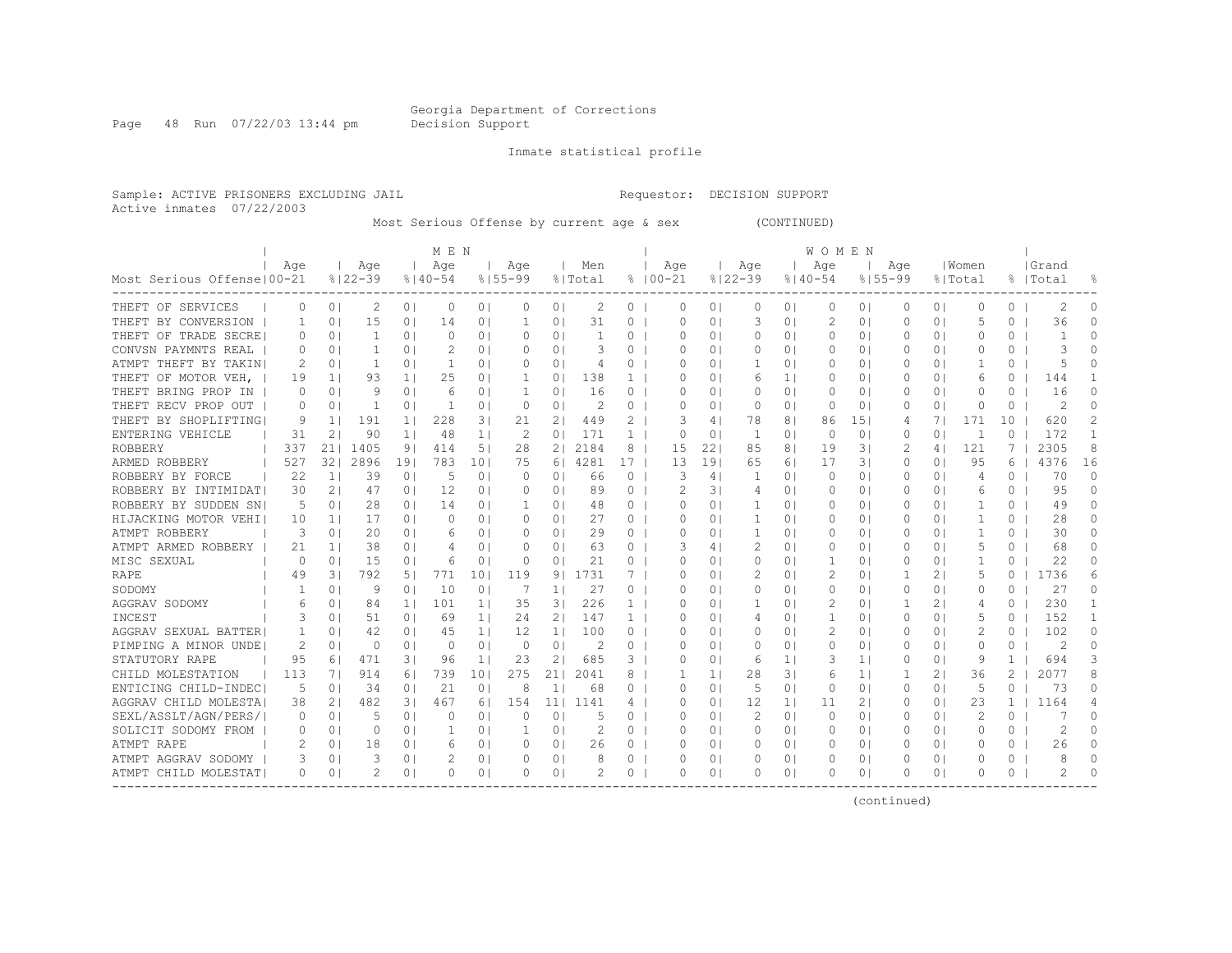Page 49 Run 07/22/03 13:44 pm Decision Support

Inmate statistical profile

Sample: ACTIVE PRISONERS EXCLUDING JAIL Requestor: DECISION SUPPORT Active inmates 07/22/2003

Most Serious Offense by current age & sex (CONTINUED)

|                              |                |                |                |                | M E N         |                |               |                |                |                |             |                |             |                | WOMEN    |                |          |                |                |              |              |          |
|------------------------------|----------------|----------------|----------------|----------------|---------------|----------------|---------------|----------------|----------------|----------------|-------------|----------------|-------------|----------------|----------|----------------|----------|----------------|----------------|--------------|--------------|----------|
|                              | Age            |                | Age            |                | Age           |                | Age           |                | Men            |                | Age         |                | Age         |                | Age      |                | Age      |                | Women          |              | Grand        |          |
| Most Serious Offense   00-21 |                |                | $8122 - 39$    |                | $8140 - 54$   |                | $8155 - 99$   |                | % Total        |                | $8100 - 21$ |                | $8122 - 39$ | $8140 - 54$    |          | $8155 - 99$    |          |                | % Total        |              | %  Total     | 욲        |
| AGG ASLT W ATMPT TO          | $\overline{4}$ | 0 <sub>1</sub> | 2              | 0 <sub>1</sub> | -1            | 0 <sub>1</sub> | 0             | $\circ$        |                | 0              | $\Omega$    | 0 <sub>1</sub> | 0           | 0 <sub>1</sub> | 0        | 0 <sub>1</sub> | 0        | 0 <sub>1</sub> | 0              | 0            |              | $\Omega$ |
| EXHIB SEX SHOWS TO MI        | 0              | 0 <sub>1</sub> | $\Omega$       | 0 <sub>1</sub> | 1             | 0 <sub>1</sub> | 0             | 0 <sup>1</sup> | 1              | 0              | $\Omega$    | 0 <sub>1</sub> | 0           | 01             | 0        | 0 <sub>1</sub> | 0        | 0 <sup>1</sup> | 0              | 0            | -1           | $\Omega$ |
| FALSE SWEARNG WRITTN!        | $\Omega$       | 0 <sup>1</sup> | 1              | $\Omega$       | $\mathbf{1}$  | 0 <sub>1</sub> | $\Omega$      | 0              | $\mathcal{D}$  | 0              | $\Omega$    | 0 <sup>1</sup> | 0           | 0 <sub>1</sub> | $\Omega$ | 0 <sup>1</sup> | O        | 0 <sup>1</sup> | $\Omega$       | $\Omega$     | 2            | $\Omega$ |
| BRIBERY GOVT OFFICER!        | $\Omega$       | 0 <sup>1</sup> | 3              | 0              | $\mathcal{D}$ | 0 <sub>1</sub> | $\Omega$      | 0 <sup>1</sup> |                | $\circ$        | $\Omega$    | 0 <sub>1</sub> | 1           | 0 <sub>1</sub> | 1        | 0 <sup>1</sup> | $\Omega$ | 0 <sup>1</sup> | $\overline{c}$ | 0            |              | $\Omega$ |
| DEFRAUDING STATE             | $\Omega$       | 0 <sup>1</sup> | $\Omega$       | 0 <sup>1</sup> | 2             | 0 <sub>1</sub> | 0             | 0 <sub>1</sub> | 2              | $\circ$        | O           | 0 <sub>1</sub> | 1           | 01             | 2        | 01             | $\Omega$ | 0 <sup>1</sup> | 3              | 0            | 5            | $\Omega$ |
| INFLUENCING WITNESS          | 2              | 0 <sup>1</sup> | 3              | 0 <sub>1</sub> | -1            | 0 <sub>1</sub> | $\Omega$      | 0 <sub>1</sub> | 6              | $\circ$        | O           | 0 <sub>1</sub> | 0           | 0 <sub>1</sub> | $\Omega$ | 0 <sub>1</sub> | $\Omega$ | 0 <sup>1</sup> | $\Omega$       | 0            | 6            | 0        |
| OBSTR OF LAW ENF OFF         | 37             | 21             | 410            | 31             | 131           | 2 <sub>1</sub> | 7             | 1 <sub>1</sub> | 585            | $\overline{2}$ | 2           | 3 I            | 26          | 31             | 8        | 1 <sub>1</sub> | 0        | 0 <sup>1</sup> | 36             | 2            | 621          | 2        |
| PERJURY                      | $\Omega$       | 0 <sup>1</sup> | 3              | $\Omega$       | -1            | 0 <sub>1</sub> | $\Omega$      | $\Omega$       | $\overline{4}$ | $0-1$          | $\Omega$    | 0 <sub>1</sub> | $\circ$     | 0 <sub>1</sub> | $\Omega$ | 0 <sup>1</sup> | $\Omega$ | $\Omega$       | $\Omega$       | $\Omega$     | 4            | $\Omega$ |
| FALSE SWEARING               | 0              | 0 <sup>1</sup> | 1              | 0 <sub>1</sub> | $\circ$       | 0 <sub>1</sub> | 0             | 0 <sub>1</sub> |                | $\circ$        | $\Omega$    | 0 <sub>1</sub> | 1           | 01             | 0        | 0 <sup>1</sup> | 0        | $\overline{0}$ | $\mathbf{1}$   | 0            | 2            | $\cap$   |
| IMPERSONATING OFFICE         | 0              | 0 <sup>1</sup> | 3              | 0 <sup>1</sup> | $\mathbf{1}$  | 0 <sub>1</sub> | $\Omega$      | 0 <sub>1</sub> | $\overline{4}$ | 0 <sub>1</sub> | $\Omega$    | 0 <sup>1</sup> | 0           | 0 <sub>1</sub> | $\Omega$ | 0 <sub>1</sub> | $\Omega$ | 0 <sup>1</sup> | $\Omega$       | $\circ$      | 4            | $\Omega$ |
| <b>EMBRACERY</b>             | $\Omega$       | 0 <sup>1</sup> | 1              | 0 <sup>1</sup> | $\Omega$      | 0 <sub>1</sub> | $\Omega$      | 0 <sup>1</sup> | 1              | 0 <sub>1</sub> | $\Omega$    | 0 <sup>1</sup> | 0           | 0 <sub>1</sub> | $\Omega$ | $\Omega$       | $\Omega$ | $\Omega$       | $\Omega$       | $\Omega$     | -1           | $\Omega$ |
| FALSE STATEMENTS GOVI        | 2              | 0 <sup>1</sup> | Q              | 0 <sub>1</sub> | 5             | 0 <sub>1</sub> | $\mathbf{1}$  | 0 <sub>1</sub> | 17             | 0 <sub>1</sub> | O           | 0 <sub>1</sub> | 0           | 0 <sub>1</sub> | 1        | 0 <sub>1</sub> | 0        | 0 <sup>1</sup> | 1              | $\circ$      | 18           | $\Omega$ |
| IMPRSNTNG ANTHR RBAL         | 0              | 0 <sup>1</sup> | $\Omega$       | 0 <sup>1</sup> | $\Omega$      | 0 <sup>1</sup> | $\Omega$      | 0 <sub>1</sub> | 0              | 0 <sub>1</sub> | $\bigcap$   | 0 <sub>1</sub> | 3           | 0 <sub>1</sub> | $\Omega$ | 0 <sub>1</sub> | $\Omega$ | $\Omega$       | 3              | 0            | 3            | 0        |
| <b>ESCAPE</b>                | 8              | 0 <sup>1</sup> | 48             | 0 <sup>1</sup> | 21            | 0 <sub>1</sub> | $\mathcal{L}$ | 0 <sup>1</sup> | 79             | $0-1$          | 0           | 0 <sup>1</sup> | 1           | 0 <sub>1</sub> | $\Omega$ | 0 <sub>1</sub> | 0        | $\Omega$       | 1              | $\Omega$     | 80           | $\Omega$ |
| AIDING ESCAPE                | $\Omega$       | 0 <sup>1</sup> | -1             | $\Omega$       | $\Omega$      | 0 <sub>1</sub> | $\Omega$      | 0 <sup>1</sup> |                | $0-1$          | 0           | 0 <sup>1</sup> | 0           | 0 <sub>1</sub> | $\Omega$ | 0 <sub>1</sub> | 0        | 0 <sup>1</sup> | $\Omega$       | 0            |              | O        |
| HINDERING APPREH OR          |                | 0 <sup>1</sup> | 5              | 0 <sub>1</sub> | 1             | 0 <sub>1</sub> | 0             | 0              |                | $\circ$        | 0           | 0 <sub>1</sub> | 3           | 01             | 1        | 0 <sub>1</sub> |          | 21             | 5              | 0            | 12           | $\Omega$ |
| COMPOUNDING A CRIME          | O              | 0 <sup>1</sup> | 1              | $\Omega$       | $\Omega$      | 0 <sub>1</sub> | $\Omega$      | 0              |                | $\circ$        | $\Omega$    | 0 <sup>1</sup> | 0           | 0 <sub>1</sub> | $\circ$  | 0 <sub>1</sub> | $\Omega$ | 0 <sup>1</sup> | $\Omega$       | 0            |              | $\Omega$ |
| BAIL JUMPING                 | O              | 0 <sup>1</sup> | 2              | $\Omega$       | 3             | 0 <sub>1</sub> | $\Omega$      | $\Omega$       | 5              | $\circ$        | $\Omega$    | 0 <sup>1</sup> | 0           | 0 <sub>1</sub> | 1        | $\Omega$       | $\Omega$ | $\Omega$       | -1             | $\Omega$     | 6            | 0        |
| ATMPT ESCAPE                 | -1             | 0 <sup>1</sup> | $\Omega$       | $\Omega$       | $\Omega$      | 0 <sub>1</sub> | 0             | 0 <sup>1</sup> | -1.            | $\circ$        | O           | 0 <sub>1</sub> | $\Omega$    | 0 <sub>1</sub> | $\Omega$ | $\Omega$       | $\Omega$ | $\Omega$       | $\Omega$       | $\Omega$     | -1           | $\Omega$ |
| FALSE PUBLIC ALARM           | 0              | 0 <sup>1</sup> | 1              | $\Omega$       | $\Omega$      | 0 <sub>1</sub> | 0             | $\Omega$       | -1             | $\Omega$       | O           | 0 <sub>1</sub> | $\Omega$    | 01             | $\Omega$ | $\Omega$       | 0        | $\Omega$       | $\Omega$       | $\Omega$     | -1           | 0        |
| CRMNL INTERFERE GOVT         | 5              | 0 <sup>1</sup> | 24             | 0 <sub>1</sub> | 9             | 0 <sub>1</sub> | 2             | 0 <sub>1</sub> | 40             | $0-1$          | O           | 0 <sub>1</sub> | 2           | 01             | 0        | 0 <sub>1</sub> | $\Omega$ | 0 <sup>1</sup> | 2              | $\circ$      | 42           | $\Omega$ |
| DOGFIGHTING                  | 0              | 0 <sup>1</sup> | $\Omega$       | 0 <sub>1</sub> | 1             | 0 <sub>1</sub> | $\Omega$      | 0 <sub>1</sub> | -1             | $0-1$          | $\Omega$    | 0 <sup>1</sup> | 0           | 0 <sub>1</sub> | 0        | 0 <sub>1</sub> | 0        | 0 <sub>1</sub> | $\Omega$       | $\circ$      | -1           | O        |
| LOTTERY VIOLATION            | 0              | 0 <sup>1</sup> | $\Omega$       | 0 <sub>1</sub> | $\mathbf{1}$  | 0 <sub>1</sub> | $\Omega$      | 0 <sub>1</sub> | -1             | $\circ$        | 0           | 0 <sup>1</sup> | 0           | 01             | 0        | 0 <sub>1</sub> | 0        | 0 <sub>1</sub> | $\circ$        | $\Omega$     | -1           | $\Omega$ |
| REMOVAL BAGGAGE, CARGI       | 0              | 0 <sup>1</sup> | 2              | 0 <sub>1</sub> | $\mathbf{1}$  | 0 <sub>1</sub> | $\Omega$      | 0 <sub>1</sub> | 3              | $\circ$        | $\Omega$    | 0 <sub>1</sub> | $\circ$     | 0 <sub>1</sub> | $\circ$  | 0 <sup>1</sup> | 0        | 0 <sub>1</sub> | $\Omega$       | $\Omega$     | 3            | $\Omega$ |
| CRUELTY TO CHILDREN          | 7              | 0 <sup>1</sup> | 195            | 1 <sup>1</sup> | 47            | 1 <sub>1</sub> | 6             | 0 <sub>1</sub> | 255            | 1 <sup>1</sup> | 4           | 61             | 63          | 61             | 9        | 2 <sub>1</sub> | $\Omega$ | 0 <sub>1</sub> | 76             | 4            | 331          | -1       |
| ATMPT CRUELTY TO CHI         | 0              | 0 <sub>1</sub> | $\Omega$       | 0 <sub>1</sub> | $\mathbf{1}$  | 0 <sub>1</sub> | $\Omega$      | 0 <sub>1</sub> | 1              | 0 <sub>1</sub> | $\Omega$    | 0 <sub>1</sub> | 0           | 0 <sub>1</sub> | $\Omega$ | 0 <sub>1</sub> | $\Omega$ | 0 <sub>1</sub> | $\Omega$       | $\Omega$     | $\mathbf{1}$ | $\Omega$ |
| SEX EXPLOITATION CHI         | $\Omega$       | 0 <sup>1</sup> | 5              | 0 <sup>1</sup> | 6             | 0 <sub>1</sub> | 3             | 0 <sub>1</sub> | 14             | 0 <sub>1</sub> | 1           | 11             | $\Omega$    | 0 <sub>1</sub> | $\Omega$ | 0 <sub>1</sub> | $\Omega$ | $\Omega$       | 1              | $\Omega$     | 1.5          | $\Omega$ |
| ABANDONMENT OF CHILD!        | 0              | 0 <sup>1</sup> | $\overline{2}$ | 0 <sub>1</sub> | 1             | 0 <sup>1</sup> | $\Omega$      | 0 <sub>1</sub> | 3              | 0 <sub>1</sub> | $\Omega$    | 0 <sup>1</sup> | 1           | 0 <sub>1</sub> | $\Omega$ | 0 <sub>1</sub> | 0        | 0 <sub>1</sub> | 1              | $\circ$      | 4            | $\Omega$ |
| MISC WEAPON/EXPLOSIV         | 1              | 0 <sup>1</sup> | 7              | 0 <sub>1</sub> | 1             | 0 <sub>1</sub> | $\Omega$      | 0 <sub>1</sub> | 9              | $0-1$          | $\Omega$    | 0 <sup>1</sup> | 0           | 0 <sub>1</sub> | $\Omega$ | 0 <sub>1</sub> | 0        | 0 <sub>1</sub> | $\Omega$       | $\circ$      | 9            | $\Omega$ |
| CARRY CONCEALED WEAP!        | $\Omega$       | 0 <sup>1</sup> | 2              | 0 <sub>1</sub> | $\mathbf{1}$  | 0 <sub>1</sub> | $\Omega$      | 0              | 3              | $\circ$        | $\Omega$    | 0 <sub>1</sub> | 0           | 0 <sub>1</sub> | 0        | 0 <sub>1</sub> | O        | 0 <sub>1</sub> | $\Omega$       | $\Omega$     | 3            | $\Omega$ |
| POSS OF FIREARM DUR          | 9              | 1 <sub>1</sub> | 135            | 1 <sup>1</sup> | 41            | 1 <sub>1</sub> | 9             | 1 <sub>1</sub> | 194            | $\mathbf{1}$   | $\Omega$    | 0 <sup>1</sup> | 6           | 1 <sub>1</sub> | 2        | 0 <sub>1</sub> | 0        | 0 <sup>1</sup> | 8              | 0            | 202          |          |
| POSS OF CERTAIN WEAP         | 1              | $\circ$        | 17             | 0 <sub>1</sub> | 8             | 0 <sub>1</sub> | $\mathcal{D}$ | 0              | 28             | $\circ$        | $\Omega$    | 0 <sub>1</sub> | 0           | 0 <sub>1</sub> | $\Omega$ | 0 <sup>1</sup> | 0        | 0 <sup>1</sup> | $\Omega$       | $\Omega$     | 2.8          | $\Omega$ |
| POSS FIREARM CONVCT          | 19             | 1 <sub>1</sub> | 414            | 31             | 184           | 2 <sub>1</sub> | 35            | 3 <sup>1</sup> | 652            | 3.             | 1           | 1 <sup>1</sup> | 13          | 1 <sub>1</sub> | 8        | $1\vert$       |          | 2 <sub>1</sub> | 23             | $\mathbf{1}$ | 675          | 2        |
| CARRY WEAPON AT SCHOI        | 2              | 0 <sup>1</sup> | 5              | 0 <sup>1</sup> | $\Omega$      | 0 <sup>1</sup> | $\Omega$      | 0              |                | $\Omega$       | 1           | $\mathbf{1}$   | $\Omega$    | 01             | $\Omega$ | 0              | $\Omega$ | $\Omega$       | 1              | $\Omega$     | 8            | 0        |
|                              |                |                |                |                |               |                |               |                |                |                |             |                |             |                |          |                |          |                |                |              |              |          |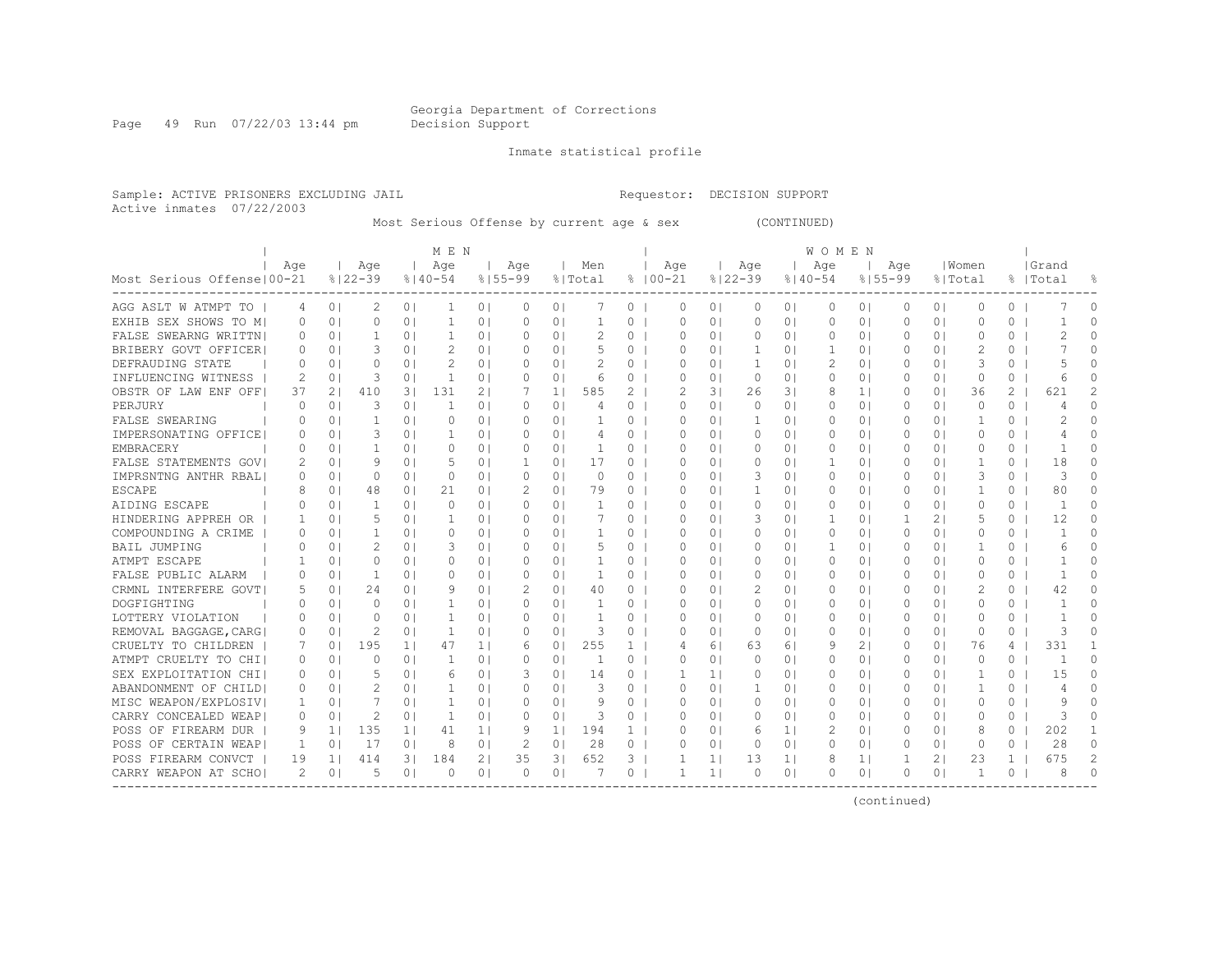Page 50 Run 07/22/03 13:44 pm Decision Support

Inmate statistical profile

Sample: ACTIVE PRISONERS EXCLUDING JAIL Requestor: DECISION SUPPORT Active inmates 07/22/2003

Most Serious Offense by current age & sex (CONTINUED)

|                              | M E N    |                |              |                |               |                |               |                |              |              | WOMEN       |                |                |                |              |                |             |                |                |                      |                |              |
|------------------------------|----------|----------------|--------------|----------------|---------------|----------------|---------------|----------------|--------------|--------------|-------------|----------------|----------------|----------------|--------------|----------------|-------------|----------------|----------------|----------------------|----------------|--------------|
|                              | Age      |                | Age          |                | Age           |                | Age           |                | Men          |              | Age         |                | Age            |                | Age          |                | Age         |                | Women          |                      | Grand          |              |
| Most Serious Offense   00-21 |          |                | $8122 - 39$  |                | $8140 - 54$   |                | $8155 - 99$   |                | % Total      |              | $8100 - 21$ |                | $8122 - 39$    |                | $8140 - 54$  |                | $8155 - 99$ |                | % Total        |                      | %   Total      | 욲            |
| POSS WEAPON BY PRISO         | 0        | 0 <sub>1</sub> | 0            | 0 <sub>1</sub> |               | 0 <sub>1</sub> | $\Omega$      | 0 <sub>1</sub> |              | 0            | 0           | 0 <sub>1</sub> | 0              | 0 <sub>1</sub> | 0            | 0 <sub>1</sub> | $\Omega$    | 0 <sub>1</sub> | 0              | 0                    |                | 0            |
| DESTROY/INJUR POLICE         | $\Omega$ | 0 <sub>1</sub> | -1           | 0 <sub>1</sub> | $\Omega$      | 0 <sub>1</sub> | $\Omega$      | 0              | 1            | 0            | 0           | 0 <sub>1</sub> | 0              | 0 <sub>1</sub> | 0            | 0 <sub>1</sub> | $\Omega$    | 0 <sup>1</sup> | $\Omega$       | 0                    | -1             | 0            |
| CRUELTY TO ANIMALS           | $\Omega$ | 0 <sub>1</sub> | 4            | $\Omega$       | $\Omega$      | 0 <sup>1</sup> | $\Omega$      | $\Omega$       | 4            | $\Omega$     | 0           | $\Omega$       | 0              | 0 <sub>1</sub> | $\Omega$     | $\circ$        | $\Omega$    | $\Omega$       | $\Omega$       | $\Omega$             | 4              | 0            |
| AGGRAV CRUELTY TO ANI        | 1        | 0 <sub>1</sub> | 1            | $\Omega$       | -1            | 0 <sub>1</sub> | $\Omega$      | 0              | 3            | 0            | O           | $\Omega$       | 0              | 0 <sub>1</sub> | 0            | $\circ$        | $\Omega$    | 0 <sup>1</sup> | $\Omega$       | 0                    | 3              | 0            |
| PEEPING TOM                  |          | 0 <sub>1</sub> | 11           | 0 <sub>1</sub> |               | 0 <sub>1</sub> | -1.           | 0 <sub>1</sub> | 23           | 0            | O           | 0 <sub>1</sub> | 0              | 0 <sub>1</sub> | 0            | 0 <sub>1</sub> | $\Omega$    | 0 <sup>1</sup> | $\circ$        | 0                    | 23             | U            |
| RACKETEERING                 | $\Omega$ | 0 <sup>1</sup> | 31           | 0 <sub>1</sub> | 15            | 0 <sub>1</sub> | 5             | 0 <sub>1</sub> | 51           | $\Omega$     | O           | $\Omega$       | 6              | 1 <sub>1</sub> | 6            | 1 <sup>1</sup> | 0           | 0 <sup>1</sup> | 12             | $\mathbf{1}$         | 63             | 0            |
| S/D NARCOTICS, OPIAT         | 5        | 0 <sub>1</sub> | 71           | 0 <sub>1</sub> | 56            | 11             | 6             | 0 <sub>1</sub> | 138          | 1.           | 0           | $\Omega$       | 2              | 0 <sup>1</sup> | 4            | 1 <sup>1</sup> | 3           | 61             | 9              | $\mathbf{1}$         | 147            |              |
| S/D DEP, STIM, CNTRF D       | 8        | 0 <sub>1</sub> | 67           | 0 <sub>1</sub> | 30            | 0 <sub>1</sub> | -1.           | $\Omega$       | 106          | $\Omega$     | -1          | 1 <sup>1</sup> | 11             | 1 <sub>1</sub> |              | 1 <sup>1</sup> | $\Omega$    | 0 <sub>1</sub> | 19             | $\mathbf{1}$         | 125            | $\Omega$     |
| S/D OF LSD                   | $\Omega$ | 0 <sup>1</sup> | 0            | 0 <sub>1</sub> | 2             | 0 <sub>1</sub> | $\Omega$      | 0 <sup>1</sup> | 2            | 0            | $\Omega$    | 0 <sub>1</sub> | $\circ$        | 0 <sub>1</sub> | 0            | 0 <sub>1</sub> | $\Omega$    | 0 <sup>1</sup> | $\circ$        | 0                    | $\overline{c}$ | $\Omega$     |
| S/D OF MARIJUANA             | 30       | 21             | 170          | 1 <sup>1</sup> | 60            | 1 <sub>1</sub> | 9             | 1 <sup>1</sup> | 269          | $\mathbf{1}$ | O           | $\Omega$       | 3              | 0 <sub>1</sub> | 4            | 1 <sub>1</sub> | 0           | 0 <sup>1</sup> | 7              | $\Omega$             | 276            | 1            |
| POSS NARCOTICS, OPIA         | 13       | 11             | 166          | 1 <sup>1</sup> | 91            | 1 <sub>1</sub> | 7             | 1 <sup>1</sup> | 277          | $\mathbf{1}$ | 1           | 1 <sup>1</sup> | 21             | 2 <sub>1</sub> | 25           | 4              | $\Omega$    | 0 <sub>1</sub> | 47             | 3                    | 324            | $\mathbf{1}$ |
| POSS DEP, STIM, CNTRF        | 14       | 1 <sup>1</sup> | 156          | 11             | 53            | 1 <sub>1</sub> | 4             | 0 <sub>1</sub> | 227          | $\mathbf{1}$ | 2           | 31             | 30             | 31             | 9            | 21             | 0           | 0 <sup>1</sup> | 41             | $\mathbf{2}^{\circ}$ | 268            | 1            |
| POSS OF LSD                  | 3        | 0 <sup>1</sup> | 2            | 0 <sub>1</sub> | 2             | 0 <sub>1</sub> | $\Omega$      | 0 <sub>1</sub> | -7           | $\circ$      | $\Omega$    | $\Omega$       | $\overline{1}$ | 0 <sup>1</sup> | $\Omega$     | 0 <sub>1</sub> | 0           | 0 <sub>1</sub> | $\overline{1}$ | 0                    | 8              | $\Omega$     |
| POSS OF MARIJUANA            | 37       | 21             | 218          | 1 <sup>1</sup> | 46            | 11             | 6             | 01             | 307          | 1            | 3           | 4              | 12.            | 1 <sup>1</sup> | 6            | 1 <sup>1</sup> | -1          | 21             | 22             | $\mathbf{1}$         | 329            | -1           |
| ILLEGAL ATTM TO OBT          | $\Omega$ | 0 <sub>1</sub> | 3            | 0 <sup>1</sup> | 6             | 0 <sub>1</sub> | $\Omega$      | $\Omega$       | 9            | 0            | 0           | $\Omega$       | 3              | 0 <sub>1</sub> | 2            | 0 <sub>1</sub> | $\Omega$    | 0 <sub>1</sub> | 5              | $\Omega$             | 14             | 0            |
| VIOL GA CNTRL SBST AI        | 0        | 0 <sub>1</sub> | 29           | 0 <sub>1</sub> | 13            | 01             | $\Omega$      | 0              | 42           | 0            | 0           | 0 <sub>1</sub> | 1              | 0 <sub>1</sub> | 2            | 0 <sub>1</sub> | 0           | 0 <sup>1</sup> | 3              | 0                    | 45             | $\Omega$     |
| VIOL DNGROUS DRGS ACI        |          | 0 <sub>1</sub> | $\mathbf{1}$ | 0 <sub>1</sub> | $\cap$        | 0 <sub>1</sub> | $\Omega$      | $\Omega$       | $\mathbf{1}$ | $\Omega$     | $\Omega$    | $\Omega$       | $\mathbf{1}$   | 0 <sub>1</sub> | $\mathbf{1}$ | $\circ$        | $\Omega$    | 0 <sup>1</sup> | 2              | 0                    | 3              | $\cap$       |
| UNLWFL MFG/DEL/DIST          |          | 0 <sup>1</sup> | 12           | 0 <sup>1</sup> | 8             | $\Omega$       | $\Omega$      | $\Omega$       | 24           | $\Omega$     | O           | $\cap$         | $\Omega$       | $\Omega$       | $\Omega$     | $\Omega$       | $\bigcap$   | $\Omega$       | $\bigcap$      | $\Omega$             | 2.4            | 0            |
| POSS DRUG RELATED MA         |          | 0 <sub>1</sub> | -1           | 01             | $\mathcal{D}$ | 0 <sup>1</sup> | $\Omega$      | $\Omega$       | 3            | 0            | O           | 01             | -1.            | $\Omega$       | $\Omega$     | 01             | $\Omega$    | 01             | -1             | $\Omega$             | 4              | 0            |
| S/D CONT SUB PUBLIC          |          | 0 <sub>1</sub> | 66           | $\Omega$       | 13            | 0 <sup>1</sup> | 3             | $\Omega$       | 90           | $\Omega$     | O           | $\Omega$       | 6              | 1 <sup>1</sup> | $\Omega$     | $\Omega$       | $\Omega$    | $\Omega$       | 6              | 0                    | 96             | 0            |
| S/D CONT SUB SCHOOL          | 4        | 0 <sub>1</sub> | 26           | 0 <sub>1</sub> | -5            | 0 <sub>1</sub> | 1             | 0 <sub>1</sub> | 36           | 0            | O           | $\circ$        | 0              | 0 <sup>1</sup> | 1            | 0 <sub>1</sub> | 0           | 0 <sup>1</sup> | 1              | 0                    | 37             | $\Omega$     |
| S/D COCAINE                  | 92       | 61             | 1119         | 71             | 450           | 61             | 40            | 31             | 1701         | 7            | 4           | 61             | 66             | 61             | 44           | 8 <sup>1</sup> |             | 21             | 115            |                      | 1816           |              |
| POSS OF COCAINE              | 161      | 101            | 1380         | 9 <sub>1</sub> | 568           | 81             | 61            | 5 <sub>1</sub> | 2170         | 8            |             | 101            | 127            | 121            | 71           | 131            |             | 131            | 212            | 12                   | 2382           | 9            |
| ATMPT VIOL SUBSTANCE         | 2        | 0 <sup>1</sup> | 40           | 0 <sub>1</sub> | 12            | 0 <sup>1</sup> | 3             | 0 <sub>1</sub> | 57           | 0            | $\circ$     | $\circ$        | 5              | 0 <sub>1</sub> | 3            | 1 <sup>1</sup> | $\circ$     | 0 <sup>1</sup> | 8              | $\Omega$             | 65             | $\Omega$     |
| MISC DRUGS TRAFFICKI         | 12       | 1 <sup>1</sup> | 310          | 2 <sub>1</sub> | 90            | 1 <sub>1</sub> | 13            | 1 <sup>1</sup> | 425          | 2            | 2           | 31             | 20             | 2 <sub>1</sub> | 14           | 2 <sub>1</sub> | 1           | 21             | 37             | $\overline{2}$       | 462            | 2            |
| TRAF COCAINE LESS 20         | 10       | 1 <sup>1</sup> | 294          | 2 <sub>1</sub> | 68            | 1 <sup>1</sup> | 9             | 1 <sup>1</sup> | 381          | $\mathbf{1}$ | $\Omega$    | $\Omega$       | 16             | 2 <sub>1</sub> | 5            | 1 <sub>1</sub> | $\Omega$    | 0 <sup>1</sup> | 21             | $\mathbf{1}$         | 402            | 1            |
| TRAF COCAINE 201-400         | 2        | 0 <sub>1</sub> | 55           | 0 <sub>1</sub> | 13            | 0 <sub>1</sub> | $\mathcal{L}$ | $\Omega$ 1     | 72           | $\Omega$     | $\Omega$    | $\Omega$       | 4              | 0 <sub>1</sub> | $\mathbf{1}$ | 0 <sub>1</sub> | $\Omega$    | 0 <sub>1</sub> | 5              | $\Omega$             | 77             | $\Omega$     |
| TRAF COCAINE 401+ GM         | 1        | 0 <sub>1</sub> | 88           | 1 <sup>1</sup> | 29            | 0 <sub>1</sub> | 5             | 0 <sub>1</sub> | 123          | $\circ$      | -1          | 1 <sub>1</sub> | 6              | 1 <sup>1</sup> | $\mathbf{1}$ | 0 <sub>1</sub> | 2           | 4              | 10             | $\mathbf{1}$         | 133            | 0            |
| TRAF NARCOTIC LESS 1         | $\Omega$ | 0 <sub>1</sub> | $\Omega$     | 0 <sub>1</sub> | $\mathbf{1}$  | 0 <sub>1</sub> | $\Omega$      | 0 <sub>1</sub> | $\mathbf{1}$ | 0            | $\Omega$    | 0 <sup>1</sup> | 0              | 0 <sub>1</sub> | $\Omega$     | 0 <sub>1</sub> | 0           | 0 <sup>1</sup> | $\Omega$       | $\circ$              | $\overline{1}$ | $\Omega$     |
| TRAF NARCOTIC 15-28          | $\Omega$ | 0 <sub>1</sub> | O            | 0 <sup>1</sup> | $\mathcal{D}$ | 0 <sub>1</sub> | $\Omega$      | 0              | 2            | 0            | O           | $\Omega$       | 0              | 0 <sub>1</sub> | $\Omega$     | 0 <sub>1</sub> | $\Omega$    | 0 <sup>1</sup> | $\Omega$       | 0                    | 2              | $\Omega$     |
| TRAF NARCOTIC 29+ GM         | 1        | 0 <sub>1</sub> | 11           | 0 <sub>1</sub> | 3             | 0 <sub>1</sub> | $\Omega$      | $\Omega$       | 15           | 0            | 0           | $\Omega$       | 0              | 0 <sub>1</sub> | 2            | 0 <sub>1</sub> | $\Omega$    | 0 <sup>1</sup> | 2              | $\Omega$             | 17             | $\Omega$     |
| TRAF MARIJNA 101-2001        | 1        | 0 <sup>1</sup> | 6            | 0 <sub>1</sub> |               | 0 <sub>1</sub> | $\mathbf{1}$  | $\Omega$       | 10           | $\Omega$     | 0           | $\Omega$       | 1              | 0 <sup>1</sup> | $\Omega$     | 0 <sub>1</sub> | $\Omega$    | 0 <sup>1</sup> | 1              | $\Omega$             | 11             | 0            |
| TRAF MARIJNA 2001-101        | $\Omega$ | 0 <sub>1</sub> |              | 0 <sub>1</sub> | $\Omega$      | 0 <sub>1</sub> | 0             | 0              | -1           | $\Omega$     | $\Omega$    | $\circ$        | 0              | 0 <sub>1</sub> | $\circ$      | $\circ$        | $\Omega$    | 0 <sup>1</sup> | $\Omega$       | 0                    | 1              | $\Omega$     |
| TRAF AMPHTMINE 28-191        | 2        | 0 <sub>1</sub> | 8            | $\Omega$       | .5            | 0 <sub>1</sub> | $\Omega$      | $\Omega$       | 15           | $\Omega$     | -1          | 1 <sup>1</sup> | $\Omega$       | 0 <sup>1</sup> | -1           | $\circ$        | $\bigcap$   | $\Omega$       | 2              | $\Omega$             | 17             | $\Omega$     |
|                              |          |                |              |                |               |                |               |                |              |              |             |                |                |                |              |                |             |                |                |                      |                |              |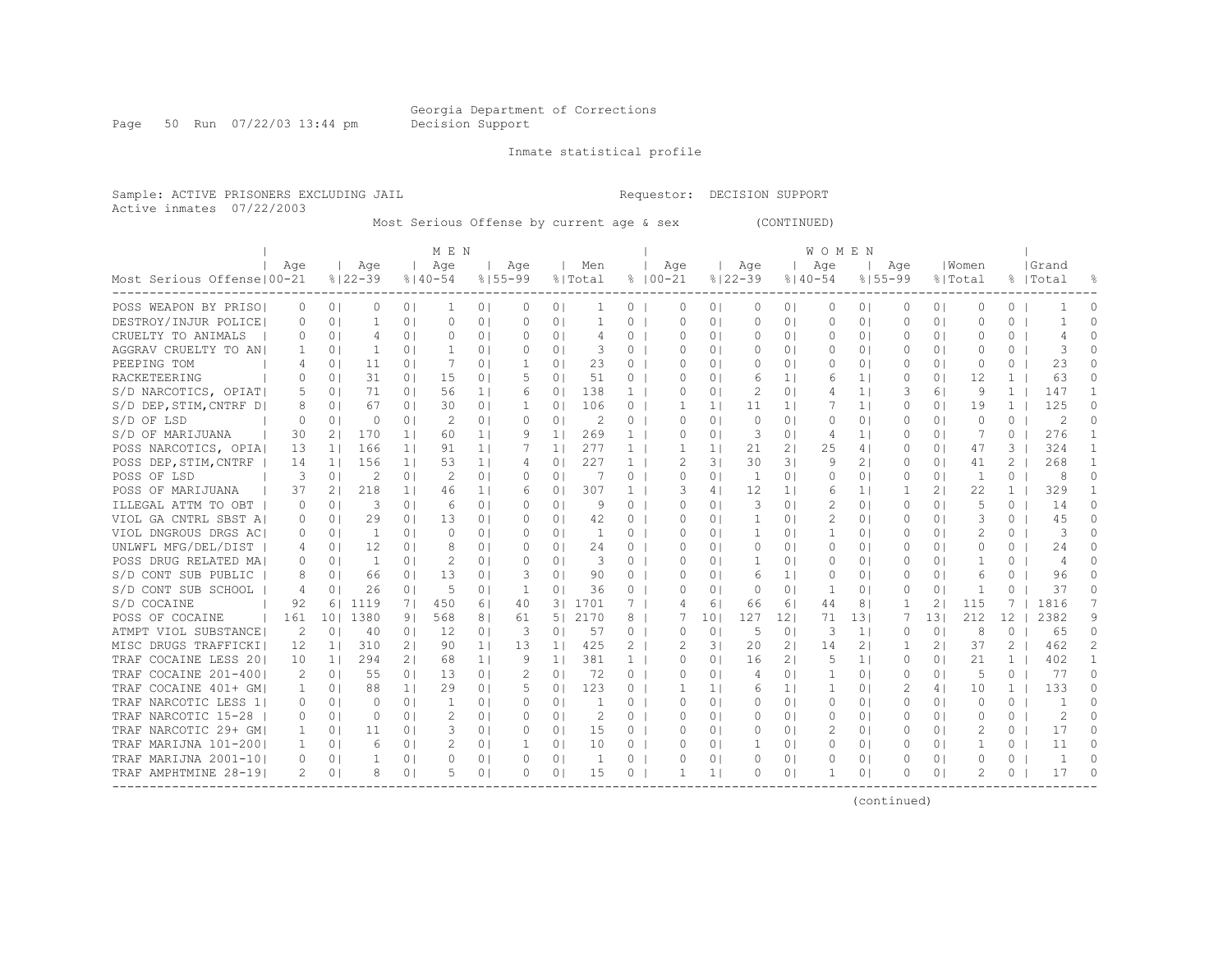Page 51 Run 07/22/03 13:44 pm Decision Support

Inmate statistical profile

Sample: ACTIVE PRISONERS EXCLUDING JAIL Requestor: DECISION SUPPORT Active inmates 07/22/2003

Most Serious Offense by current age & sex (CONTINUED)

|                              | M E N    |                |                                  |                |             |                |                  |                |                    |          | <b>WOMEN</b> |     |                |                   |                |             |                |             |                |          |              |            |                |  |
|------------------------------|----------|----------------|----------------------------------|----------------|-------------|----------------|------------------|----------------|--------------------|----------|--------------|-----|----------------|-------------------|----------------|-------------|----------------|-------------|----------------|----------|--------------|------------|----------------|--|
|                              | Age      |                | Age                              |                | Age         |                | Age              |                | Men                |          |              | Age |                | Age               |                | Aqe         |                | Age         |                | Women    |              | Grand      |                |  |
| Most Serious Offense   00-21 |          |                | $8122 - 39$                      |                | $8140 - 54$ |                | $8155 - 99$      |                | % Total            |          | $8100 - 21$  |     |                | $8122 - 39$       |                | $8140 - 54$ |                | $8155 - 99$ |                | % Total  |              | %   Total  | $\frac{6}{10}$ |  |
| TRAF AMPHTMINE 200-31        | 0        | $\circ$        | 3                                | 0 <sub>1</sub> | O           | 01             | $\Omega$         | 0              | 3                  | 0        |              | O   | 01             | 0                 | 01             | 0           | $\circ$        | 0           | 01             | O        | 0            |            |                |  |
| TRAF AMPHTMINE 400+          |          | $\Omega$       |                                  | $\Omega$       | 3           | $\Omega$       | O                | 0              | 9                  | 0        |              | O   | 01             |                   | 01             | 0           | $\Omega$       |             | $\Omega$       |          | 0            | 10         |                |  |
| CNSPIRE TRAFFIC CNTR         | 0        | $\Omega$       | 2                                | $\Omega$       | O           | $\Omega$       |                  | 01             |                    | $\Omega$ |              | O   | 0 <sub>1</sub> |                   | 01             | 0           | $\Omega$       |             | $\Omega$       |          | 0            |            |                |  |
| TRANSACTIONS DRUG OB         | 0        | $\Omega$       |                                  | 0 <sup>1</sup> | ∩           | 0 <sub>1</sub> | 0                | 01             |                    | $\Omega$ |              |     | $\Omega$       | 0                 | 01             | $\Omega$    | $\circ$        |             | 0 <sup>1</sup> |          | $\Omega$     |            |                |  |
| USE COMM FACLTY VIO          | O.       | 0              | O.                               | 0 <sub>1</sub> |             | 01             | <sup>0</sup>     | 0              |                    | 0        |              | n   | $\Omega$       | $\Omega$          | 0 <sub>1</sub> | 0           | 0              | 0           | 0 <sup>1</sup> | O        | $\Omega$     |            | n.             |  |
| ATT/CONSPRCY COMMT C         |          | 0              | 15                               | 01             | 2           | 01             |                  | 0              | 20                 | $\Omega$ |              | O   | 0 <sub>1</sub> | 0                 | 01             | 3           | 1 <sup>1</sup> | 0           | 01             |          | 0            | 23         | 0              |  |
| VIOL MOTOR VEHICLE L         | 5        | 0 <sup>1</sup> | 48                               | $\Omega$       | 36          | 0 <sub>1</sub> | 3                | 0              | 92                 | $\Omega$ |              | U   | $\Omega$       | 3                 | 01             | 4           | 1 <sup>1</sup> | O           | $\Omega$       |          | $\Omega$     | 99         | n.             |  |
| DRVNG HABTL VIOLATOR         | 0        | 0 <sup>1</sup> | 78                               | 11             | 129         | 21             | 17               | 1 <sub>1</sub> | 224                |          |              | O   | $\Omega$       | 4                 | 01             | 4           | 1 <sup>1</sup> | O           | $\Omega$       | 8        | $\Omega$     | 232        |                |  |
| HABIT TRAF VOIL/IMPA!        | 0        | $\Omega$       | 4                                | 0 <sup>1</sup> | 8           | 0 <sub>1</sub> | 3                | 01             | 15                 | $\Omega$ |              |     | $\Omega$       |                   | 01             | $\Omega$    | $\Omega$       |             | $\Omega$       |          | $\Omega$     | 16         | <sup>o</sup>   |  |
| HABIT TRAF VIOL/OTHE         | 0        | $\Omega$       | Ω                                | 0 <sub>1</sub> |             | $\Omega$       | O.               | 0              |                    | $\Omega$ |              |     | $\Omega$       | $\Omega$          | 0 <sub>1</sub> | 0           | 0              |             | 0 <sup>1</sup> | O        | $\Omega$     |            | 0              |  |
| MISC MRALS/PBLIC H/S         | $\Omega$ | $\Omega$       |                                  | 01             |             | 01             |                  | 0.             | 8                  | $\Omega$ |              |     | 01             | $\Omega$          | 01             | $\Omega$    | $\Omega$       |             | 2 <sub>1</sub> |          | 0            |            |                |  |
| MISC CORRECTIONL INS         |          | $\Omega$       |                                  | $\Omega$       |             | $\Omega$       | $\left( \right)$ | 0              | 6                  | $\Omega$ |              |     | $\Omega$       | $\Omega$          | 01             | 0           | $\Omega$       |             | $\Omega$       | 0        | $\Omega$     | 6          |                |  |
| CONSPIRACY                   | 13       | 11             | 56                               | 01             | 8           | 01             |                  | 0              | 79                 | 0        |              |     | 41             |                   |                | 2           | 0              |             | 21             | 13       | $\mathbf{1}$ | 92         |                |  |
| CRMNL ATMPT                  | 10       | 11             | 32                               | 0 <sub>1</sub> | 16          | 01             | 4                | 01             | 62                 | 0        |              | O   | $\Omega$       |                   | 1 <sup>1</sup> | 1           | 0              |             | 0 <sup>1</sup> | 8        | 0            | 70         |                |  |
| AIRCRAFT HIJACKING           | O        | 0 <sub>1</sub> |                                  | 0 <sub>1</sub> | $\Omega$    | 0 <sub>1</sub> | O.               | 0              |                    | $\Omega$ |              | O   | $\Omega$       | $\Omega$          | 0 <sub>1</sub> | $\Omega$    | 0              |             | 0 <sup>1</sup> | O        | 0            |            | 0              |  |
| CRMNL SOLICITATION           | O        | 0 <sup>1</sup> | 8                                | 0 <sub>1</sub> |             | 0 <sub>1</sub> |                  | 01             | 12                 | $\Omega$ |              |     | $\Omega$       | 0                 | 0 <sub>1</sub> | $\Omega$    | $\Omega$       | $\Omega$    | 0 <sup>1</sup> | O        | $\Omega$     | 12         | $\Omega$       |  |
| PARTY TO A CRIME             |          | 0              | 5                                | 0 <sup>1</sup> |             | 0 <sub>1</sub> | $\Omega$         | 0              | 11                 | $\Omega$ |              | U   | $\Omega$       |                   | 0 <sub>1</sub> | $\Omega$    | $\Omega$       | 0           | 0 <sup>1</sup> |          | $\Omega$     | 13         | $\Omega$       |  |
| CRMNL TRESPASSING            |          | 0              | Ω                                | 0 <sup>1</sup> |             | 01             | 0                | 0              |                    | 0        |              | U   | $\circ$        | O                 | 01             | $\Omega$    | 0              |             | 01             | O        | 0            |            | 0              |  |
| Total reported               |          |                | 3294 100   26415 100   12176 100 |                |             |                |                  |                | 2064 100 43949 100 |          |              |     |                | 159 100  1831 100 |                | 969 1001    |                |             | 89 1001        | 3048 100 |              | 146997 100 |                |  |
|                              |          |                |                                  |                |             |                |                  |                |                    |          |              |     |                |                   |                |             |                |             |                |          |              |            |                |  |
| Percent reported             |          | 49.71          |                                  | 57.81          |             | 62.1           |                  | 64.8           |                    | 58.7     |              |     | 42.3           |                   | 55.1           |             | 57.51          |             | 60.01          |          | 55.3         |            | 58.5           |  |
|                              |          |                |                                  |                |             |                |                  |                |                    |          |              |     |                |                   |                |             |                |             |                |          |              |            |                |  |
|                              |          |                |                                  |                |             |                |                  |                |                    |          |              |     |                |                   |                |             |                |             |                |          |              |            |                |  |
| Not reported                 | 1663     |                | 111170                           |                | 4623        |                | 727              |                | 18183              |          |              | 94  |                | 836               |                | 416         |                | 36          |                | 1382     |              | 19565      |                |  |
| Total                        | 3306     |                | 126454                           |                | 12193       |                | 2067             |                | 44020              |          |              | 163 |                | 1860              |                | 978         |                | 90          |                | 3091     |              | 47111      |                |  |